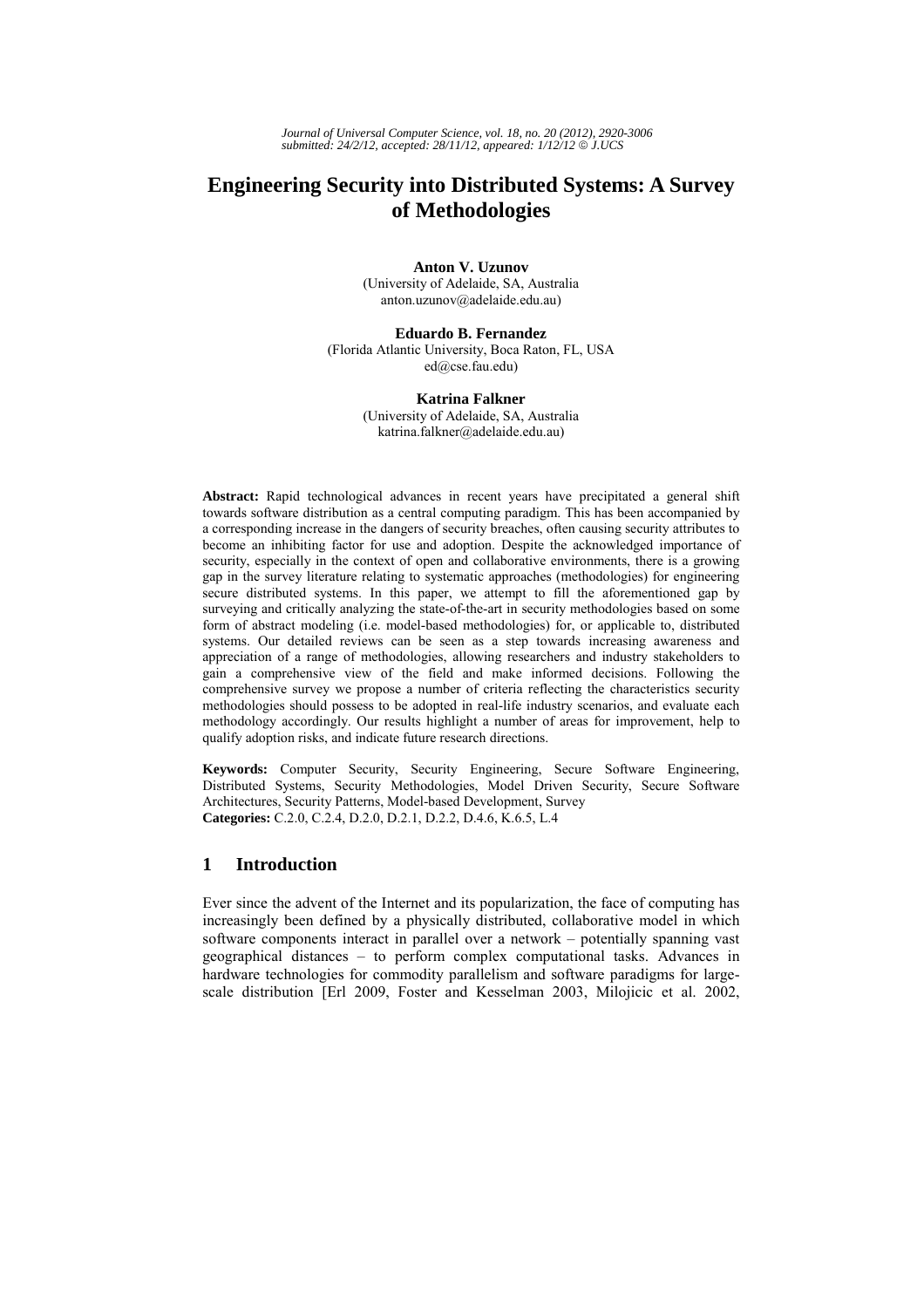Vaquero-Gonzalez et al. 2009], as well as a range of new system varieties tailored for file sharing, resource aggregation, e-commerce and others, have ensured that businesses as well as social groups and individuals are increasingly exposed to a distributed computing environment.

Along with the fast-paced progress in technologies and paradigms, the corresponding dangers of intentional and unintentional security breaches have increased exponentially, so much so that among the more recent trends in distributed computing, security has become an inhibiting factor for adoption (see, for example, [Rosado et al. 2010a, Zhang et al. 2010]). While the importance and significance of security has never really been questioned, especially for open and collaborative distributed environments, its introduction into software by the industry has not been proportionally enthusiastic. Of course, there is no shortage of research in the area – a prodigious body of work addressing a myriad of access control models, intrusion detection techniques, cryptographic exchange protocols and many other concerns not only exists since the 1970's, but is being enlarged all the time. It appears, however, that much of this has remained in the realm of the theoretical, while software continues to suffer from vulnerabilities whose constant exploitation gives rise to ever new and interesting headlines in the popular news.

In a recent study of the state-of-the-practice in the industry, [Whyte and Harrison 2011] reveal a number of important factors influencing this slow uptake:

- 1. The business case for employing security best practices is missing;
- 2. Developers lack security expertise, which is currently required to employ security best practices;
- 3. The risk of committing to a particular security approach is too high.

Besides these points, and perhaps of greater importance, is the purport and overall conclusions of the study, namely: "a large majority of experts involved agreed that a very significant, if not the most significant, positive impact on secure software development would be concentration on measures that improve the overall quality of the 'state of the practice' rather than the 'state of the art'". In this respect, "research will only have significant impact if it is compatible with the commercial environment of developers and their existent skills" [Whyte and Harrison 2011].

This indicates that for development teams to take security seriously it must be integrated into their everyday activities, i.e. security must be concomitant with software engineering practices, in a manner that is compatible with their current skillsets and (non-security) knowledge-base. In itself, this implication is not new: it has already been argued for in the research literature for over a decade [Fernandez 1999, Devanbu and Stubblebine 2000, Tryfonas et al. 2001, Ghosh et al. 2002, McGraw 2004, McGraw 2006, Jürjens 2005a, Mouratidis 2007, Anderson 2008, Jaatun and Tøndel 2008, Haley et al. 2008, etc.], with some researchers, e.g. [Mouratidis and Giorgini 2006] even envisaging an altogether new field of computing – secure software engineering – as its realization.

Such a full integration of security and software engineering is especially important in the context of distributed systems, where heterogeneity, collaborative behaviour and emergent properties all lead to increased complexity demanding systematic development approaches. A "systematic way of doing things in a particular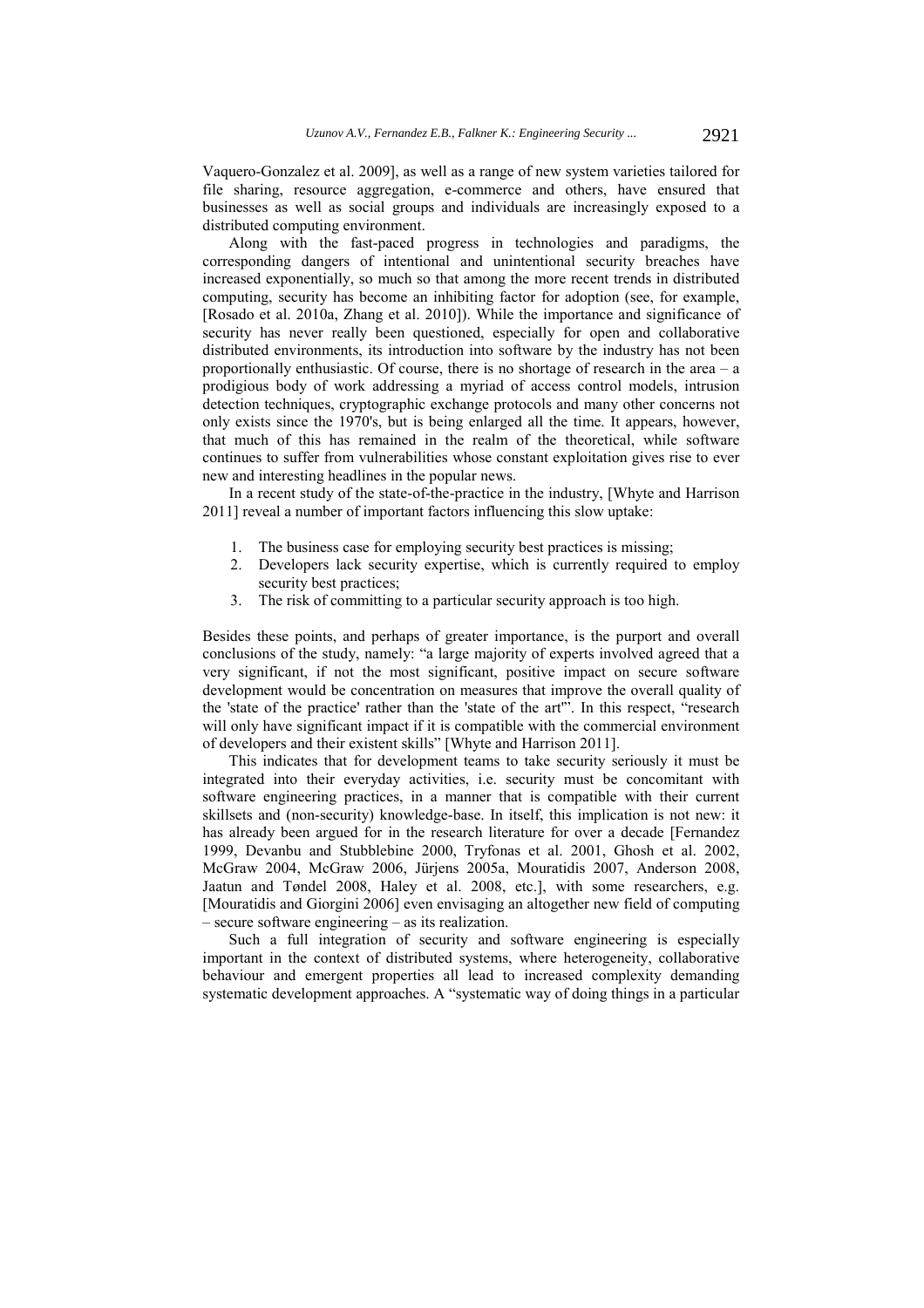discipline", following [Gonzalez-Perez and Henderson-Sellers 2008], is termed a methodology; therefore, the systematic approaches referred to above can justifiably be termed secure software engineering methodologies, or more simply security methodologies, applicable to distributed systems.

A security methodology provides tools, techniques and processes throughout the software development life-cycle (SDLC) to guide the introduction of security and is thus, by its nature, focused on improving the state-of-the-practice in developing secure software. Such methodologies do indeed exist – in fact there are almost two dozen applicable to distributed systems alone – and, from our definition and previous remarks, their application certainly seems like a prudent best-practice that should be popular in the industry. Nevertheless, in light of Whyte and Harrison's findings, it appears that security methodologies are not being applied in any significant measure, or, if they are, they are not successful in their aims. Are these methodologies not widely known? If so, why are they not known? And if they exist and are well-known, why are they not receiving more attention from the industry?

Currently, there is no single survey that gives a broad and comprehensive overview of available security methodologies, not only applicable to distributed systems, but to general software systems, that can support answers to these questions. The more recent overviews of [Villarroel et al. 2005, Jayaram and Mathur 2005, Khan and Zulkernine 2009, Jürjens 2009, Fernández-Medina et al. 2009, Talhi et al. 2009 and Kasal et al. 2011] have all made important contributions in this regard, but, even taken together, do not provide essential details and comprehensive analyses that would allow a fair assessment of the range of methodologies available for practical use. Furthermore, very few (if any) security methodologies have ever been (independently) evaluated with respect to their potential for real-life adoption. This leaves a gap in the literature that, based on current practices and future directions, would inevitably grow in significance.

In this paper, we aim to fill the aforementioned gap by surveying and critically analyzing a wide range of security methodologies for, or applicable to, distributed software systems, both generally and for specific types of such systems, and evaluating their potential for real-life, industry use. Our selection of methodologies is based on their comprehensiveness, applicability and uniqueness, and is aimed at giving a comprehensive and detailed picture of the state-of-the-art. We have attempted to cover all relevant mature methodologies, as well as most emerging methodologies. In the instances where known omissions have been made, we either provide references or short summaries. It is hoped that our detailed reviews and subsequent evaluation provide a first step in increasing awareness about a range of security methodologies, allowing industry stakeholders to better qualify risks and make informed decisions in adopting a systematic security approach.

## **1.1 Scope and Organization**

According to [Baskerville 1993], security design methodologies can be classified into several generations, akin to programming languages: first generation, ad-hoc approaches (approx. 1970s onwards), in which developers introduce security by consulting checklists of all possible solutions; second generation, requirements-driven approaches (approx. 1980s onwards), in which a set of activities are followed alongside (but apart from) the software development process to introduce security;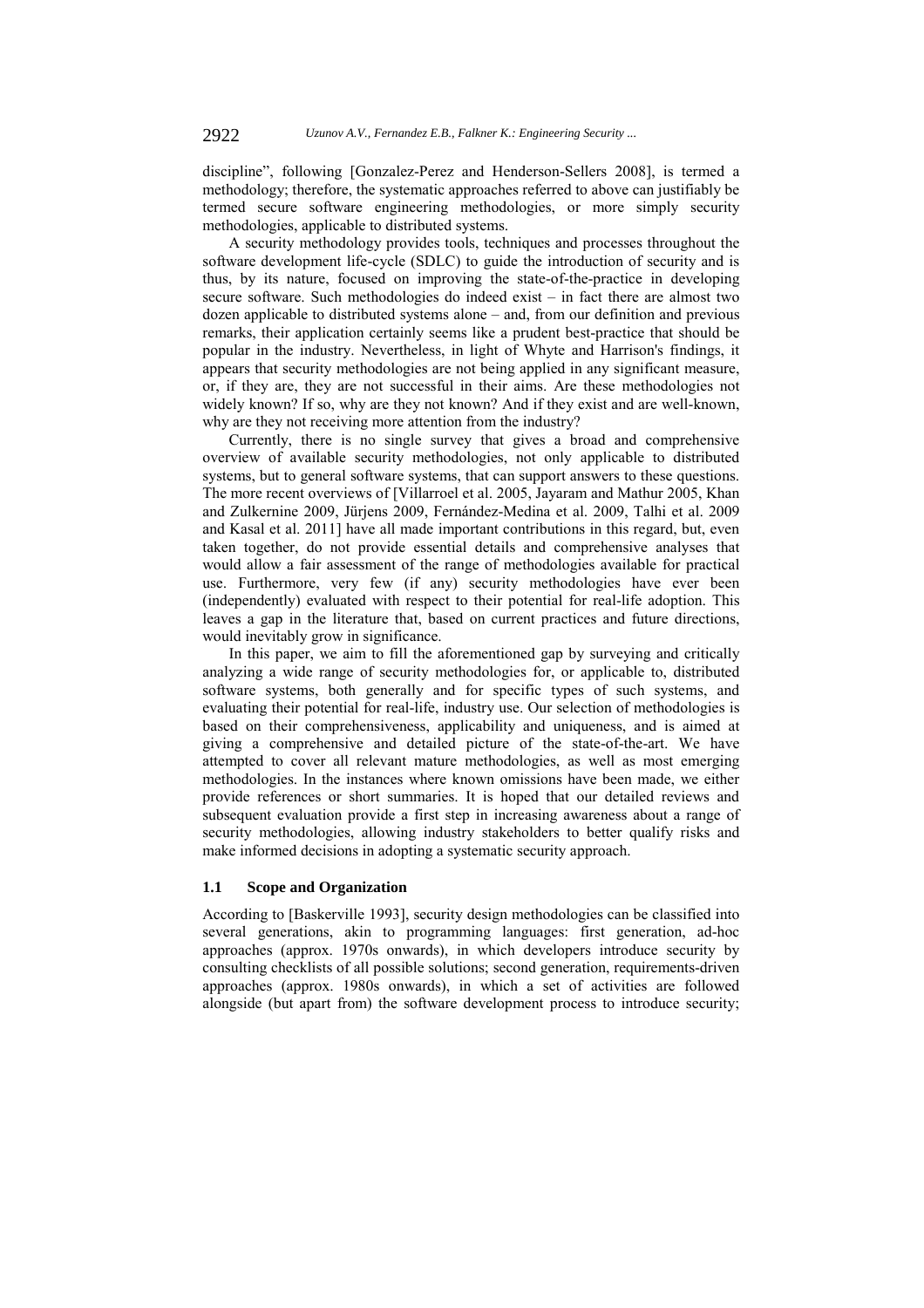and third-generation approaches (approx. late 1980's/early 1990s onwards), which are based on abstract modeling approaches concomitant with the development process. The focus of this survey stems from our definitions of security methodologies as systematic approaches combining security and modern software engineering, i.e. we consider third-generation security approaches based on some form of abstract modeling. As a side-effect to surveying these approaches in detail, which 20 years ago were only in their germinal stages, we extend Baskerville's work and bring the security methodology survey literature up to date, albeit from a distributed systems viewpoint.

To accomplish the goals set out above, we first present a taxonomy of security methodologies in [Section 2], discussing their main ingredients and most pertinent characteristics. In [Section 3], we review our selection of security methodologies according to the taxonomy. Our reviews attempt to provide a reasonable amount of detail (more rather than less), so as to promote a fuller understanding and appreciation of each approach, and to allow a more complete assessment of the (above all practical) value of any given methodology. This section therefore aims to address the question we posed previously – why are security methodologies not better known? In [Section 4] we present a set of criteria reflecting industry requirements for adoption based predominantly on the study of Whyte and Harrison, and evaluate the different methodologies accordingly. The merit of the analysis results presented in this section lies in revealing the current deficiencies in existing approaches and establishing trends. This section is an attempt to address the other question we posed previously – why are security methodologies not receiving more attention from the industry? Finally, in [Section 5] we conclude and discuss future directions.

## **2 Taxonomy of Security Methodologies**

## **2.1 Background: Key Ingredients of a Security Methodology**

In this section we present some background material on security methodologies as a prelude to the taxonomy and the rest of the survey.

Previously, we defined a methodology as a systematic way of doing something in a given discipline. Another, more specific point of view on what constitutes a methodology is provided by [Booch 1994], according to whom "a methodology is a collection of methods applied across the software development life-cycle and unified by some general, philosophical approach". The collection of methods referred to by Booch imply a set of activities performed by a methodology, which can provide further insight into the nature of security methodologies. To describe these activities, we first consider a methodology's alignment with a generic software development life-cycle [Ramsin and Paige 2008, Rodriguez et al. 2009] as illustrated in [Figure 1] below.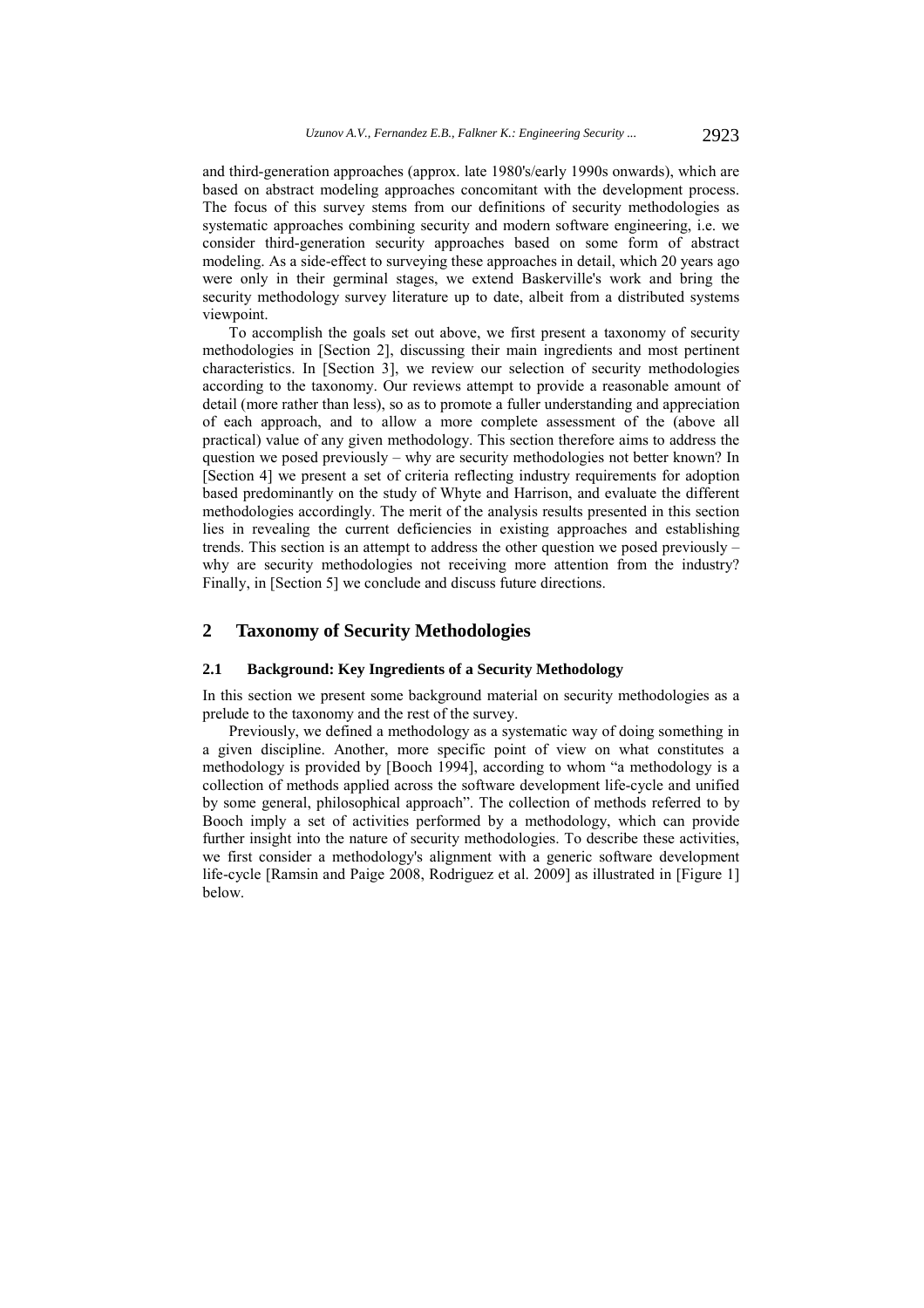

*Figure 1: Alignment of a security methodology with a generic SDLC* 

In general, a software system passes from a set of requirements, to a set of models, to a set of implementation artefacts, until it reaches deployment. Analogously, a security methodology's activities can be aligned into (corresponding) requirements analysis, design, implementation and deployment stages. This alignment of activities may not perfectly fit the (generic) development process above, e.g. some or all of the "design" activities of a methodology may actually be performed during the "analysis" development stage; but in any given case the overall progression of activities will be the same, regardless of the overall development paradigms and process models used. In light of this alignment, we can briefly describe a (generic) security methodology's activities as follows:

- **Security requirements determination** *(Requirements analysis)*: during this stage, activities are performed to determine a set of security requirements (see, for example, [Haley et al. 2008]). Some of these requirements are prescribed by the organization in the form of high-level policies, or are directed by regulations (government, state etc.). A methodology may further undertake some form of security assessment on conceptual or design models to determine and possibly enumerate threats and associated risks. This is often collectively termed "threat modeling" (see, for example, [Swiderski and Snyder 2004]). The outcome of these assessment activities are a set of resultant security requirements, which either augment or refine the initial prescribed set.
- **Security modeling** *(Design)*: during this stage, security properties are modeled, usually as a fulfillment of the security requirements from previous stages, alongside the standard (architectural) modeling activities. Security modeling activities aim to embody the security properties in some form of architectural models, just as functionality is embodied in models during system design.
- **(Security) Implementation** *(Implementation)*: during this stage, the security properties (as models, for example) from the previous stages are implemented, either manually, or automatically. This can include the generation of security configurations or parameters for certain software elements or the target platform, as well as manual coding activities and the selection of COTS components. Other activities may include testing, code-level security verification etc.
- **Configuration and monitoring** *(Deployment)*: during this stage, a methodology may prescribe certain configuration activities, and may provide, through integral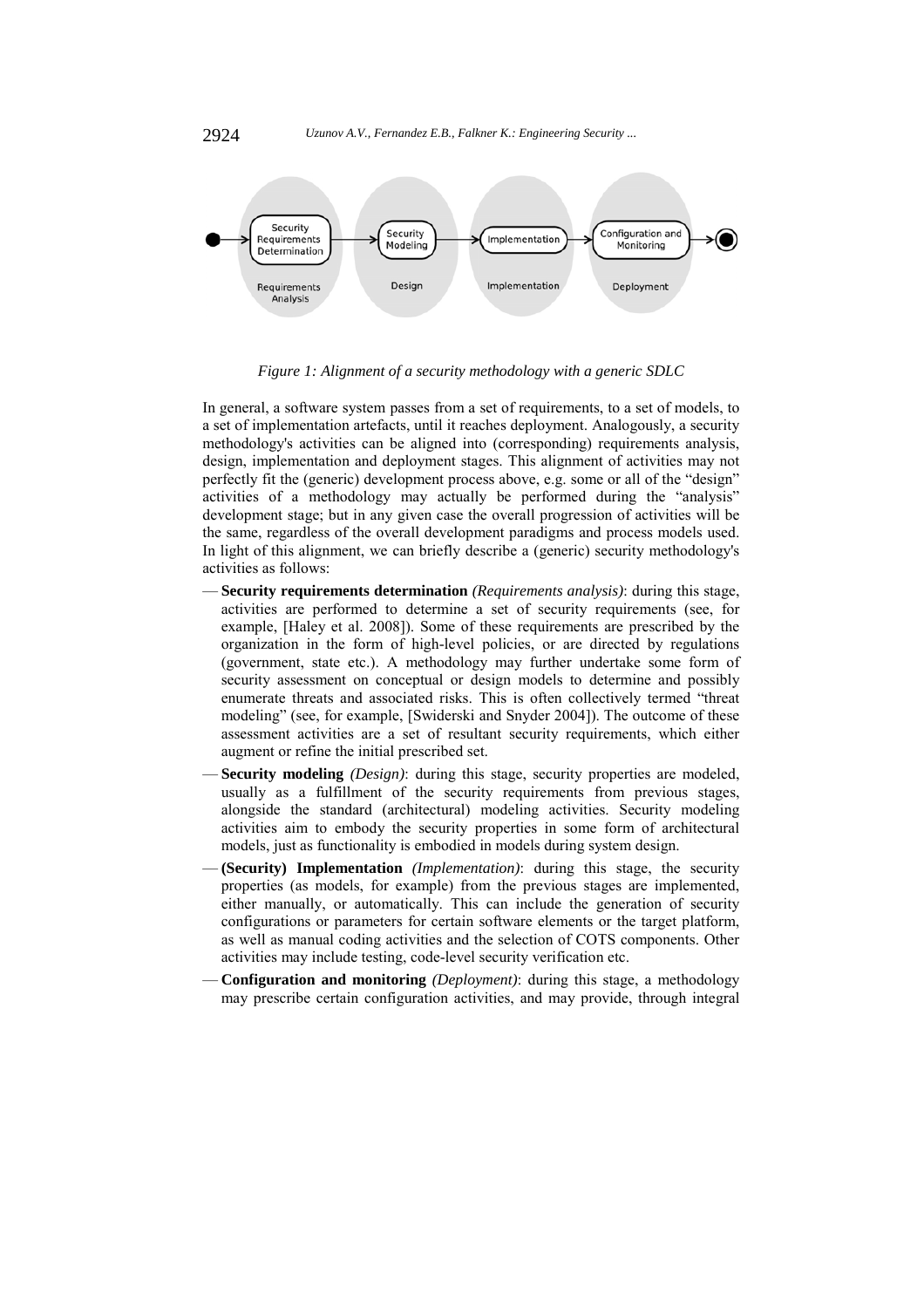use of software support, monitoring facilities during system run-time. While not strictly part of a methodology's activities, such configurations and monitoring provisions may be an integral part of the overall approach (e.g. if a methodology is tied to a particular software framework).

We will designate a methodology providing activities for all the stages outlined above a *comprehensive methodology*, whereas a methodology providing activities for only one or two of the stages will be designated a *partial methodology*.

## **2.2 Classification Dimensions**

Security methodologies, like the systems they secure, can vary greatly from one another, depending on a set of fundamental characteristics. In order to encompass their wide variety, in this section we introduce a number of classification dimensions as part of a taxonomy of security methodologies. Our classification dimensions do not represent a complete set of features of a methodology, but attempt to capture the main characteristics. The dimensions are presented in order of those that are inherent to a methodology ([Section 2.2.1] – [Section 2.2.3]) and unlikely to change over time; those that are inherent but mutable ([Section 2.2.4] – [Section 2.2.7]); to those reflecting current work ([Section 2.2.8]).

The taxonomy complements the descriptions (in the previous section) of the general activities performed by a security methodology.

## **2.2.1 Methodology Paradigm**

In [Section 2.1] we presented Booch's extended characterization of a methodology as collection of methods applied across the SDLC, unified by a general, philosophical approach [Booch 1994]. The philosophical approach referred to by Booch can be termed the methodology's paradigm, and is one of the most distinguishing features. A methodology's paradigm may influence its organization, prescribing certain activities to be performed during a certain life-cycle stage, and often determines corresponding development paradigms, integral use of standards and a concentration on certain software engineering artefacts or approaches. All the above allow us to divide security methodologies into a hierarchical set of distinct (though not always disjoint) classes.

#### *2.2.1.1 Code-Based methodologies*

**Code-based** methodologies attempt to introduce security into a system by enforcing certain security-related activities throughout a software process without explicit regard for a system's design or architecture. The main distinguishing feature of codebased methodologies is their focus of security-related efforts primarily or exclusively on requirements and implementation-level artefacts (hence the term "code"-based). Activities performed throughout the whole SDLC may include security requirements gathering, threat modeling (at either the requirements or design stage), penetration testing, developer education and others. Following [Baskerville 1993], code-based methodologies can be classified as second-generation security approaches.

The most widely recognized and used code-based methodologies are Microsoft's SDL [Howard and Lipner 2006] and OWASP's CLASP [OWASP 2011] [De Win et al. 2009, Khan and Zulkernine 2009]; other less known approaches include the early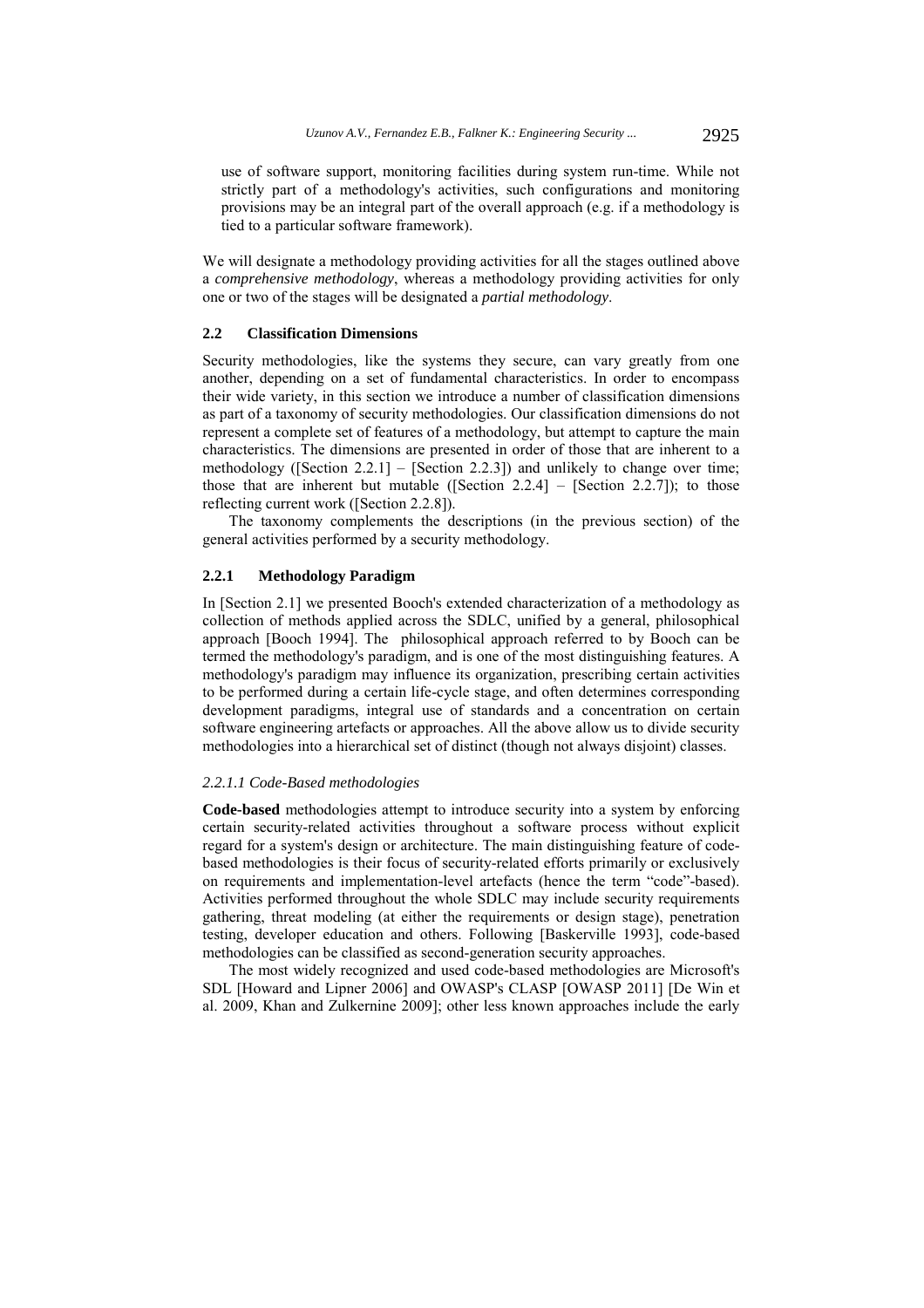work of Breu and colleagues [Breu et al. 2004], who consider introducing security within the object-oriented development life-cycle, and Secure UP ([Steel at al. 2005], Chapter 8), a security-enhanced version of the Rational Unified Process (UP). Such code-based approaches have a number of benefits. The activities performed provide managed guidelines for software projects to reduce security flaws most broadly, and determine well-defined checkpoints at which to enforce security. Moreover, other, more specific methodologies, can be incorporated into a code-based methodology to enforce one or more security practices (e.g. secure coding).

Taken by themselves, however, code-based methodologies do not give concrete guidance on how to introduce security properties into a software system, or which such properties are required – they only provide a framework in which to use separate security improvement techniques (cf. [Schumacher 2003], Chapter 5). Thus, they only offer high-level solutions, without any "'practical mechanisms' […] that would permit [them] to implement the approach in a short space of time and with minimal effort" [Rosado et al. 2010a]. Their lack of a modeling stage in particular implies that security must be achieved via rigorous code inspections, testing and manual techniques.

By nature, code-based methodologies are generic, and tailoring them to a specific type of system (e.g. a distributed system) may require a significant amount of work, making them inappropriate for all system types (cf. [Rosado et al. 2010a]). All codebased approaches require significant security expertise in some form, such as a security expert (Microsoft SDL) who oversees the security-related activities or a dedicated team member (CLASP) who performs specific development tasks [Belapurkar et al. 2009].

[Gregoire et al. 2007] present a detailed comparison of Microsoft's SDL and CLASP, which is extended in [De Win et al. 2009] to include McGraw's Touchpoints [McGraw 2006]. Both papers discuss at length the activities done at each stage for each individual approach and in relation to each other. [Jayaram and Mathur 2005, Khan and Zulkernine 2009] collectively survey a number of code-based approaches, including Microsoft's SDL, CLASP and AEGIS [Flechais et al. 2003, Flechais et al. 2007], with concentration on the requirements and design stages.

### *2.2.1.2 Model-Based methodologies*

In contrast to code-based methodologies, **Model-based methodologies** (the focus of this survey) are based on some form of abstract modeling and hence take a system's design or architecture into account explicitly. In this sense, they are the logical complement of code-based approaches.

Model-based methodologies form a very broad class of approaches that can be further divided into four hierarchical classes. A methodology can have characteristics from more than one of these classes, in which case the class into which most of its characteristics fall becomes its primary class, and the others secondary or even tertiary classes. In most cases, one characteristic will prevail over the others, allowing the methodology to be categorized in a single class. In what follows we briefly describe the (model-based) methodology classes. They are further described in detail throughout the survey ([Section 3]), in sections preceding the reviews of the methodologies belonging to a particular paradigm class.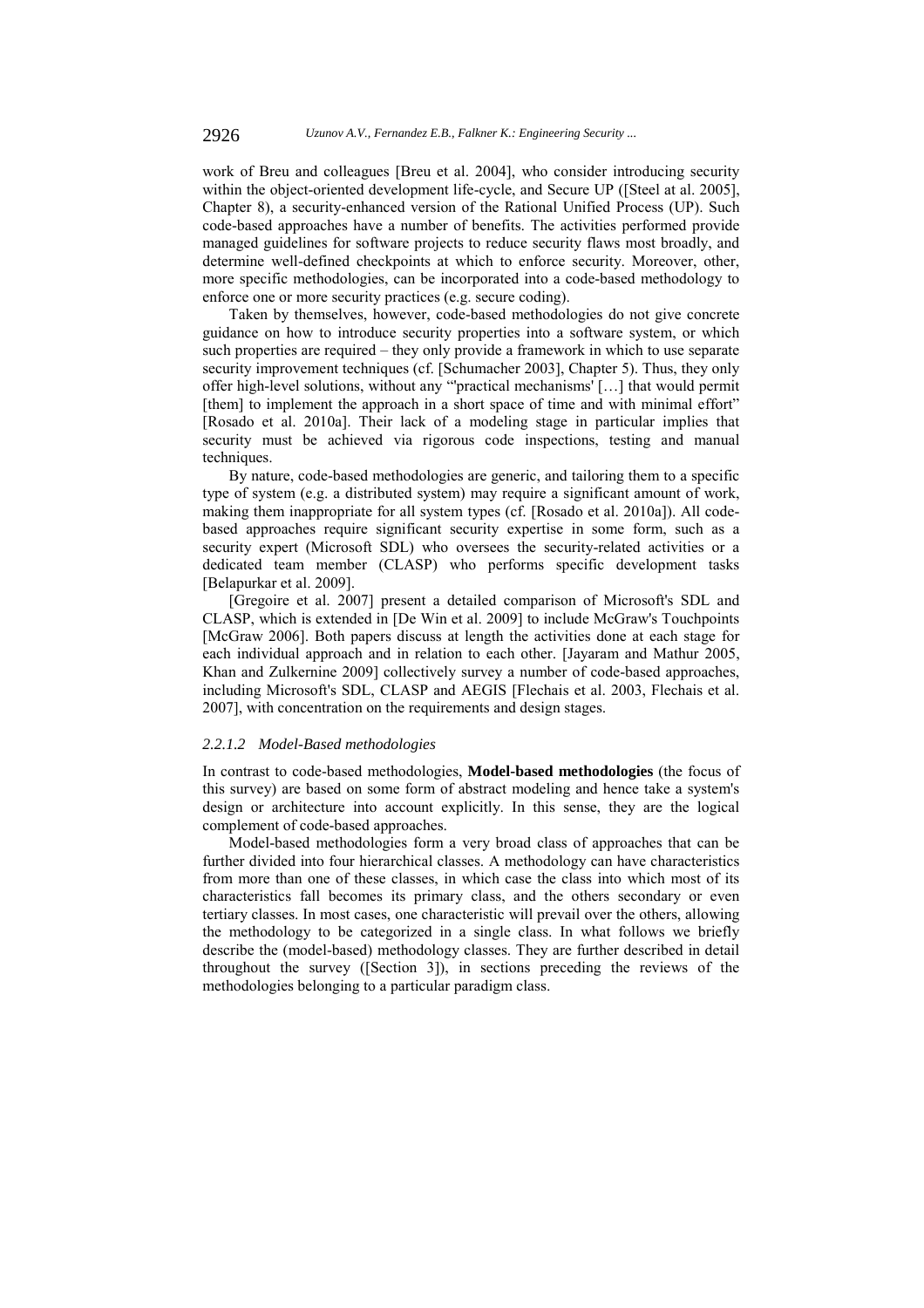- **Model-driven methodologies** ([Section 3.2]) focus on system models as first class entities within the MDE (Model-Driven Engineering) paradigm [Schmidt 2006], and add security properties by enriching the system's functional models with security artefacts. These methodologies can be subdivided further into Model-Driven Architecture/Security (MDA/MDS) approaches ([Section 3.2.1]), which use transformations on security-enriched models to generate implementation-level (security) artefacts; and Aspect-Oriented Software Development (AOSD) approaches ([Section 3.2.2]) – emphasizing separation of concerns – which model security as aspects and weave the aspects into system functional models.
- **Architecture-driven methodologies** ([Section 3.3]) are distinguished from modeldriven and aspect-driven methodologies by the (broader) emphasis on software architectures as opposed to first-class models or aspects, and a focus on creating a "secure software architecture". Architecture-driven approaches either typically use specialized Architecture Description Languages (ADLs) – [Taylor et al. 2010] to incorporate security at the architectural level – often employing formal methods to reason and analyze the resulting architecture – or base themselves on certain design principles.
- **Pattern-driven methodologies** ([Section 3.4]) emphasize the use of patterns as the central technique to achieve the introduction of security properties into a system, and can be subdivided further into methodologies utilizing components and/or architectures as patterns ([Section 3.4.1]) and methodologies utilizing on security patterns ([Section 3.4.2]).
- **Agent-driven methodologies** ([Section 3.5]) are based on the Agent-Oriented Software Engineering (AOSE) paradigm [Jennings 2001], and are distinguished by a goal-oriented approach and an explicit focus on software agents.

#### **2.2.2 Specificity**

A methodology can be applied to a wide range of systems or it can be tailored to only a small subset or a particular system type. Generic security methodologies can be applied to all software systems by providing universal guidelines, models, tools and techniques for the incorporation of various security properties. As a trade-off to their wide applicability, these methodologies do not address the challenges raised by particular system types. In such cases, a generic methodology's guidelines and techniques must be adapted for the specifics of the system, relying on the security expertise of the architects and developers. Specific security methodologies, on the other hand, are tailored and applicable to one or several types of systems, but may not be appropriate for securing more general systems. If one or more parts of a system employ, for example, different technologies or design approaches, specific methodologies can become inadequate. Between these two extremities is a whole spectrum in which some or all aspects of a methodology can make provisions for or be suited to specific system types. The latter can broadly be referred to as hybrid specific, or hybrid generic methodologies, depending on their accent.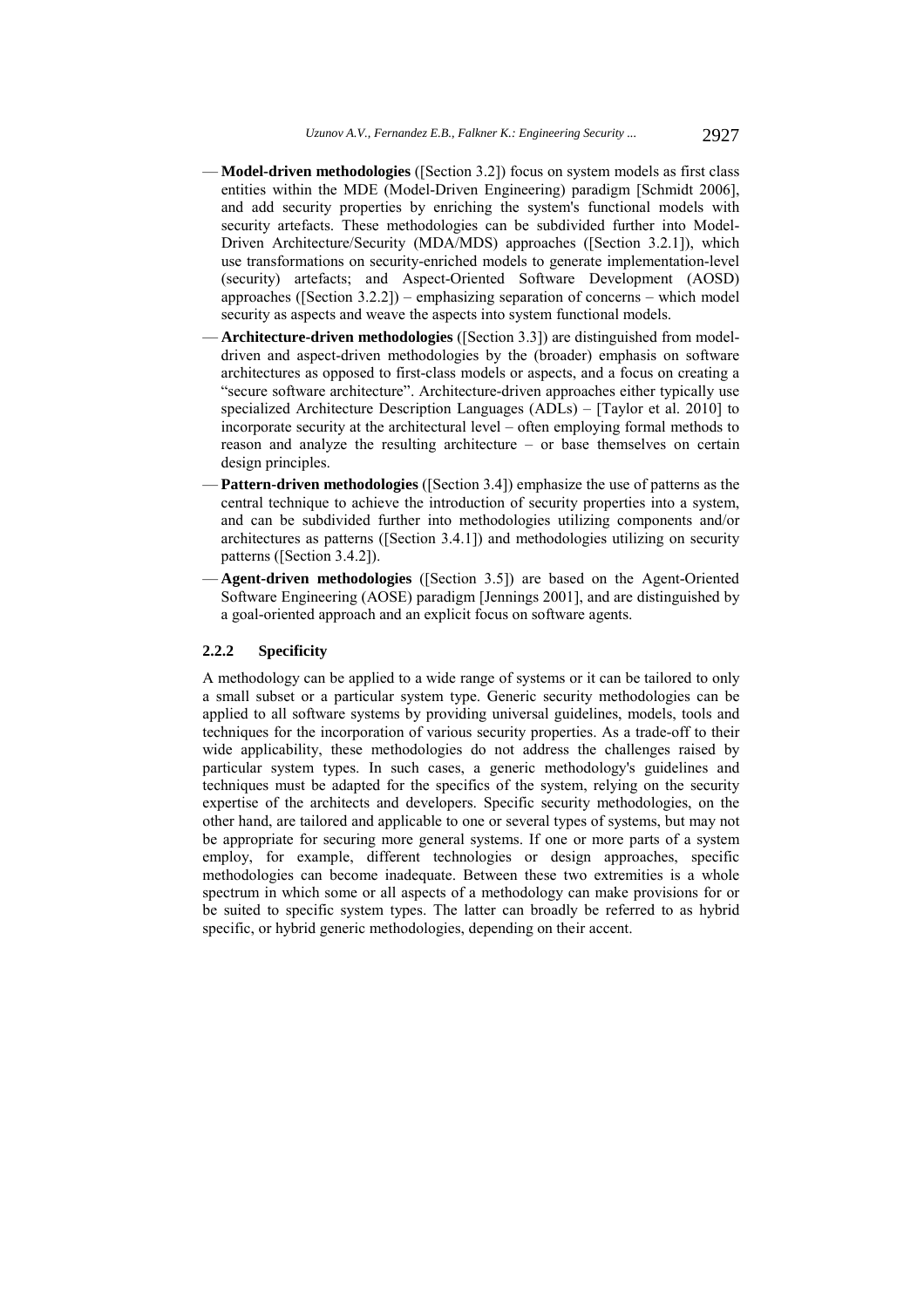2928 *Uzunov A.V., Fernandez E.B., Falkner K.: Engineering Security ...*

## **2.2.3 Modeling Language and Notation**

The modeling language and corresponding notation used by a methodology is often an important defining factor. Different modeling languages include a variety of ADLs (such as Darwin, xADL and AADL), UML, SysML, Petri nets and others. They differ in their syntax and semantics, ability to model the various aspects of a system, level of formality etc. [Taylor et al. 2010] provide a detailed taxonomy of ADLs that is applicable to modeling languages more generally, and can be referred to for more detail.

## **2.2.4 Range of Security Properties**

Securing a whole system requires the use and application of a broad range of security properties. These are often divided among the categories of confidentiality, integrity, availability and accountability [Gollmann 2011], and include properties such as entity identification, non-repudiation, data origin authenticity and others. A methodology can support the introduction of many of these security properties or only one or several such properties. Some properties (e.g. access control) are arguably more important than others, particularly in distributed settings where systems are inherently more exposed to external threats (e.g. via the Internet). In the face of leaving vulnerabilities left open to exploitation, however, all security properties can become equally important. Ensuring that an attacker cannot gain access to a company database (access control), for example, is essential, however, it may be equally important to prevent an attacker eavesdropping on a communication channel carrying database data (communication secrecy). Ultimately, the aim of applying a security methodology is (or should be) to produce a secure system, and in this sense the scope of supported security properties to a large degree determines the utility of a methodology.

Adding support for the introduction of new security properties to a methodology is also an important characteristic in this context. In some cases it may take significant effort to interpolate or even extrapolate a methodology's support for introducing new properties, while in other cases this addition may be trivial.

## **2.2.5 Use of Formal Methods and Verification**

Using formal methods during the application of a methodology as an integral or optional element can give assurances that the security solutions introduced are correct, consistent and compatible, and, in some cases, verified or even certified to be such. The use of formal methods, however, also has disadvantages: it involves significant human labour, leading to increased project costs [Devanbu and Stubblebine 2000]; and it also impacts adversely on the ease of use of a methodology, requiring developer training in the relevant formal techniques.

Formal methods are usually used in conjunction with some form of security verification. Verification approaches may be manual, such as the creation of test cases; automatic, using specialized tools; or semi-automatic, and may be performed at any stage of development. In any of the above cases, the application of formal methods is almost invariably localized to critical aspects of a system: no single formal technique is capable of formally verifying a complete complex system.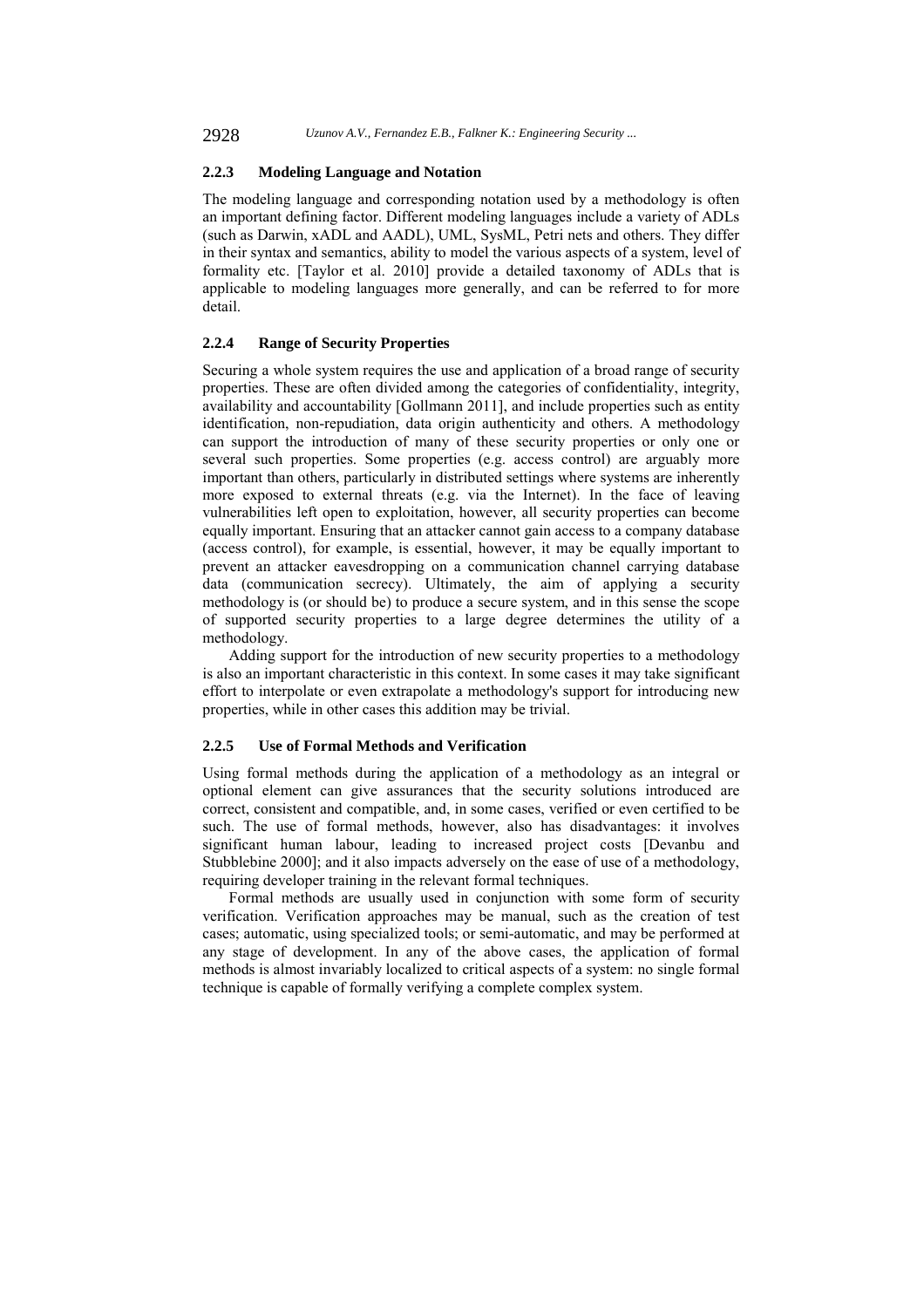## **2.2.6 SDLC Stages Supported**

A methodology can encompass the whole SDLC, or only certain stages, i.e. one or more of the early stages, which we define to be the stages spanning across (early) requirements to (late) design. These stages are dependent on the paradigm used for development (e.g. object-oriented, functional, architecture-centric), and may include an analysis stage, an architecture-development stage and others.

## **2.2.7 Ease of Use**

The ease of use or usability of a methodology is a qualitative measure of how easy it is, in relative terms, for an average software development team to introduce security into a system by applying the methodology. This is an extremely important factor in deciding the uptake of a methodology, since high complexity and high levels of expertise imply steep learning curves and, therefore, prolonged project schedules – making for an unattractive choice. Features such as tool-support, detailed guidance, usage of popular notations, support for re-usability and others all contribute to a methodology that is not only more usable but also more practical. Such methodologies would be classified as easy to use. Conversely, methodologies requiring detailed knowledge and application of formal methods, such as higher-order predicate logics and Petri nets, or domain knowledge, such as cryptography and complex security models, would be classified as difficult to use.

In assessing the ease of use of a methodology there is inevitably a factor of subjectivity, both from those performing the assessment, and the basis on which it is performed – namely, factors such as whether the most popular notation or modeling language is the easiest to use, the trade-off between a steep learning curve at the beginning and simple application of a technique thereafter etc. Case studies are more significant in this respect for showing how easy it is to use a methodology in actual experience, although here, too, it is not always clear how an approach can scale for larger and/or more complex systems. Despite the presence of subjectivity, the assessment of the ease of use of a methodology provides an important indicator when considering its real life application.

## **2.2.8 Tool Support**

Tool-support for a methodology can be realized in many ways, for example, as a set of scripts to help transform models, a GUI-based application for specifying and cataloging threats, or a whole suite of CASE tools for modeling security architectures. Tools help to make a methodology more acceptable to a broader range of developers and, therefore, increase its practical value. If tool-support is not available, the methodology must rely on its ease of use in addition to using techniques realizable without significant developer or team effort; conversely, with tool-support a methodology can allow more sophisticated tasks to be accomplished automatically or semi-automatically.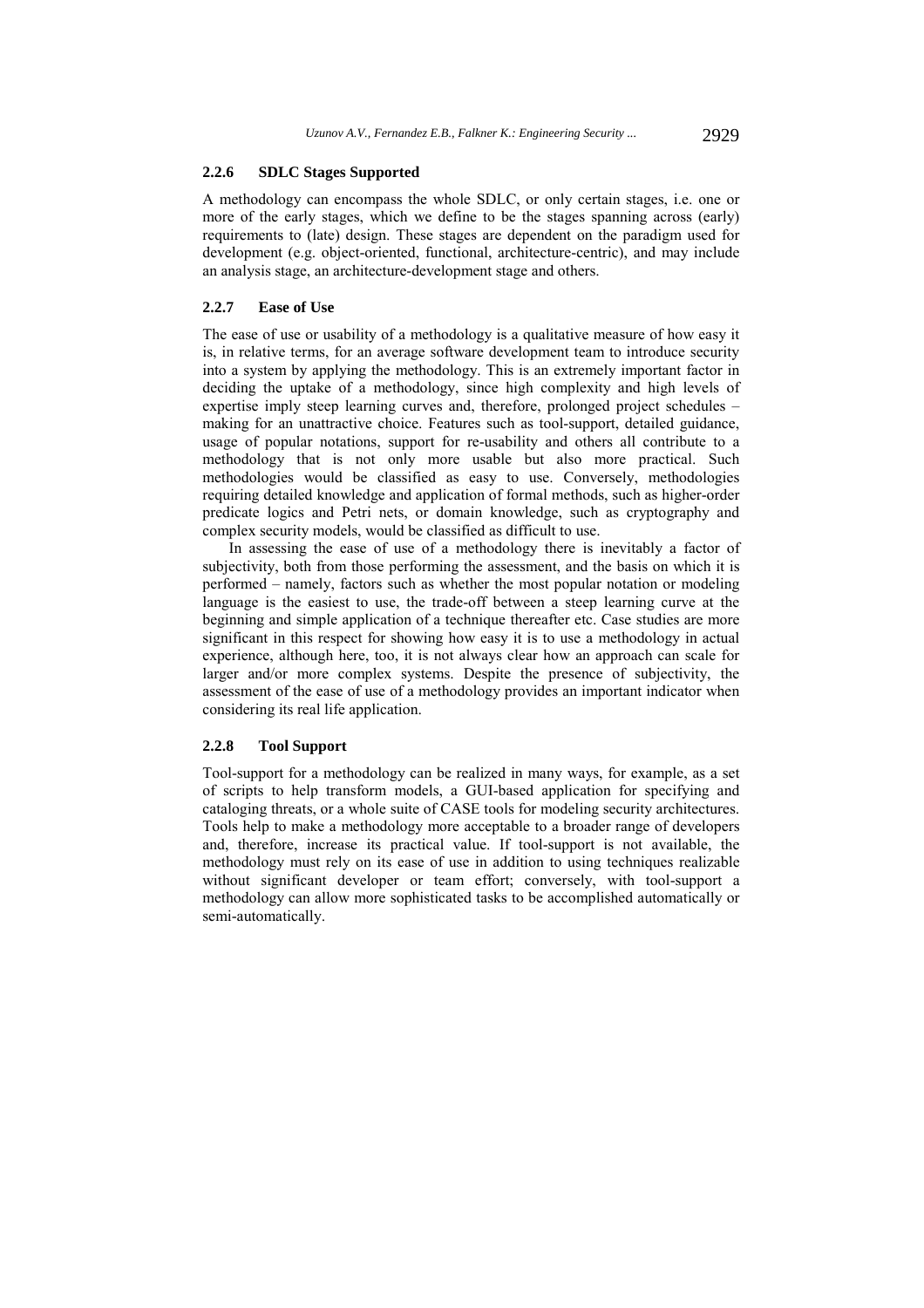## **3 Survey of Model-Based Security Methodologies**

In what follows we review our selected range of security methodologies according to the taxonomy presented in the previous section. In order to provide more detailed reviews for more detailed approaches and retain relative similarity between review lengths, we have striven to review comprehensive methodologies in more detail, and partial methodologies in less detail proportionally, based on their scope and number of activities performed.

The methodologies are grouped based on their primary paradigms. Each review includes a very brief outline, capturing the essence or distinguishing elements of the methodology, a detailed description and a discussion, the latter concentrating on limitations and features of the methodology. The detailed description is segregated into the SDLC stages for which a methodology is applicable, though not always in the strict order (i.e. requirements analysis, then design, then implementation) of application. We preface each methodology paradigm with a very brief overview of the corresponding development paradigm and/or relevant concepts, insofar as these have relevance to the security methodologies under review. The exception to this is the (general) model-based paradigm class, which was previously discussed in [Section 2.2.1.2].

## **3.1 (General) Model-Based Methodologies**

## **3.1.1 Jürjens (MBSE / UMLsec)**

#### OUTLINE:

Jürjens [see Jürjens 2002a, Jürjens 2005a, Jürjens 2006a] was amongst the first to propose a modern model-based approach to securing distributed software. Jürjens' Model-Based Security Engineering (MBSE) follows the standard life-cycle and corresponding engineering practices [see Section 2.1], and proceeds by first eliciting security requirements along with the system's functional requirements; embodying the resulting security requirements in models during design; and finally implementing the models into code either manually or automatically. UMLsec – an extension of UML for the specification of security requirements – is the modeling language and core of Jürjens' MBSE. Below we describe UMLsec and its associated tool-suite for design and implementation and then briefly mention approaches for security requirements determination.

## DETAILED DESCRIPTION:

**Design**: UMLsec is a light-weight extension of the Unified Modeling Language, initially as a UML 1.4/1.5 profile in [Jürjens 2002a, Jürjens 2005a] and recently updated to conform to UML 2.3 via the UMLsec4UML2 profile in [Schmidt and Jürjens 2011b], defining stereotypes, tags and constraints for expressing a number of security requirements, such as data secrecy and integrity, message secrecy and integrity, information flow restrictions, role-based access control and others. Each stereotype is applicable to different UML diagrams, including deployment (accounting for communications between nodes), class (accounting for static data and relationships between elements), activity (accounting for intra-object properties) and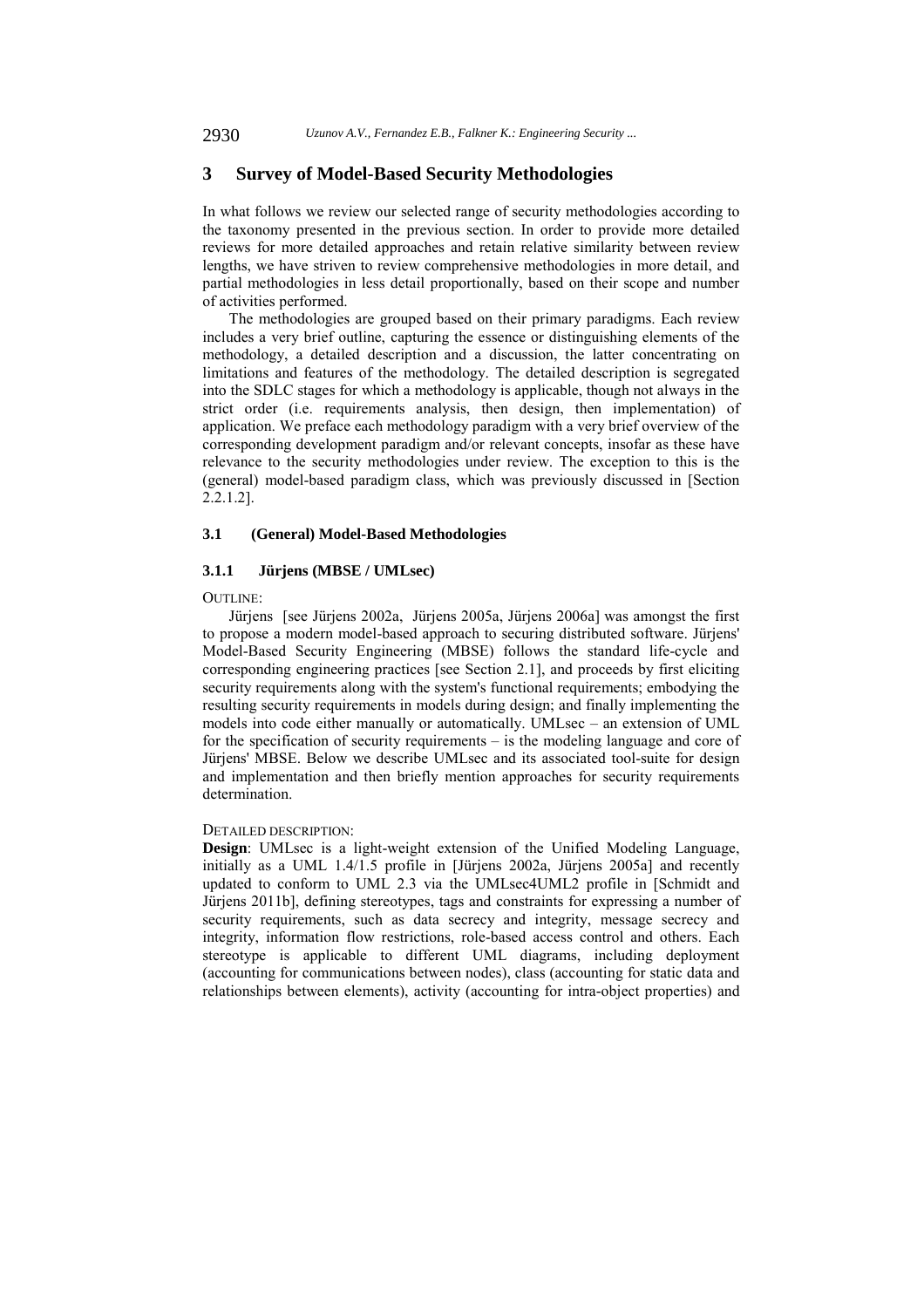sequence diagrams (accounting for interactions and protocols). By annotating UML models with the UMLsec security extensions, developers embody a system's security requirements at the design level.

While useful in itself, simply annotating models with security requirements does not guarantee that the models will conform to their corresponding requirements. MBSE/UMLsec's real value lies in the use of advanced tool-support for precisely this kind of security verification. The UMLsec tool-suite [Jürjens 2005b, Jürjens 2006b, Jürjens et al. 2008] consists of a number of analysis tools and plugins for verifying static and dynamic models as well as checking access control permissions. To support formal verification, the subset of UML employed by UMLsec is given a formal (behavioural) semantics via UML machines (see [Jürjens 2005a] for details), allowing for the execution semantics of UMLsec models to be converted to first-order logic and checked via automated theorem provers (e-SETHEO in earlier work, and more recently SPASS) against the relevant security requirements. If conformance fails, an attack sequence violating the security requirements is automatically generated and provided to developers for analysis.

For the purposes of verification, UMLsec allows the capabilities of adversaries to be specified via an adversary type, which formally models the threats related to the deployment view of a system, namely, those related to communication (delete, read, insert) and individual nodes (access). Two standard adversary types are defined in UMLsec that can be annotated on UML package diagrams: a default attacker, representing "an outsider adversary with modest capability [Jürjens 2005a], and an insider, representing an attacker with internal access to a system.

Since the verification process can be applied to dynamic models captured as sequence diagrams, it is ideal for checking cryptographic security protocols (cf. [Jürjens 2006b]). In comparison to purely formal security protocol verification approaches [see Gritzalis et al. 1999] not employing the more intuitive UML notation, specifying and verifying protocols in UMLsec can be seen as one of its strongest points, albeit requiring expertise accordingly.

MBSE/UMLsec is tailored for object-oriented and component-based systems, making its applicability broad. UMLsec can also be used to specify security aspects [Jürjens 2006a] (see the beginning of [Section 3.2.2] for definitions) as well as security components and/or partial architectures treated as patterns ([Schmidt and Jürjens 2011a], see the beginning of [Section 3.4] for definitions), but, contrary to [Jürjens et al. 2002, Jürjens 2005a], is not appropriate for security patterns such as those found in [Schumacher et al. 2006], since the latter cannot be represented by a fixed, formally specifiable architecture.

**Implementation**: One of the problems with using MBSE/UMLsec is that heavy reliance on security verification at the design stage "has no implication on the real system, as long as the application code is not generated directly from the model[s] and there is no assurance that the generation process itself is correct" [Best et al. 2007]. According to [Jürjens 2006a], such assured generation is currently not feasible, leaving as an (only) alternative the necessity to perform verification procedures on the code resulting from UMLsec models. This is again achieved via the UMLsec toolsuite, augmented for the implementation stage, which can (1) help to ensure that the (manually developed) code resulting from UMLsec design models adheres to the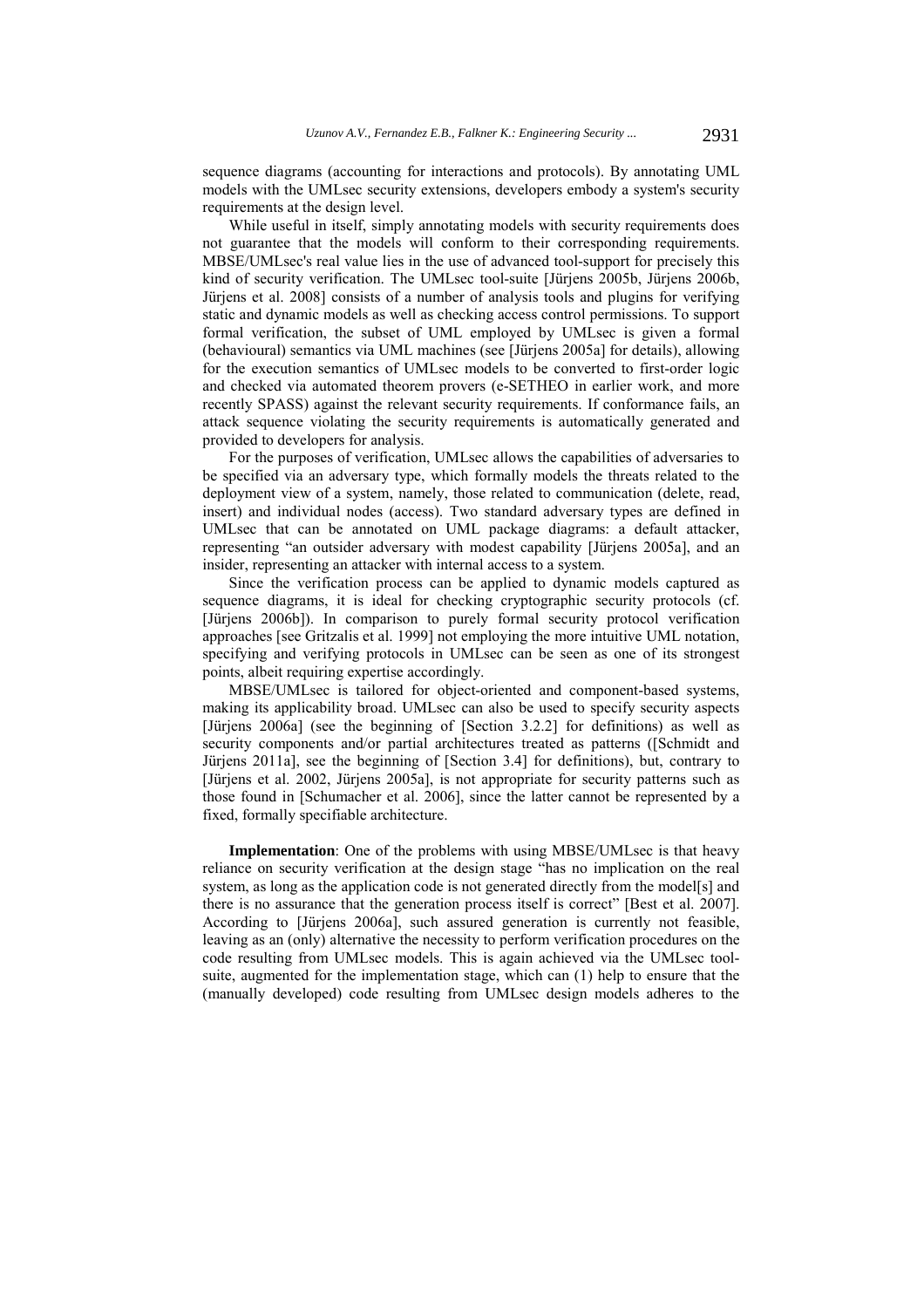specified security requirements by inserting run-time assertions; (2) automatically generate a series of test-cases to help guarantee code compliance; and (3) analyze (cryptography-related) source code by generating call-graphs, translating them into first-order logic – analogously to the design-level verification procedures – and passing them to an automated theorem prover for checking [Jürjens 2006b]. Legacy code can also be a target of such analysis.

MBSE/UMLsec is unique among other methodologies in its direct support for implementation-level security.

**Requirements analysis:** To complete the MBSE approach, a security requirements stage is necessary in which the requirements that are later specified using UMLsec and verified to hold using the tool-support can be determined. There are several approaches that cover this stage. [Jürjens 2002b], for example, utilizes use cases and security goal trees to guide the introduction of requirements into UMLsec models; [Popp et al. 2003] employ UMLsec within an object-oriented methodology determining security requirements via security-extended use cases; [Hatebur et al. 2011] employ problem frames as patterns to capture requirements (cf. [Section 3.4.1.2]) and use OCL to generate UMLsec models; and [Mouratidis and Jürjens 2010] use Secure Tropos for security requirements modeling and architecture development, mapping the resulting architectural artefacts to UMLsec models during detailed design via a set of heuristics.

Despite the existence of several competing approaches for determining security requirements, none of them are really perfect matches for UMLsec. Hatebur et al.'s approach in particular is quite advanced and intricate, however, generating design artefacts straight from requirements ignores the activity of architectural design, making it appear a more theoretical approach applicable in practice to simple systems. The approaches of Mouratidis and Jürjens (which we discuss in more detail later from the perspective of the agent-driven Secure Tropos methodology in [Section 3.5.1]) and Popp and colleagues are attempts to integrate UMLsec into other methodologies, not the converse. Finally, Jürjens' early work with goal trees does not include a comprehensive threat enumeration strategy. This leaves the requirements aspect less well-defined than the rest of MBSE.

#### DISCUSSION:

Overall, MBSE/UMLsec is a rigorous secure software engineering approach particularly well-suited for use during detailed design, with a powerful tool-suite for security verification. UMLsec's deployment view and network-related stereotypes («LAN», «Internet» etc.) make it quite applicable to distributed settings, (cf. [Jürjens 2002a, Best et al. 2007]), for example, demonstrate the use of UMLsec in the industrial development of a distributed (client/server) information system. UMLsec has also been used on a number of other real-life industry projects [see Jürjens 2005a, Jürjens 2006b]. Nevertheless, MBSE/UMLsec promulgates a formal approach that is at times complex [Best et al. 2007] and requires a reasonable amount of security expertise, though less so than purely formal approaches (cf. [Gritzalis et al. 1999]) due to the use of UML and the intuitive, often self-explanatory nature of the stereotypes. Where expertise begins to exponentially increase is in the modeling of security protocols and the development of custom stereotypes with custom tool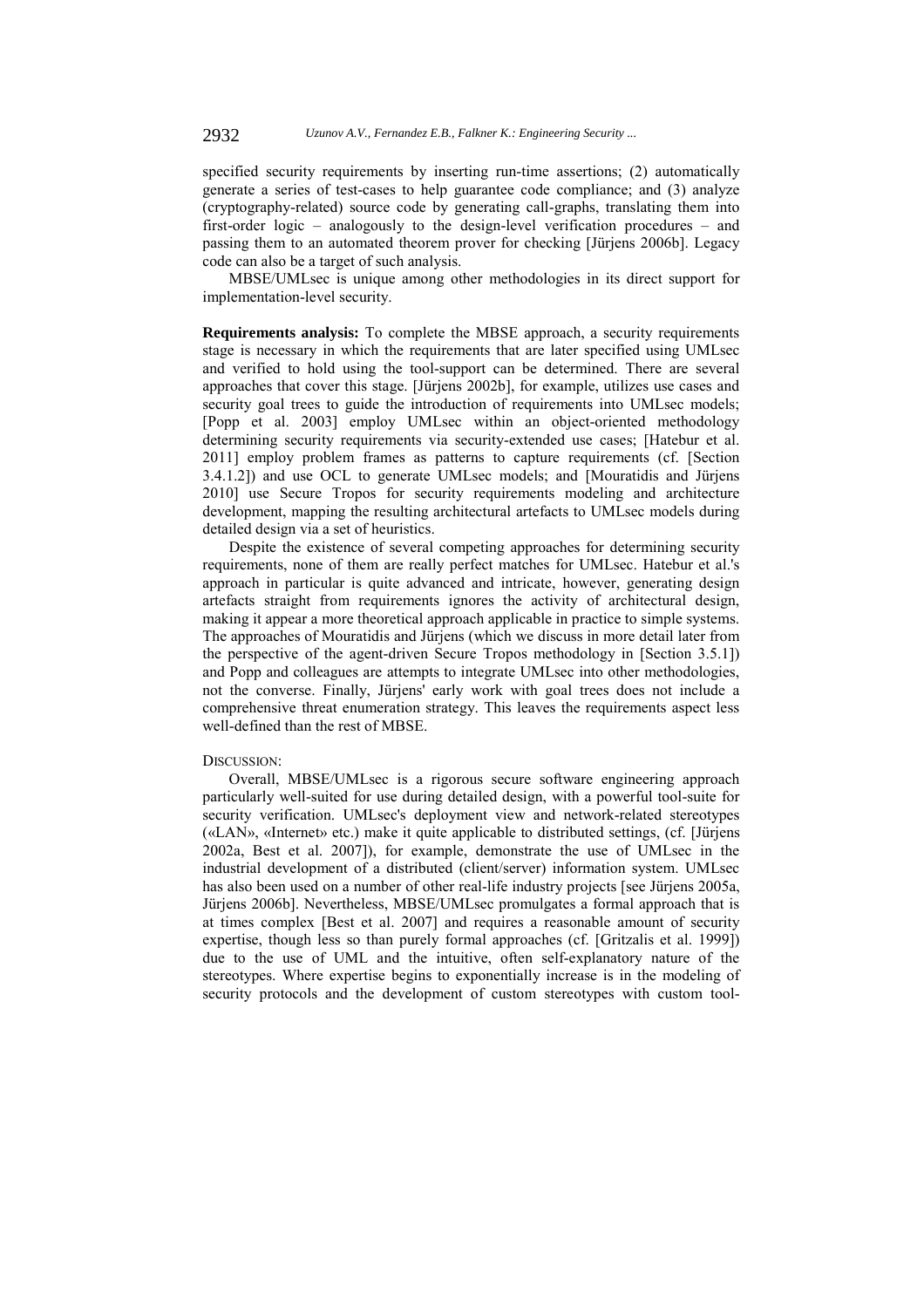support (using UML machines). The latter, in particular, also requires strong mathematical skills and sound knowledge of formal methods, which not all developers posses.

Since no guidance is provided for actually designing secure systems, choosing security solutions etc., the MBSE/UMLsec approach can be seen as a "power user" modeling and analysis suite for guaranteeing security properties in systems for which security is a critical factor.

As slight digression, we should point out that more recently UMLsec has been described as a model-driven security (MDS) approach (see for example, [Fernández-Medina et al. 2009, Kasal et al. 2011]) as per [Section 3.2.1]. While MBSE shares certain similarities with MDS approaches, no model transformations are used (although the possibility for this does exist – see [Jürjens 2005a]), making it modelbased, but not model-driven with respect to our taxonomy.

#### **3.2 Model-Driven Methodologies**

A model is an abstract representation, capturing some but not all aspects, of an actual system or entity. Model-driven security methodologies are based on the Model-Driven Engineering (MDE) paradigm [France and Rumpe 2007, Schmidt 2006], in which models are treated as first-class entities in the overall development process. A fundamental characteristic of MDE is the use of model transformations, either automatic or manual, between models (model-to-model transformations) across abstraction layers, or as a means for generating implementation artefacts (model-tocode transformations). While model-to-code transformations, otherwise known simply as code generation, is one of the attractive features of MDE and perhaps one of the most advertised, in practice the paradigm is also used as a means of obtaining re-usable models and as a disciplined and systematic development approach [Hutchinson et al. 2011]. All these benefits can be transferred to security methodologies within the MDE paradigm.

Model-driven methodologies can be further divided into two sub-classes described individually in [Section 3.2.1] and [Section 3.2.2].

### **3.2.1 Model Driven Architecture / Security (MDA/MDS) Methodologies**

Model-Driven Architecture is OMG's realization of MDE [Frankel 2003], in which models are created in three levels of abstraction measured with respect to a particular platform and transformed gradually from one level to another. The levels correspond approximately to conceptual models (CIMs – computationally independent models), design models (PIMs – platform-independent models) and detailed, implementationdependent design models (PSMs – platform specific models). In MDA models can be transformed between and across levels to ultimately generate implementation-level artefacts.

Model-Driven Security (MDS) – a term first used by [Lodderstedt et al. 2002, Lang and Schreiner 2003] and, more definitively, by [Basin et al. 2006] – is an attempt to specialize the MDA paradigm to security by using models and transformations to enforce security properties from high-level designs to implementation artefacts [Fernández-Medina et al. 2009]. In MDS methodologies, a system's platform-independent functional models are annotated or composed with a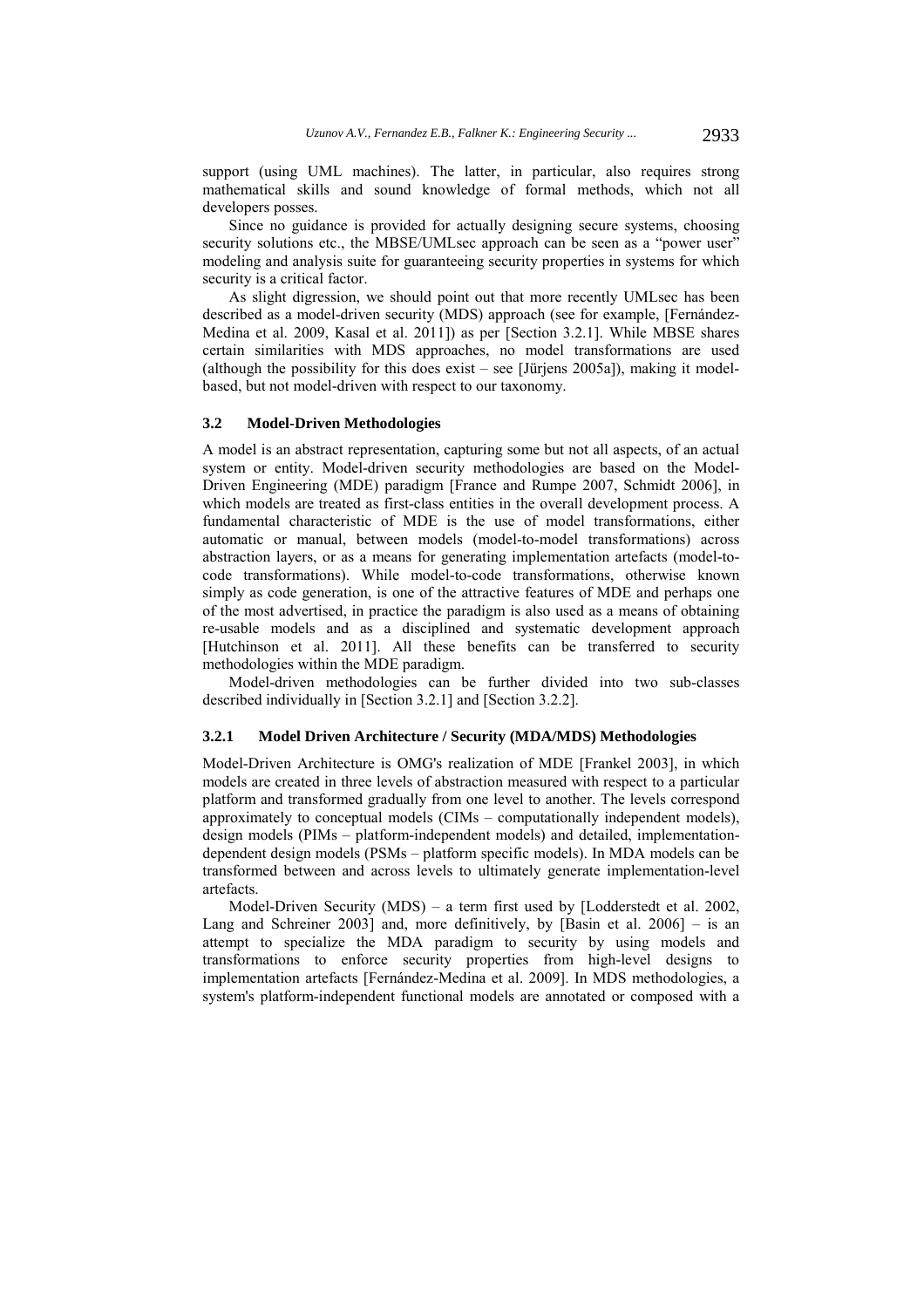well-defined set of security constructs, which can be verified and collectively transformed together with the functional models either directly or through intermediate stages to security configurations in some underlying platform or to actual software components (i.e. to code). [Fernández-Medina et al. 2009] survey the area of model-driven security both concisely and comprehensively, and we refrain from repeating their work here.

Although UML is the standard modeling language used in most MDS approaches, the use of other languages is also possible [see Dai and Cooper 2007]. Dai and Cooper's treatment of SecureUML as a modeling approach in that work is supplemented by our treatment of SecureUML in the context of Loddertedt, Basin and Doeser's full Model-Driven Security methodology.

### *3.2.1.1 Lodderstedt / Basin / Doeser (Model-Driven Security)*

#### OUTLINE:

The work of [Lodderstedt et al. 2002] arguably marked the beginning of the model-driven security paradigm with SecureUML – a security modeling language realized as a heavy-weight UML extension for allowing RBAC access control policies to be modeled concurrently with functionality at the design stage – within a codegenerative approach. Lodderstedt's later work in [Lodderstedt 2003], and following it [Basin et al. 2006], generalizes and completes the approach begun with SecureUML for arbitrary security modeling languages while still retaining the focus on RBAC access control. The resulting (partial) methodology, termed simply Model-Driven Security, emphasizes the specification of security properties in design models (somewhat akin to MBSE/UMLsec), their verification and their automatic transformation to security configurations. The latter transformation can target arbitrary software platforms, however, in practice they are most useful in generating policy specifications for distributed middleware.

## DETAILED DESCRIPTION:

**Design and Implementation:** The early work on Model-Driven Security begins with Lodderstedt et al.'s proposal of the SecureUML modeling language [Lodderstedt et al. 2002] for expressing extended RBAC policies in functional models during design that are subsequently transformed via a model-to-code transformation into security configuration parameters for the J2EE distributed platform. The latter ideas of modeling security at the design stage and transforming it to configuration parameters (or code artefacts, as required) are extended by [Lodderstedt 2003], appearing later in [Basin et al. 2003, Basin et al. 2006], as part of the fully developed Model-Driven Security methodology.

Model-Driven Security is based on a linguistic approach to modeling security, which proposes the creation of custom language schemas combining security modeling languages with functional (system or domain) modeling languages, enabling developers to model the security and functional aspects of a system simultaneously. To bridge the gap between the system and security modeling languages in each schema, a third, intermediate language – a "dialect" – is required, which tailors the security language in reference to a particular (system) language with more concrete or refined semantics and helps to merge the corresponding language metamodels (abstract syntax) and vocabulary. A dialect for a security language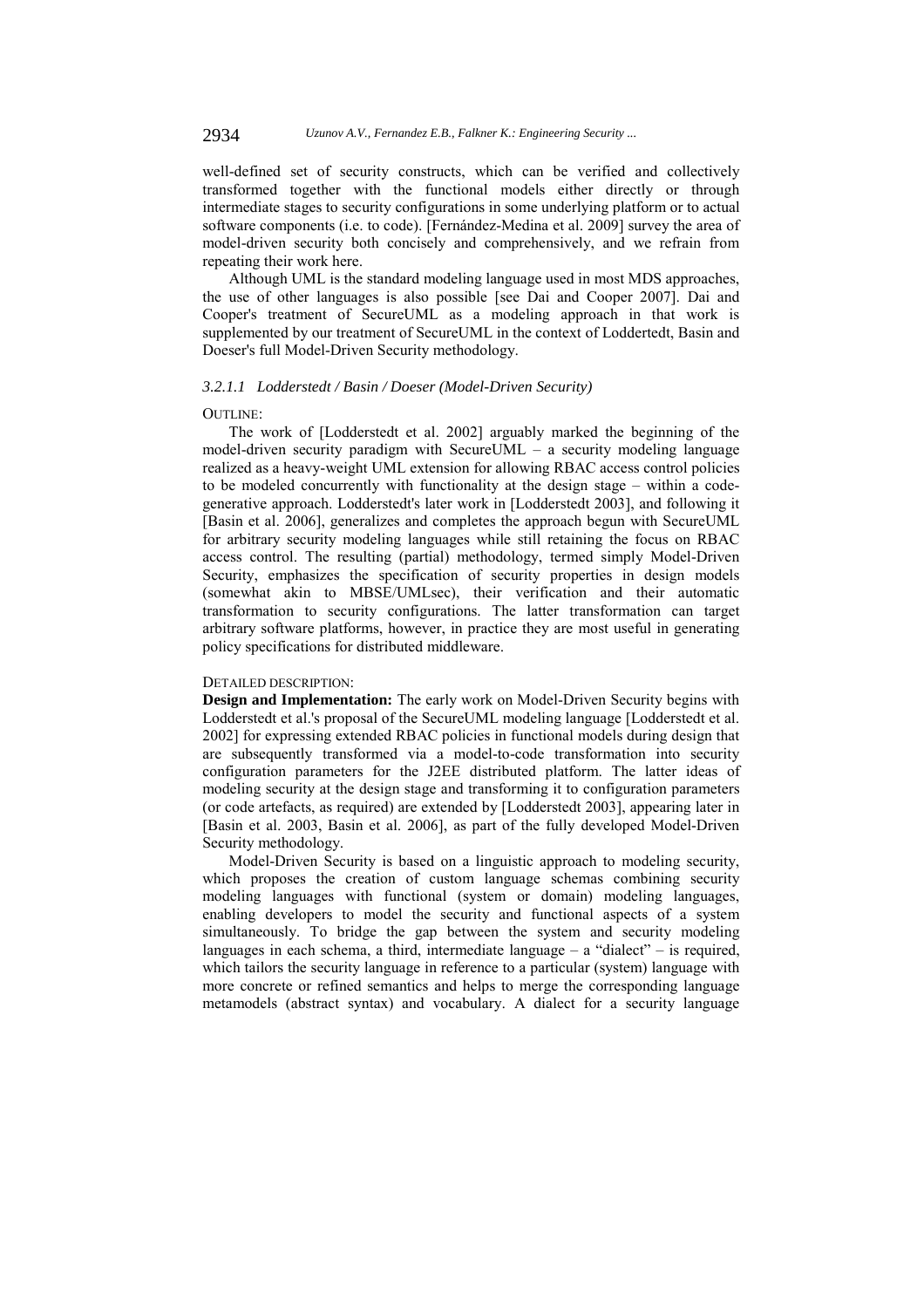allowing the specification of access control policies such as SecureUML, for example, can specify which model elements of a system language can be valid protected objects and what actions can be performed on them. This general composition of languages results in families of secure design modeling languages that provide the security properties specifiable by each security language as system modeling constructs in a coherent fashion, with the concrete syntax (notation) used for functional models.

In order to realize this abstract vision of different language schemas and thereby produce a practical security approach, Lodderstedt, Basin and Doeser propose two example UML-based functional modeling languages in [Lodderstedt 2003] and [Basin et al. 2003, Basin et al. 2006] – ControllerUML for state-based systems; and ComponentUML for distributed component systems – along with SecureUML as a security modeling language. The proposed functional modeling languages are merged with SecureUML to produce two usable schemas: ComponentUML+SecureUML and ControllerUML+SecureUML, demonstrating the viability of the abstract approach. As in [Lodderstedt et al. 2002], the resulting languages can be used to create securityenhanced design models that can subsequently be transformed to security configurations in the supported middleware platforms; for example, ComponentUML+SecureUML models can be transformed to security policies for EJB as well as Microsoft's .NET platform.

The verification of security-enhanced design models, first proposed as a goal for future work in [Lodderstedt 2003], is addressed in the work of [Basin et al. 2009], both abstractly and with relation to ComponentUML+SecureUML. The proposed verification strategy is based, like security modeling, on a linguistic approach, and consists of formulating queries in OCL about whether certain security conditions can hold and evaluating the queries with respect to the metamodel corresponding to a target design model. The approach requires the formalization of the modeling languages used (something already accomplished for SecureUML and ComponentUML in the previously cited publications), as well as the mapping of design models and possible run-time scenarios (expressed in object models, for example) to their associated metamodels for evaluation. Although supported by a modeling and OCL query tool (SecureMOVA), verification clearly requires an expert.

**Requirements Analysis:** The determination of security requirements is considered only briefly in [Lodderstedt 2003], who proposes a rights assignment scheme very similar to that of [Fernandez and Hawkins 1997] (see [Section 3.4.2.1] for more details on the latter). Nevertheless, security requirements determination is not an essential aspect of Model-Driven Security.

#### DISCUSSION:

Most model-driven MDA/MDS methodologies have been influenced by the general strategy taken in Model-Driven Security of annotating higher-level models with security properties and transforming these to implementation-level artefacts. However, Model-Driven Security's abstract basis of creating general language schemas has not been as influental.

First of all, creating new security modeling languages is a demonstrably difficult task requiring expertise, as evidenced by the formal descriptions presented by [Lodderstedt 2003] and [Basin et al. 2006] of the abstract syntax and semantics of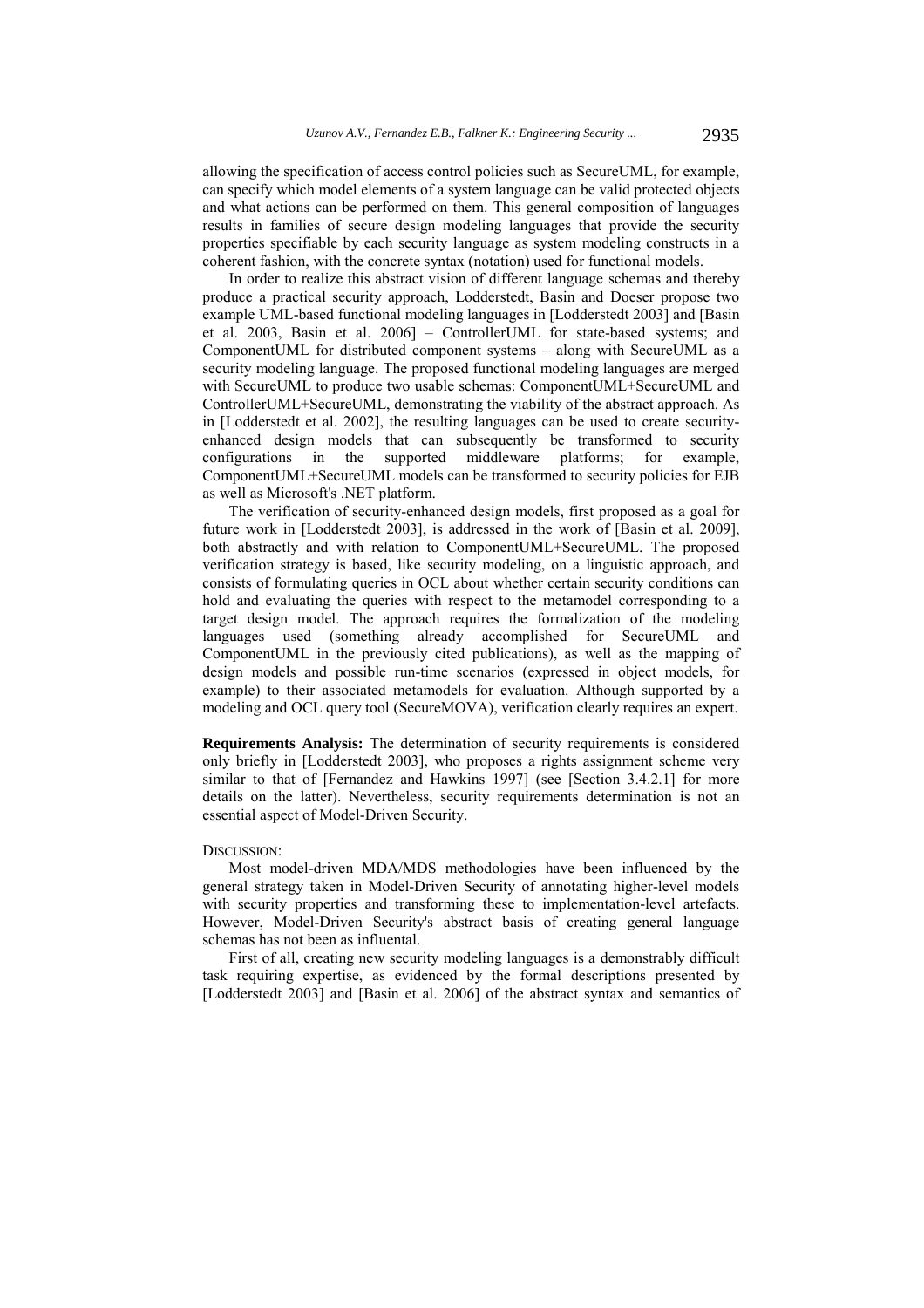SecureUML (which, it must be kept in mind, can only specify RBAC policies). Formal specifications are necessary, however, for Basin et al.'s security verification strategy. Perhaps more problematic than complexity and high expertise requirements is that, in practice, the set of properties specifiable by a security modeling language is restricted by the capabilities of the target software platforms. Hence, according to [Basin et al. 2006]: "the modeling constructs in the security modeling language and their semantics should be designed with an eye open to the class of architectures and security mechanisms that will later be part of the target platforms. This requires care during the language design phase". Thus designing new languages is not only complex, but can also be precarious. Even if a platform were to support a very wide (fixed) range of security mechanisms, there remains an issue of scalability: as the security semantics become richer, so does the complexity of the security modeling language.

As a practical methodology – consisting of SecureUML merged with ControllerUML and ComponentUML together with tool-support – aiming to generate security configurations for distributed platforms, Model-Driven Security is a sound security approach, albeit one focusing exclusively on RBAC policies.

The methodology has been trialled in the industry on at least one real project. [Clavel et al. 2008] report a successful use of Model-Driven Security with ComponentUML+SecureUML in the context of a test-report configuration utility, adding, however, that (good) tool-support is required for the wide-spread adoption of the methodology (in fact, at the time the developers did not actually implement a transformation function to generate the security configuration – this was done by hand). It is worth pointing out that Clavel et al.'s test-report utility had an almost identical design to the distributed calendar/scheduler application used as an example in [Lodderstedt et al. 2002]. Nevertheless, even the small-scale example in [Lodderstedt et al. 2002] showed an impressive improvement over creating manual security configurations in terms of effort and precision. [Lodderstedt 2003] also reports on using a prototypical e-commerce application for J2EE as a pilot study with similarly positive outcomes in generating security configurations.

As long as a new security modeling language is not required (i.e. if the existing SecureUML language schemas are sufficient for the task at hand), the ease of use of Model-Driven Security is relatively high, especially given the popularity of UML. However, since no guidance is provided as to where and why security specifications are introduced into design models, the methodology requires a security expert. In this sense, Model-Driven Security is akin to MBSE/UMLsec in helping experts to perform their tasks better.

Model-Driven Security is supported by ArcStyler plugins, and more recently by a custom Eclipse-based development environment for modeling and analyzing security design models (see [Basin et al. 2011] for details).

### *3.2.1.2 Hafner / Breu / Memon (SECTET / SECTISSIMO)*

## OUTLINE:

SECTET [Alam et al. 2007, Hafner et al. 2006, Memon et al. 2008, Hafner and Breu 2009] is a comprehensive model-driven (MDS) (primary class) and patternbased (secondary class) methodology consisting of a framework, run-time infrastructure and analysis process for securing SOA-based systems, concentrating on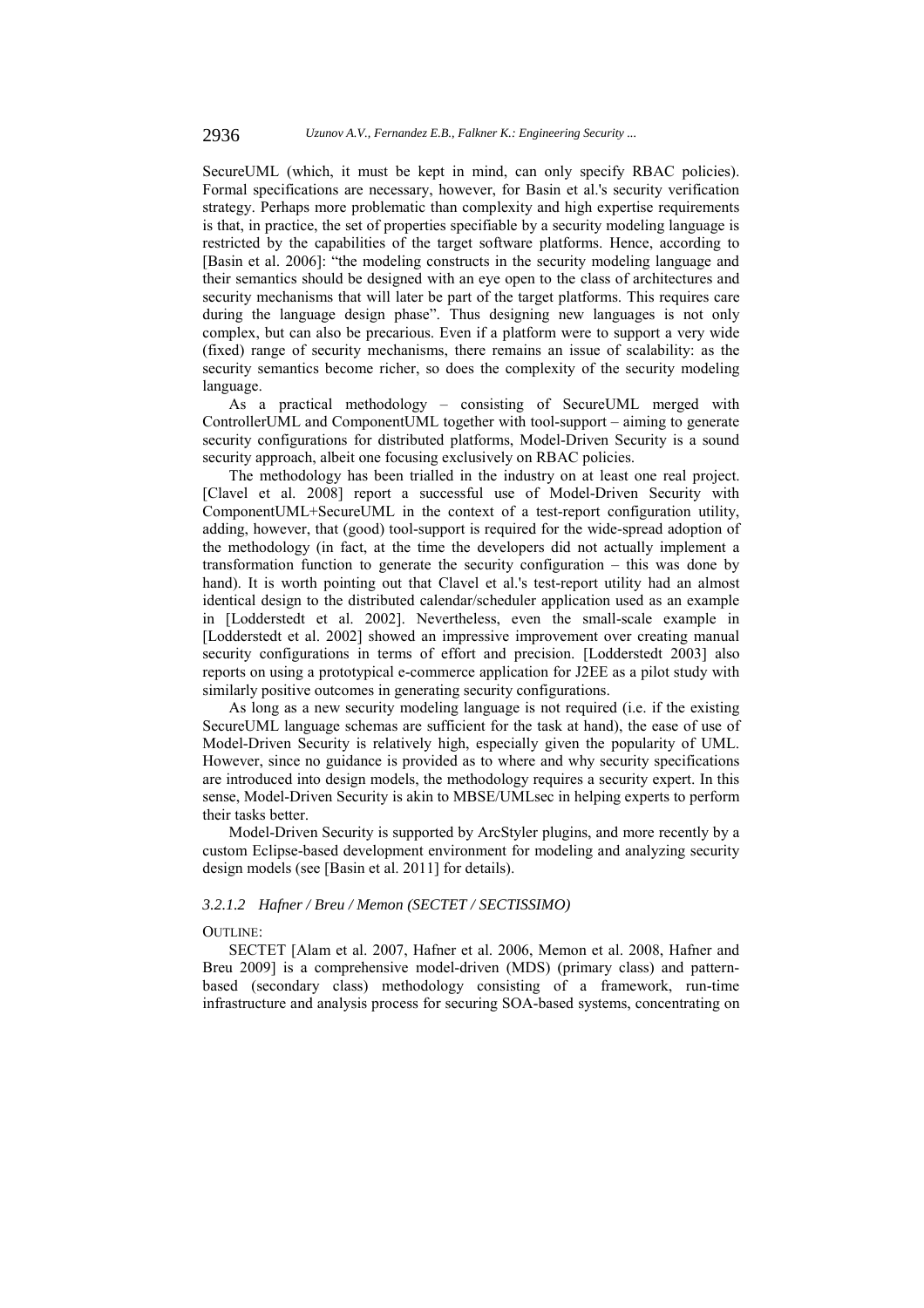peer-to-peer, inter-organizational workflow scenarios. Like other model-driven approaches aspiring to produce security configurations from high-level models, SECTET's main goal is to support the annotation of functional business-process models with security properties, and to transform the resulting security-enhanced models to implementation-level artefacts in supporting web-service platforms.

### DETAILED DESCRIPTION:

**Analysis, Design and Implementation:** The main analysis, design and implementation level aspects of the methodology are embodied in the SECTET framework. In early work on SECTET, e.g. [Hafner et al. 2006], the framework's architecture closely adhered to the principles of MDA, and in particular Basin et al.'s MDS specialization [Basin et al. 2006], by transforming security-enhanced functional models through two layers of abstraction corresponding approximately to PIM (security-enhanced functional models) and PSM to security configurations. The SECTISSIMO project [Memon 2011, Memon et al. 2008], which, judging by later publications, e.g. [Hafner et al. 2009] and presentations [Katt et al. 2010] seems to have been subsumed into SECTET, extends the latter architecture by adding an intermediate transformation layer, introducing an additional platform-independent, model-to-model transformation.

Using the SECTET framework (in its extended, current form), models are first created at the Security-enhanced Functional Models Layer using SECTET-DSL, a set of domain specific languages for business process modeling realized as UML 2.0 profiles [Hafner and Breu 2009]. Since the aim of SECTET is to support interorganization workflows, the SECTET-DSL languages provide appropriate constructs to model documents, interfaces as well as global and local views for business processes. Together with modeling functionality using SECTET-DSL, models can be annotated with security requirements using SECTET-PL, a high-level policy language [Alam et al. 2007] to produce security-enhanced models. During development, these security-enhanced models are transformed via a model-to-model transformation to abstract security patterns and abstract policy models in the Abstract Security Models Layer, where they are subsequently refined manually by two degrees: the first by generating several platform-independent patterns and policy models at a lower level of abstraction; and the second by determining their platform-specific details (technologies, standards etc.). Pattern and policy model refinement thus gradually transforms security artefacts from PIMs to PSMs. In the last transformation step, the refined, platform-specific patterns and policy models are mapped and transformed, respectively, to security services and configurations in the Runtime Platform Layer (i.e. a compatible target platform), and subsequently deployed.

**Implementation and Deployment:** For the Runtime Platform Layer, SECTET utilizes a custom security as a service (SeAAS) infrastructure [Hafner et al. 2009] – inspired by the [ISO/IEC 7498-2 1989] security architecture for open distributed systems [Memon 2011] – in which security functionality is provided by a collection of flexible components or services. SeAAS is used during the SECTET framework's last (model-to-code) transformation step described above, in which the platform specific patterns are mapped to security workflows, i.e. they are transformed to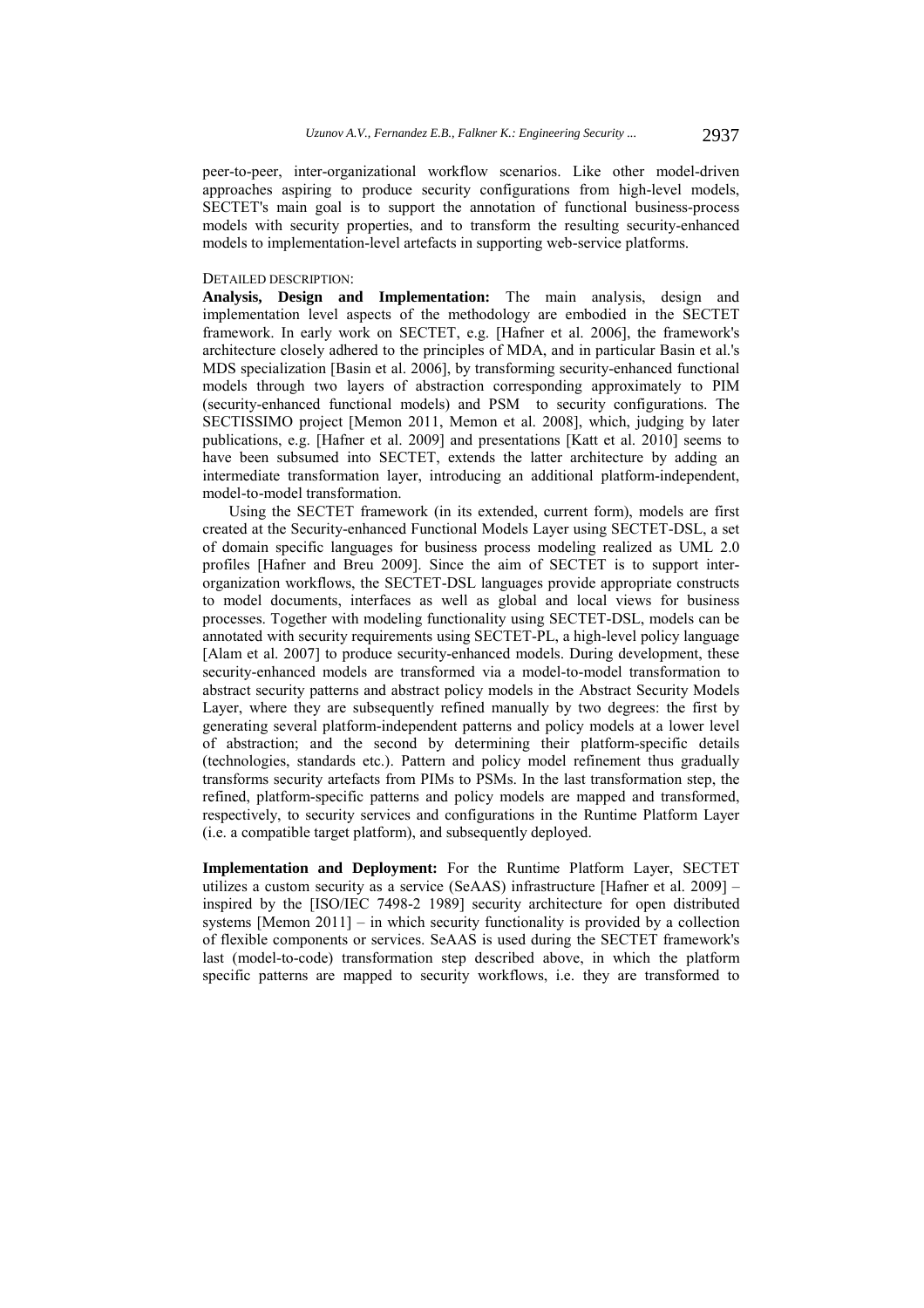compositions of SeAAS security services in BPEL, and policy models are transformed to security configurations of those services.

SeAAS is split into two layers of services: basic services like encryption and digital signatures, and advanced services like authentication, authorization, nonrepudiation and others, which make use of the functionality provided by the basic layer. Instances of SeAAS are deployed in each participating organizational/administrative domain and connected by an Enterprise Service Bus (ESB), which can intercept all messages – thus playing the role of a reference monitor – and pass them to the SeAAS infrastructure. The decision of which security services to use, alone or in a composed sequence, at any given time is taken by the SeAAS Security Engine, thereby decoupling security functionality from application code. This approach promulgates a declarative security model, where most security-related configuration is placed in the underlying infrastructure of the application (i.e. SeAAS connected to the ESB).

**Requirements analysis:** The SECTET framework is complemented by a security analysis process, ProSecO [Breu et al. 2008, Hafner and Breu 2009], which consists of a series of steps to determine security requirements from general business-driven security goals. The latter is accompanied by a set of metamodels, which provide a (UML-based) conceptual framework in which to consider stakeholders, business concerns and system components (as services) at a large granularity level, from both global and local views. ProSecO is applied to a system's (local) model, which is decomposed into three layers according to the (local) metamodel: business layer, application layer and physical layer. The process proceeds by setting certain security goals, which in turn give rise to security requirements; considering the threats and their associated risks with respect to these requirements; and choosing a suitable (set of) countermeasure(s). This is done by further partitioning the system model into submodels, determining a "dependency graph" of model elements that are related (topdown, starting at the business layer) and performing the analysis iteratively on each sub-model. The process lacks support for choosing the actual countermeasures (security controls), and this may be future work. ProSecO is supported by a tailored development environment to help with the task of annotating model elements with security artefacts (threats, risks etc.).

Although setting security goals and effectively refining them into security requirements is a useful endeavour in securing a system, associating threats and corresponding risks to model elements only with respect to security requirements fails to consider any attacks on the system, meaning that a valid threat arising from a possible attack will never be considered unless it falls within the scope of a security goal. The drawback of this scheme is that a system can be considered secure without actually being protected. In this respect, the remark by the authors that OCTAVE [Alberts and Dorofee 2002] can be used as a complementary process (i.e. a process to enumerate security requirements starting from threats, not the other way around) should be taken in practical terms, too, if complete security is to be achieved. Besides its goal-oriented nature, the main merits of the ProSecO security analysis process are in the use of tool-support, formalization via UML metamodels and the relating of security artefacts (threats and risks) to system models, as opposed to considering them in the abstract. ProSecO complements the SECTET framework (models to security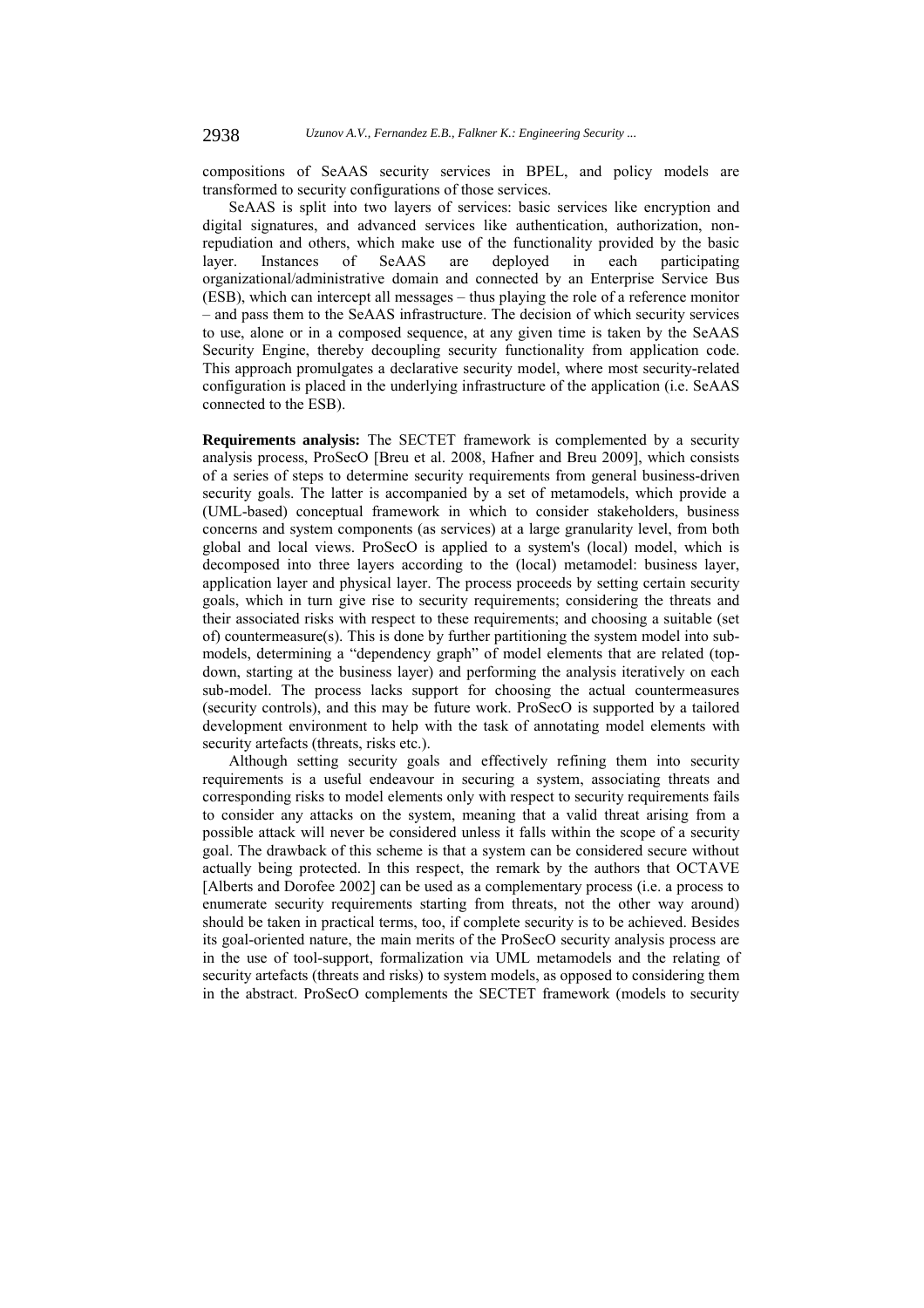configurations) with a corresponding set of security activities to determine the necessary security solutions (albeit with the limitation noted above).

#### DISCUSSION:

SECTET offers a detailed and strongly model-driven security approach. In comparison to Lodderstedt, Basin and Doeser's Model-Driven Security (see [Section 3.2.1.1]), SECTET can handle a much wider variety of security mechanisms, including authentication and non-repudiation. This is not altogether surprising, since SECTET takes its start from the latter approach, which is extended further and applied comprehensively. With ProSecO, SECTET also motivates the need for the security mechanisms as responses to threats within the context of set security goals. Nevertheless, SECTET is only applicable to inter-organizational workflow scenarios, and not to more general distributed settings.

In [Memon 2011], it is envisaged that the various activities performed when using SECTET are delegated to development team members with certain roles and experience. In particular, functional models are to be specified by a domain expert, who also determines the security requirements; a so-called framework engineer creates a catalog of security patterns, as well as their refinements, together with policy models for use in the abstract models layer; a security expert selects the apposite patterns and follows the process until code generation; and an application administrator takes care of deployment, configuration and management of the implemented security services. This distribution of roles fits the SECTET approach well, however, it implies that security expertise is essential to the success of the methodology. Security expertise is required in many forms: e.g. the application administrator should be versed in security concepts to configure and manage whole security infrastructures; the domain experts must possess sound security knowledge, otherwise it would be impossible for them to specify correct security requirements; and, finally, the framework engineer is really a security expert in disguise. These observations imply that SECTET is tailored for a very security-aware development team, making the methodology more restricted in scope. Re-use of the pattern refinements, models etc. across projects certainly helps to mitigate this situation, but not for the first project, nor with respect to differing security scenarios.

Regarding the use of patterns, strictly speaking, the security patterns in SECTET are not treated in the manner of the security patterns appearing in, for example, [Schumacher et al. 2006] (cf. [Section 3.4.2]), but are more properly intermediate abstractions of security mechanisms represented as models suitable for further transformation. Therefore, the advantages patterns have in guiding developers are not exploited. The modeling and refinement of security policies to configure the mechanisms represented by the patterns is a unique and important feature of the SECTET approach, and complements the use of models and patterns (as models) very well.

The methodology has been trialled in real-life projects from the e-government and ehealth domains [see Hafner et al. 2006] and [Hafner and Breu 2009], attesting to the applicability of the approach.

SECTET provides an extensive tool-suite, both for the security requirements process (ProSecO) and the model-to-code transformations. The SECTET-DSL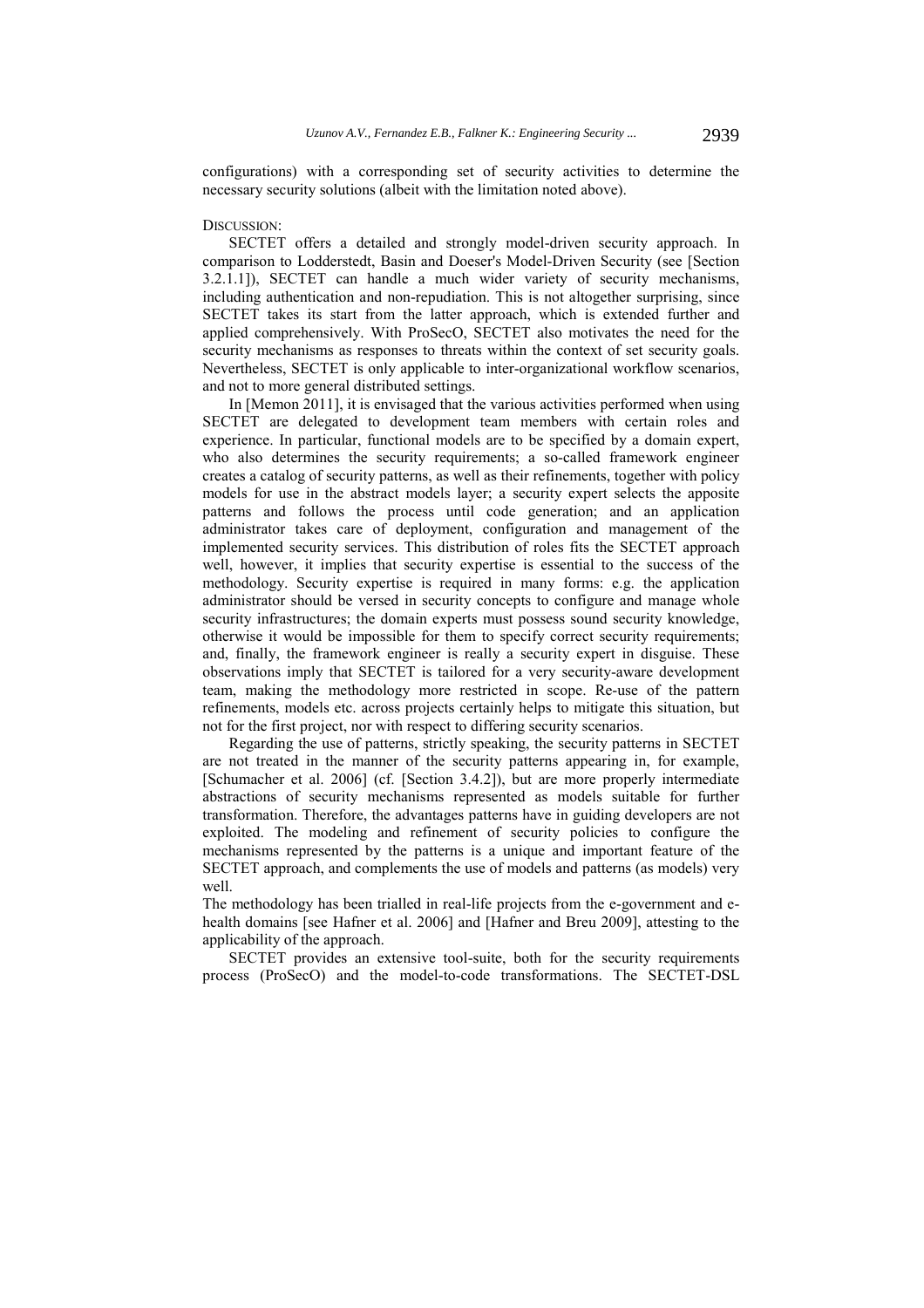profiles are compatible with a number of development environments [Hafner and Breu 2009].

#### *3.2.1.3 Lang / Schreiner (OpenPMF)*

## OUTLINE:

[Schreiner and Lang 2008] present a partial model-driven (MDS) methodology building on a security enforcement system (PMF/OpenPMF) for various distributed middleware platforms. The approach is strongly influenced by the work of [Lodderstedt et al. 2002], aiming to specify high-level security policies in a domainspecific language and transform them to lower-level policies that can be enforced by PMF/OpenPMF. Below we describe Lang and Schreiner's the early work leading up to the PMF/OpenPMF system, and review the current form of the methodology afterwards.

## DETAILED DESCRIPTION:

**Design:** Lang and Schreiner's early work [Lang and Schreiner 2003] presents an approach to securing distributed applications based on decoupling security policies from the software, security technologies and underlying distributed platform (middleware). The approach loosely follows the MDA philosophy, aligning the use of security policies and the relevant transformations to the MDA modeling levels (views) by analogy. Security policies are specified in PDL, a custom policy language that can capture complicated authorization and authentication semantics, allowing for the specification of a number of security models. Conceptually, security policies are mapped via transformations to the equivalent security functionality present in the underlying platform. With respect to implementation, this mapping is realized by extracting platform or technology specific attributes (transformation aspect) and matching policies against them at run-time (policy enforcement aspect). Access is mediated on a per-object invocation basis by the platform or middleware and intercepted by a custom Adapter software component, which passes on the mediated invocation to a dedicated Policy Enforcement component. Policy enforcement occurs by decomposing the set of policies into a tree-like hierarchy (which, most importantly, can take into account authority delegation), using a set of Transformer components individual to each platform to extract situational attributes and matching policy rules accordingly. The realization of this approach is embodied in the Policy Management Framework (PMF) and later OpenPMF [Lang and Schreiner 2004].

This approach is extended to address the limitation of manually specifying security policies in [Schreiner and Lang 2008]. There the authors state candidly their experience in a larger, real-life project with using OpenPMF alone and specifying policies by hand: "[the human administrator] had to use a primitive trial and error approach: Start the system, wait for a policy violation, correct the policy, and go to start again! After about one week, the application was running without new policy violations, with a policy of about 1000 rules. The policy was far from optimal, and provided little assurance."

In its extended (and now current) form the methodology strictly follows MDS principles by concurrently specifying security policies in SPL – a domain-specific language – together with functional system models as per MDA standards, transforming the security models to PDL policies and relying on PMF/OpenPMF for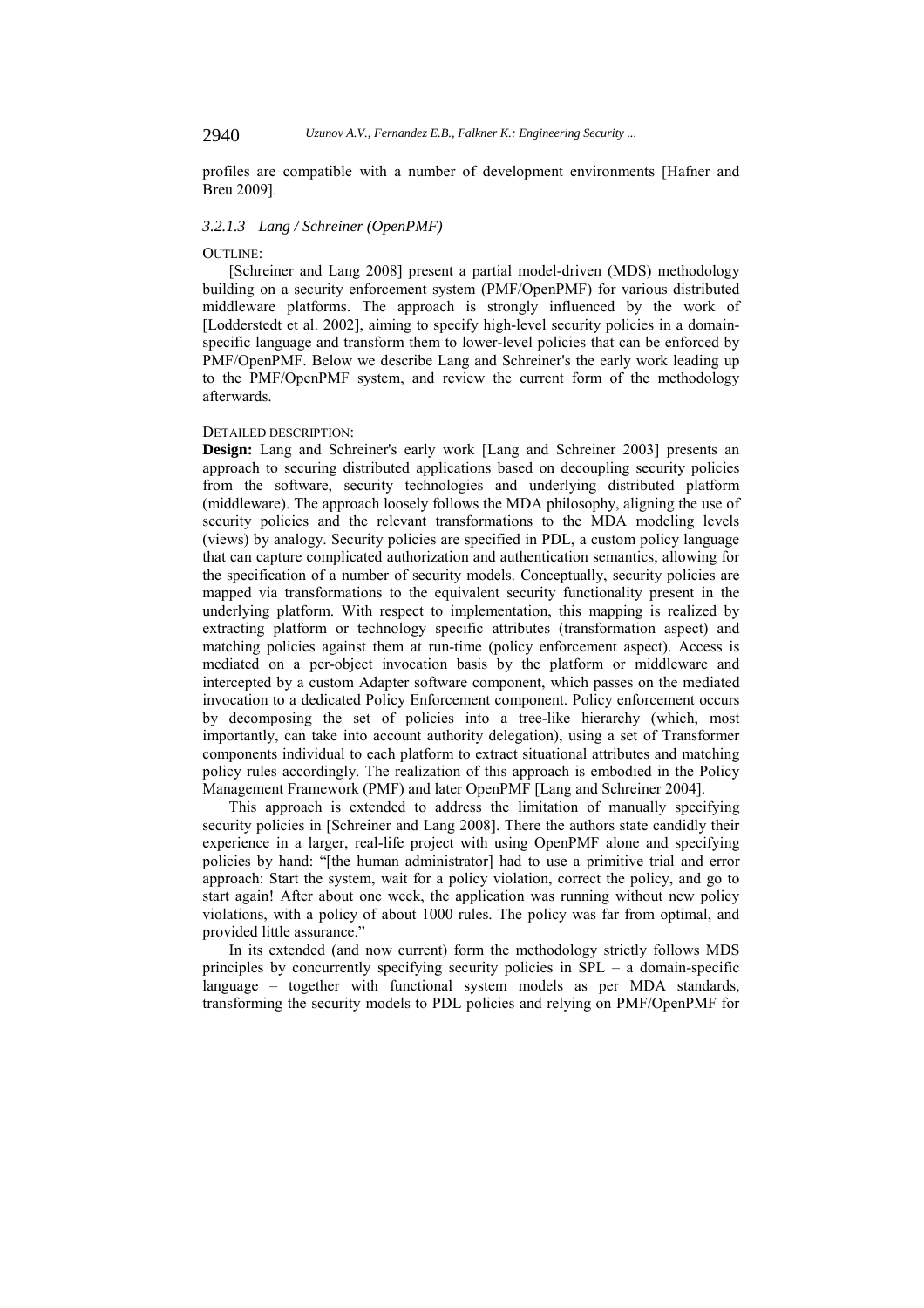enforcement. This accomplishes Schreiner and Lang's aim of "correct enforcement of correct policies" [Schreiner and Lang 2008]. The policies themselves reflect the available solutions in the underlying platforms supported by OpenPMF. As [Schreiner and Lang 2008] point out, the correctness of transformations, platform security capabilities, additional security functionality etc. all have to be considered, making the approach useful for security experts but not for the average developer. The emphasis of the methodology is thus on the design-level specification and run-time enforcement of security.

### DISCUSSION:

Since Lang and Schreiner's work has close commercial ties including "patentpending methods and algorithms" [Schreiner and Lang 2008] (one assumes for the high-level SPL policy transformations) the relevant publications are sparse in detail, making it very difficult to fully assess the merits and deficiencies of the approach.

As with Lodderstedt/Basin's MDS ([Section 3.2.1.1]), Lang and Schreiner's approach has been trialled on real projects. [Schreiner and Lang 2008] reports on their use of SPL and OpenPMF in an industrial air traffic simulation system, and note the positive outcome of producing a large number of valid PDL policies from a small set of high-level SPL policies.

The methodology is supported by an Eclipse-based tool-suite for specifying SPL policies, editing resulting PDL policies and performing automatic transformations. OpenPMF, currently in version 2.0, supports a wide variety of middleware platforms.

### *3.2.1.4 Gunawan / Hermann / Kraemer (security-enhanced SPACE)*

#### OUTLINE:

[Gunawan et al. 2009, Gunawan et al. 2011] present a partial model-driven methodology applicable to distributed systems as an extension of the SPACE development approach [Kraemer 2008, Kraemer et al. 2009].

SPACE is an MDE approach in which system functionality is specified using collaborative building blocks (or simply collaborations), which are higher level service models capturing the distributed functionality of a number of collaborating components, notated using UML 2.0 collaboration (static) and activity (dynamic) diagrams. SPACE collaborations can be composed hierarchically and combined in a "LEGO block" fashion to produce more complex functionality. The resulting architectural models can be checked due to their formal, temporal logic based semantics and transformed automatically to sets of components carrying the collaboration/service functionality, which are further transformed to Java code artefacts.

#### DETAILED DESCRIPTION:

**Design:** Guanawan et al.'s methodology extends SPACE by adding an additional security analysis stage and proposing a library of security building blocks that can automatically be integrated into a system's functional models using tool-support. In the early work of [Gunawan et al. 2009], the process for introducing security consisted in: (1) creating a functional system design; (2) analyzing the design for valuable assets, assessing their value; (3) identifying threats to those assets; (4) assessing associated risks using a simple but effective matrix relating asset scores to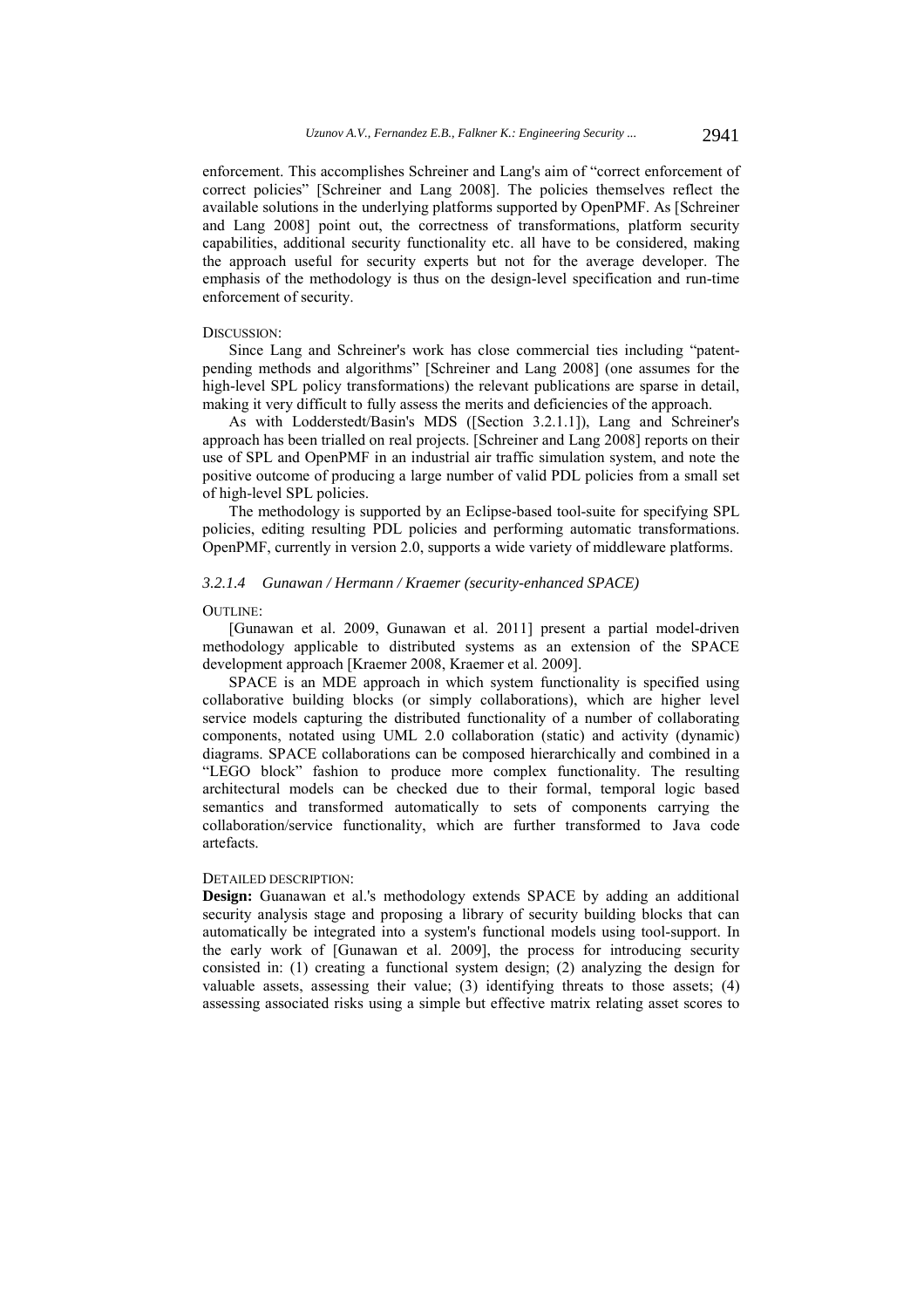threat scores; and (5) designing and integrating security countermeasures in the form of security collaborations/building blocks. The process is iterated between domain and security experts for each introduced solution.

In recent work on the methodology [Gunawan et al. 2011], emphasis is placed on automation via tool-support, thereby removing the need for domain/security expert iterations, but introducing a set of requirements on the original architecture for security integration that makes for a significantly more rigid approach. The current process replaces step (5) above with the following four steps: (5') identifying collaborations requiring the introduction of security countermeasures; (6) automatically checking that a system's architecture fulfills certain pre-defined collaboration constraints for a given countermeasure; (7) automatically composing countermeasure security building blocks with identified collaborations via graphbased, information-flow algorithms; and (8) semi-automatically integrating the resulting secured collaborations into the functional models.

The use of security building blocks requires run-time support, and the approach currently considers only communications security between two participants (client/server), making its scope rather limited.

### DISCUSSION:

The generative nature of SPACE and the high degree of automation in Gunawan et al.'s methodology is one of its most attractive factors. Since SPACE collaborations/building blocks are essentially template-like patterns or partial architectures containing specific functionality, they can be re-used across different systems. Nevertheless, no guidance is provided in actually choosing particular security building blocks. In both the older and most recent variants of the methodology security is integrated after, not during, functional modeling, which implies that security introduction is effectively, despite the aim of early security integration, an afterthought to the design stage. With respect to implementation, it is not valid to assume as [Gunawan et al. 2009] do that the SPACE model transformations and subsequent code-generation preserve all security properties. It remains to be seen in future work whether the methodology can encompass security solutions other than TLS-based secure communications in a useful and relatively constraint-free manner.

## *3.2.1.5 Sánchez and colleagues (ModelSec)*

### OUTLINE:

Sánchez et al.'s ModelSec [Sánchez et al. 2009] is a partial model-driven (MDS) methodology applicable to general distributed systems, whose focus is on capturing security information and applying fine-grained model transformations across the development life-cycle to produce implementation-level security artefacts.

#### DETAILED DESCRIPTION:

**Requirements analysis:** In ModelSec, security introduction begins in the early development stages. During analysis, a domain-specific language (SecML) defined according to a general requirements metamodel is used for capturing security requirements. SecML allows common requirements and concepts to be represented graphically, helping to analyze security requirements, threats and goals in a single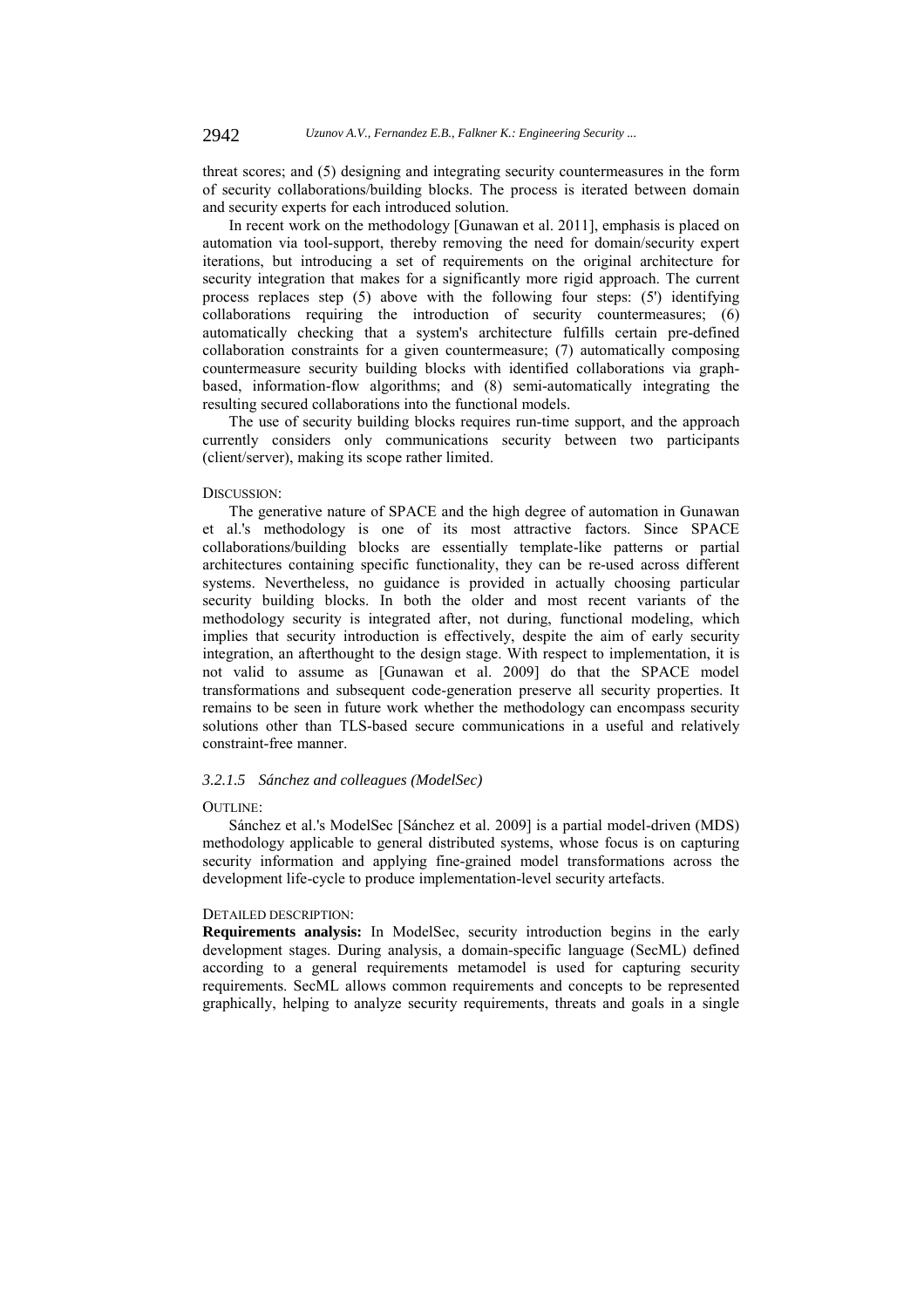model. The resulting requirement model elements are synchronized with a corresponding conceptual model (which similarly conforms to the general requirements metamodel) by mapping assets in the SecML model to concepts in the conceptual model.

**Design:** During design, SecML requirements models are transformed via a model-tomodel (PIM-to-PSM) transformation to generate "skeleton" security design models that conform to another metamodel capturing security design decisions. More specifically, security design models constitute platform-dependent encapsulations of technology-related decisions for each mechanism corresponding to a security requirement in the requirements metamodel. The latter are elaborated and transformed once again via a PSM-to-PSM transformation to a set of platform-dependent security implementation models, which further specify the design models with respect to a given platform. A number of such implementation models can be created, according to different target implementation artefacts.

**Implementation:** For implementation, the security requirements, design decision and implementation models, together with a set of platform metamodels capturing details about particular platforms for each implementation model, undergo another model-tomodel transformation to produce a set of generation models from which code artefacts, such as policies or configurations, can be generated directly.

**Discussion:** ModelSec is a fine-grained model-driven approach aiming to encompass the whole SDLC and support developers with security expertise to generate security configurations more easily. The models used in ModelSec, however, do not model security solutions, but security-related information – requirements, technology decisions, platform details – in the form of schemas, meaning that the alignment to MDS is rather loose. ModelSec security models are not strongly related to a system's functional models, and in particular, security design models are not related in any way to the corresponding functional design models. Capturing design decisions as models is an interesting approach, but embedding technical decisions in the related metamodel implies that it is liable to change as new technologies appear. Regarding the transformation process, we should point out that the SecML models and corresponding conceptual models are actually computation-independent models (CIMs), not, as treated in ModelSec, platform-independent models. The implications of this are that the approach does not encompass PIMs, but transforms CIMs directly to PSMs, which carry platform-independent characteristics. Since design models do not capture solutions, but decisions, and are not related to functional models, verification is not an option.

The methodology is accompanied by an Eclipse-based tool-suite for SecML modeling and model transformations.

#### **3.2.2 Aspect-Oriented Software Development (AOSD) Methodologies**

An aspect, used as a technical term, is a particular part or feature of a program or design that cuts across or is present in numerous separate modules or components of a system. Historically, the use of aspects as a central concept takes its roots in Aspect-Oriented Programming (AOP) [Kiczales et al. 1997] (see also [García et al. 2012] for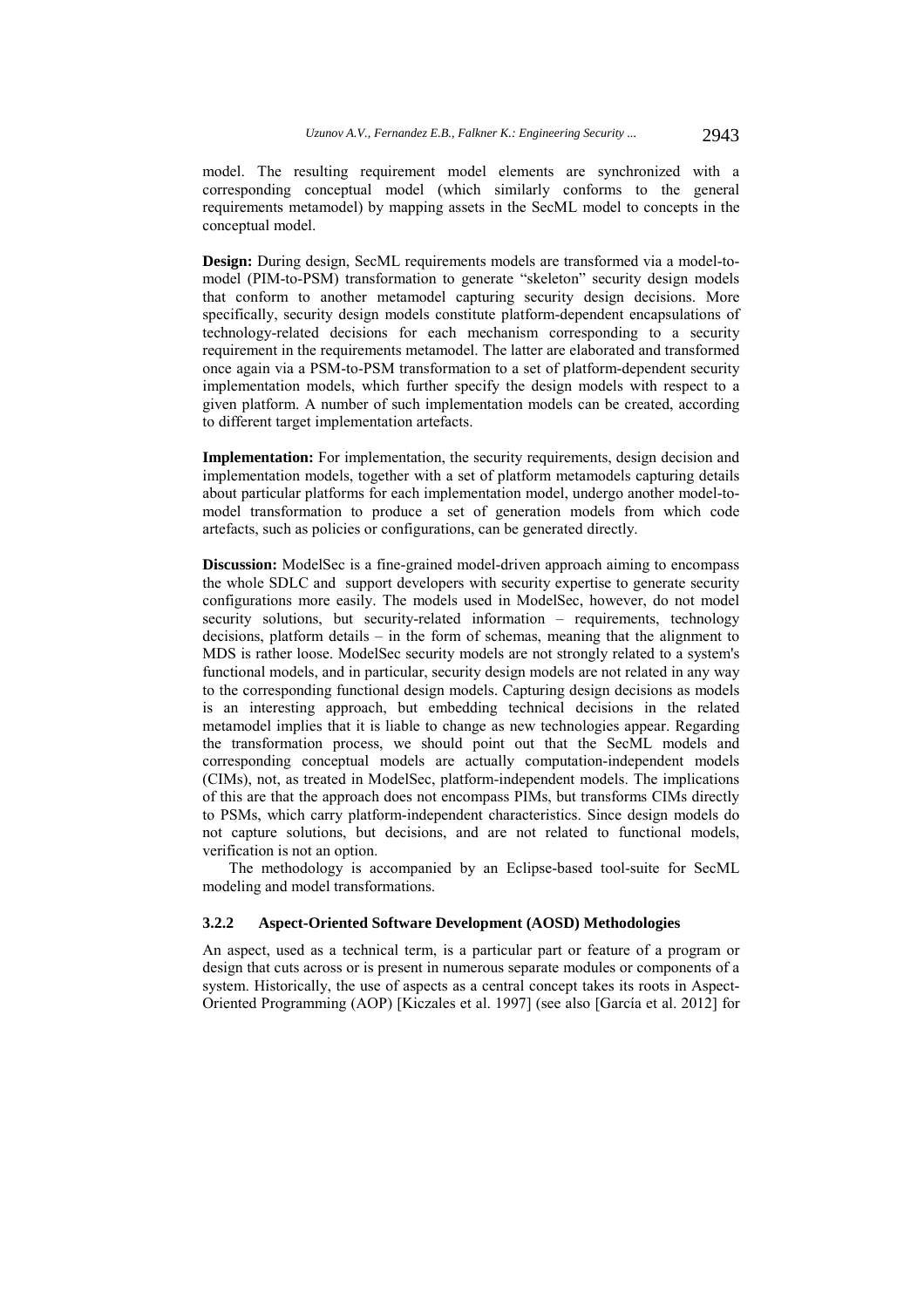a security-oriented discussion), where parts of a program's functionality are localized in aspects and woven (composed or integrated) at particular join points specified either manually or automatically. The ideas from AOP were subsequently applied to higher levels of abstraction in the work of [Clarke and Baniassad 2005], [France et al. 2004a] and others to form the Aspect-Oriented Software Development (AOSD) paradigm, focusing "on the identification and representation of crosscutting concerns, and their modularization in separate units [aspects], as well as their automated composition into a complete system" [Jakob et al. 2009]. In such aspect-oriented approaches, each concern embodied by an aspect is woven into a base or primary model describing some part (or the whole) of a system's software architecture. A join point model defines where in that architecture aspects can be woven, while pointcuts determine a selection of possible join points. Depending on the approach, aspects can consist of pointcuts and/or valid join points and advice – the actual action or content of the aspect embodying the particular concern.

With respect to security, AOSD approaches allow developers to consider security concerns in isolation and weave them either into base design models to obtain integrated security-enhanced models or into implementation-level artefacts. AOSD methodologies are model-driven inasmuch as aspects are first-class models and aspect weaving is essentially a model-to-model transformation.

[Dehlinger and Subramanian 2006] survey several recent aspect-oriented approaches for securing software, among them [Georg et al. 2002a] and [Yu et al. 2005]. The former is treated without any detail, however, thereby not allowing a fair appraisal of Dehlinger and Subramanian's pointed criticisms. This is redressed by our review of the same approach in [Section 3.2.2.1] below.

## *3.2.2.1 Georg / Ray / France (AORDD)*

#### OUTLINE:

[Georg et al. 2002a, Georg et al. 2002b, Georg et al. 2006, Georg et al. 2009, Georg et al. 2010], [Ray et al. 2004] and [France et al. 2004b] present a model-driven (AOSD) (primary class) and pattern-driven (secondary class) security methodology based on Aspect-Oriented Modeling (AOM) for securing general software systems. The approach is also applicable to distributed systems inasmuch as Georg et al.'s aspects can, at least theoretically, be constructed and/or tailored to account for more specialized security scenarios.

In Georg et al.'s approach, security solutions are expressed as aspects, which are treated as patterns based on the previous work of [France et al. 2002, France et al. 2004a]. The latter work is an attempt to make rigorous specifications of design patterns in UML by the use of role models (approximately meta-model level templates) and accompanying OCL constraint templates, which restrict the scope of possible pattern realizations in terms of model elements. Such rigorous specifications are useful because they determine the degree to which the design patterns (i.e. their models) can be varied. We should note that Georg et al.'s aspects [Georg et al. 2002a, Georg et al. 2009] are not to be confused with security patterns (cf. [Schumacher et al. 2006]), to which they are nevertheless related (see [Section 3.4] for more details). France et al.'s specifications are unable to capture the complete semantics of corresponding solutions, and, unlike security patterns, do not aspire to provide guidance or models of tried-and-tested solutions. In this sense, the aspects used by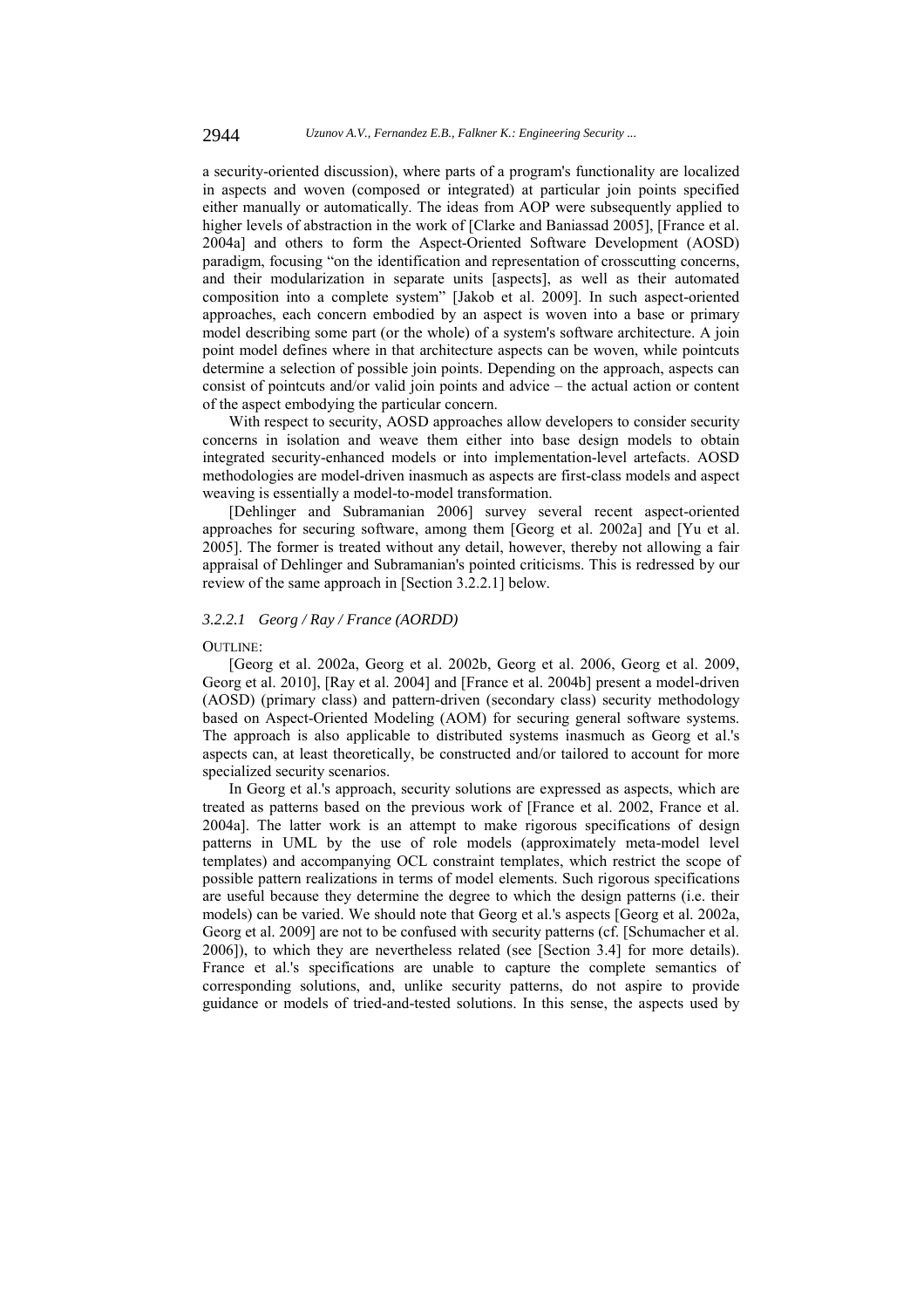[Georg et al. 2002a, Georg et al. 2009] resemble the patterns used in the SECTET approach, which are likewise treated as first-class models, or in other pattern-based methodologies using template-like patterns ([Section 3.4.1]).

#### DETAILED DESCRIPTION:

In the research group's early work [Georg et al. 2002a, Georg et al. 2002b], the approach can be described by a limited sequence of security activities: identifying necessary security aspects via a simple table mapping possible assets, attacks and corresponding countermeasures, and incorporating the countermeasures (aspects) by weaving them into a system's primary model. The (representative) countermeasures table is a good first attempt to identify security solutions, but is not a complete strategy.

With Georg et al.'s work on AORDD (aspect-oriented risk-driven development) [Georg et al. 2006, Georg et al. 2010] and the group's work on formal verification, the methodology is complemented by an attack modeling strategy, Alloy-based verification and trade-off analysis. In this latest version of the methodology, presented in [Georg et al. 2009, Georg et al. 2010], security introduction becomes an iterative six-part process, consisting of six consecutive steps: (1) determination of threats and risks using CORAS [Lund et al. 2011] alongside the elaboration of the primary model; (2) modeling of high-risk attacks related to threats as aspects; (3) weaving of the attack aspects into the primary model and formally analyzing the resulting misuse model to evaluate the attack's damage potential and hence to determine (resultant) security requirements, with the latter being mapped immediately to countermeasures; (4) introduction of relevant countermeasures as aspects into the primary model, producing a security-treated model; (5) re-weaving of the attack aspects into the security-treated model, followed by automated formal analysis, to evaluate the success of the security solution in mitigating the attacks; (6) calculating a fitness score for the solution using a BBN (Baysean Belief Network). The process is repeated for each attack, to decide and trade-off between different solutions, and to discover newly introduced discrepancies such as solution conflicts. The approach is only applicable to the design stage. Below we describe the steps of this process in more detail.

**Design:** The first step in Georg et al.'s methodology is to use a security assessment strategy to evaluate the risks to an existing primary (system) model. CORAS is proposed for this purpose in [Georg et al. 2009], whose use results in a set of resultant security requirements embodied in the form of "treatments". The subsequent creation of misuse models and their analysis (discussed further below) effectively refines the risk (threat) model from CORAS in view of the primary model, allowing a more detailed set of security requirements to be specified. The overall approach is valid even if CORAS is replaced by another threat modeling/risk analysis method, making the methodology more flexible in this regard.

Following the determination of resultant security requirements, high-risk attacks are modeled as aspects, woven (as per the earlier work on the methodology in [Georg et al. 2002a, Georg et al. 2002b, France et al. 2004b, Ray et al. 2004]) individually into the primary model (one attack per iteration of the methodology) and verified, as explained below for security aspects, to produce a misuse model. If the verification results show that the attack is feasible, a relevant countermeasure is selected based on expert advice.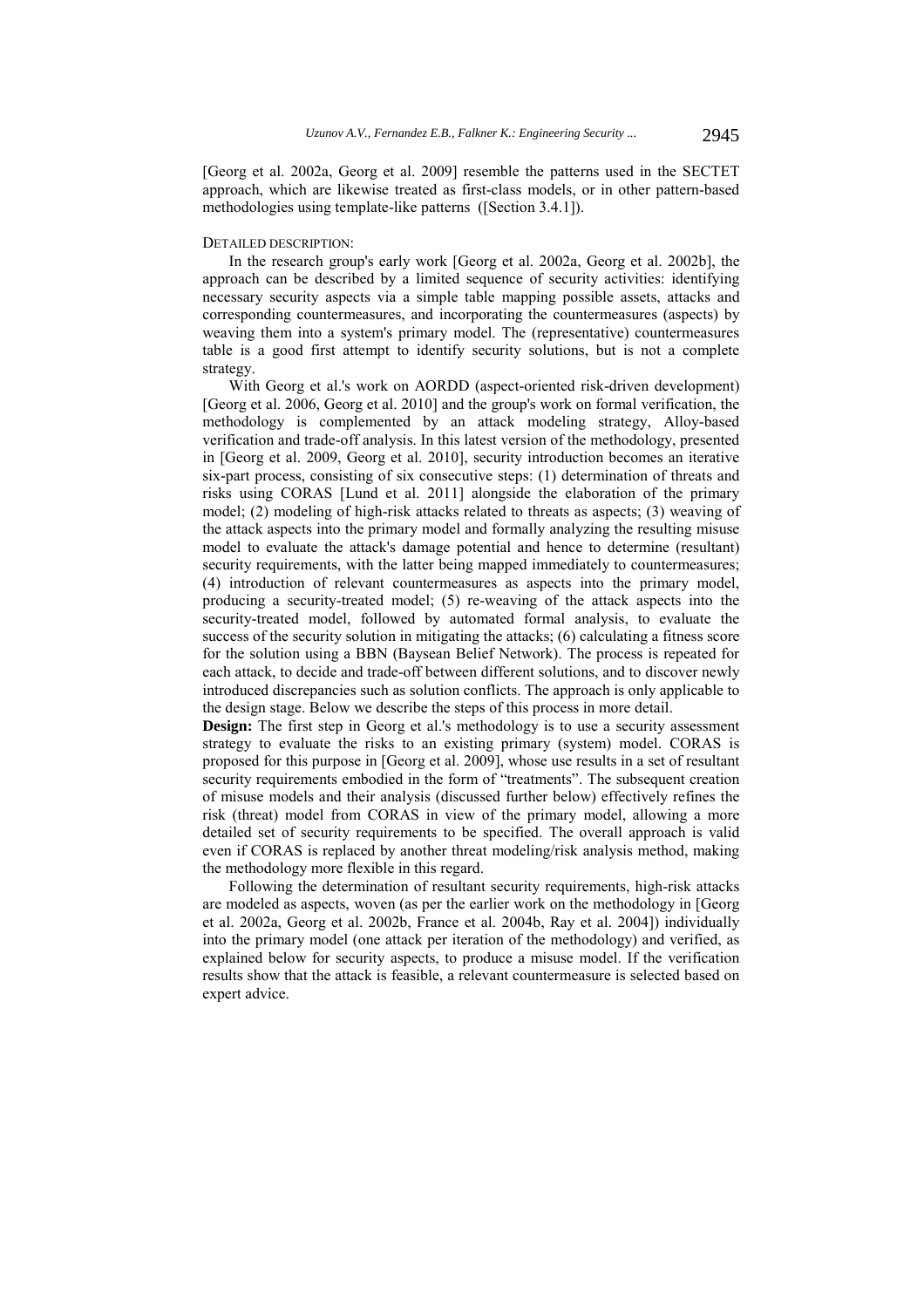Currently, the methodology does not provide guidance or a structured approach for the selection activity. The range of countermeasures are those expressible as generic security aspects, which, judging by their availability, must be developed by security experts impromptu. Aspects appearing in the related literature include those for TLS secure communication [Georg et al. 2006, Georg et al. 2009], simple authentication and auditing [Georg et al. 2002b] and access control [Ray et al. 2004]. We should point out in this respect that [Georg et al. 2010] indicate their intent to create a repository of aspects associated with particular security properties, as well as to formalize dependencies between attacks and security solutions, which suggests that future improvements of the methodology may include features to support a more structured solution identification process using pre-defined solutions.

Once chosen, the countermeasures are subsequently woven into the primary model (from the previous methodology iteration, if applicable) to produce (a further) security-enhanced primary model. Aspect weaving is a two-phase process (following [Ray et al. 2004]), in which, firstly, the generic aspect (a role model-based pattern) is realized by manually mapping or binding the abstract roles (structural and behavioural) to existing primary model elements, if possible, or to new model elements, in both cases following the semantics and syntax (naming, concepts etc.) of the primary model, to create a context-specific aspect; and secondly, semiautomatically merging the context-specific aspect into the primary model, resolving conflicts where possible. Merging (UML) model elements can be accomplished via algorithmic strategies based on names [Straw et al. 2004] and signatures [Reddy et al. 2006], which can be tailored via composition directives, e.g. specifying which elements override others, rules for removal of elements etc. – see [Straw et al. 2004]. From a high-level perspective, the weaving process corresponds well to Fleurey et al.'s matching and merging model composition stages for AOM [Fleurey et al. 2008]. The aspect weaving process can also be thought of as a very rigorous but somewhat rigid form of pattern instantiation.

Once the aspect has been woven and all conflicts resolved, the attack aspect developed earlier can be re-woven into the security-enhanced primary model to determine whether the most recently woven countermeasure is effective in stopping the corresponding attack. This determination is accomplished with the aid of formal verification, which was also used to analyze the misuse models in the earlier stages of the methodology. The security-treated model (in UML) is translated into the Alloy formal language by simplifying the static UML models, writing OCL specifications of their methods (dynamic behaviour), and subsequently translating the simplified models together with accompanying OCL constraints using the UML2Alloy tool, see [Georg et al. 2009] for references and details. An Alloy Analyzer is used on the resulting model to automatically check for instances in which a particular condition – specified in OCL – fails.

The whole analysis process requires detailed specifications of the models such as would usually be obtained at the detailed design stage (complete method signatures, attributes etc.), which is slightly at variance with the aim of the methodology as stated in [Georg et al. 2009]: "our method can expose bugs and security issues of a system early in the development process before the model is refined enough to be implemented". If verification is performed prior to detailed design, however, further refinement of the models may invalidate the results.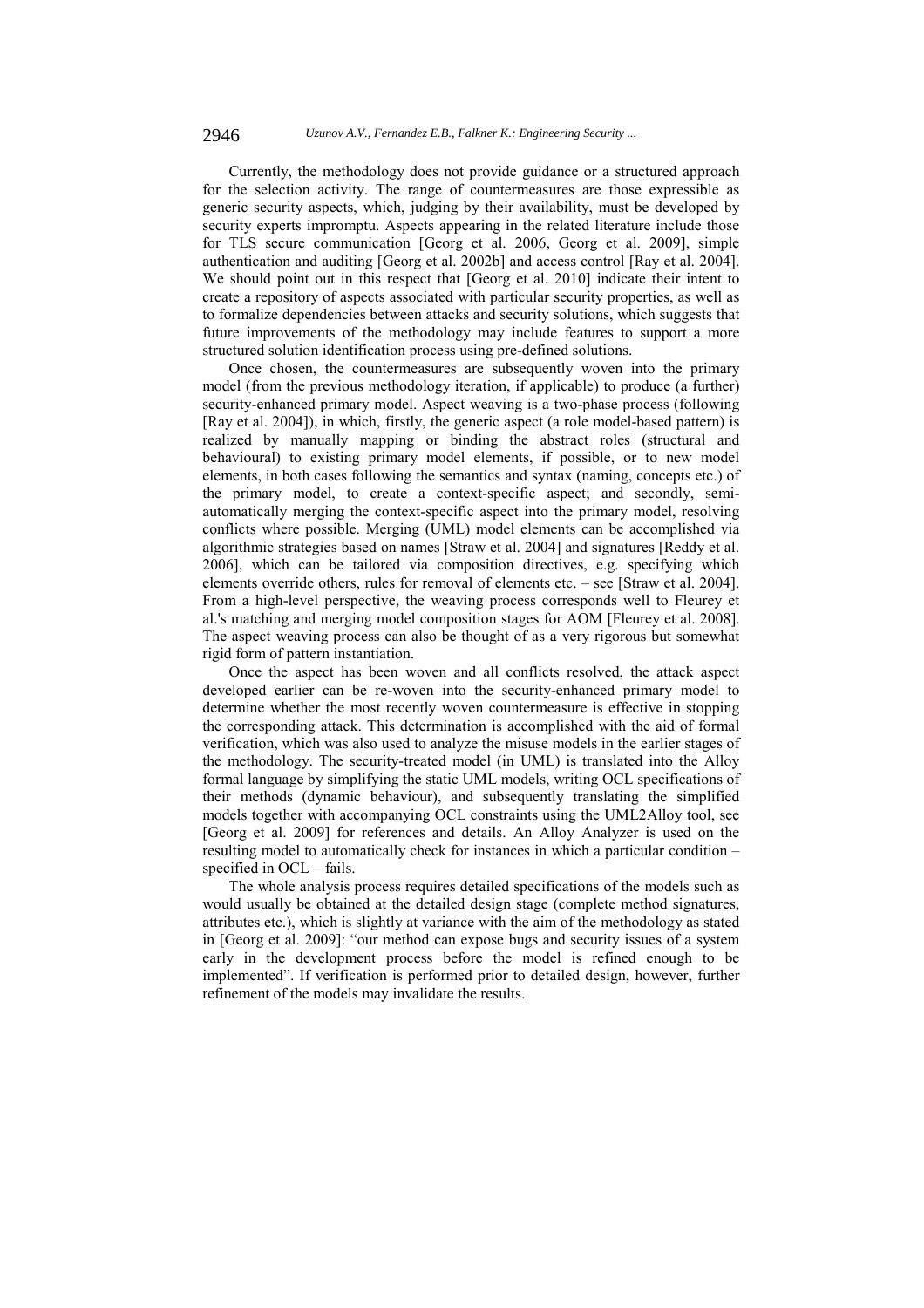One of the most salient features of Georg et al.'s AORDD methodology is the trade-off analysis performed between different security solutions, following the Alloy-based verification process. A BBN is used to calculate a fitness score for a particular security countermeasure, which is "a measure of the degree that a particular security solution meets the security, development, project and financial constraints of the project" [Georg et al. 2010]. Each of these constraints, as well as the result from the verification (whether a solution mitigates an attack or not), is specified in the form of a number of parameters used as input to the BBN. The fitness scores can be used to guide the selection of which solution for a given attack should be chosen for implementation. This has the important ramification that a security solution failing to mitigate an attack can nevertheless be chosen for implementation , e.g. the case study in [Georg et al. 2010] based on its lower cost of implementation, project schedule constraints etc.

Trade-off analysis is a best-effort, semi-automated approach, but one in which subjectivity cannot be removed entirely, since the assignment of values in the BBN as well as its setup is a subjective process based on experience and expertise. Therefore, even more than the Alloy verification results, which are similarly best-effort, the fitness scores are not absolute indicators. Nevertheless, the approach offers developers support in making sound decisions in the face of numerous other project factors, and, given a correctly set up BBN, can be used by non-experts. Considering the impact resulting from the introduction of security aspects to other non-functional properties is a goal for future work in [Georg et al. 2010], which may be a valuable extension. Preliminary work addressing performance is presented in [Houmb et al. 2011].

#### DISCUSSION:

Overall, the methodology presented in [Georg et al. 2002a, Georg et al. 2009, Georg et al. 2010] is a design-focused approach distinctive for its use of rigorous security modeling and semi-automated trade-off analysis. While the trade-off analysis in particular is a unique and valuable feature, the methodology as a whole has several major drawbacks. Besides those already noted throughout the review, Georg et al.'s approach does not appear to be scalable to larger systems, and as the authors themselves state, "repeated generic aspect instantiation, composition [weaving] and analysis can be tedious and error-prone" [Georg et al. 2009]. In many ways the introduction of security properties is also experimental, or ad-hoc: "it is important to continue integrating security mechanisms and analyzing the resulting security-treated system [...] since some mechanisms may interfere with each other. When such conflicts arise, the designer can integrate alternative solutions until a usable combination is identified through achieving acceptable analysis results" [Georg et al. 2009]. The efforts required in aspect weaving, verification and trade-off analysis make the approach unrealistic in cases where more than just a (very) small number security solutions must be introduced.

With respect to guidance, in all the case studies the authors know a priori how to best construct and weave a security aspect into a system's primary model, but it never becomes clear how this is known, nor how the strategy can be generalized. Finally, from a more fundamental perspective, the application of the AOM paradigm as done by [France et al. 2004a], in which "fixed-to-measure" models of security solutions are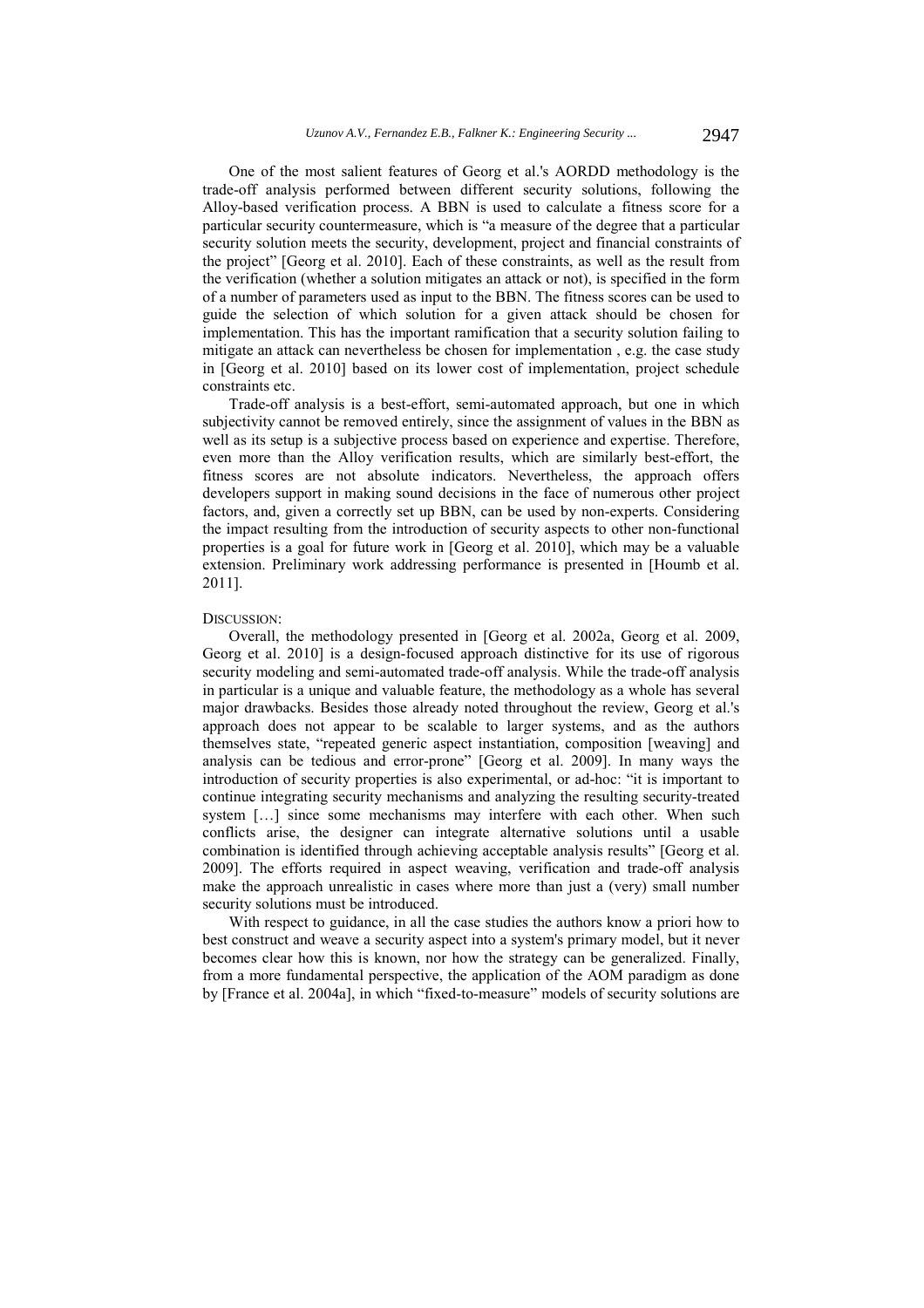rigorously specified, results in a need to consider fixed, automated weaving strategies via algorithms or the like carefully matching each UML model classifier, association etc., making for a rigid approach overall, in which the emphasis is on automation instead of guidance. While automation is a helpful feature, it is not possible to fully automate the securing of a system. The current lack of guidance and high expertise and effort requirements make Georg et al.'s methodology seem somewhat difficult to use.

The methodology is supported by a suite of tools: *ArgoUML* and *UML2Alloy* for the verification process [Georg et al. 2009], *Hugin* for the decision trade-off analysis [Georg et al. 2010] and custom tools for aspect weaving [France et al. 2004a, Mekerke et al. 2002]. It may also be possible to support the aspect weaving strategies using the KerMeta-based tool developed as part of the work in [Reddy et al. 2006]. More than other methodologies, the numerous descriptions of algorithms and processes of the AORDD approach indicate that using a software tool is essential for its practical use.

### *3.2.2.2 Mouheb and colleagues*

#### $O$ UTI INE:

[Mouheb et al. 2009, Mouheb et al. 2010] present a partial model-driven security methodology, similar in many ways to Georg et al.'s work described above. Mouheb et al. closely follow the AOSD paradigm by encapsulating security solutions in aspects using UML-based domain-specific languages, automatically weaving the aspects in base or primary models and subsequently (as a planned stage) generating code artefacts. Like Georg et al.'s AORDD, the approach is applicable to distributed systems on account of its support for constructing relevant, specific aspects.

#### DETAILED DESCRIPTION:

**Design:** One of the aims of Mouheb et al.'s approach is to lower the expertise required of developers in implementing security by localizing that expertise to security aspects. For this purpose, the approach provides a domain-specific language (DSL) in the form of a UML metamodel, together with a pointcut language, allowing both the structural and behavioural properties of aspects to be specified in the form of changes to the primary model (adaptations) together with the places in that model where the aspect can be woven (pointcuts). The resulting aspect specifications define parameterized model templates similar to the template patterns of [France et al. 2004b], in which the embodied security solutions can be re-used in different contexts. The simultaneous specification of valid join points in the primary model within aspects is a significant advantage over France et al.'s aspects [France et al. 2004b], since this information helps to better define the scope and applicability of a security solution. It should be pointed out that Mouheb et al.'s aspect and pointcut languages are not specific to security, but define general languages for specifying aspects in UML.

During design, developers select appropriate security aspects and specialize them using tool-support by choosing which elements (parameters) of the aspects map to which primary model elements according to the aspect-specified pointcuts. This can be likened to mapping pattern roles to valid model elements, and is very much analogous to Georg et al.'s context-specific aspect instantiation (see [Section 3.2.2.1] above). The mapping to model elements chosen by the developers defines a set of join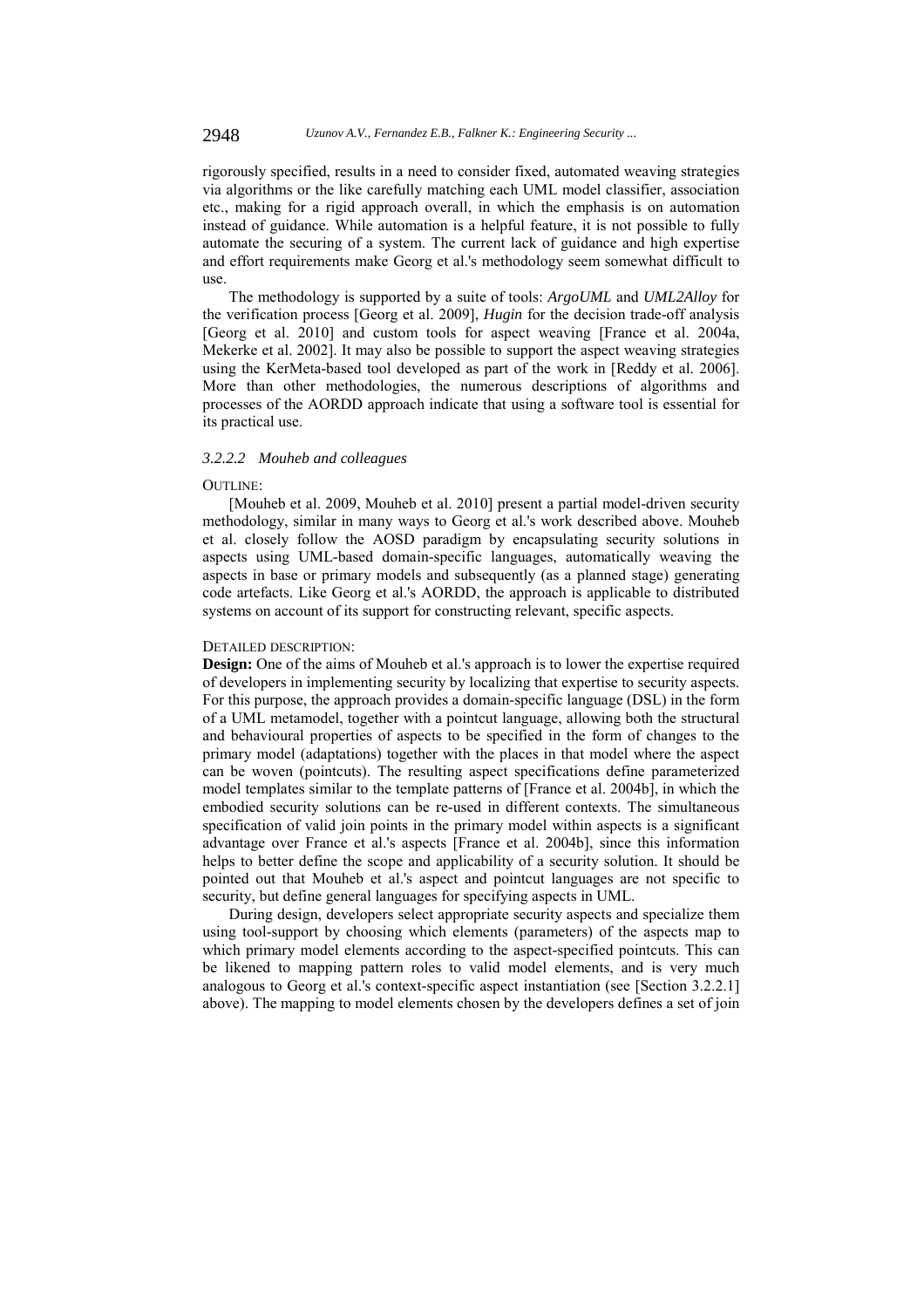points in the primary model around which the aspects are woven. The weaving process is defined in terms of model transformations written in QVT and is fully automated. Woven aspect behaviours appear in sequence diagrams as composed fragments that hide the underlying complexity, something especially useful in long security protocols. Unlike the similar process in Georg et al.'s approach of weaving using strategies, Mouheb et al.'s aspect weaving does not appear to address issues of conflict resolution. This may be problematic in instances where an aspect adaptation requires the addition of a class already contained in the primary model.

**Requirements analysis**: The specification of security requirements is mentioned as being part of the overall approach in [Mouheb et al. 2009], where [Jürjens 2005a] is cited for further details. While UMLsec stereotypes do indeed appear in some of Mouheb et al.'s examples [Mouheb et al. 2009], the precise role of UMLsec, or requirements specification in general, remains unclear, which suggests that a security requirements stage is not an essential part of the methodology.

#### DISCUSSION:

Mouheb et al.'s work shares many similarities to Georg et al.'s AORDD approach with respect to aspect representation and weaving, arguably making improvements in both areas. One important element omitted from Mouheb et al.'s methodology, or at least its presentation in the literature, is a structured selection stage for the security aspects. Currently this selection requires security expertise, thus weakening the initial aim of the methodology to be developer-friendly. Missing support for conflict resolution in aspect weaving and a lack of security verification also leave open questions regarding the validity of the final security-enhanced models.

The methodology is supported by an IBM Rational Software Architect plug-in, used for aspect specialization and weaving.

## *3.2.2.3 Jakob / Loriant / Consel (DiaAspect)*

#### OUTLINE:

[Jakob et al. 2009] present a partial model-driven (AOSD) methodology to securing distributed (pervasive) systems based on the DiaSpec/DiaGen generative software development framework [Cassou et al. 2009, Jouve et al. 2008].

## DETAILED DESCRIPTION:

**Design and Implementation:** In the DiaSpec/DiaGen approach, a system's software architecture is first modeled using DiaSpec – a lightweight ADL tailored for distributed (pervasive) systems. The architecture description is subsequently used to generate a typed programming framework with accompanying run-time support in the form of a custom middleware layer (DiaEnv) abstracting away underlying platform details.

To introduce security concerns, [Jakob et al. 2009] closely follow the AOSD paradigm and superimpose an aspect language called DiaAspect on top of the DiaSpec ADL that, together with its attendant join point model, associates pointcuts (effectively join point filters) with advice (security solution code) to allow the specification of a range of security concerns. DiaAspect's join point model is defined relative to DiaSpec's connector constructs encompassing synchronous RPC, publish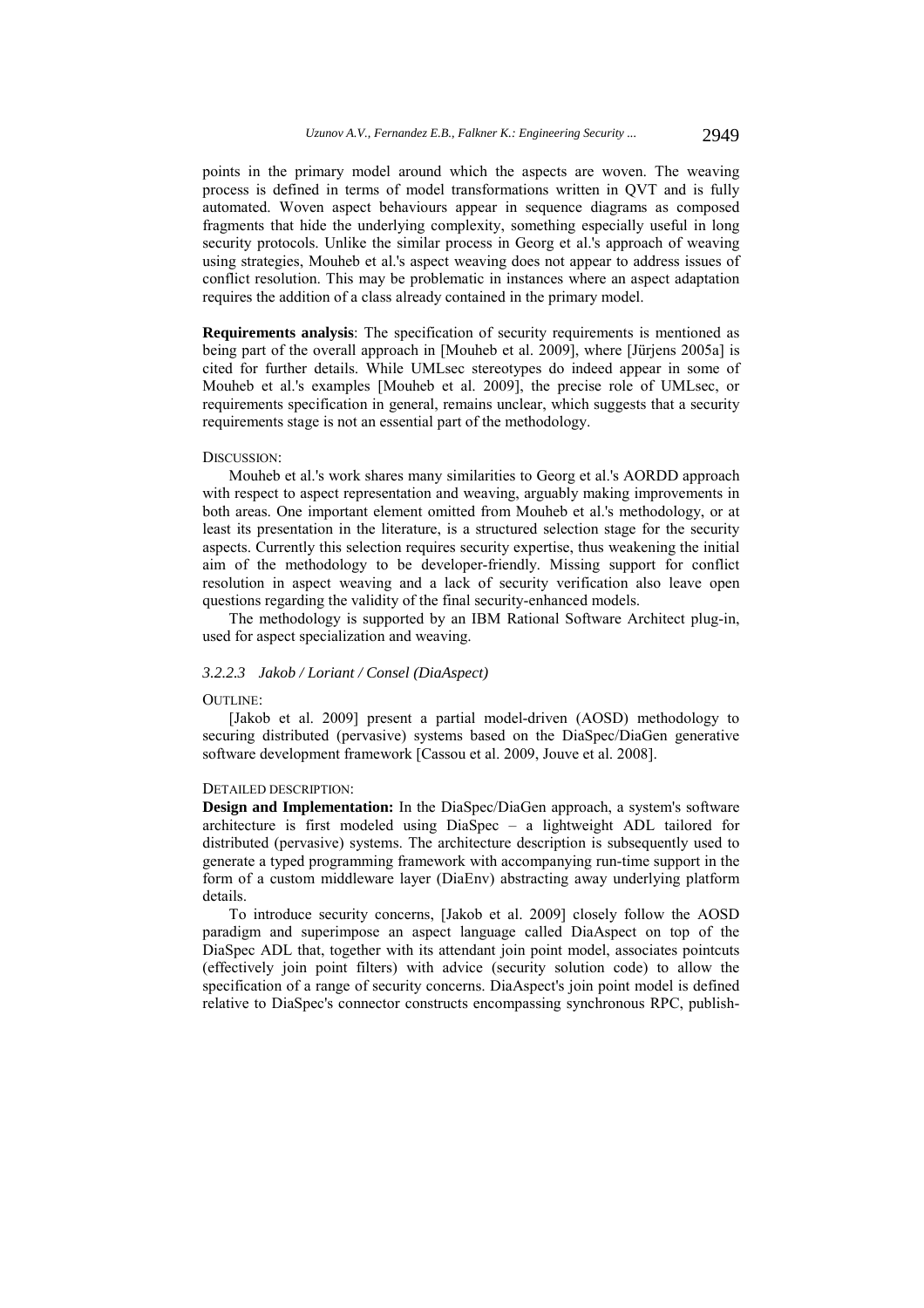subscribe and session-based semantics, according to inter-component communication behaviour (e.g. a component publishing events).

In its particulars, DiaAspect is constructed to closely resemble AspectJ. DiaAspect's pointcut syntax and semantics allow for the specification of which join points should be selected for aspect weaving, while aspect advice (i.e. security solutions) is specified using Java. Aspect advice can encompass an arbitrary range of crosscutting security concerns. Since DiaAspect is built on top of DiaSpec, the advice in the aspects can refer to the architectural constructs of the ADL; however, since the latter are compiled by DiaGen to an implementation framework, the advice can also contain code referring to the associated (to-be-generated) framework via a specific API. Thus DiaAspect allows advice to refer to both architectural and implementation artefacts, making it quite powerful, albeit complex to use.

The process of introducing security properties consists in the (ad-hoc) modeling of additional security components and connectors, and the specification of security aspects (advice together with appropriate pointcuts) in DiaAspect at the architecturedevelopment stage. Instead of weaving the DiaAspect aspects into the primary DiaSpec architectural models, however, they are translated to AspectJ aspects and, transitioning to the implementation stage, woven into the actual code-level artefacts, namely, the generated programming framework and the DiaEnv middleware layer. Since aspect weaving is performed on a codebase with known structure, precision can be ensured.

#### DISCUSSION:

Overall, Jakob et al.'s methodology is unique for its use of an aspect language on top of an ADL within a generative framework. The close adherence of Jakob et al.'s approach to the AOSD paradigm, coupled with strong similarity in syntax between DiaAspect and AspectJ helps to place the methodology in a more familiar context and thus increase its usability. Nevertheless, the absence of any guidance implies that security and domain expertise are required both in developing the security aspects and in determining via pointcut specifications where they should be woven. A real problem in this respect is that while the security solutions contained in the aspects can be verified independently, an overall correct security implementation relies on the correct specification of pointcuts, which is a potentially error-prone task even for experts. Some form of (security) verification would thus be required to make the approach more robust. Another, related, problem stems from the intermixing of architectural and implementation decisions in aspects. In particular, this may lead – at least on occasions – to a bottom-up (implementation-driven) as opposed to a topdown (design-driven) approach to security, in which developers effectively code security solutions at the design stage.

The DiaGen/DiaSpec development framework comes with an Eclipse plugin, but it is not clear whether this is used in Jakob et al.'s methodology, which otherwise does not appear to be supported by any tools.

### **3.2.3 Other Model-Driven Methodologies**

There are several other model-driven methodologies for securing general and distributed software systems that deserve mention.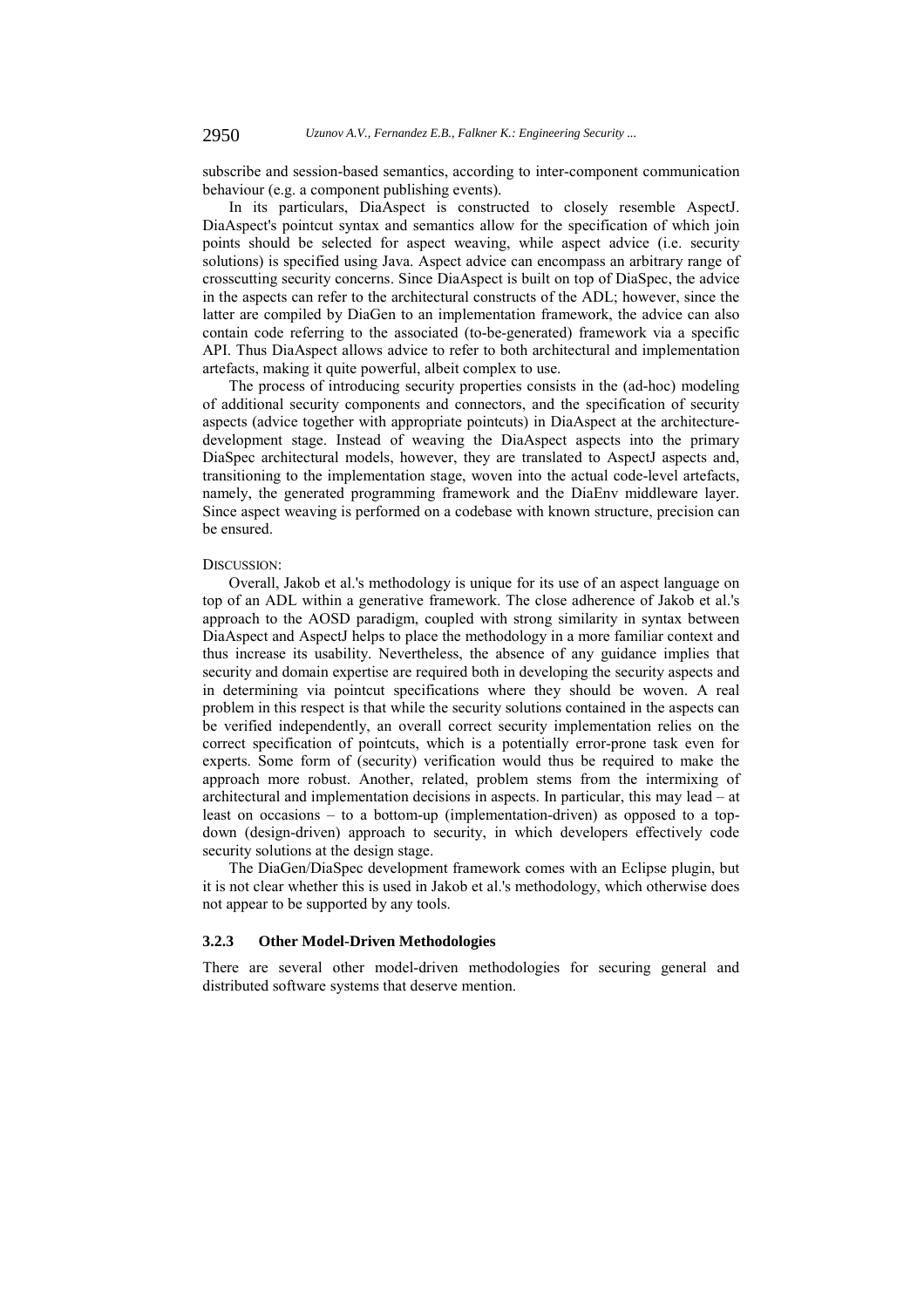[Menzel et al. 2009, Menzel et al. 2010] and [Menzel and Meinel 2009, Menzel and Meinel 2010], for example, specialize Model-Driven Security ([see Section 3.2.1.1]) to SOA-based systems using SecureSOA, a security modeling language inspired by SecureUML. Security requirements can be captured at the business process modeling level in platform-independent models and transformed to webservices policy specifications via a set of security configuration patterns (WS-specific security patterns formalized using a custom DSL). We do not cover Menzel and Meiner's work, since we have already reviewed a comprehensive model-driven approach for SOA-based systems (SECTET), and, furthermore, SecureSOA is a direct application of the principles outlined in [Basin et al. 2006].

[Yu et al. 2005] propose a partial model-driven AOSD (primary class) and architecture-driven (secondary class) methodology using the SAM ADL [see Dai and Cooper 2007]. A high-level SAM architectural model is separated into a base architectural model and a security aspect model containing the various security solutions in aspects. The latter are not discussed in detail, however, and there seems to be no structured approach to creating or selecting aspects. Only brief indications are given regarding aspect weaving, which, together with the extensive use of formal methods and lack of any tool support, implies a technically sound but unrealistic approach.

[Reznik et al. 2007] take a very similar approach to [Schreiner and Lang 2008], using Qedo (a CCM implementation) and OpenPMF combined with MDS principles for specifying high-level security policies. The emphasis of Reznik et al.'s work is on the creation of appropriate tool-support.

A more architecture-driven approach can be found in the work of [Oladimeji et al. 2007], who present a policy-based, software architectural perspective on secure model-driven development via a UML 2.0 extension. The emphasis, however, is on general software systems.

## **3.3 Architecture-Driven Methodologies**

In contrast to model-driven engineering approaches, architecture-centric development approaches [Taylor et al. 2010] concentrate on a system's software architecture as the main artefact of importance. An architecture consists of more than a collection of models: it embodies a set of principal design decisions and determines the overall structure and behaviour of a piece of software in relation to various views [see Bass et al. 2003]. Accordingly, the aim of architecture-driven security methodologies is to create a secure software architecture: an architecture with embedded security properties.

As with their model-driven counterparts, architecture-driven security approaches generally begin with an architectural model of a system and annotate it with security properties to produce a security-enriched model (or security design model in the terms of [Basin et al. 2006]). The modeling languages used to achieve this security enrichment, the emphasis on architectures as opposed to first-class models and the absence of model transformation distinguish architecture-driven from model-driven methodologies. While model-driven approaches make use of extensions of UML, architecture-driven approaches typically use a precise architectural description of a system produced by ADLs and/or formal modeling methods. In architecture-driven methodologies, the verification of security properties often assumes a role of greater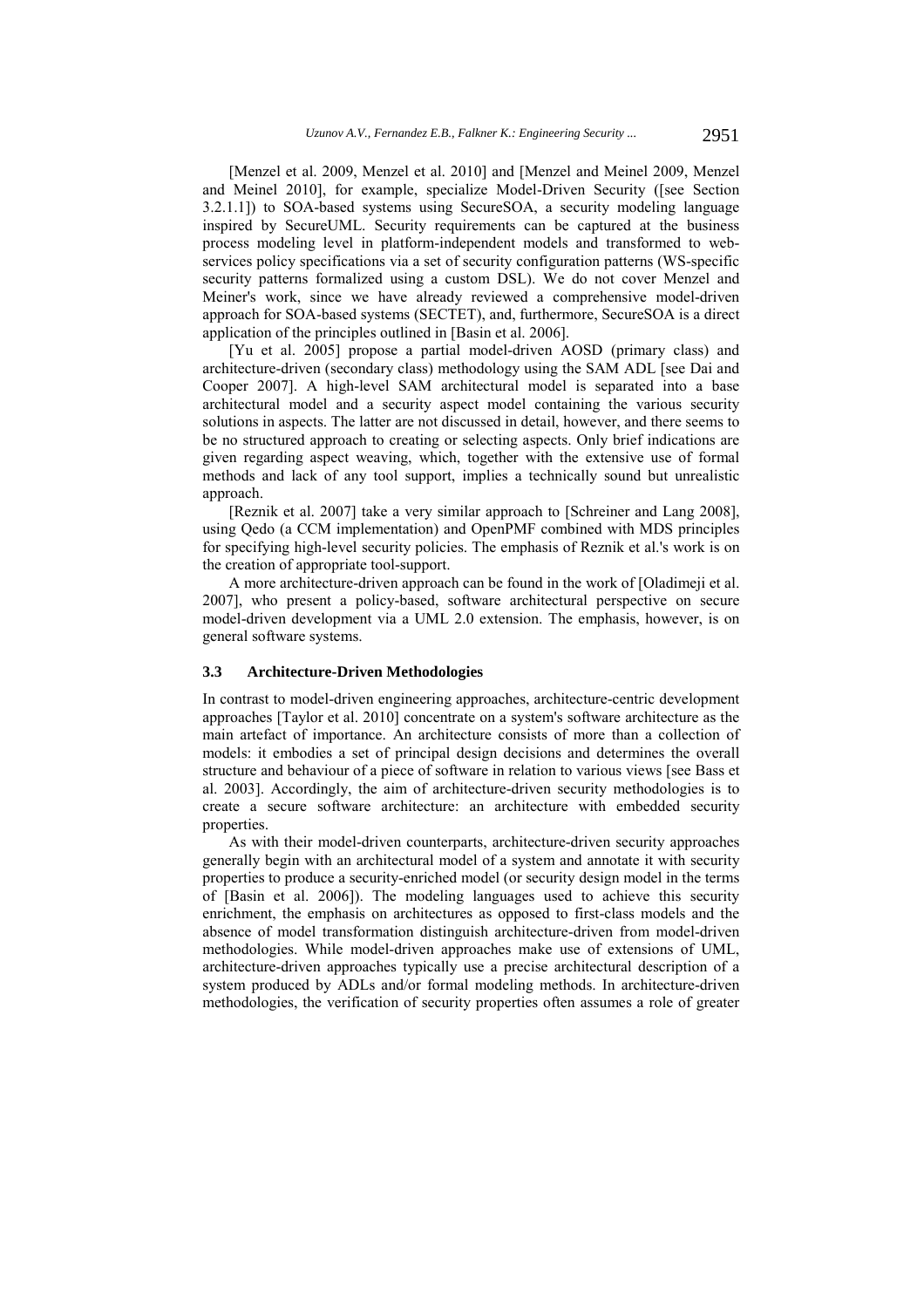importance. Due to their nature, such methodologies generally concentrate on the design stage of the SDLC, without much regard for the remaining development lifecycle.

[Ren 2006] has surveyed a number of architectural-level approaches to introducing security, placing emphasis on modeling languages and older methodologies using formal methods such as [Moriconi et al. 1997] (architecture refinement through mappings) and [Deng et al. 2003] (Petri nets and temporal logic) aiming to implement security at the architectural level. We omit these, and review several more recent approaches instead.

## **3.3.1 Ren / Taylor**

#### $O$ UTI INE:

A representative (partial) architecture-driven security methodology is described in the work of [Ren and Taylor 2005], [Ren et al. 2005] and [Ren 2006]. The essence of the approach consists in extending an existing ADL to support security constructs and allow reasoning about security – specifically access control – at the architectural level via architecture analysis techniques [Taylor et al. 2010].

## DETAILED DESCRIPTION:

**Design:** The substrate language used in Ren and Taylor's approach is xADL [Dashofy et al. 2005], an extensible XML-based ADL, whose semantics are enriched via a set of general security concepts to provide direct support for modeling subjects (users on whose behalf software components execute), principals (essentially the identity/ies of a subject), resources (protected entities), privileges (approximately subject permissions), safeguards (approximately object permissions), security policies (in XACML) and contexts.

In many ways, the resulting modeling language – Secure  $xADL - is a software$ architectural version of Lodderstedt et al.'s SecureUML. Unlike [Lodderstedt et al. 2002] and later [Basin et al. 2006], Ren and Taylor do not seek to generate code from their architectural models, but, as noted above, to analyze and reason about security properties prior to the implementation phase.

Secure xADL can model access control concerns at the architectural level by specifying "contracts" between software components via their associated access permissions and privileges. The security semantics are applied and enforced exclusively through connectors (for which see [Shaw 1996]), which are treated as first class citizens in all xADL architectural models. In this context connectors act as both policy enforcement and policy decision points [Gollmann 2011], and, above all, as multiple (or single) reference monitors. Higher-order connectors can be composed from multiple other connectors; connectors can be replaced (potentially dynamically); and connectors can be created from component specifications, to perform a (potentially) wide variety of security functions. Since xADL supports component compositions, the approach can account for multiple sub-architectures and extend access control to their constituent components and connectors. Since the approach works at the architectural level, it can also determine "architectural security" concerns, such as component creation and destruction, execution etc.

Analyzing the resulting secured architecture is achieved by using an algorithm that parses the Secure xADL model (which is represented as XML text) and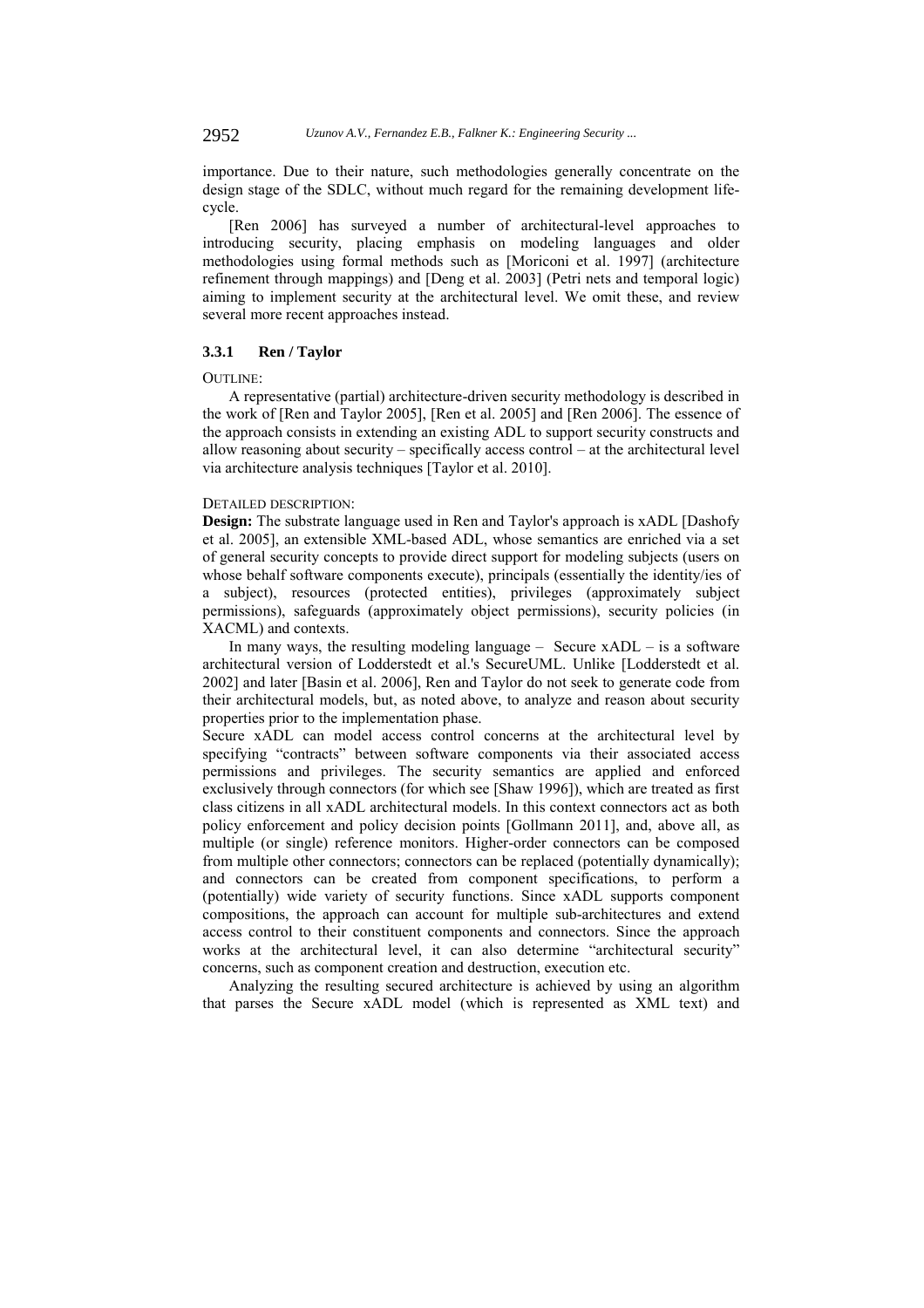validating the semantics. In doing so, the context for each component and connector must be taken into account and permissions and privileges aggregated to form an overall perspective on the access control (on a per component/connector basis). The algorithm provides assurances that the modeled access control is correct and consistent.

#### DISCUSSION:

Ren and Taylor's approach offers a comprehensive methodology for incorporating access control semantics at the architectural level. The approach has relevance to distributed systems inasmuch as it places preeminent emphasis on software connectors. However, the approach has several limitations.

Like [Lodderstedt et al. 2002] and [Basin et al. 2006], only access control semantics are demonstrated, although Ren and Taylor proceed further in allowing the semantics of multiple access control models to be captured – including those based on the traditional Matrix model (ACLs and capabilities), roles (RBAC) and trustmanagement (TMBAC). Nevertheless, delegation is not considered. In practice, access control policies are specified as part of the connector in XACML, limiting the range of access control models to those supported by the standard. Attacks and threats are also not considered, placing reliance on the security expertise of the architects. The largest drawback of the approach, however, is in its level of abstraction. Using connectors as security safeguards does not allow for the specification of detail, e.g. whether the connector is a firewall, a filter or some form of security proxy. Moreover, stipulating that security functionality should be placed in connectors is equivalent to stating that security should be placed in "special components", which provides little practical help. A case study using a simple distributed (military) coalition application demonstrates the connector-centric approach by replacing a group of components and connectors with a single secure connector, which, while useful from a conceptual point of view, does not appear to address the issue of secure design.

Overall, the approach can be conceivably extended to encompass authentication and secure communications, but it is not entirely clear how easy it would be to encompass other security properties, and how many or what extensions (if any) would be required to Secure xADL and/or necessary verification algorithms.

Regarding ease of use, Ren and Taylor's methodology is quite easy to use, but requires a security expert due to the lack of support in modeling security properties. With respect to access control, the only currently supported property, the associated verification algorithm improves usability inasmuch errors can be detected and corrected early in the development process.

The methodology is supported by the ArchStudio development environment [see Dashofy et al. 2005]).

## **3.3.2 Ali / El-Kassas / Mahmoud**

#### OUTLINE<sup>:</sup>

[Ali et al. 2009] present a partial architecture-driven methodology based on threat modeling, formal architectural modeling and formal verification approaches. The methodology builds on the work of a number of other architecture-driven methodologies such as [Deng et al. 2003] (see also [Ren 2006]), [He et al. 2002] and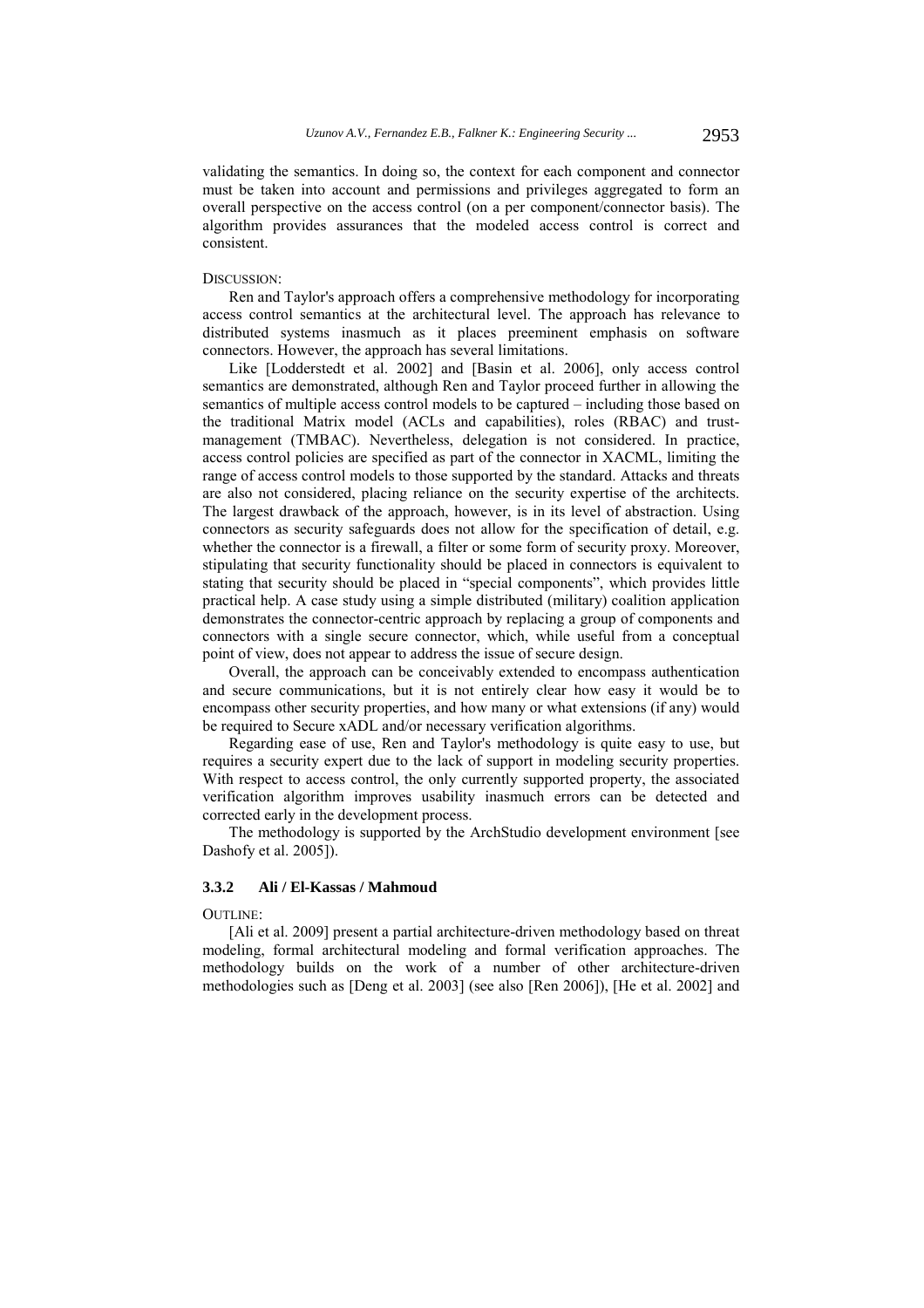the threat modeling approach of [Myagmar et al. 2005]. Thus, it is representative of a range of formal architecture-driven approaches.

In Ali et al.'s approach, the ultimate aim is to construct a software architecture in which a number of security properties are embedded and verified to be correct. This is achieved by constructing a high-level architectural model, performing threat modeling to produce countermeasures, translating the countermeasures to formal models which are fitted back into the architecture and verifying the architecture using model checking. The approach applies only to the early architecture development stage, and only to SOA-based systems.

## DETAILED DESCRIPTION:

**Design:** The methodology proceeds by first constructing a high-level architectural model of a system using Service-Oriented SAM (Software Architecture Model – [Dai and Cooper 2007]) – an ADL utilizing Petri nets and temporal logic as the underlying formalisms, tailored for web-services [Fu et al. 2006]. Petri nets in particular can be seen as modeling the information flow through the system. Threat modeling is then undertaken based on the architectural model, where the threats to vulnerable assets and access points are categorized according to STRIDE [Swiderski and Snyder 2004] with the additional extension that "architectural" mitigations (countermeasures), logical constraints and property specifications can be captured as well (using LTL – linear temporal logic – and informal descriptions). Security requirements resulting from the threat model are thus immediately mapped to particular countermeasures, which are translated to equivalent Petri net behavioural models (cf. [Deng et al. 2003]), and added to the architecture model as actual components to elaborate it further. Constraints link the new components into the architecture. Unless the actual mitigations are COTS components (modeled as "black-boxes" with just interfaces/ports), the threat modeling is re-iterated to refine their internal structure. Once the architecture with its components, connectors and constraints is completed, the architectural model is translated into an SMV (Symbolic Model Verifier) ready form. The security properties captured by the threat model (in LTL) are similarly translated to ensure that the properties hold in the presence of the corresponding threats (translated as a set of parameters influencing the model-checker). The counterexamples generated by the SMV model-checker are used to refine the architecture and the threat model iteratively.

[Ali et al. 2009] do not clarify whether the applicability of the approach to SOAbased systems extends beyond the ADL used (Service-Oriented SAM).

### DISCUSSION:

Although Ali et al.'s approach is valid, offers justification for the introduced security properties using threat modeling and offers assurance via model-checking, the trade-off in complexity is not to the methodology's advantage. Extensive and almost exclusive use of formal techniques renders the methodology inaccessible to all but the most well-trained development teams. Besides expertise in formal modeling methods, a great deal of security expertise is demanded to specify the necessary security properties in the first place, without any guidance. While LTL is general and expressive, it only allows for low-level, technical policies to be captured. It does not appear realistic to apply Ali et al's methodology, and indeed any methodology with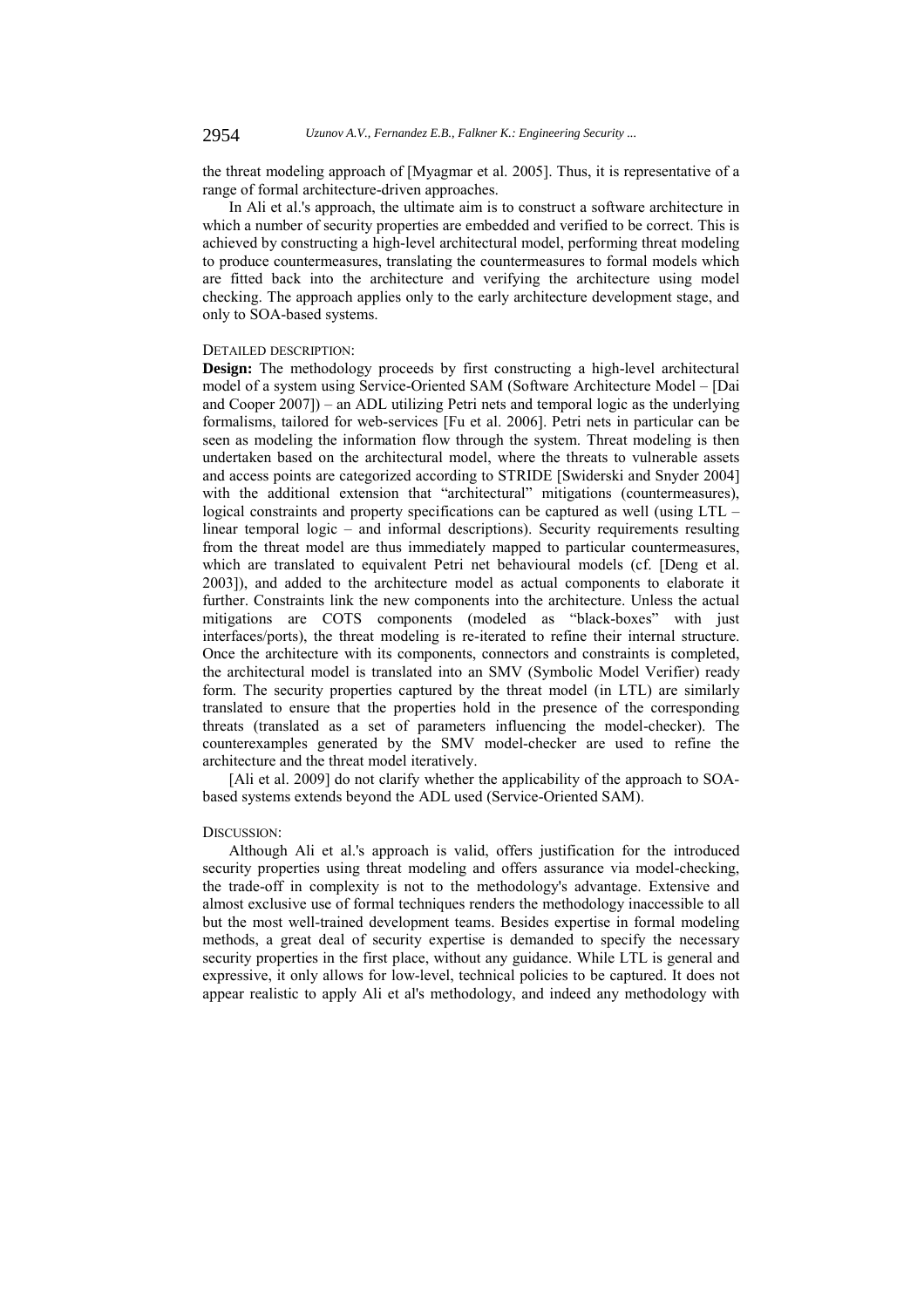such a heavy use of formal methods, to large-scale and complex distributed systems; however, in small, critical applications, such approaches can help to provide the necessary assurance that certain security properties hold, at least theoretically, prior to implementation.

In the context of formal verification, the applicability of the approach only to architecture development seems to be a limitation: the guarantees that certain security properties hold may be broken during detailed design, for example.

Besides the SMV model-checker, there does not appear to be any tool-support for the methodology.

Related approaches relevant to distributed systems that concentrate on building and verifying an architecture with embedded security properties include [Deng et al. 2003], [Yu et al. 2003] and [Yu et al. 2004], all of who similarly employ SAM as a basis, but without suggesting any form of adversary modeling.

### **3.3.3 Other Architecture-Driven Approaches**

Other, smaller-scale approaches that can be classified as architectural include [Schneider 1999], who considers security architectures abstractly in the context of information flow domains. Schneider's approach is surveyed in [Sachitano et al. 2004], who points out the unrealistic assumptions entailed by information domains when constructing actual systems.

[Jensen 1998] suggests securing distributed application architectures by considering component and connector security. Although the approach seeks to "integrate security specifications into the software architecture", the (potential) solutions are described in the most general terms. Contrary to the stipulation that the approach applies to distributed applications, there is very little (if anything) specific to that setting, excepting several brief suggestions regarding access control (e.g. using domains and pseudo-users).

[Whitmore 2001] adheres to the Common Criteria (CC) and proposes a methodology in which security services are expressed as distinct subsystems, one for each class of security issues (e.g. authentication, authorization etc.). In this respect Whitmore's proposal resembles the [ISO/IEC 7498-2 1989] security architecture, transposed to meet the CC guidelines, as well as other methodologies discussed earlier which employ similar (generic) security reference architectures. It is not, however, altogether clear how Whitmore's separate security subsystems should be integrated with a system's functionality.

[Shin and Gomaa 2007] present a methodology in which the system is modeled using components and connectors, and afterwards made secure in some sense by evolving non-secure connectors to secure components and connectors "when the application requires security services". Only application level security is treated: the network and underlying operating system must be secured in some other way. Also, only a small range of well-known, standard security mechanisms are adduced when describing the process of evolution from non-secure to secure architectural constructs.

Finally, [Sachitano et al. 2004] argue that a software system can be made secure simply by good design or finding a correct architectural style that will ensure greater system security. The authors adduce qmail as an example of a secure application (cf. [Hafiz et al. 2004]), proposing that qmail has an architecture which is secure, since there have been no vulnerabilities found in the program. The design decisions taken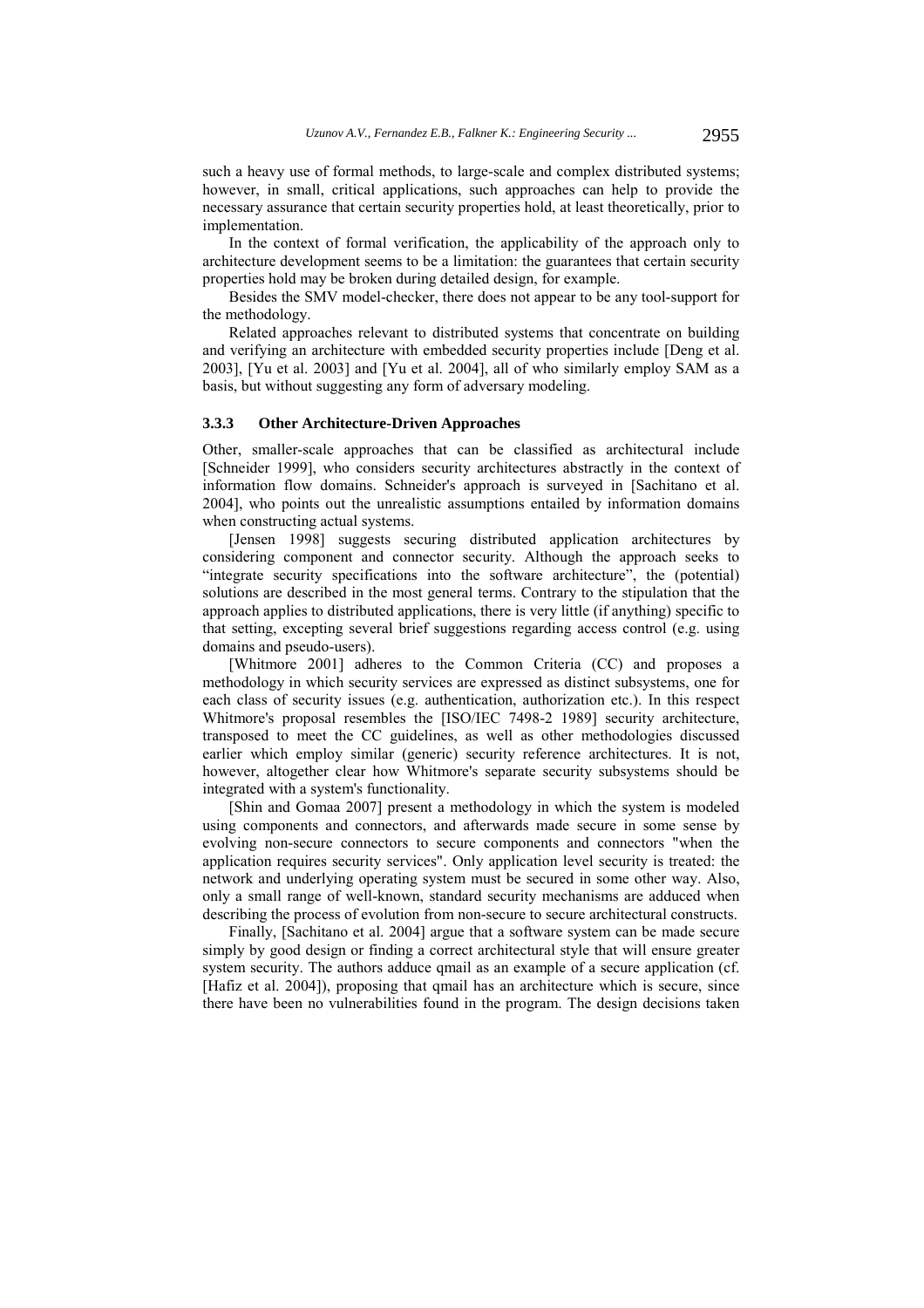by the qmail developer, however, such as "don't parse, do as little as possible" etc., are far too generic to be of use in particular situations or to dictate the structure or behaviour of a software system; principles such as keeping everything simple are not sufficient in guiding the system architect to create a more secure system, and do not constitute a universal approach.

# **3.4 Pattern-Driven Methodologies**

The concept of a pattern in design and architecture began with the work of the architect Christopher Alexander in "The Timeless Way of Building" [Alexander 1979] and related works. Alexander conceived patterns as solutions that can be applied again and again in different contexts in a generative fashion. The idea was taken into the world of computer science by [Beck and Cunningham 1987], but reached its mass popularization in the book by [Gamma et al. 1995], in the form of design patterns. Software patterns have proved to be extremely useful in software engineering because they help organize expert knowledge into a standardized format; they directly support re-use; and they provide a domain-specific vocabulary, helping to improve communication in project teams [Buschmann et al. 1996, Erl 2009, Schmidt 1995, Taylor et al. 2010].

Pattern-driven security methodologies are distinguished by their aim to use patterns in a significant way for the introduction of security properties throughout the various stages of the SDLC. Over time, diverse interpretations of the pattern concept have emerged, leading to several distinct classes of patterns and, accordingly, of security methodologies using those patterns. For our purposes, we broadly distinguish between only two classes of patterns (and hence methodologies): (1) template-like patterns, appearing as software components and/or architectures (treated as patterns); and (2) security patterns.

Security patterns [Yoder and Barcalow 1997, Schumacher et al. 2006, Fernandez 2009, Uzunov et al. 2012] are full inheritors of the software pattern concept. Like software patterns in general, security patterns capture successful secure designs in a generic form that can be applied or instantiated to produce solutions with well-defined properties. They build on the success of design patterns and software patterns more generally, encapsulating the experience and expertise of security professionals [Schumacher 2003, Steel et al. 2005] in a form accessible to the security non-expert [Fernandez and Larrondo-Petrie 2006], including guidance for application, trade-offs, implementation hints etc. Security pattern instantiation implies highly flexible customization of a solution strategy, often (though not always) accompanied by representative architectural models. We review methodologies based on security patterns in [Section 3.4.2].

In contrast to security patterns, template-like patterns, in the form of parameterized model templates or interface specifications for security components or whole security architectures, are re-usable software elements that can be instantiated by replacing parameters in a fixed fashion akin to languages type-instantiation. Template-like patterns can be thought of as specific instances of the representative architectural models appearing as part of some security patterns. We review methodologies based on components and/or architectures used as patterns in [Section 3.4.1].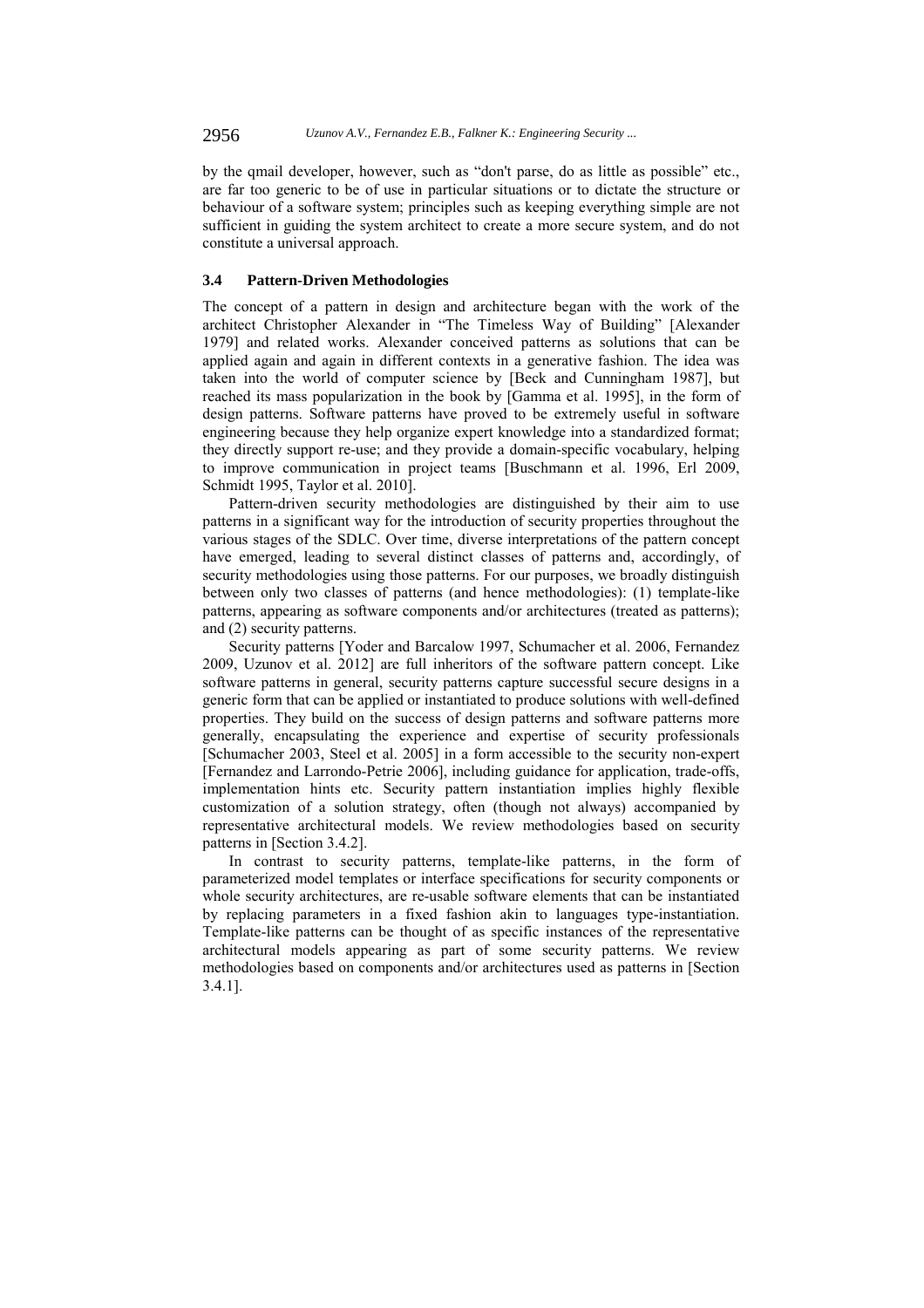# **3.4.1 Methodologies Using Security Components and/or Architectures as Patterns**

#### *3.4.1.1 Rosado / Fernández-Medina / Lopez (PSecGCM / SecMobGrid)*

### OUTLINE:

PSecGCM ([Rosado et al. 2008] – also referred to as SecMobGrid in [Rosado et al. 2011b]), is a comprehensive methodology for Mobile Grid systems attempting to support all the stages of the SDLC, including system inception and requirements, analysis [Rosado et al. 2009a, Rosado et al. 2009b, Rosado et al. 2010a, Rosado et al. 2010b], design [Rosado et al. 2011a, Rosado et al. 2011b] and implementation. Every stage defines certain activities tailored to grid systems, taking into account mobility requirements, to output tangible software engineering artifacts. The latter include all the standard documents such as project scope and technology specifications for the planning stage, requirements specifications, architecture descriptions etc. Two of the main features of the PSecGCM methodology are requirements traceability and software re-use, realized in the form of a repository of re-usable artefacts including use cases and models. The latter are introduced to reduce development time and effort as well as to ensure that tried-and-tested solutions (in the spirit of software patterns) are being utilized. Individual tasks or activities in each phase are iterated with continual improvement and verification before proceeding to the next phase of the SDLC. Overall, the methodology aims to construct an "engineering process that defines the steps to follow so that starting from the necessities [...] we can construct a secure grid system". The three cornerstones of the approach are a specialized UML profile allowing security fine-grained use-case modeling at the analysis stage, an abstract security reference architecture used in the design stage, and a large repository of re-usable artefacts. Below we outline how each of these are used.

### DETAILED DESCRIPTION:

**Requirements Analysis:** The introduction of security in PSecGCM begins in the analysis stage [Rosado et al. 2010a], where the analysis model is created using a custom UML profile called GSecUC-profile discussed in detail in [Rosado et al. 2009a, Rosado et al. 2009b, Rosado et al. 2010b]. One of the most important features of the profile is that it allows the modeling of security by providing semantics for graphically representing misactors, attacks and security countermeasures. Modeling elements can be tagged for greater detail, for example, by specifying kinds of attacks, assets involved etc. Use cases and models from previous iterations of the activity or the whole process can be taken from and recycled into the re-usable artefacts inventory to promote re-use. In terms of the analysis activity, a number of tasks are specified which, with respect to security, consist of functional modeling with UML using a standard software process (RUP, OPEN etc.), identifying assets, considering threats and attacks to the assets and performing risk analysis. A number of security use cases, divided into general and grid-related, are the result of the latter task. The final analysis model consisting of an extended collection of UML diagrams with use cases, misuse cases and security use cases is carried over into the design phase.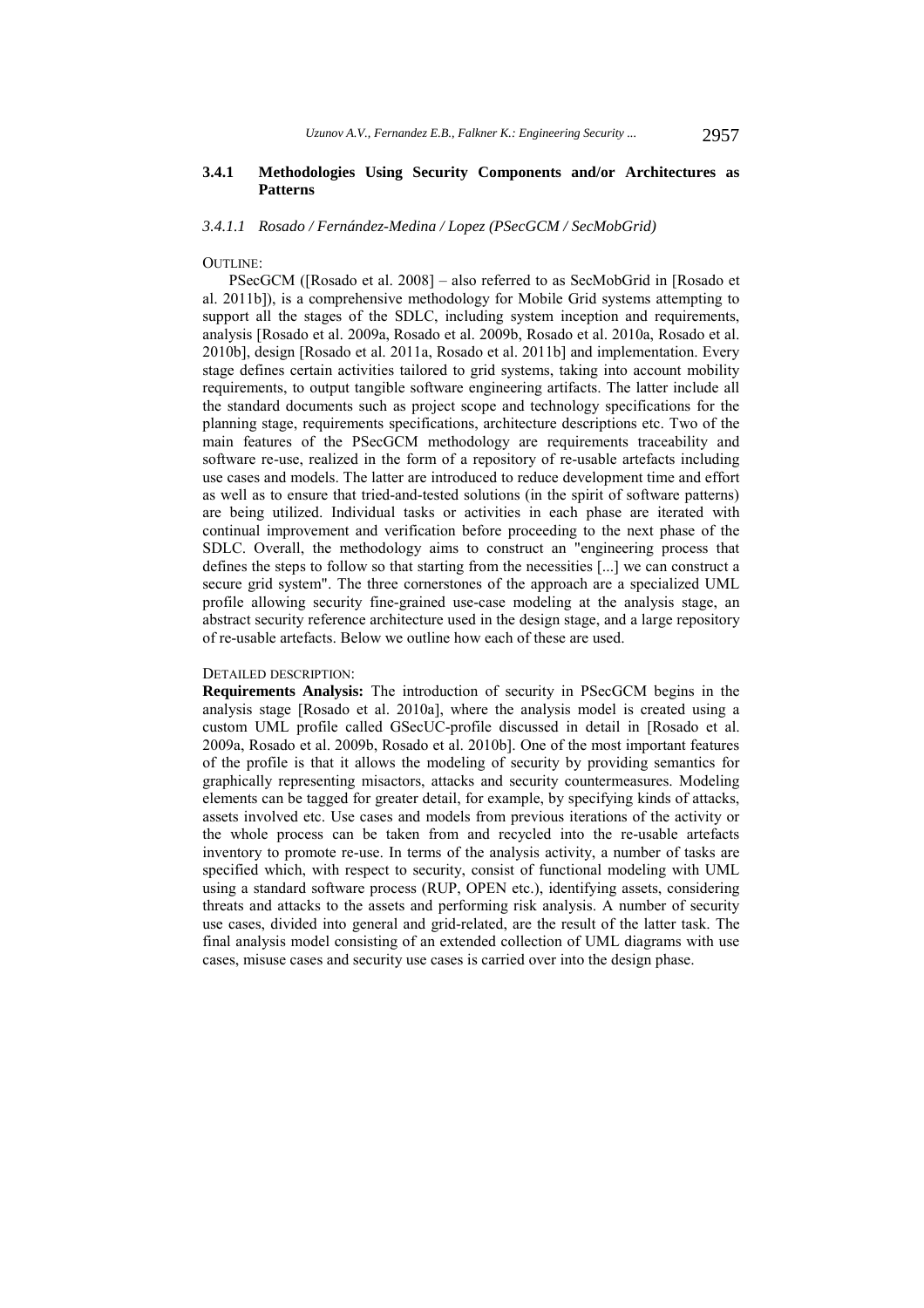Design: In [Rosado et al. 2011a] the authors present a "reference security" architecture" for mobile grid systems with the idea of creating a service-oriented security infrastructure akin to SeAAS ([Hafner et al. 2009] - discussed previously in [Section 3.2.1.2]) to be used in the design phase [Rosado et al. 2011b]. Unlike SeAAS, the security reference architecture referred to here has an auxiliary methodological function, aiding the designer to relate security requirements to particular services. In essence, the reference architecture is a large architectural (template-like) pattern; its actual realization is dependent on the system architects. Rosado et al.'s reference architecture is thus somewhat similar in conception to the [ISO/IEC 7498-2 1989] Security Architecture or Cole's ECMA/TG9 security model [Cole 1990]. In terms of structure, the security reference architecture is divided into five layers with (approximately) each layer using the services of the layer below. Basic security services form the lowest layer (confidentiality, authorization etc.) while delegation, anonymity, trust and identity management and auditing services reside in the higher layers. The relationships between each of the services are considered in detail by Rosado and colleagues, as well as the interfaces of each individual service, determining its abstract operations. A very similar idea is proposed (but not realized) by [Naqvi and Riguidel 2004], who suggest a virtualized, pluggable security architecture for grid systems while also discussing mobility aspects. Although Naqvi and Riguidel's security architecture is more concrete, it is also less comprehensive in scope.

Rosado et al.'s reference security architecture is used in a central way during the design stage of the PSecGCM methodology, described fully in [Rosado et al. 2011b]. The design stage is separated into two parts: the construction of a software architecture and the construction of a security architecture, both of which must be integrated in some way and then documented according to IEEE 1471-2000. To create the security architecture, Rosado and colleagues mine and aggregate general security requirements for mobile grid systems from the open literature to form a tableau of requirements against which to consider countermeasures. Particular security use cases from the analysis phase are mapped to the set of requirements, which are then mapped, according to a predefined rule-set, to the security services of the security reference architecture in [Rosado et al. 2011a]. Only a subset of the reference architecture needs to be used for a given (general) security requirement, determined by the interrelations of the security services. For example, an "identify user" security use case can be mapped to the general requirement Authentication, which is mapped to the Authentication Service in the security reference architecture; however, the Authentication Service is related to services for identity management, confidentiality etc., thus combining a whole set of services to form the security architecture. The latter mapping process greatly helps with requirements traceability. Furthermore, mapping use cases to requirements to security services provides clear justification for the necessity of security mechanisms, and, if the reference architecture is considered as an abstract schema, the approach presents a basis for refinement to more concrete security solutions. The final security architecture is the largest interrelated subset of the security reference architecture obtained from the mapping of all possible security use cases via (general) security requirements to security services. As in previous activities of PSecGCM, the activity can be iterated for quality improvement.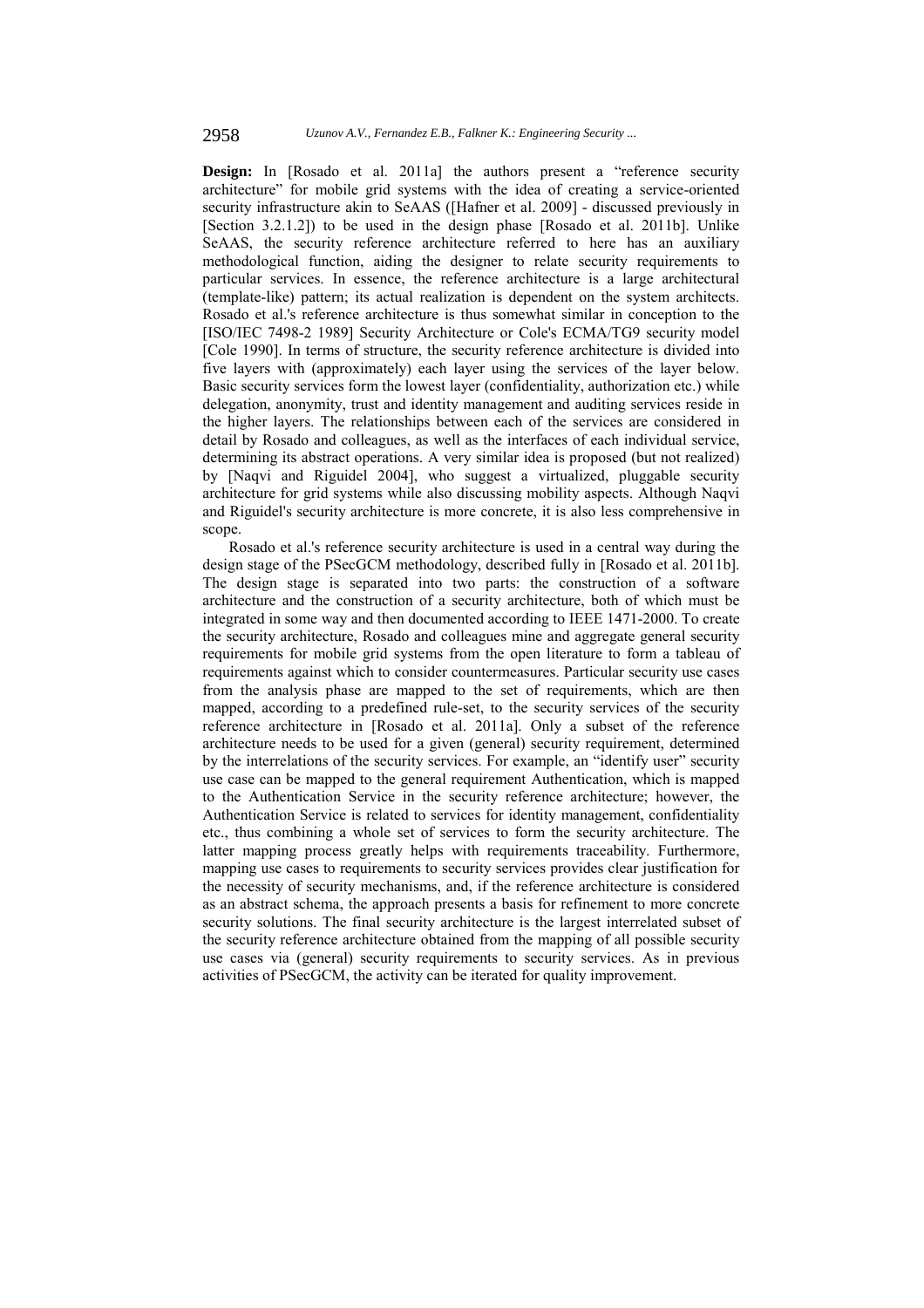DISCUSSION:

Unlike some of the other approaches surveyed so far, the PSecGCM methodology advocates good software engineering practices as a means to achieving higher quality software with less design flaws, which in turn implies improved software security. This is very much in accordance with the principles of secure software engineering [Mouratidis and Giorgini 2006]. Moreover, PSecGCM sees security required throughout the whole SDLC, not just a particular stage (as in, for example, Basin et al.'s Model-Driven Security), with use cases, generic security requirements and risk analysis helping to determine why and when a particular security solution is needed. Like other approaches though, the PSecGCM methodology has certain drawbacks and limitations.

One drawback of using abstract security architectures like Rosado et al.'s reference architecture lies in the fact that such architectures capture only general properties applicable to a broad class of systems. Rosado et al.'s reference architecture details interfaces and provides high-level requirements of the functionality of each security service as well as service interrelations, but does not consider actual service realization or internal design. According to [Rosado 2011b], "once we have defined the security architecture from the reference security architecture [by instantiating the relevant sub-architecture] […] it is necessary to design the final security architecture with UML diagrams, relationships between elements, protocols [etc.]", which is where PSecGCM stops short of offering support. Another, related drawback of using the security reference architecture pertains to integration: it is not altogether clear in what way "[the resulting security] architecture must be integrated with the software architecture to obtain a security software architecture with all the security aspects required by the users and the system" [Rosado et al. 2011a] in a systematic fashion. Understandably, security separation can be useful insofar that domain experts can concentrate on domain functionality rather than security aspects; however, the converse of this is also true: security designs dissociated from functional models or, as in PSecGCM, whole security architectures requiring some form integration with system functionality may, if not handled carefully, lead to design clashes and/or the traditional post-hoc introduction of security. It should be noted that such integration problems are symptomatic of using abstract security architectures generally, not just in PSecGCM.

In spite of these drawbacks, the reference security architecture is certainly a valuable tool in helping to build a global security architecture more efficiently, and the authors affirm its usefulness in their design case study (part of the GREDIA EU project – see [Rosado et al. 2011b]).

In [Rosado et al. 2011b] the authors suggest using MDS principles akin to [Basin et al. 2006] (see [Section 3.2.1.1]) to automate some aspects of the process, in particular transformation between different models, which may progress into a step towards automated integration.

PSecGCM is supported by SMGridTool, a custom CASE tool for building use case diagrams and managing the re-usable artefact repository during the analysis stage. Future work hinted in [Rosado et al. 2011b] may evolve the tool to encompass aspects of the design stage also (such as the security requirement mappings). The use of tool-support (essential due to the high number of development artefacts), clear traceability, re-usability features and standard development process features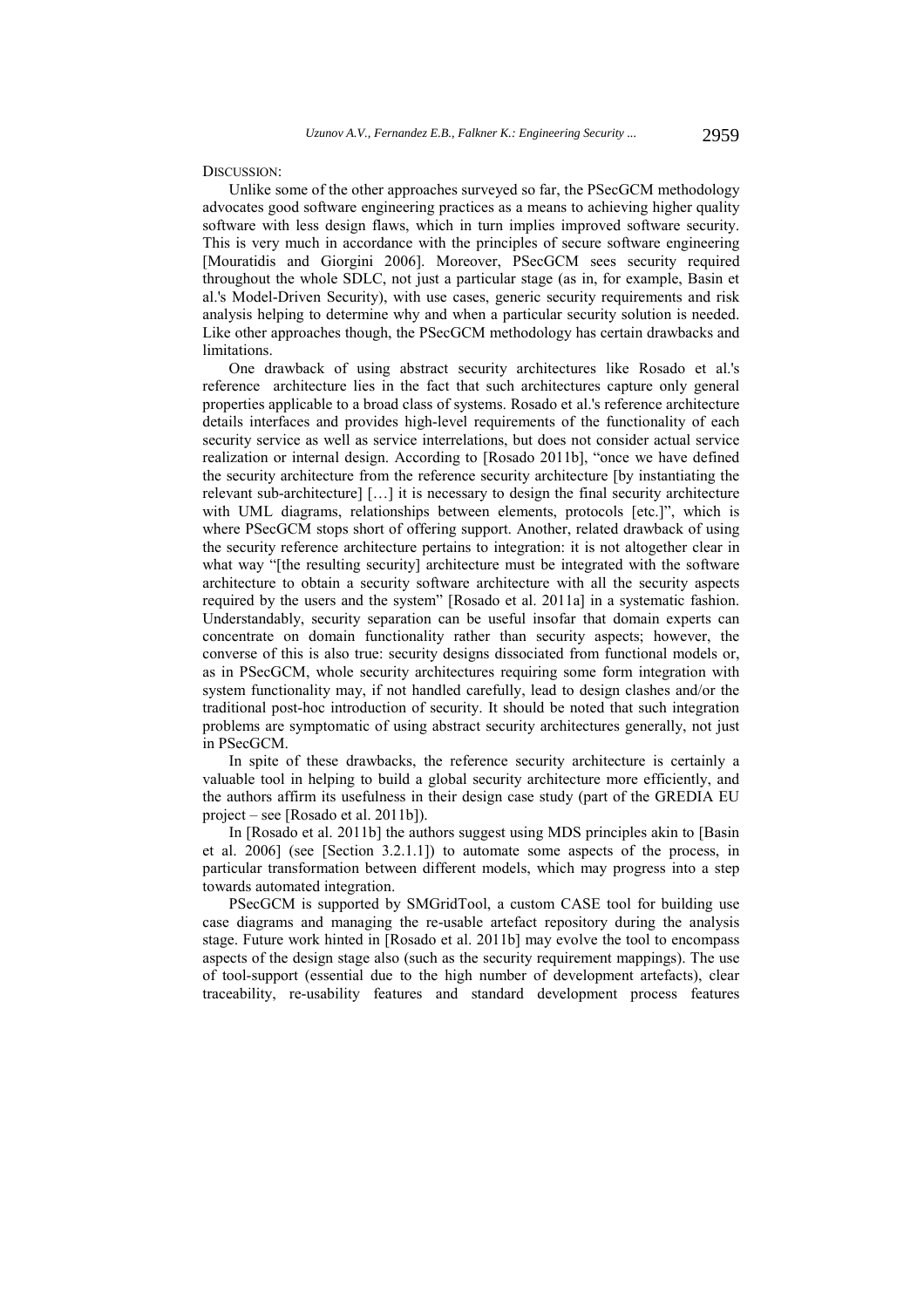(including the use of UML as a modeling language) makes the methodology easy to apply.

#### *3.4.1.2 Schmidt / Hatebur / Heisel (SEPP)*

### OUTLINE:

Security Engineering Process with Patterns (SEPP) [Hatebur et al. 2007a, Hatebur et al. 2007b, Hatebur et al. 2008, Schmidt 2010a, Schmidt 2010b, Schmidt et al. 2011] is a comprehensive, pattern-driven methodology applicable to the early stages of the SDLC, with a strong security requirements engineering focus. The approach is based on a partitioning and detailed analysis of the problem domain and the environment of a software system using abstract and concrete security problem frames and the elaboration of a corresponding security architecture via the composition of pre-defined sets of components, where both the security problem frames and corresponding components are treated as patterns.

### DETAILED DESCRIPTION:

**Requirements analysis:** In SEPP, the process of introducing security begins after a set of initial security requirements are defined [Hatebur et al. 2008] both prescriptively and arising from some form of adversary modeling. These requirements are matched with a set of Security Problem Frames (SPFs), which are based on Jackson's problem frames [see Côté et al. 2008]) and treated as patterns. Problem frames are a technique to capture and analyze a system or software unit's problem domain in detail. The software system or system unit itself (called the "machine") is placed in its environment, consisting of various physical and logical entities (domains) including users (biddable domains), data objects (lexical domains) and real-life entities (causal domains). SPFs in particular help to analyze a system's malicious and benign environments and capture the associated security requirements apart from any solution details. Concretized Security Problem Frames (CSPFs) on the other hand, make concrete, as the name implies, a particular SPF by embodying a particular security solution strategy, but without implementation details. By instantiating SPFs and CSPFs, a system's problem domain is effectively partitioned into a number of sub-problems and associated solutions. SPF and CSPF instantiation implies placing the software system or unit in a concrete context, whereby the problem-frame domains are mapped to context-specific domains. With respect to the development life-cycle, SPFs and CSPFs can be seen, respectively, as requirement and analysis stage artefacts.

SPFs and corresponding CSPFs in SEPP are organized as a pattern system by [Hatebur et al. 2007a, Hatebur et al. 2007b], in which relations such as "conflicts", "complements" and others are defined. The pattern system can be represented as a 2 dimensional matrix or table [Hatebur et al. 2008] to aid the selection of relevant SPFs and CSPFs. A detailed solution selection stage via instantiating CSPFs is one of the salient features of the approach and also one of its strong points. After the initial security requirements have been analyzed and the relevant SPFs have been instantiated, corresponding CSPFs are chosen according to the columns of Hatebur et al.'s matrix in [Hatebur et al. 2008]. Related, required or alternative CSPFs are also selected and instantiated according to the chosen SPFs (matrix columns) and corresponding CSPFs (matrix rows) to cover new and existing requirements in an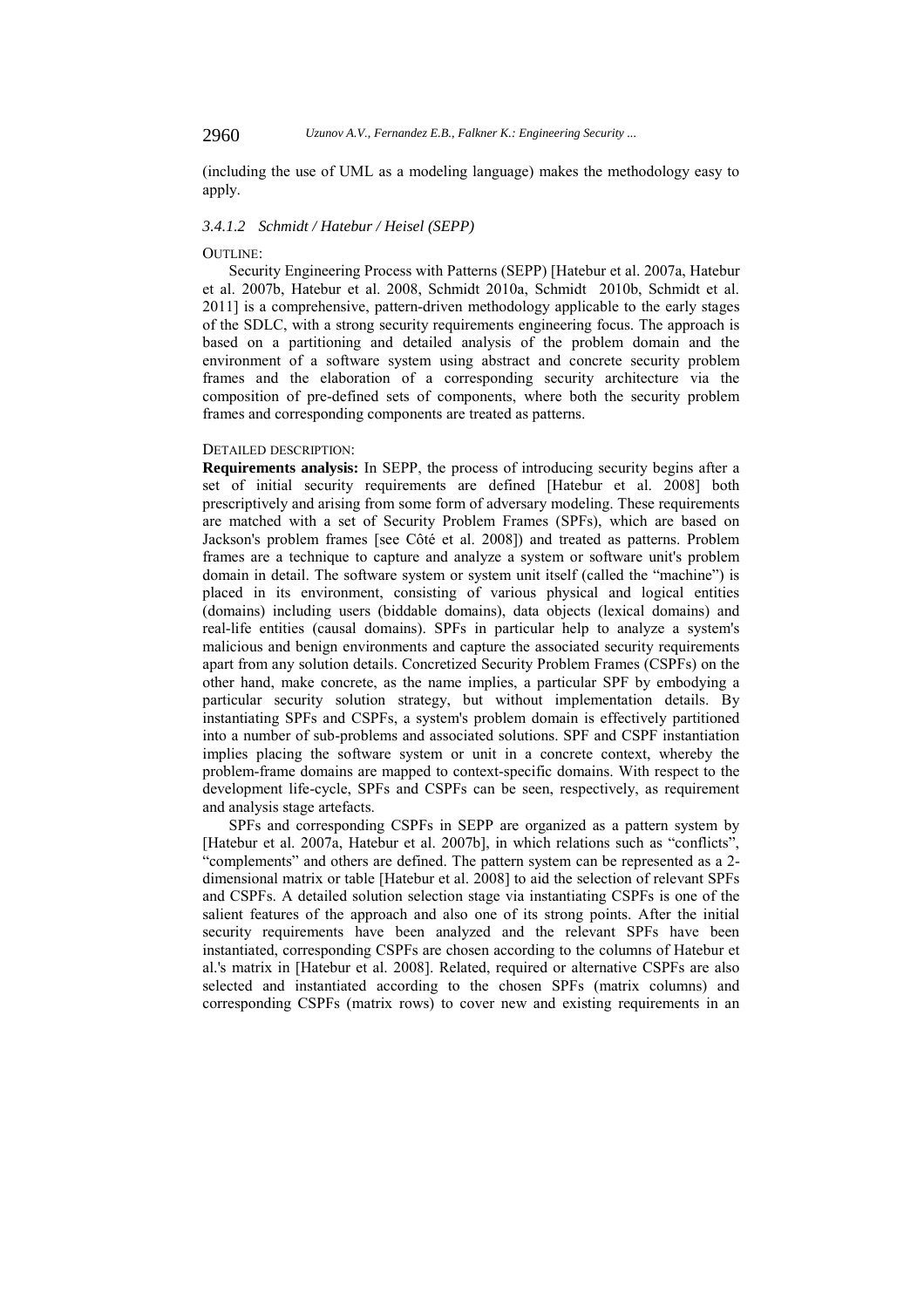iterative fashion. After each CSPF has been considered, a threat and risk assessment is undertaken [Schmidt 2010b] to ensure that the CSPF's security solution cannot be bypassed or broken easily, and does not introduce any new vulnerabilities. Risk levels are considered according to assumptions about a system's environment, and, in the event of a weak solution for which the risk level is not tolerable, additional SPFs and CSPFs are instantiated. CSPFs and SPFs are thus iteratively and incrementally instantiated and assessed until all security requirements, both initial and those pertaining to the introduction of new solutions, are covered, thereby ensuring a good level of system protection.

The range of security solutions embodied in CSPFs focuses on confidentiality and integrity concerns and is relatively broad, covering communication and data security, as well as key distribution, security management and others. Extending this range, while requiring expertise, does not appear to be a difficult task, and would consist in fitting new CSPFs into the problem-frame pattern system (cf. [Hatebur et al. 2007b, Hatebur et al. 2008]) and evaluating conflicts, related patterns etc. for each existing SPF and CSPF.

As a next step, security requirements (and most notably confidentiality requirements) can be specified formally using CSP (Communicating Sequential Processes) ([see Schmidt 2010a] and [Schmidt et al. 2011] for details). In particular, the CSP specifications can be used to show that the instantiated CSPFs are step-wise refinements of the corresponding SPFs. Although formal specification is an important feature of SEPP, we also consider it to be an optional feature, and do not describe it here.

**Design:** Once all CSPFs have been selected, indicating the end of the analysis stage, a system's security architecture can be elaborated. Security architectures in SEPP are comprised of a number of Generic Security Components (GSCs) and associated helper components termed Generic Non-security Components (GNCs), both of which are (simple) abstract components treated as patterns. GSCs include components for encryption, password input, hashing, access control and random number generation; GNCs are general purpose and include user interface, storage and communication manager components. The GSCs and GNCs can be composed in various combinations – somewhat like "LEGO blocks" – to form Generic Security Architectures (GSAs), which are treated as larger-grained architectural (template-like) patterns, to satisfy the solution requirements embodied in particular CSPFs, and, from the point of view of problem frames, structure the CSPFs' machine domains. Each GSA also contains a manager (application) component, which acts as a facade to the interfaces of all the constituent GSCs and GNCs. [Schmidt 2010a] has defined a set of standard GSAs, each one corresponding to exactly one CSPF [see Schmidt 2010a], Ch. 14 for details). GSCs, GNCs and GSAs are all modeled using UML 2.0 composite structure and sequence diagrams.

During architecture development, individual GSAs as well as additional GSCs and GNCs are instantiated and composed to form a global security architecture. The approach is analogous to Hatebur and Heisel's problem-driven approach to constructing software architectures [Hatebur and Heisel 2009], in which a problem domain is recursively partitioned into problem frames and the solution to the individual sub-problems are composed and mapped to particular (pre-defined)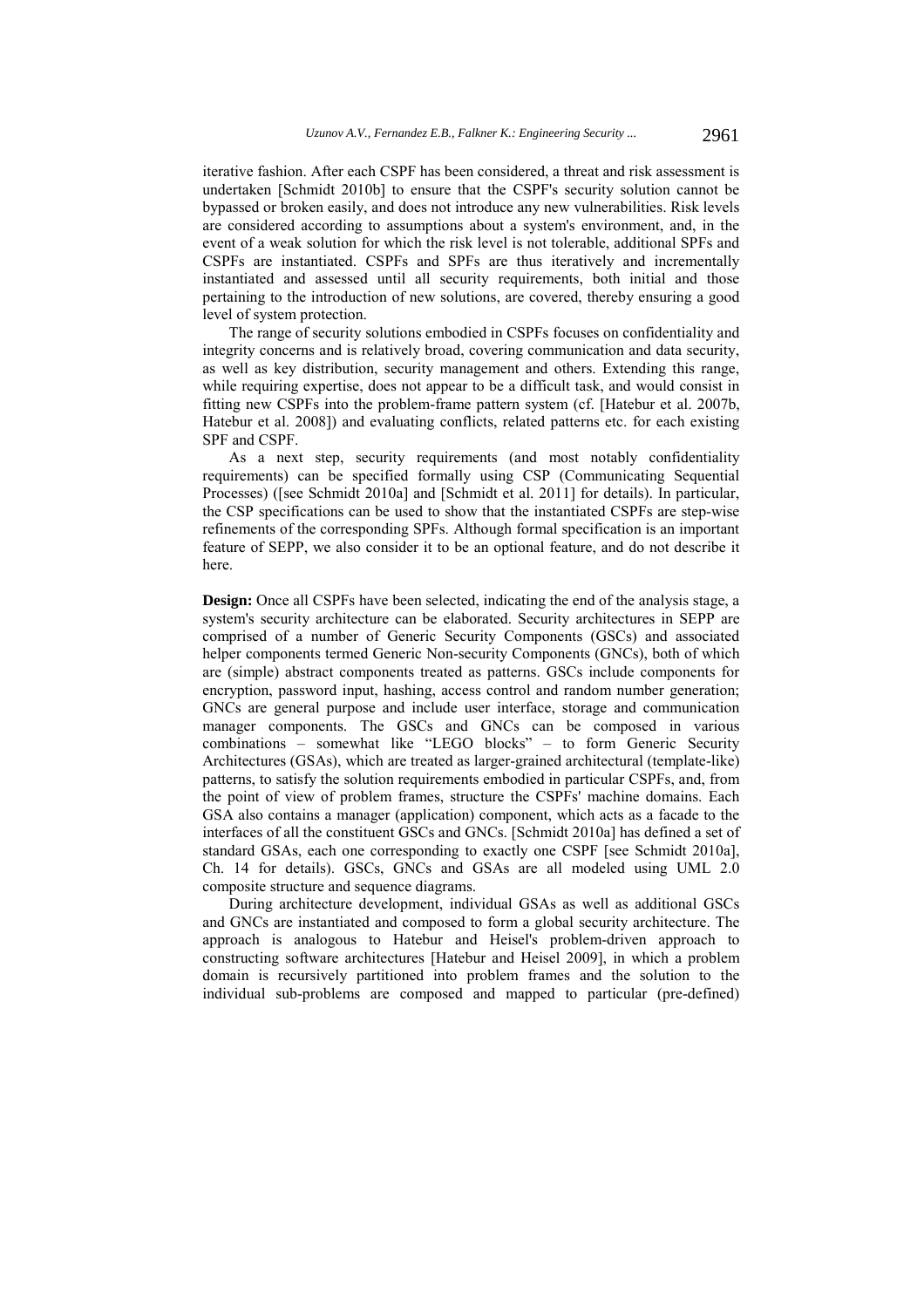architectural structures. In SEPP, dependencies between GSAs are analyzed according to the corresponding CSPFs and identical components across different GSAs are merged where possible (e.g. manager components). Wrapper components are used to resolve interface conflicts. The resulting global security architecture represents a complete solution set to the solution requirements in all relevant CSPFs.

In many ways SEPP's global security architectures are flexible and customized versions of Rosado et al.'s security reference architecture ([Rosado et al. 2011a], see [Section 3.4.1.1] above), sharing the similar drawback in requiring some sort of integration with a system's functional architecture. In contrast, SEPP requires careful composition of individual GSAs, which may not always be easy to achieve, and may give rise to emergent properties – something likely to be addressed in future work (cf. [Schmidt and Jürjens 2011a, Schmidt and Jürjens 2011b]).

**Detailed design:** In recent work, [Schmidt and Jürjens 2011b] extend SEPP to employ UMLsec via the UMLsec4UML2 profile (see [Section 3.1.1]) in the specification of GSAs. Individual UML model elements of the GSAs are annotated using UMLsec's stereotypes, tags and constraints such that they embody the security requirements contained in the CSPFs. This allows UMLsec's advanced tool-support (static checks, automated theorem provers etc.) to be utilized for verification, and is a logical extension of SEPP to the detailed design stage.

The view advanced by [Schmidt 2010a, Schmidt 2010b] as well as [Hatebur et al. 2008] that standard security patterns [Schumacher et al. 2006] are mainly used during detailed design (and, as a consequence, may be used after the stages covered by SEPP) is erroneous, since security patterns can be applied during both the analysis and architecture-development stages of the SDLC (cf. [Section 3.4.2.1]). Rather, security patterns are alternatives to CSPFs and GSAs, or, from another point of view, CSPFs and GSAs can be thought of as direct analogs of abstract and concrete security patterns respectively (cf. [Fernandez et al. 2008]).

### DISCUSSION:

Overall, SEPP is a thorough security methodology with a strong focus on the problem domain and a detailed approach to selecting appropriate security solutions. The use of problem-frames and components as patterns promotes a flexible approach to introducing security, and helps to consider security properties within a system's unique context.

Although there is a good deal of formality associated with SEPP's SPFs and CSPFs, they are not difficult to apply. If the formal specification stage of SEPP is skipped, the approach becomes quite easy to use due to the clear SPF/CSPF selection strategy and the straightforward "LEGO block" approach to constructing security architectures via GSAs. Nevertheless, some security expertise is required since GSCs, GSAs etc. are abstract components and architectures without packaged guidance or trade-offs. Furthermore, familiarity and experience with problem frames is necessary to fully understand and appreciate SPF and CSPF descriptions. If the CSP formal specification stage is included, then the level of required expertise, as well as the complexity of application, is increased considerably and the methodology becomes cumbersome to use.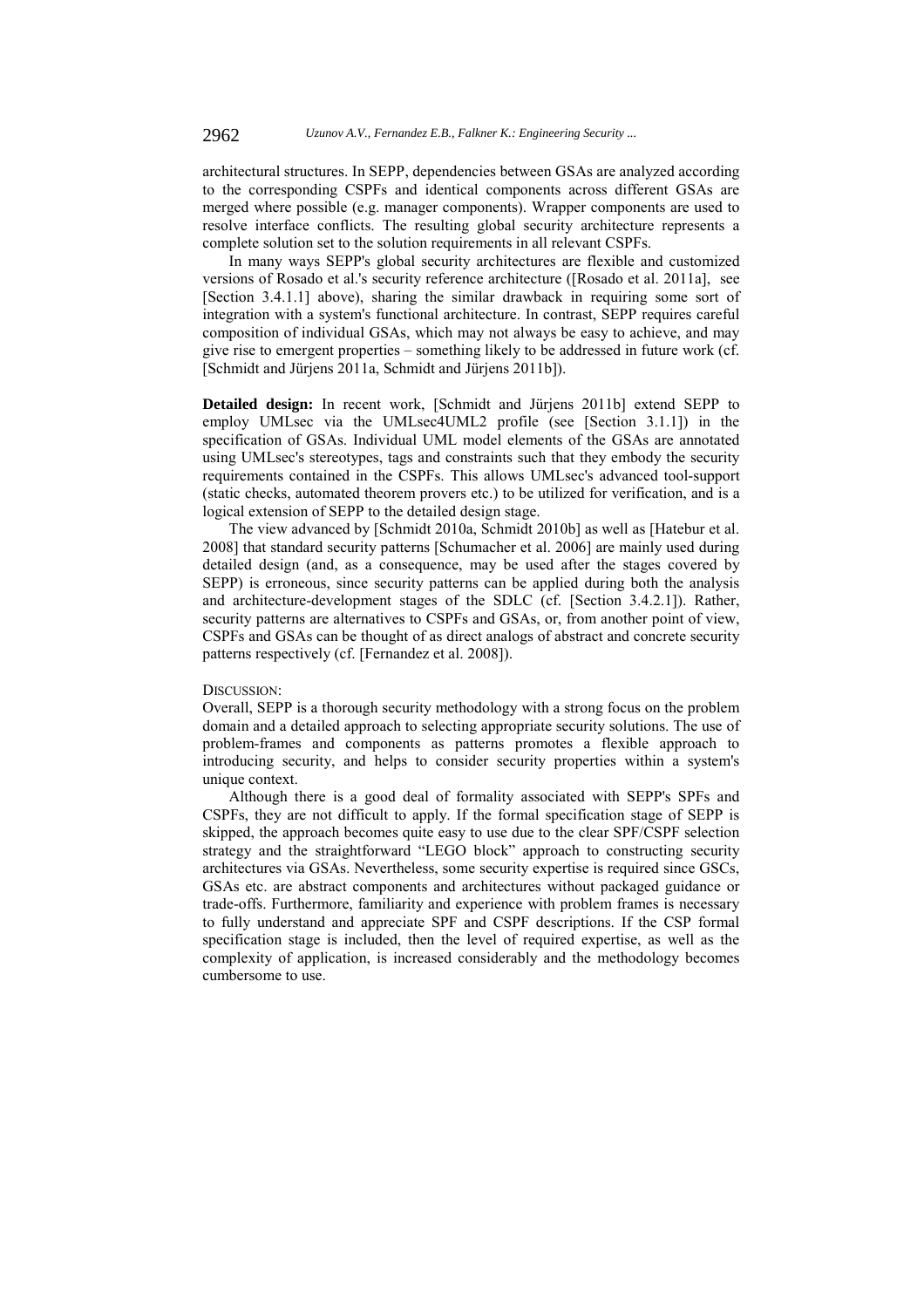With respect to the development life-cycle, SEPP is quite a problem-domain heavy approach, i.e. the problem domain determines everything in the solution domain in a "surjective" fashion. Analysis models (contained in SPFs and CSPFs) are not used to guide the development process to a solution, but to enforce a set of possible solutions. Thus, solution-space considerations, such as constructing an optimal software architecture, the interplay between the software and security architecture of an application, are not considered.

Regarding the nature of the approach, problem frames are not as popular as, for example, use cases, which has a bearing on the adoption of SEPP in real-life projects. [Hatebur and Heisel 2010] have created a UML profile allowing for SPFs/CSPFs to be modeled with UML, which offers an improvement over using problem-frame specific diagrams, and may be a beneficial future improvement to SEPP.

The methodology is supported by CSPFTool, an Eclipse plugin for Linux that allows the creation and verification of SPFs and CSPFs. An Eclipse plugin is also available for the UMLsec extension of SEPP.

#### *3.4.1.3 SERENITY*

#### OUTLINE:

The SERENITY project [Maña et al. 2006, Spanoudakis et al 2009] is an effort to address the security and dependability (henceforth S&D) issues peculiar to Ambient Intelligence (AmI) environments. AmI environments can be characterized by possessing a high degree of dynamism, heterogeneity and, above all, distribution. Somewhat like SECTET ([Hafner and Breu 2009], [Section 3.2.1.2]), SERENITY is a methodology consisting of a software development and run-time framework with an accompanying development process.

#### DETAILED DESCRIPTION:

One of the major goals of SERENITY is to provide adaptable security via application run-time support and variable componentized security solutions. To realize this goal, the approach employs a formalized extension of security patterns embodied in S&D solutions [Gallego-Nicasio et al. 2009, Maña et al. 2006, Maña and Pujol 2008, Serrano et al. 2008, Serrano et al. 2009a, Serrano et al. 2009b], which are the vehicle for security mechanisms. S&D solutions lie at the center of the SERENITY approach. The SERENITY framework supports a hierarchy of S&D solutions at several layers of abstraction:

- 1. S&D Classes, at the highest level, which guarantee particular semantics and a common interface, and abstract the S&D properties provided by a collection of S&D patterns.
- 2. S&D Patterns are concrete, individual specifications of solutions with precise formal semantics having multiple possible implementations. These implementations are represented as:
- 3. S&D Implementations, which are specifications of run-time solutions, realized as:
- 4. Executable Components, in the SERENITY run-time environment (described below).

The solution hierarchy is thus composed top-down, i.e. from abstract solution classes to concrete solution specifications to implementation-dependent specifications and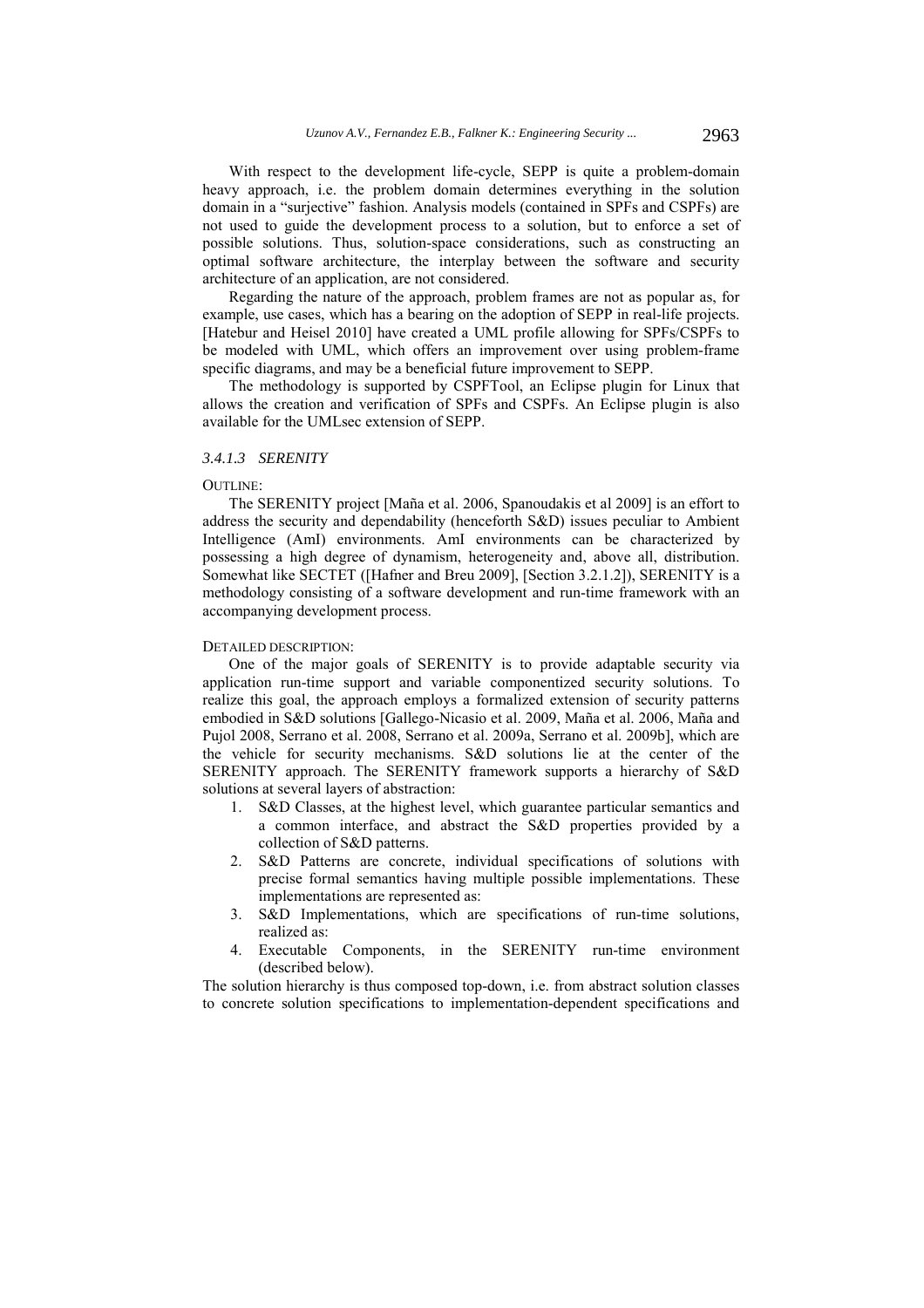finally to actual components. SERENITY's S&D patterns are fundamentally implementation-oriented. According to [Sánchez-Cid et al. 2009], "S&D Solutions are well-defined mechanisms […] that provide one or more S&D properties", while "S&D patterns are semantic descriptions of S&D solutions" containing the necessary information for the "selection, instantiation and adaptation, and dynamic application" of S&D solutions during run-time.

S&D Classes and Patterns must be rigorously specified by a security expert using an XML template. Patterns and associated implementations in particular can be formally certified, and are envisaged as "off-the-shelf" re-usable building blocks. Pattern specification include at least: (1) a well defined interface, along with Adapters bridging the interface to that of any associated S&D classes; (2) preconditions for applying the solution; (3) S&D properties provided; (4) some form of certification; and (5) a set of monitoring rules. The resulting artefacts are stored in a library for use during development and also at run-time. Some examples of S&D Patterns and Classes can be seen in [Dolinar et al. 2008] and [Sánchez-Cid et al. 2009].

The SERENITY framework itself is split into two parts: a development framework (SDF) and a run-time framework (SRF). The development framework provisions selection of S&D solutions by developers and also provides tools to develop new S&D solutions. The run-time framework deals with the monitoring of security solutions, their instantiation as executable components and their adaptation as the need arises. Monitoring and execution support help to realize the goal of providing adaptable security at run-time, allowing different security solutions (as executable components) to be swapped dynamically.

The SERENITY development process can be reconstructed from [Sánchez-Cid and Maña 2008], [Maña and Pujol 2008] and [Serrano et al. 2008, Serrano et al. 2009a, Serrano et al. 2009b] as follows.

At the beginning of the process S&D experts must determine any new solutions to be used and codify them as S&D Classes or Patterns; the latter are then coded by S&D developers as Executable Components, and fitted into the framework by writing corresponding S&D Implementation specifications.

**Requirements:** During the early development stages, application developers must identify the necessary S&D properties from the target application's security goals. A custom language [Serrano et al. 2009a] providing simple constructs for expressing, amongst other features, (canonical) S&D properties and contexts is used to specify the S&D requirements, which are later used as semantic queries in the SDF to determine a set of conforming S&D solutions that can be selected.

**Analysis and Design:** A UML profile is used for notating required S&D properties on classes during analysis and representing relevant S&D solutions (as single classes) during design. The requirements-as-queries from the earlier stages are used in conjunction with the SDF to determine the set of all available S&D solutions for selection, thereby establishing a conceptual mapping from S&D requirements expressed as required S&D properties to S&D solutions providing those properties. This mapping is realized by the selection of an appropriate solution at some level of abstraction (i.e. Class, Pattern or Implementation). The higher the level, the more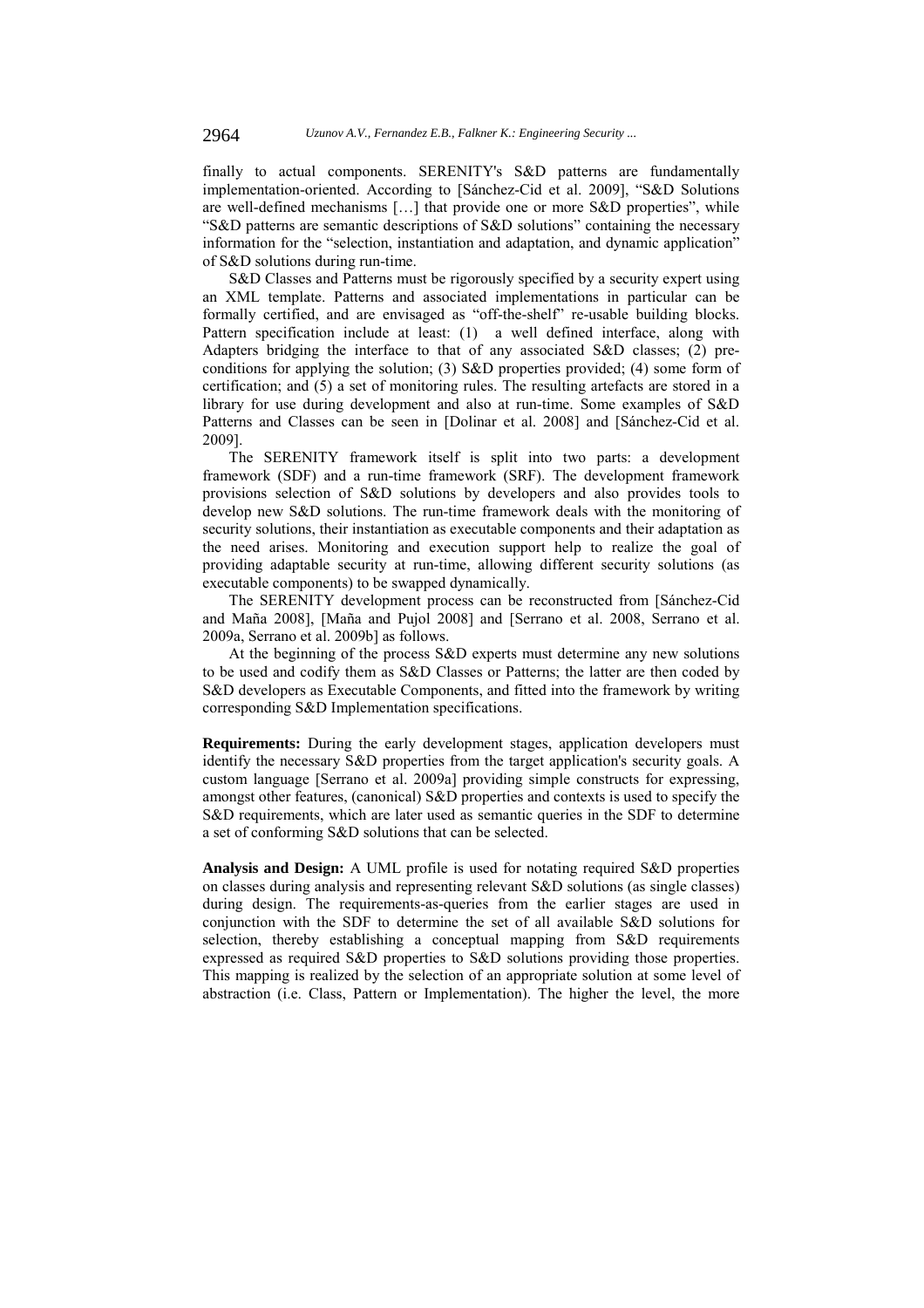**Implementation:** For the approach to work, all applications must be made SERENITY-aware, i.e. they must use the underlying interfaces and functions defined by the S&D classes and patterns, making security largely programmatic. A Java API exists for this purpose, which provides handlers to applications to make calls on the Executable Components instantiated in the SRF instead of communicating with them directly.

**Deployment**: One of the benefits of using SERENITY is that the SRF provides automated monitoring capabilities for the security solutions during run-time. When the conditions or environment of the system change, the monitoring rules contained in the S&D solutions can potentially be triggered, leading to a replacement of the solutions with a different one (e.g. a stronger cryptographic algorithm). While not a methodological feature as such, monitoring has implications on how S&D patterns are specified and is connected with the overall aims of SERENITY, making it an essential feature of the approach.

#### DISCUSSION:

Like SECTET and, to a lesser extent, PMF/OpenPMF [Lang and Schreiner 2003], SERENITY is only concerned with application-level software. Essentially, applications run on top of the SRF, which acts as a middleware layer providing adaptable security. The idea of having executable components encapsulating security services is similar to Rosado et al.'s reference security architecture [Rosado et al. 2011a] and SeAAS [Hafner et al. 2009] and hence in some degree to the ISO/IEC 7498-2 Security Architecture model of security services in open distributed systems. In a sense, this idea is taken to its logical conclusion in SERENITY, where all security solutions ultimately reduce to pre-coded security components. However, the scope and scenario coverage of solutions is variable and hence the number of (equivalents of) security services in SERENITY are potentially unlimited.

Comparing S&D Patterns in SERENITY to security patterns in SECTET reveals a number of similarities; for example, both are used as intermediate representations of implemented security mechanisms in an underlying platform or framework and therefore cannot capture software design decisions. An S&D pattern does not "describe the internal functioning of [a security] solution, but its semantics (i.e. properties provided, limitations etc.)" [Sánchez-Cid et al. 2009] in a formal fashion. The same could be said of S&D Implementations, which likewise capture additional platform-dependent information about the corresponding Executable Component.

Although S&D solutions can capture an extremely wide variety of security mechanisms, the SERENITY approach suffers from the drawback of relying exclusively on its own security framework. Interoperability between the SRF and other middleware is not fully addressed, reflecting the specialization of SERENITY to AmI systems.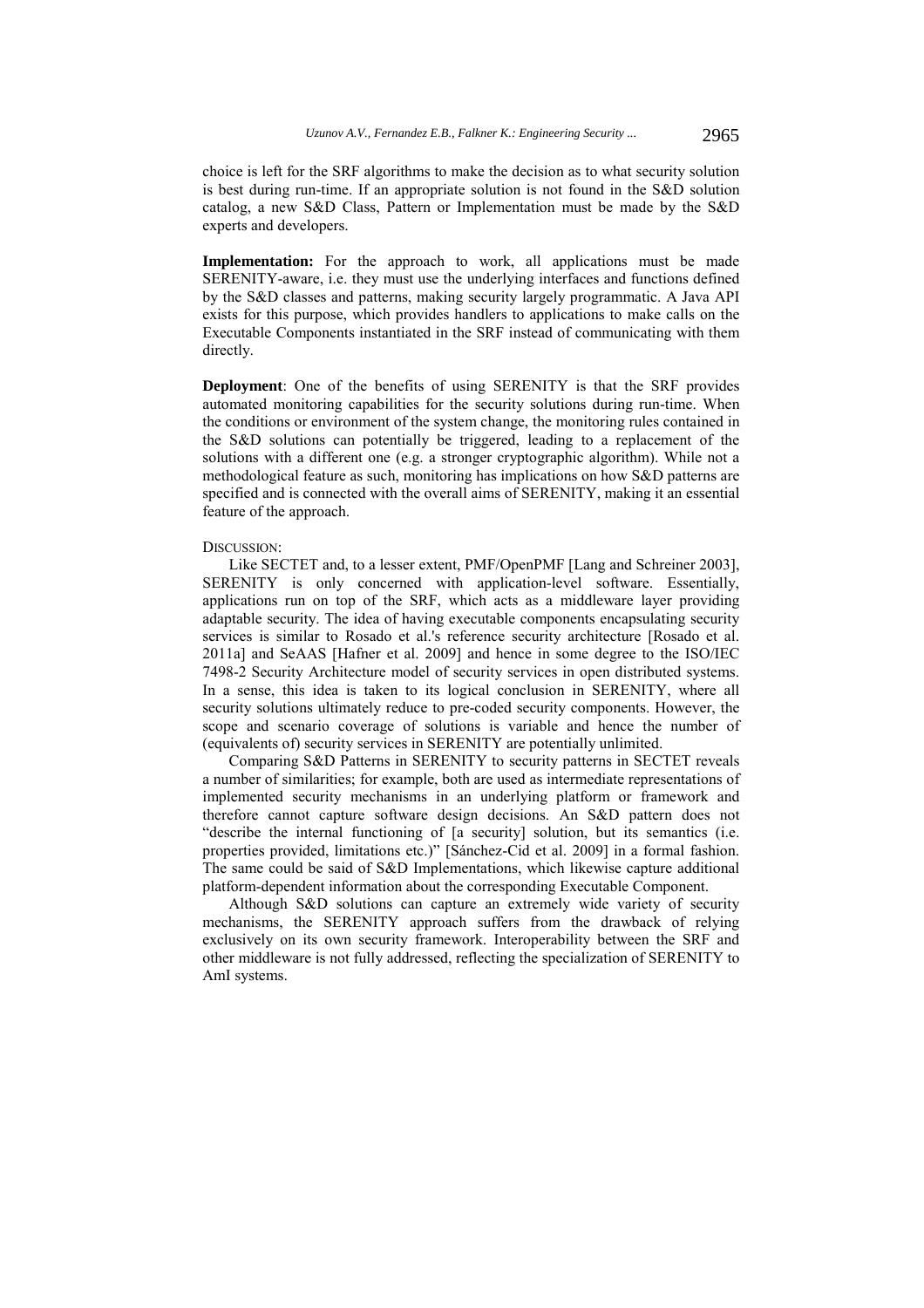If SEPP ([Section 3.4.1.2] above) was portrayed as being requirements-heavy, then it could said of SERENITY that it is, in the same measure, implementationheavy. SERENITY patterns are simply encapsulations of descriptions of run-time security components. While there is support for modeling security architectures via the provided UML profiles, the activity of creating secure designs is a secondary concern. All analysis and design activities ultimately tend towards the selection of appropriate solutions, which developers are required to manage purely programmatically during implementation. The S&D artefacts themselves (classes, patterns etc.) are re-usable only within the scope of SERENITY, and in particular its run-time constituent (the SRF).

Nevertheless, the SERENITY approach advances much farther than most other major security methodologies outlined previously in catering for the needs of security non-experts, predominantly by allowing the prescription of security solutions at the design stage at varying levels of abstraction, according to expertise; the SRF is then left to decide (at run-time) the best implementation for a particular solution. This makes the approach easy to use.

SERENITY is supported by a tool-suite for the development and selection of S&D solutions, including a pattern management tool to aid security experts in creating new S&D solutions and an Eclipse-plugin for solution searching during development.

#### **3.4.2 Methodologies Using Security Patterns**

### *3.4.2.1 Eduardo B. Fernandez and colleagues*

### OUTLINE:

[Fernandez 2004] and later [Fernandez et al. 2005, Fernandez et al. 2006a, Fernandez et al. 2006b, Fernandez et al. 2011] present a comprehensive methodology using security patterns throughout the early stages of the SDLC within the objectoriented paradigm. The introduction of security properties proceeds in two complementary dimensions: along the system's development life-cycle, closely following the stages of object-oriented analysis and design [Fernandez et al. 2006a, Fernandez and Mujica 2010]; and across a set of functional and non-functional hierarchical layers of abstraction, representing an extended software stack, superimposed on a system's software architecture [Fernandez and France 1995, Fernandez and Nair 1998, Fernandez 1999, Fernandez 2003]. Security constraints are defined in accord with this approach both at the earliest stages of the SDLC and at the highest layers of abstraction – a dedicated security layer in [Fernandez and France 1995] or a meta-layer in [Fernandez 2003] where the conceptual model resides, as well as the application layer [Fernandez 2004] – and propagated horizontally and vertically respectively. Security patterns can be fitted into the various (lower) layers and across stages in increasingly more specialized variants [Fernandez et al. 2008] to enforce the high-level constraints (requirements).

## DETAILED DESCRIPTION:

**Requirements:** In Fernandez et al.'s approach, consideration of security starts from the requirements stage with an analysis of use cases, individually or in sequence (workflows). The purpose of this analysis is twofold: firstly, to determine a set of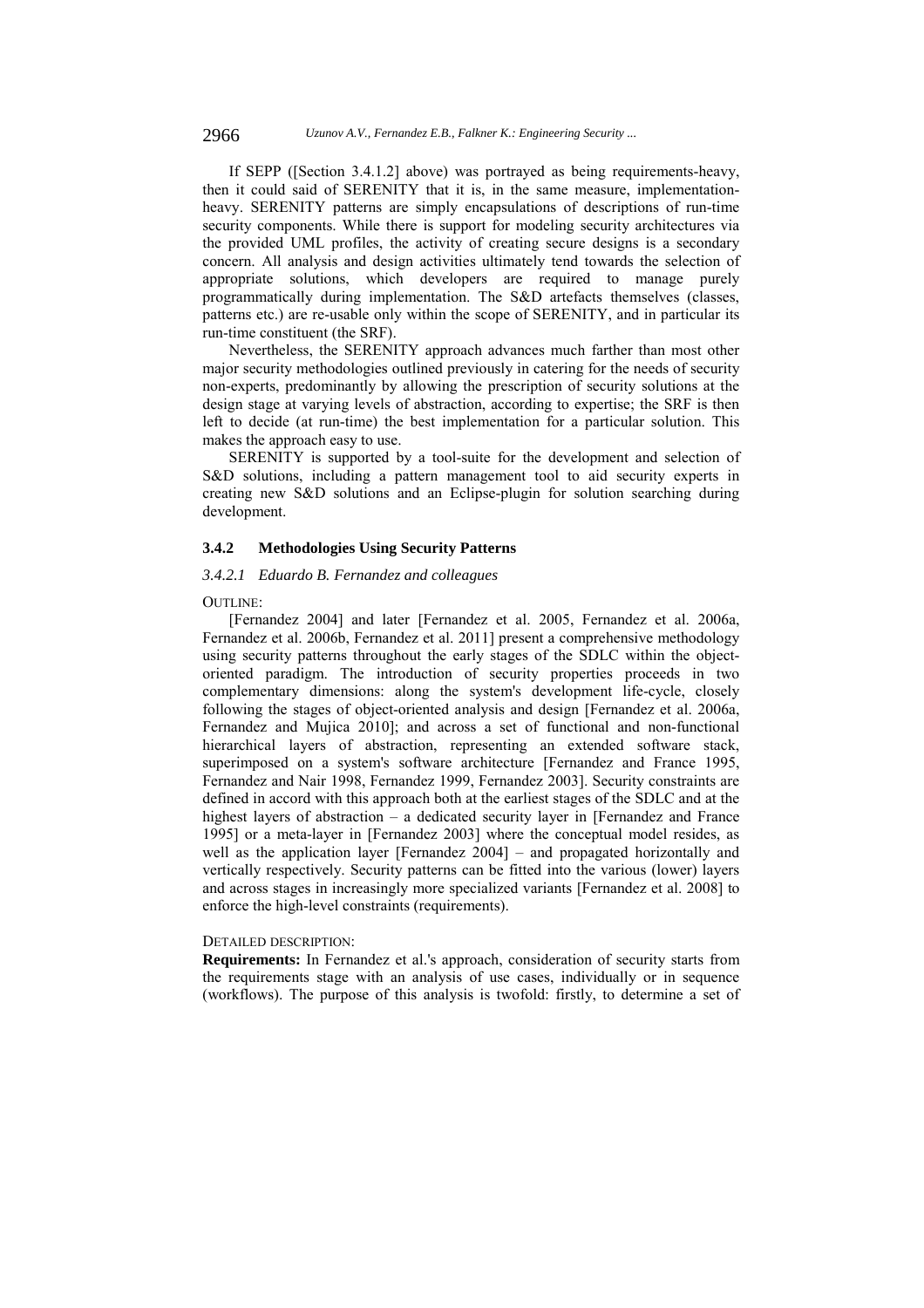possible threats and thereby derive a set of security requirements for later stages of the methodology [Braz et al. 2008, Fernandez et al. 2006b]; and secondly, to determine a set of minimal authorization rights for each subject (or role) [Fernandez and Hawkins 1997].

For the determination of subject (or role) rights, use cases are extended via stereotypes to allow the explicit specification of security authorizations for each action by a given actor. "The union of the set of authorization rights across all use cases for every actor defines the complete set of authorization rights for the system" [Fernandez and Hawkins 1997]. Since only valid actions are authorized based on all possible (external) system uses, the resulting set of rights is minimally sufficient in accordance with the need-to-know principle. This approach, therefore, determines rights based on what subjects are allowed to do, not on what they are not allowed to do. The authorization rights determine the first set of security constraints for an application or system.

For determining threats and their corresponding security requirements, [Fernandez et al. 2006b] and [Braz et al. 2008] provide a systematic approach to threat modeling. First of all, threats are enumerated by analyzing each action within a single use case or a sequence of such use cases (per existing actor) and determining how that activity can be subverted, as well as adding external actors such as intruders or hackers and analyzing their specific actions. Each threat is related to one of the affected standard security requirement classes, namely, confidentiality, integrity, availability or accountability, and their related sub-classes [see Braz et al. 2008] for more details), as well as whether the actor initiating the given action is an authorized insider, unauthorized insider or outsider. The resulting threat model is expressed in the form of extended, composite UML activity diagrams. The actual determination of threats is based on experience and domain knowledge, as is the usual case, although threat patterns, which re-use this experience, are also proposed in [Fernandez et al. 2006b]. Performing risk analysis is also part of the process, although specific analysis techniques are not considered. The use cases, threat model, security requirements and initial security constraints are the main results of the requirements stage of the methodology.

**Analysis**: During the analysis stage, analysis patterns [Blaimer et al. 2010] and in particular Semantic Analysis Patterns (SAP – [Fernandez and Yuan 2000, Fernandez and Yuan 2007]) are used in addition to standard object-oriented modeling practices to create a conceptual (domain or business concept) model efficiently. The use case analysis results from before are carried over to determine a set of abstract security patterns [Fernandez and Mujica 2010, Fernandez et al. 2008] that collectively embody a subset of the security requirements from before and also constitute a set of application-level constraints. From the point of view of [Braz et al. 2008], the abstract patterns can be seen as the mitigating policies corresponding to some or all of the security requirements. These include at least an overall access control model, which is realized by repeated instantiations of the desired (abstract) access control pattern defined by [Fernandez and Pan 2001], thereby realizing the authorization rights per subject (or role) determined from before. The final conceptual model represents a security-enhanced model of the system's main requirements, and is used to guide the rest of the development.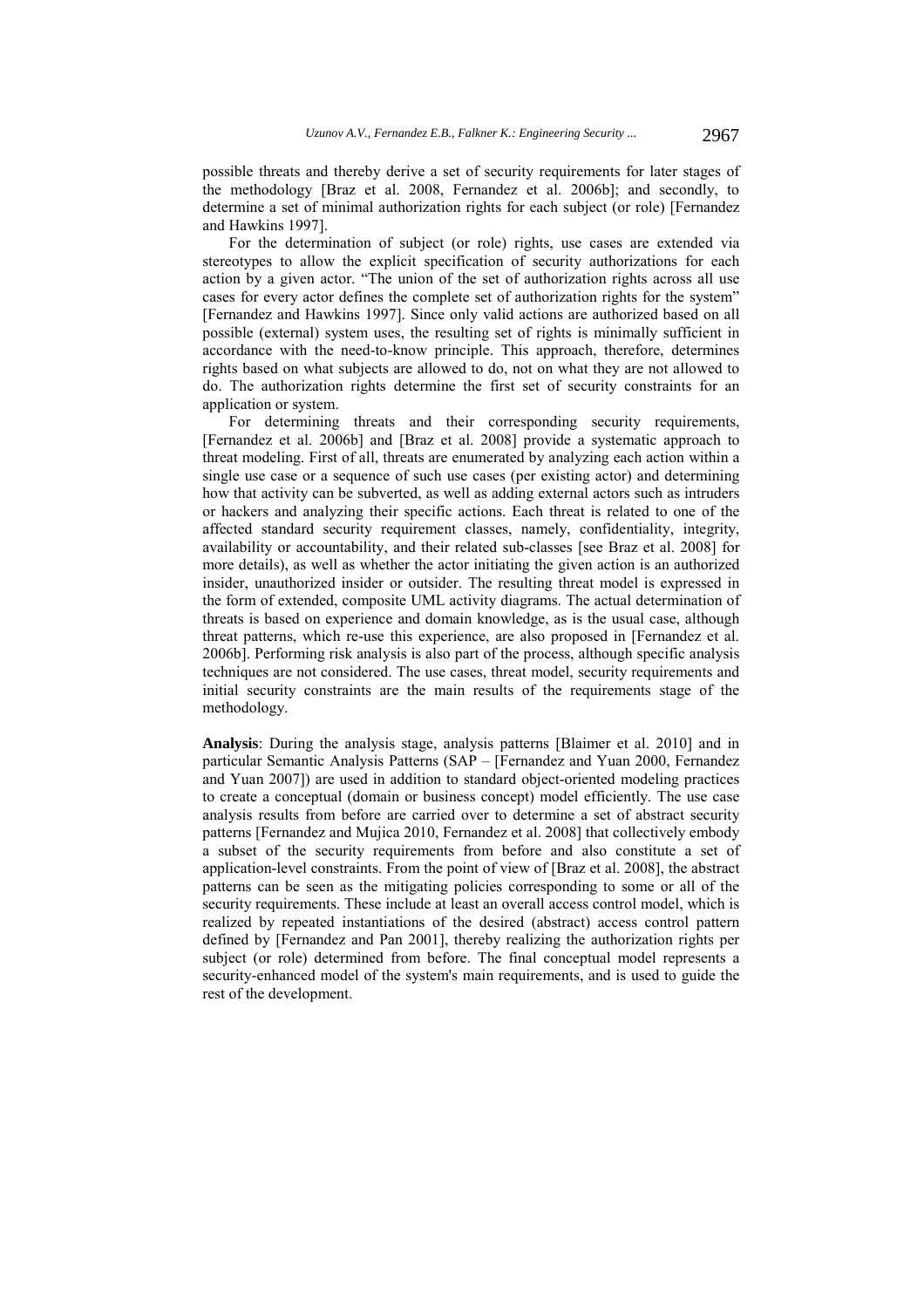**Design**: During the design stage, the conceptual model from analysis is used to construct a corresponding software design (i.e. software architecture). This initiates a re-newed consideration of security attacks, since the threat model from before must now be considered with respect to the elaborated architecture, and, moreover, there is scope for new attacks at each layer of the (extended) software stack – i.e. the overall or superimposed hierarchical architecture. This is performed with the aid of misuse patterns [Fernandez et al. 2009], which describe in detail how an attack is performed (including what software components are required) from the attacker's perspective, which patterns can mitigate the attack, and how the attack can be traced once it occurs. Misuse patterns aggregate a sequence of attack patterns [Hoglund and McGraw 2004] that represent the steps or certain aspects of the whole attack. Misuse patterns can be cataloged according to their context, and, once instantiated, represent a specific attack with respect to a particular system's architecture at some level of abstraction. Using misuse patterns has a number of advantages in contrast to ad-hoc approaches, including guidance for the non-expert in considering possible attacks and easier identification of corresponding design-level countermeasures. This approach is combined with the previous security requirements and, following [Braz et al. 2008], the total set of unsatisfied or partially satisfied security requirements are mapped to appropriate groups of security patterns to secure each software layer. This ensures traceability from requirements to design, and aids in restricting the selection of patterns according to attacks and the previous security constraints.

At this stage, the abstract patterns in the conceptual model are also specialized into more concrete security patterns and, along with all other security patterns introduced during design, are propagated down the different software layers, thus giving rise to a set of concrete countermeasures that are required to collectively participate in enforcing the initial security constraints [Fernandez 2003]. To achieve this, the concrete or specialized security patterns – representing security mechanisms at varying layers of abstraction – must be mapped through [Fernandez et al. 2006a] or coordinated between [Fernandez 1999] their respective layers. In [Fernandez 1999] this coordination consists in creating object models of each mechanism at each layer and formally defining the relationships (i.e. mappings of model elements), with Z and OCL being proposed as suitable languages for the purpose. Given that in the latest approach patterns represent the solutions at each layer, it does not seem strictly necessary to create object models, but simply to relate the security patterns to each other, which in turn implies at least the mapping of different security policies or rules across different mechanisms in each layer. It is beyond doubt that this is a difficult task, especially in the context of solutions crossing administrative boundaries, and a fully structured approach appears to be an open problem (cf. [Fernandez et al. 2005]). Since the patterns are instantiated in the system's design and elaborated along with the rest of the system, integration problems are avoided.

As a central example of satisfying access control constraints, and one that can be considered as an essential part of the approach, [Fernandez and Hawkins 1997] and later in a more finalized form [Fernandez et al. 2006a] suggest the (possibly) multiple instantiation of the Model-View Controller pattern [Buschmann et al. 1996] across the architecture, allowing for the division of objects into Model and View classes and the subsequent restriction of all external interactions (such as user access) to View objects (i.e. user interfaces). This can also be seen as a simultaneous instantiation of the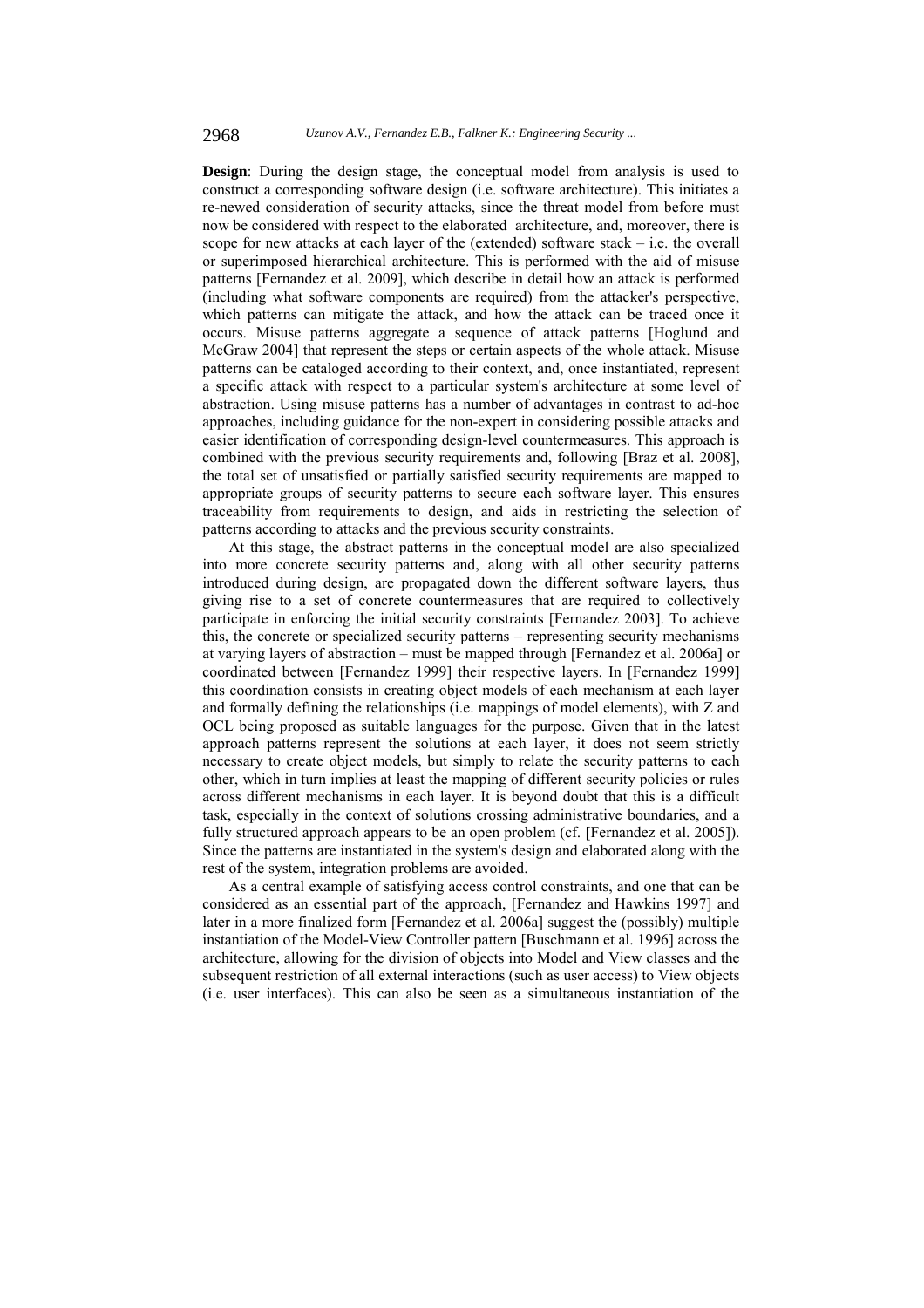Single Access Point (SAP) pattern [Yoder and Barcalow 1997], which likewise restricts external system accesses to a single point. In this scheme, the authorizations specified in the conceptual model are enforced at the View objects playing the role of policy enforcement points [Gollmann 2011] and mapped down the software stack, being reflected conceptually in database table privileges, filesystem rights etc. The practical application of this appears to require manual administration.

Distribution is considered as a special layer of the hierarchical architecture and is thus secured, like other layers, using patterns. Distributed concerns are therefore addressed during the design stage, whenever the conceptual model is mapped onto a pattern-based distributed architecture. [Fernandez and Larrondo-Petrie 2007] discuss this approach in the context of component middleware and propose secure variants of a number of standard distribution patterns (such as the Broker pattern in [Buschmann et al. 1996] – see [Fernandez and Uzunov 2012] and [Uzunov et al. 2012]). In [Fernandez et al. 2007b] an initial attempt is made to extend and tailor the methodology to SOA-based systems.

**Implementation**: During implementation, the necessary countermeasures as patterns are realized as software units or COTS components. Security can be tested at every stage by checking for the absence or presence of definite security patterns, alignment with security requirements, whether certain attacks are mitigated, etc. The most significant security verification activity employs test cases generated (manually) during or from the requirements stage, to test, during the design and implementation stages, whether the designed and implemented countermeasures can withstand the subverted uses and misuses of the system.

#### DISCUSSION:

In comparison to other approaches, Fernandez et al.'s methodology is the only one to consider security in a holistic manner – i.e. the need to secure a system or application and all its related functionality in the underlying layers of the software stack. This is, however, a difficult and expensive task, and would require automation of certain aspects, such as determining lower-level policy rules, to make the approach practical for large-scale systems, especially those using black-box legacy subsystems. On the other hand, coordinating security solutions throughout the whole stack as proposed by Fernandez and colleagues is the only way to ensure global system protection.

Close alignment to the object-oriented development paradigm has advantages – in that object-orientated analysis and design and UML are widely used and readily comprehensible – and disadvantages – in that the methodology may not be applicable in conjunction with other paradigms. The advantages in particular greatly aid to increase the acceptance of the methodology, while using patterns and guidance throughout helps to make the methodology easier to use. Future work in [Fernandez and Mujica 2010] and [Fernandez et al. 2011] indicates that the methodology is moving away from strict adherence to the object-orientated paradigm and heading towards an MDE paradigm.

The methodology relies on coherent catalogs of security patterns, which can cover a range of security concerns. Such catalogs exist in the form of books [Fernandez 2013, Schumacher et al. 2006, Steel et al. 2005], surveys [Uzunov et al.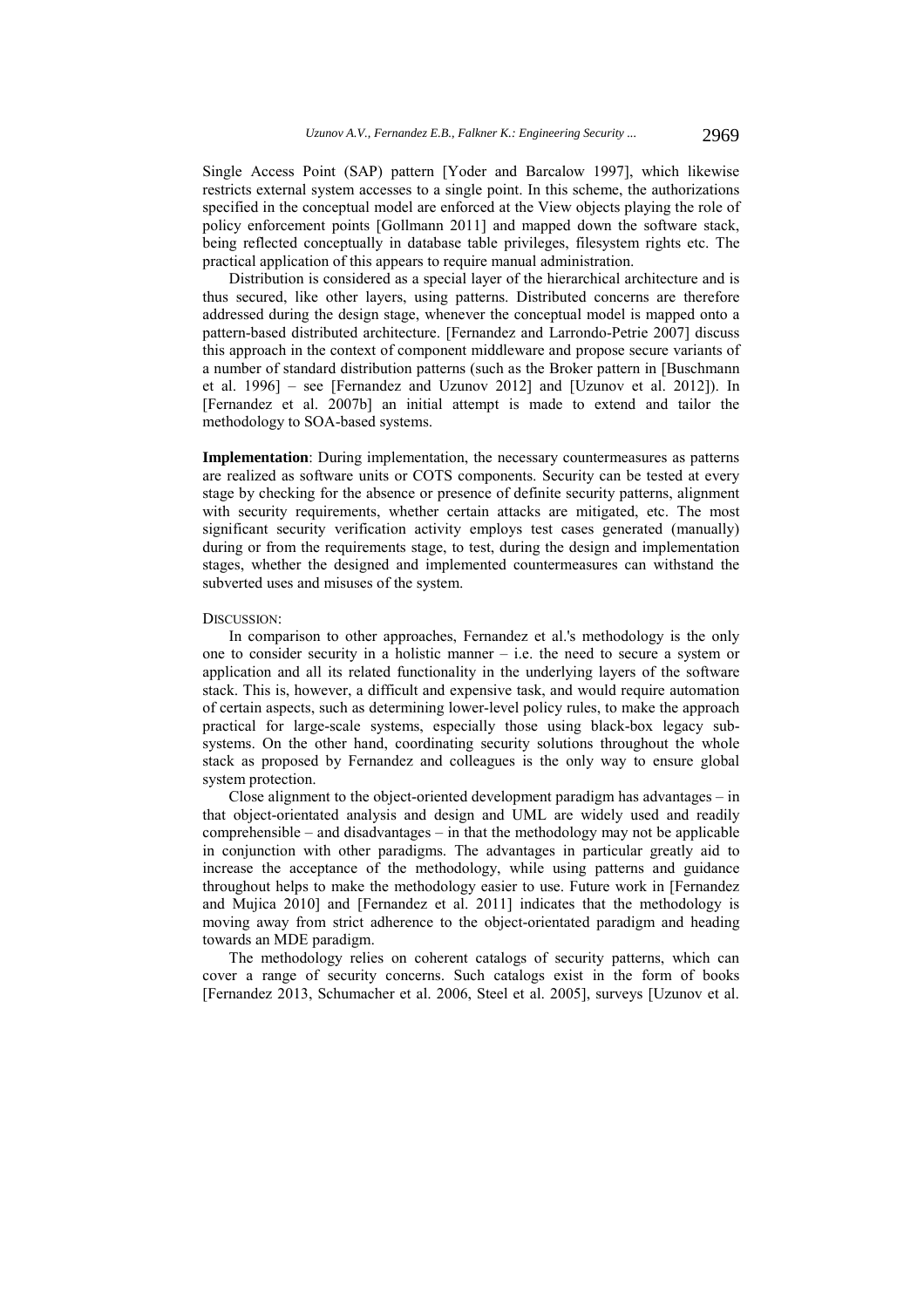2012, Yskout et al. 2006] and technical reports [Blakley and Heath 2004, Dougherty et al. 2009], as well as in individual papers, covering access control models, remote authentication, filtering, XML encryption and others. However, as yet there is no single repository. The same remarks apply to analysis patterns and their secured versions (cf. [Fernandez and Yuan 2007]). The main drawback of the approach in this respect is that there is a lack of tool-support for pattern selection, implying that developers must choose patterns manually by navigating through the (text based) pattern catalogs. Although this is offset by the guidance provided in classification schemes, e.g. [Hafiz et al. 2007, VanHilst et al. 2009] and [Washizaki et al. 2009], simple tool-support would certainly be a beneficial feature, and is a planned addition to future developments of the methodology (cf. [Fernandez and Mujica 2010, Fernandez et al. 2011]).

### *3.4.2.2 Gutiérrez / Fernández-Medina / Piattini (PWSSec)*

### OUTLINE:

In a similar vein to PSecGCM ([see Section 3.4.1.1]), [Gutiérrez et al. 2005a, Gutiérrez et al. 2005b, Gutiérrez et al. 2006, Gutiérrez et al. 2009] present PWSSec – a comprehensive pattern-driven methodology for web-services (henceforth WS). The similarity in the approaches is understandable, since both methodologies were developed in the same research group (Alarcos, Universidad de Castilla-La Mancha). Like PSecGCM, PWSSec defines a rigorous and detailed software engineering process based on an incremental, iterative life-cycle model; PWSSec also uses a repository of re-usable artefacts, which helps to make the methodology scalable across different projects. Despite the similarities between PSecGCM and PWSSec, there are also a number of important differences. Firstly, PWSSec is exclusively tailored for web-services, and is not applicable to any other type of system, distributed or otherwise [Gutiérrez et al. 2009]. This makes the methodology very specific indeed, even though the overall approach has a number of interesting features applicable in wider settings. Secondly, PWSSec, uses a finer-grained approach, especially during requirements analysis, to determine security requirements, risks etc. Finally, PWSSec employs security patterns, making it more flexible and somewhat more approachable to non-experts.

### DETAILED DESCRIPTION:

In PWSSec there are three main stages: WSSecReq (WS security requirements – Gutiérrez et al. 2005a, Gutiérrez et al. 2009]), WSSecArch (WS security architecture – Gutiérrez 2005b, Gutiérrez et al. 2006]) and WSSecTech (WS security technologies/standards – Rosado et al. 2006]), which roughly correspond to requirements analysis, design (or architecture development) and detailed design respectively.

**Requirements analysis:** The ultimate aim of the requirements analysis stage is to define the WS application's security requirements. Activities in this stage for the most part follow the standard course: determining assets, then threats on those assets to form a threat model, refinement of the threat model by considering attacks, analyzing risks for each attack and finally defining the security requirements. The threat model is based on attack trees [Schneier 1999], which are a very detailed approach to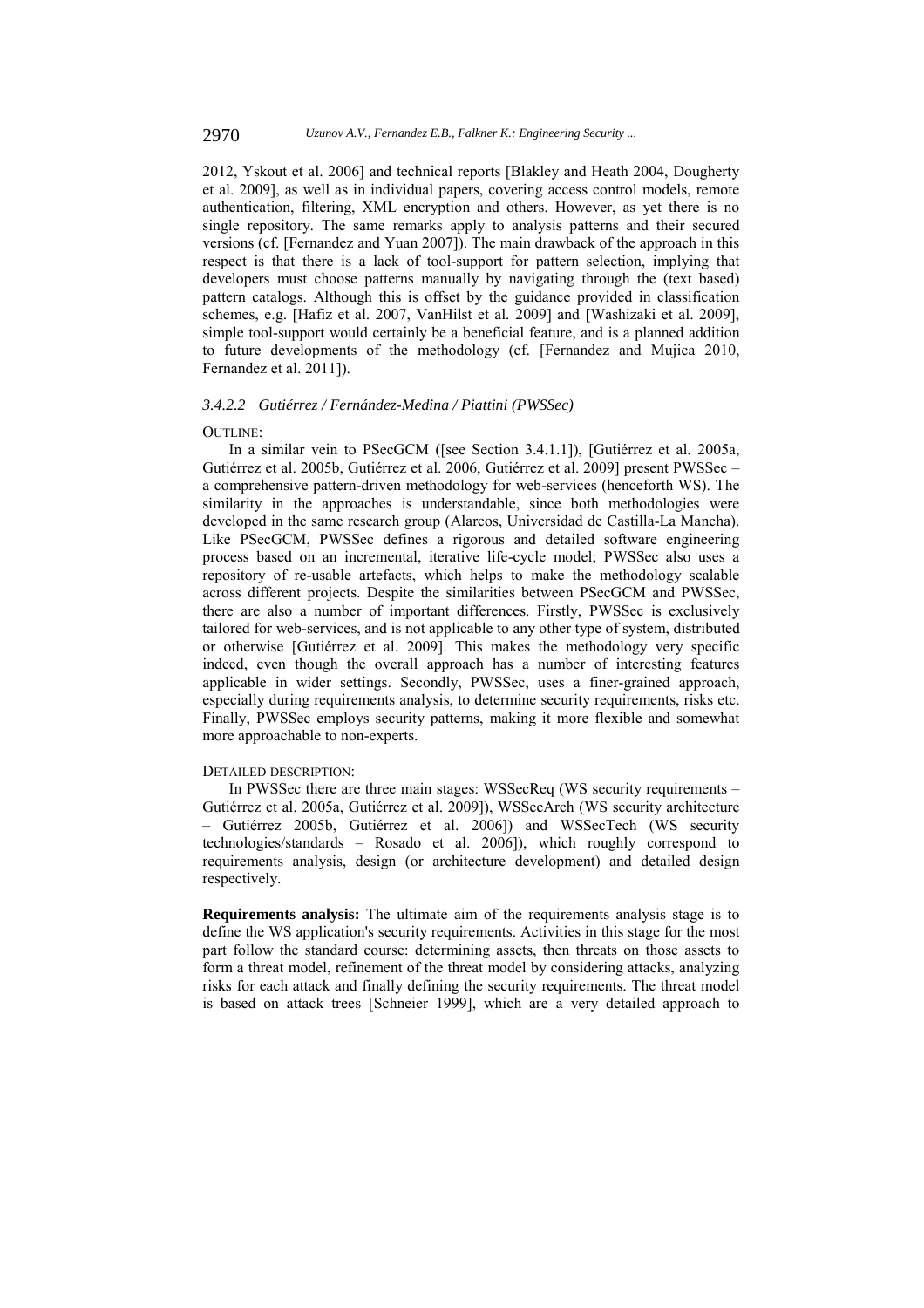enumerating threats. Each tree leaf is elaborated by considering attacks using misuse cases [Alexander 2003], which are subsequently mapped to corresponding countermeasures in the form of security use cases [Firesmith 2003]. Risk analysis is performed via a fine-grained risk allocation approach using percentages and any trade-offs are made to define and specify the final set of security requirements, which are carried over into the design stage.

**Design**: One of the most interesting aspects of PWSSec, as in PSecGCM, is the use of a reference security architecture (presented most fully in [Gutiérrez et al. 2005b]) during design. In the case of PWSSec, however, this architecture is of a somewhat different nature. Whereas the security reference architecture in [Rosado et al. 2011a] required integration with the software architecture, the reference architecture in [Gutiérrez et al. 2005b, Gutiérrez et al. 2006] makes use of security patterns, giving rise to a more flexible approach. In PWSSec, security requirements are satisfied by first identifying appropriate security patterns, whose range can, in theory, be arbitrary. This renders the approach more general and simultaneously allows for more detail and comprehensive coverage of security issues. The instantiated security patterns give rise to collections of (abstract) WS security components, which can be elaborated further until they are mapped to actual software components. Since security components are like any other WS components, they must be re-evaluated during another iteration through the requirements and analysis stage [Gutiérrez et al. 2005b].

Security patterns are selected and refined according to two levels of abstraction [Rosado et al. 2006], the first consisting of architectural security patterns, which cover more abstract security concerns affecting larger parts of a system's architecture; and the second consisting of design security patterns, which refine the latter by including specific implementation-related aspects. Design patterns can be mapped directly onto web-services standards and technologies, which can be seen as a final refinement stage for a particular security solution. The architectural security patterns are organized in a repository according to the requirements they address, together with corresponding design patterns, allowing for easier selection during the WSSecArch stage (architectural and design patterns) and the WSSecTech stage (technologyspecific mapping).

Security patterns form one aspect of the PWSSec security reference architecture; the other aspect is the management of the resulting security components. During design, an application's (standard) constituent WS components are separated into security domains (termed zones) and assigned security management components called security kernels, with one single "master" kernel per zone. All communications pass through the master kernel for each zone, turning it into a type of reference monitor. The purpose of the kernels are twofold: firstly, they manage the WS security components in a zone; and secondly, they acts as a trusted centre or locus for all security functionality per zone. The last point makes kernels (and in particular the master kernel) a "one-stop shop" for all standard WS components, which can use the services they offer as indirections to the WS security components. Regarding implementation details, standard WS components must specify, essentially, "require" policies determining what security requirements they have (e.g. needing to use authentication), while WS security components must specify "provides" policies determining what security services they provide. At run-time, both these should be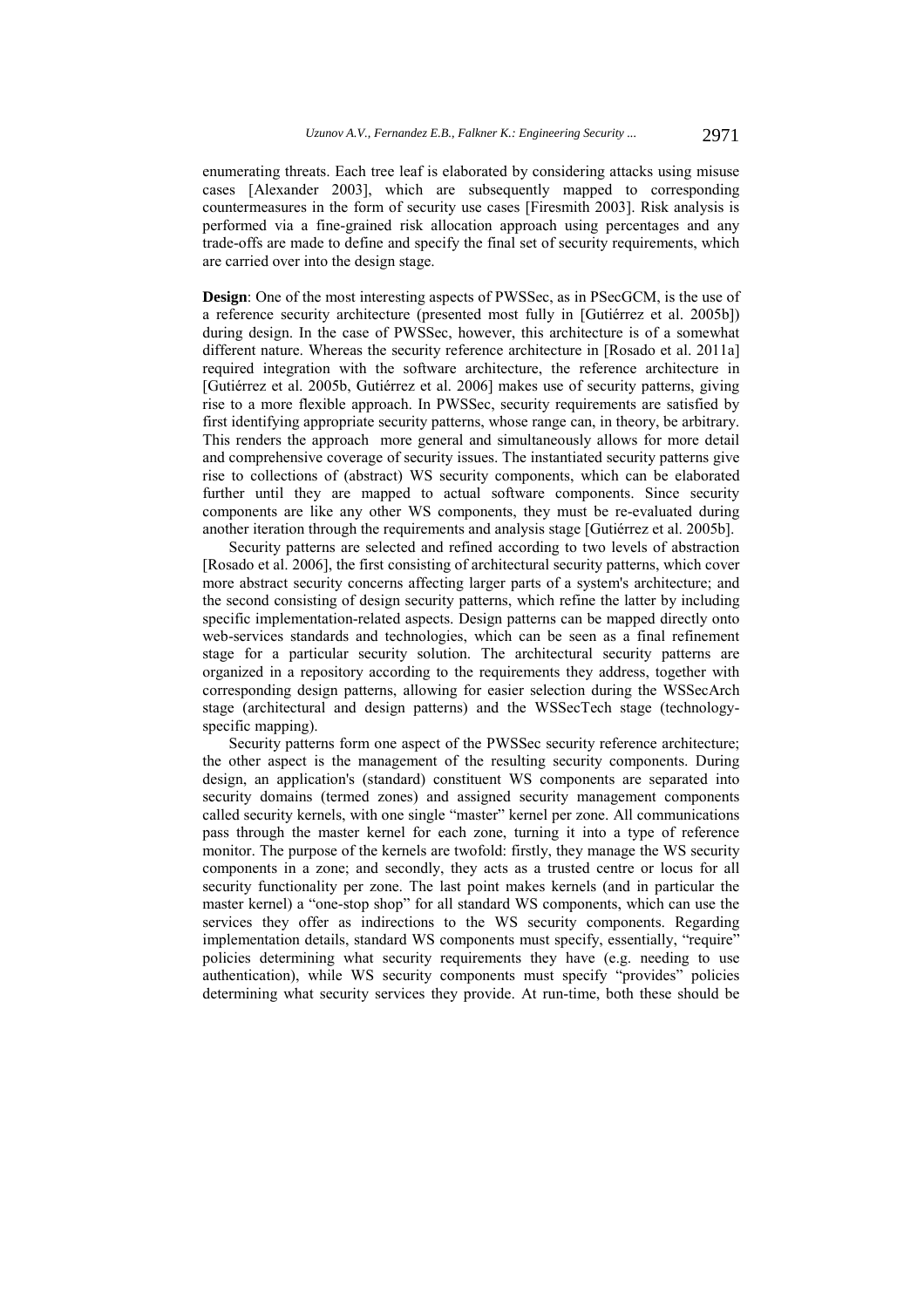registered with the kernels, which check whether an available WS software component exists that implements particular security functionality. PWSSec thus promulgates a programmatic security model.

In spite of the theoretical generality offered by the use of security patterns, [Gutiérrez et al. 2006] only concern themselves with communications security via the "QoP" (quality of protection) pattern system of [Rosado et al. 2006], and only instantiate the QoP pattern with one security kernel in one zone in their case study in [Gutiérrez et al. 2009].

**Detailed design**: During the detailed design stage, a set of WS-specific technologies and/or standards are identified to be implemented by the WS security components, which are subsequently mapped to concrete software units. In this respect, the security patterns from the earlier stages play a central role in the transition between architecture and detailed design, in conceptually mapping WS security components to specific WS technologies and/or standards. Traceability is thus kept from requirements to architecture to technologies.

#### DISCUSSION:

PWSSec is a comprehensive and highly detailed security methodology covering all the early stages of the SDLC. Precisely this level of detail, however, is PWSSec's main drawback. In the case study used to demonstrate the features of the methodology [Gutiérrez et al. 2009], the various activities generated over 200 detailed artefacts for a WS application with a single use case. Even though the application was comparatively large when measured in lines of code (more than 100 kloc), the utilization of the methodology for sizeable, complex systems with numerous use cases appears to be infeasible. Certainly, the scalability features offered by the methodology in terms of re-use of artefacts across different projects is a mitigating factor in this respect, however, they cannot reduce the high amounts of developer effort involved, even with the use of the accompanying CASE tool (UMLPWSSec). The requirement to re-evaluate (via further iterations) WS security components following the instantiation of security patterns is a further complication.

Overall, the methodology makes a good case for a highly specific approach to securing a particular type of distributed system, but the significant labour involved reduces its benefits, and may imply the necessity to automate certain activities or at least increase their granularity.

PWSSec is supported by UMLPWSSec, an extension to the Rational Rose 2000 CASE tool. The support offered by UMLPWSSec is essential in helping to automate the generation of templates for use cases, risks etc.

## *3.4.2.3 Delessy / Fernandez*

#### OUTLINE:

[Delessy and Fernandez 2008] and [Delessy et al. 2008] present a pattern-driven (primary class) and model-driven (secondary class) methodology for securing SOAbased systems, adapting and building on the work of Fernandez and colleagues ([see Section 3.4.2.1]) for the design stage. The approach is based on two central ideas: the use of pattern maps to guide the selection of security patterns; and the application of MDA principles to SOA-specific models.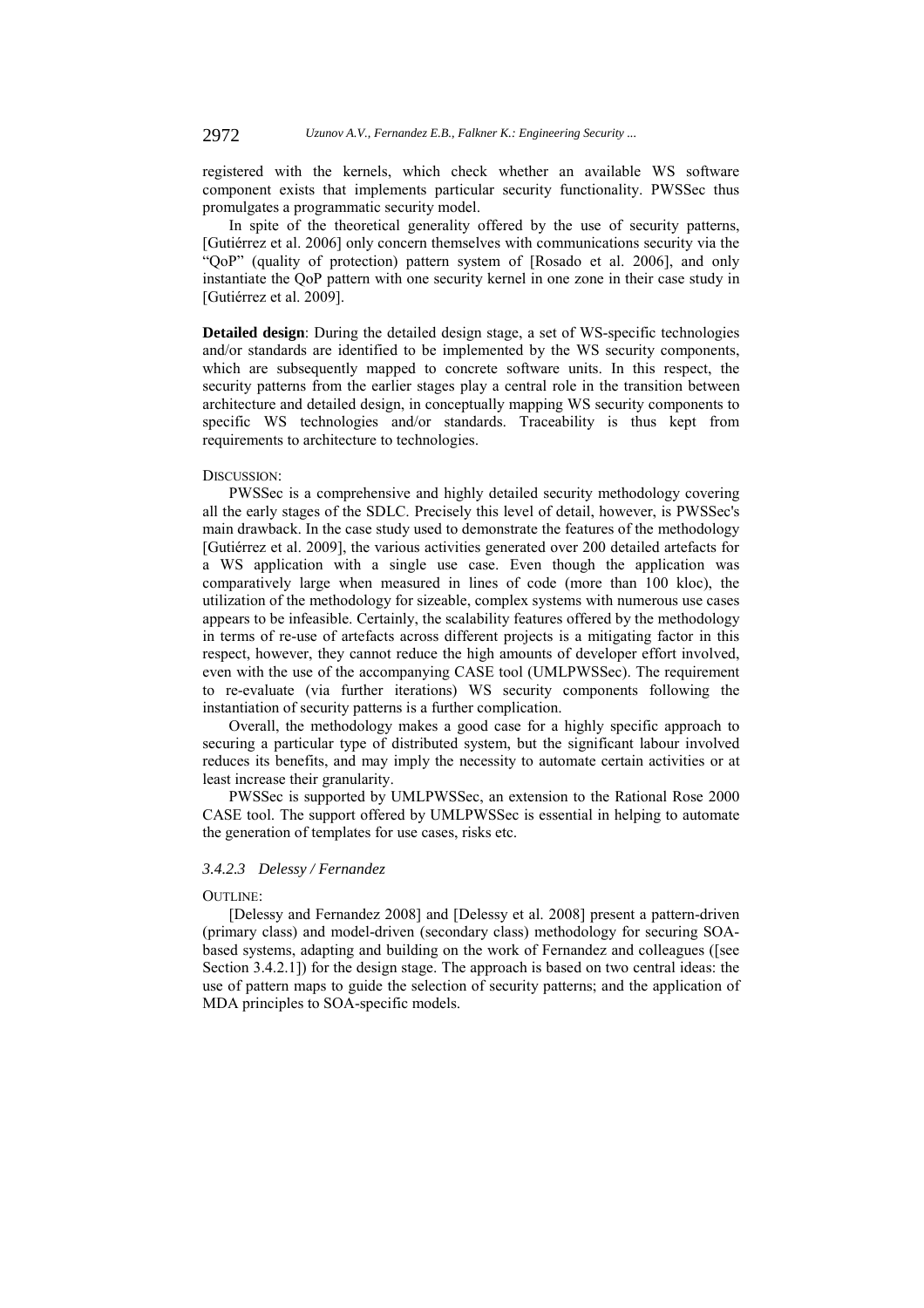DETAILED DESCRIPTION:

Pattern maps are graphs of (security) patterns divided into different layers of abstraction. The patterns (nodes in the graph) on a given layer of abstraction are interrelated by collaboration or refinement relationships (edges) and are classified by a security goal, such as enforcing confidentiality, integrity etc. Patterns across layers are interrelated by a realization relationship, i.e. a pattern on a lower abstraction level realizes the related pattern on a higher level.

In Delessy and Fernandez's methodology, the pattern map consists of two layers, an abstract layer containing patterns with general SOA applicability, and a concrete layer, containing patterns for web-service security. Collectively, the set of patterns in the map at some given point in time represent the set of possible solutions available to developers, which currently address authentication, identity management, access control and web-service cryptographic and policy standards among others [see Delessy and Fernandez 2008] for details and references). While pattern maps have also been utilized in other contexts, e.g. [Fernandez et al. 2007], in the work of Delessy and Fernandez they take a central role in selecting security solutions.

**Requirements analysis:** Since the methodology of Delessy and Fernandez is based on the work of Fernandez and colleagues, the activities performed during the requirements analysis stage for threat enumeration and the determination of security requirements are identical (see [Section 3.4.2.1]).

**Design**: To support MDA transformations and the modeling of SOA-specific systems, [Delessy and Fernandez 2008] present a UML metamodel defining in detail all or most of the necessary SOA-specific semantic elements such as orchestration, services, roles and others. The metamodel is used during design to construct a conformant (primary), platform-independent model, guided by the analysis model from the previous development stages.

The process of introducing security into the resulting model proceeds as follows: (1) a fixed list of security requirements for SOA-based systems (in [Delessy and Fernandez 2008]) mapping requirements to policy classes is consulted to guide the initial selection of appropriate abstract security patterns, by mapping security requirements to a resulting policy and goal and finally to a related pattern from the SOA security pattern map; (2) selecting relevant patterns according to the relationships of the map, resulting in a decision tree [Fernandez et al. 2007b] that represents the set of chosen countermeasures as abstract and concrete patterns; (3) weaving the set of abstract security patterns into the platform-independent model in a manual process equivalent to pattern instantiation; (4) transforming the resulting security solutions by hand to the platform-specific level – along with the PIM to PSM transformation of the primary model – by specializing the abstract security patterns, according to the pattern map, to their related concrete web-services versions; (5) weaving the concrete patterns into the platorm-specific model as before. The PSM in particular conforms to a web-services metamodel which is not presented in any relevant publications.

The PIM-to-PSM transformatios are written in QVT, but there does not appear to be any tool-support at this stage, which implies that the weaving and transformation processes are manual.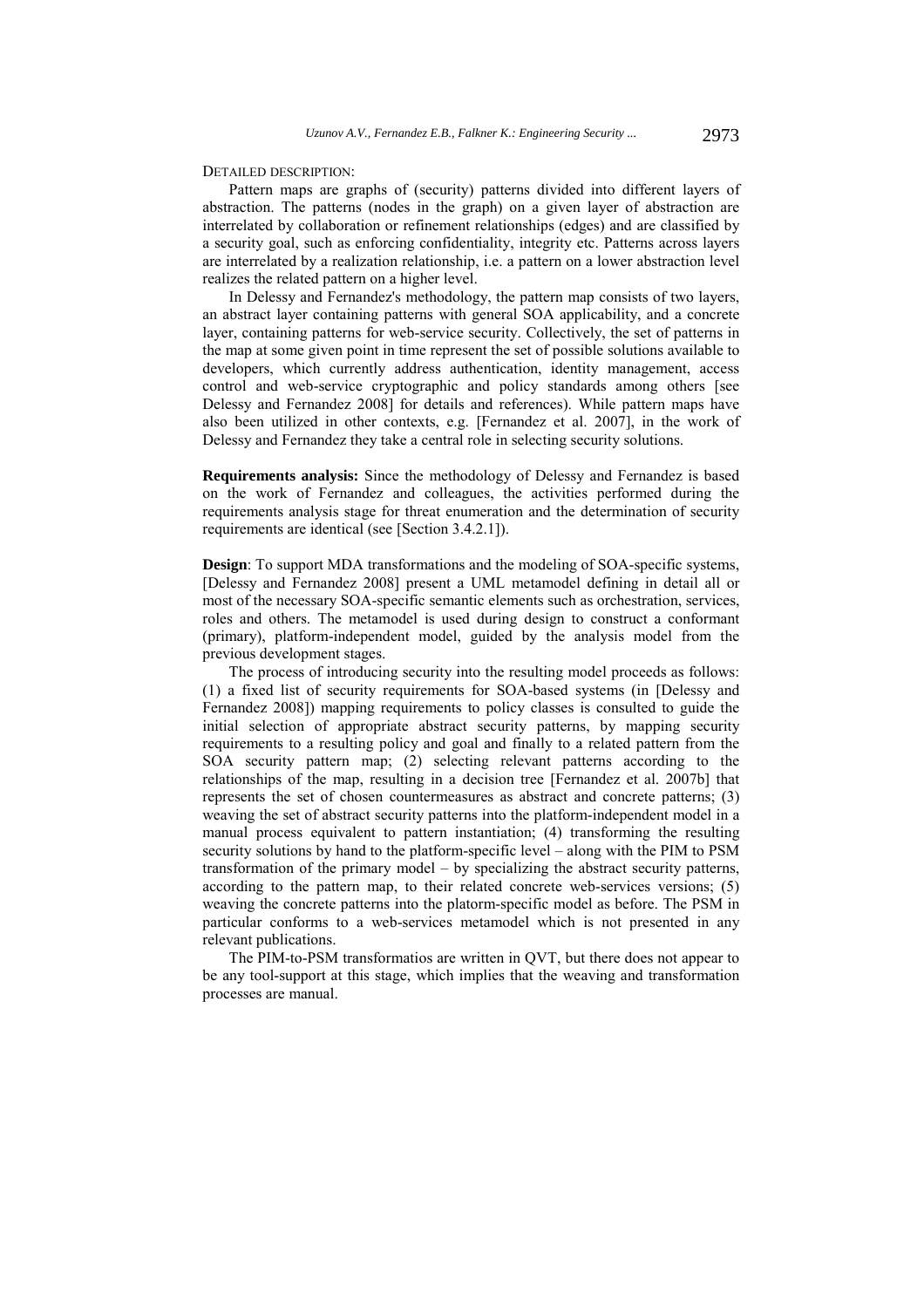### DISCUSSION:

Overall, the intuitive guidance offered in selecting appropriate security solutions using the pattern map and the use of security patterns makes the approach easy to use. As for other methodologies based on security patterns, the range of possible security solutions is very large. However, the methodology currently lacks tool-support, which is essential if the model transformations are to be fully practical. The published information relating to the methodology is also somewhat sparse in detail, and in particular the last few steps of the security process described above are not demonstrated in full. Therefore, in its current state, the methodology presents a promising approach, but one that needs to be developed further for real-life use.

### *3.4.2.4 Other Methodologies Using Security Patterns*

Other pattern-driven methodologies deserving mention (see also [Uzunov et al. 2012] for an overview from a pattern application perspective) include SODA [Meland and Jensen 2008], a security methodology "for the developer-on-the-street" in which patterns as well as general security guidelines and principles are presented to software developers via a web-based tool to guide them through the process of securing a system design. SODA borrows a number of ideas from process-driven methodologies like Microsoft's SDL, e.g. in its security life-cycle model: threat modeling, security reviews etc., except that security patterns are used as guides, thus reducing the amount of security expertise required.

[Schnjakin et al. 2009] present an approach to securing SOA-based (and in particular web-services based) systems using a "security advisor" CASE tool. The advisor helps developer map security goals to semi-formalized security patterns inspired by Schumacher's theoretical model [Schumacher 2003], which are subsequently transformed to security configurations in the underlying web-services platform using MDA principles. The set of patterns and possible security configurations used by the advisor must be determined by experts in a preconfiguration phase.

ISDF [Alkussayer and Allen 2010] proposes the use of security patterns alongside best practices in an integrated fashion throughout the whole SDLC, while basing the process phases and activities on Microsoft's SDL. Despite the use of patterns, ISDF is a very high-level approach, which implies that it suffers from all the draw-backs of a (general) code-based methodology with respect to specific systems.

Finally, [Scandariato et al. 2008] present a security pattern-driven methodology based on their previous work of cataloging and refining available security patterns in the open literature [Heyman et al. 2007, Yskout et al. 2006, Yskout et al. 2008]. The latter catalog is used as an inventory, which is further structured according to a decomposition of security objectives, relationships such as dependencies and conflicts, and a separation of design phases of a system (application architecture, application design and system-level). Security patterns from the inventory are used according with the latter phases to help introduce security properties into a system, based on the security objectives defined at the outset.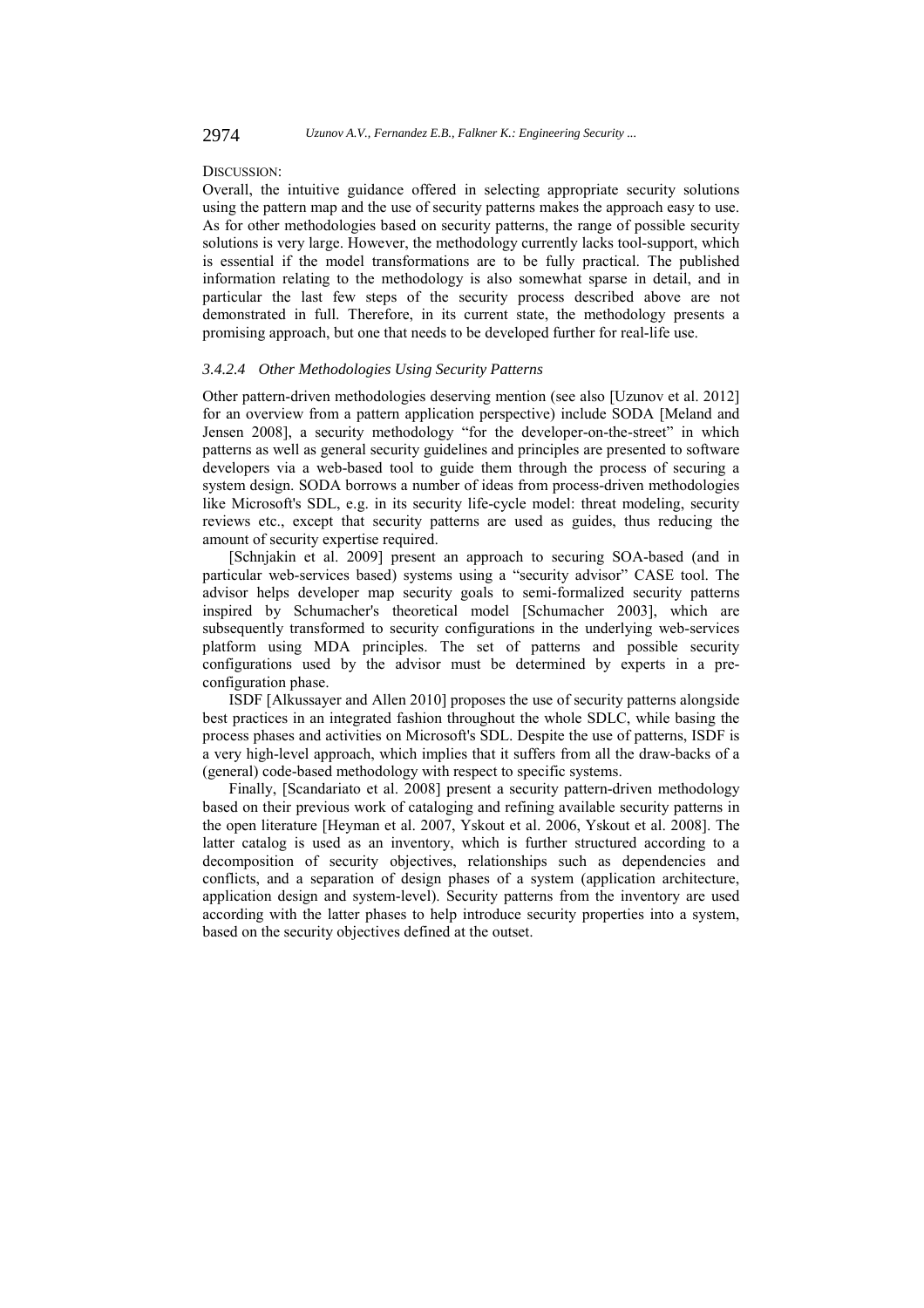#### **3.5 Agent-Driven Methodologies**

Agent-driven methodologies are centered on the Agent-Oriented Software Engineering (AOSE) paradigm [Ciancarini and Wooldridge 2001, Jennings 2001]. AOSE is based on several fundamental concepts borrowed from AI and social theories, the most important of which is that of an agent – a system entity with strategic goals and intentionality, or, from another angle, an encapsulated piece of software "situated in some environment and capable of flexible, autonomous action in that environment in order to meet its design objectives" [Jennings 2001, Wooldridge 1997]. There is a close similarity in some respects between the agent-oriented and object-oriented paradigms, in that both aim to encapsulate some element of system functionality in a higher-level abstraction, and both aim at autonomy, even if in different ways. The main distinction lies in the fact that agents are pieces of (sometimes mobile) code that, notionally at least, have some reasoning logic enabling them to make decisions based on environmental stimuli, rather than passively reacting to method calls or messages. [Jennings 2001] argues that AOSE is well suited to developing distributed systems, due to the collaborative, autonomous nature of agents. In reality, the application of AOSE to distributed systems results in multi-agent systems (MAS), which can be considered specific types of distributed systems.

[Mouratidis et al. 2005] argue for the benefits of securing software using the AOSE paradigm, advancing the view that agents, with their intrinsic autonomy and intentionality (and hence goal-orientation), provide a suitable means to model highlevel security concerns that can be propagated throughout the system. Although the argument itself does not stand to closer scrutiny (the same could be stated with respect to any paradigm), it is nevertheless true that AOSE allows for strategic goals to be captured early on, thereby allowing a goal-oriented approach to security that may be more natural for some developers.

A number of methodologies have been created for AOSE, however, very few incorporate security as a central concern (cf. [Mouratidis and Giorgini 2007a]). In this subsection we review Secure Tropos, an extension of the Tropos AOSE methodology, which integrates security throughout the early stages of the development life-cycle.

### **3.5.1 Mouratidis / Giorgini (Secure Tropos)**

#### OUTLINE:

Secure Tropos [Mouratidis and Giorgini 2004, Mouratidis et al. 2005, Mouratidis and Griorgini 2007a, Mouratidis 2011] is an extension of the Tropos AOSE development methodology [Giunchiglia et al. 2003, Bresciani et al. 2004, Giorgini et al. 2004]. Since the AOSE paradigm is less familiar than other development paradigms, we will present the Tropos methodology in some detail below, before proceeding to review the extensions introduced by Secure Tropos.

#### DETAILED DESCRIPTION:

The Tropos methodology considers five development stages: early requirements, late requirements, architecture development, detailed design and implementation. Throughout each stage, Tropos uses the *i\** modeling framework, a modeling language tailored for agent-oriented systems. The range of concepts that can be modeled by *i\** include: actors (entities with strategic goals), which can be agents, roles (abstract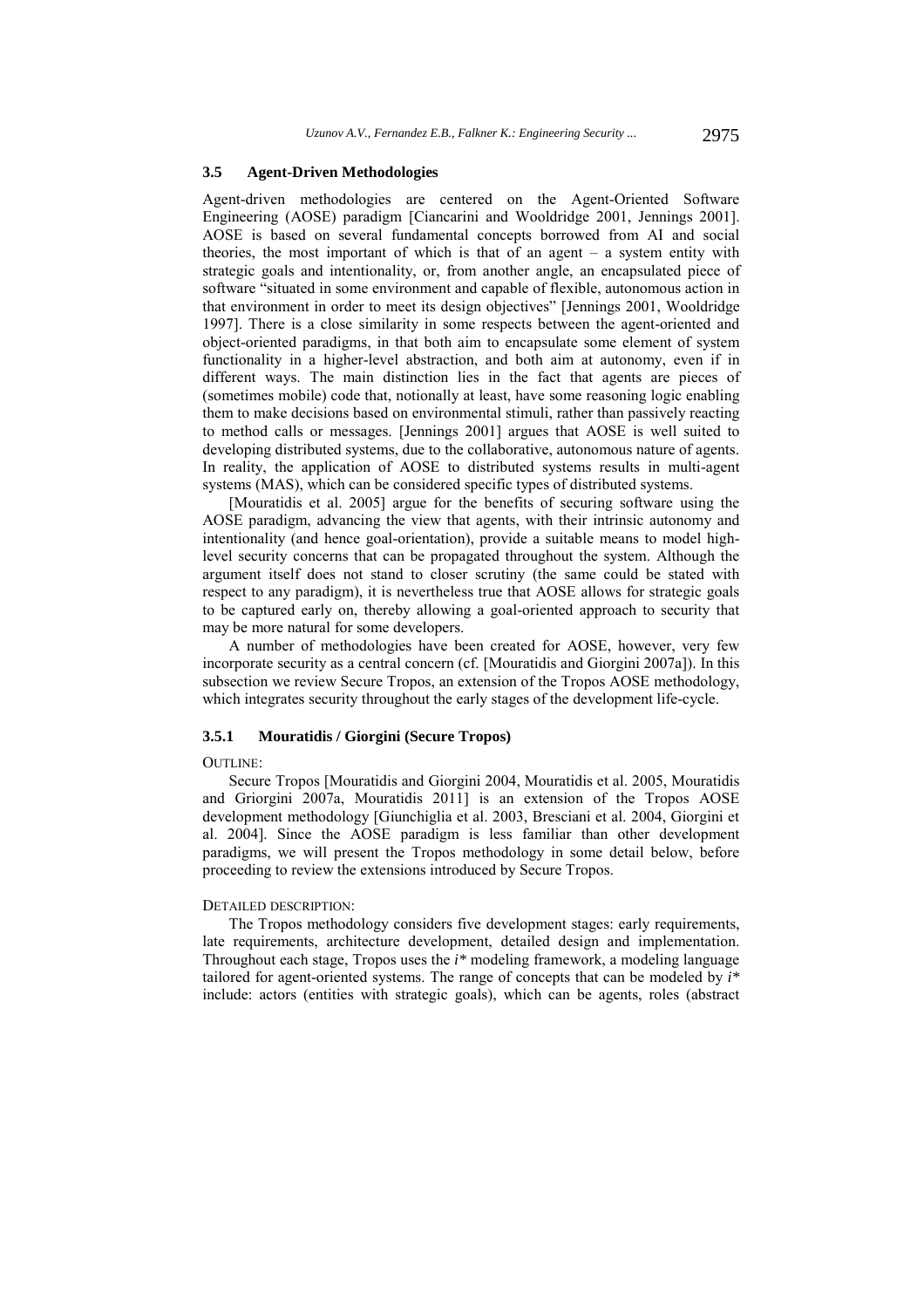characterizations of behaviour) or positions (sets of roles); goals (an actor's strategic interests); soft-goals (goals without clear satisfiability criteria); tasks or plans (ways of doing something); resources (physical or informational entities without intentionality); capabilities (context-specific ability of an actor to select and execute a task for the fulfillment of a goal); and dependency relations – depender, dependum, dependee (inter-actor dependencies to attaining goals, executing tasks, and/or delivering resources). These concepts define the semantics of the modeling language; the syntax is comprised of a non-standard, custom graphical notation, which can be seen in all the Tropos-related publications.

According to [Mouratidis and Giorgini 2007a], "Tropos is based on the idea of building a model of the system that is incrementally refined and extended from a conceptual level to executable artefacts, by means of a sequence of transformation steps". Here transformation does not imply automated model-driven transformation, but the conceptual transformation from models at one development stage to models of the next stage. At the early requirements stage, stakeholders (i.e. participants or users of the system, entities in the system's environment etc.) together with their intentions are modeled as actors and goals respectively, to create a strategic dependency model, which is somewhat analogous to a conceptual model in standard software engineering. This model is augmented by a set of strategic rationale models, one for each actor, with the determination of how the actor's goals can be achieved (i.e. with the addition of tasks and sub-goals from the perspective of the specific actor and internal to that actor, using various analysis techniques, such as means-end and contribution analysis and AND/OR decomposition). During late requirements analysis, the software system itself, represented as an actor, is added to the previous models and the analyses performed to produce a rationale model for the system and to revise rationale models for other actors as needed. At this stage the functional and non-functional requirements of a system can be specified from the inter-actor dependencies. At the architecture development stage, the system's software architecture is elaborated using large-grained, agent-specific styles, and refined during detailed-design using agent-specific patterns [see Giorgini et al. 2004]). Throughout the architecture stage (as in the requirements analysis stages), all entities in the system are modeled as actors and the relationships between the entities are modeled as dependencies. In terms of functionality, architectural components (actors), which encapsulate elements of the system's functionality, can be added and new/existing ones can be recursively decomposed into sub-actors to which goals (of the original actor) are delegated. This is analogous to software components being refined into subcomponents, which are assigned a portion of the larger component's functionality. Rationale models for each sub-actor are created as a result of analyzing the tasks and goals required to achieve the larger goal, as well as the dependencies with other actors (or sub-actors). The last steps in the architectural design stage consist in identifying capabilities needed by each actor [see Bresciani et al. 2004]) and assigning these capabilities to agents. The detailed design stage consists in further specifying each agent's capabilities and interactions with the help of Agent UML (AUML – [Huget 2004]).

**Requirements analysis:** Secure Tropos extends the Tropos methodology by introducing security constraints, which embody high-level policies and – during later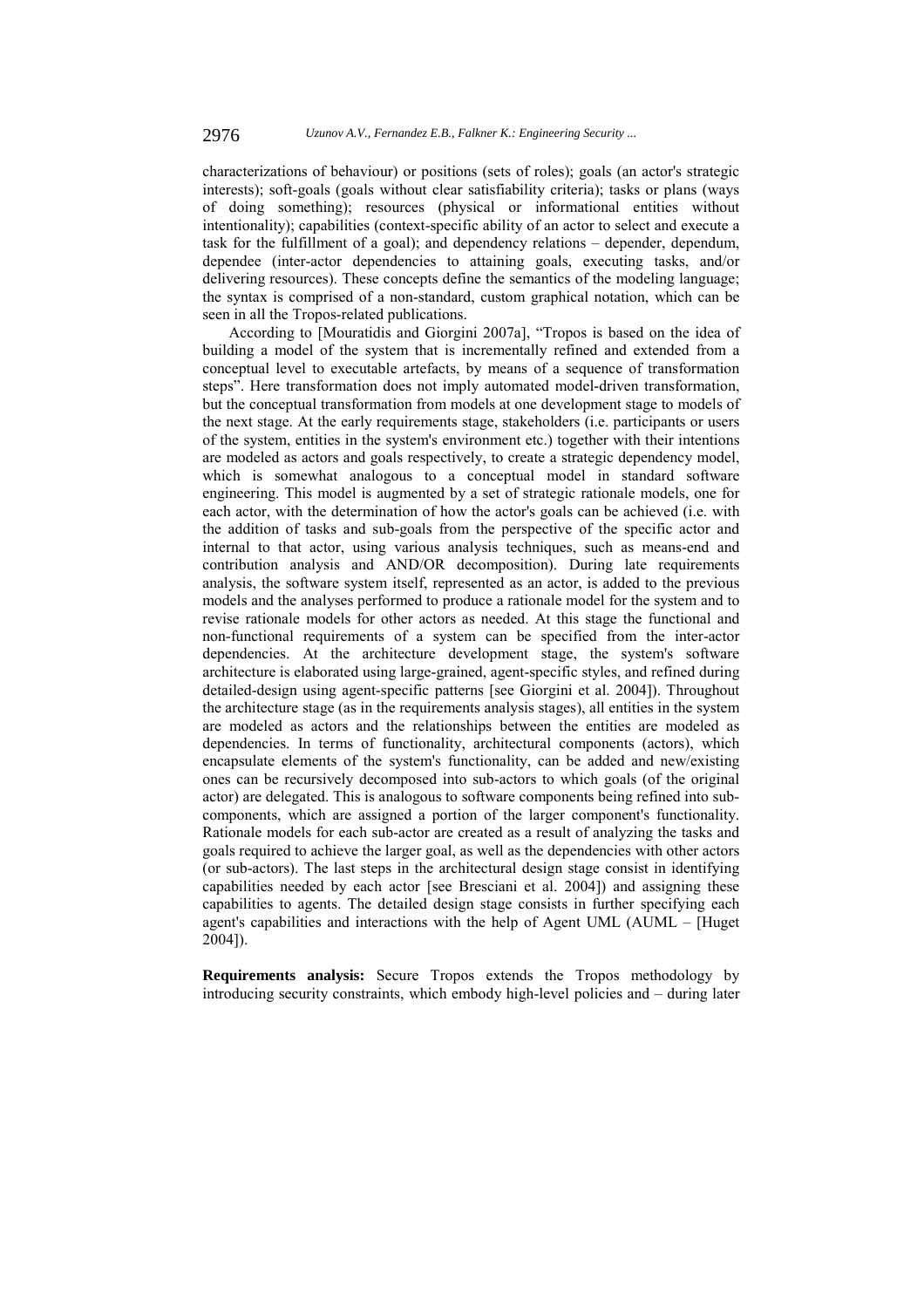development stages – security requirements, placed on the system and its entities (actors); as well as by expanding Tropos' modeling language to allow for the modeling of concepts such as secure goals, secure tasks, secure resources, secure dependencies and secure capabilities. In addition to extending the modeling capabilities of Tropos, Secure Tropos introduces four custom security modeling and analysis activities. The first of these activities, security reference modeling, has the purpose of identifying the security needs of a system via threat and vulnerability analysis, the result of which is the determination of a set of security features (modeled as soft-goals), protection objectives (modeled as goals) and security mechanisms (modeled as tasks). This activity is not done with respect to the assets of an initial system model, but to the desired security features of the system. The second modeling activity, security constraints modeling, aims to model, decompose and assign security constraints to actors, whereby a set of secure goals are introduced into the system for the fulfilment of the constraints. The third modeling activity, secure entities modeling, is concerned with analyzing the secure goals introduced during constraint modeling, via, for example, means-end analysis, to determine a set of tasks and resources that can achieve the goals. Finally, the fourth modeling activity, secure capability modeling, seeks to identify a set of secure capabilities that can be assigned to agents in the system to satisfy the security constraints.

The modeling activities of Secure Tropos are used within its overall aims of identifying a system's security requirements at the early development stages; developing a viable design that satisfies those requirements; and verifying the security of the resulting system. This is achieved via a corresponding four step process [Mouratidis 2011], aligned with the (early and late) requirements analysis, architecture development and detailed design stages of Tropos.

During the early and late requirements stages, security reference, security constraints and secure entities modeling are employed alongside the Tropos strategic dependency and rationale models, to impose security constraints on the actors and their dependencies and to introduce secure entities (goals, tasks etc.) for the satisfaction of those constraints. The result of the requirements analysis stages is a set of models as well as functional, security and (other) non-functional requirements for the system.

**Architecture development:** During the architecture development stage, a suitable architectural style is selected, new actors are added and refined (i.e. recursively decomposed as per the Tropos approach) to elaborate the architecture; and secure capabilities are identified and subsequently assigned to actual agents. Architectural style selection occurs at the discretion of the developers, with the aid of a technique using fine-grained probability assignment to perform trade-offs (see [Mouratidis et al. 2005]). When elaborating the architecture, new security constraints can be introduced and analyzed as in previous stages, and an analysis of security criticality and complexity [Mouratidis and Giorgini 2004] for each actor can also be applied to determine if new actors need to be introduced in order to delegate overloaded functionality. Finally, a detailed verification is performed for the developed models, based on validation rule-sets, and for the design as a whole, based on such techniques as security attack scenarios [see Mouratidis and Giorgini 2007b]). Although realized quite differently, the use of attack scenarios in SecureTropos shares a similar purpose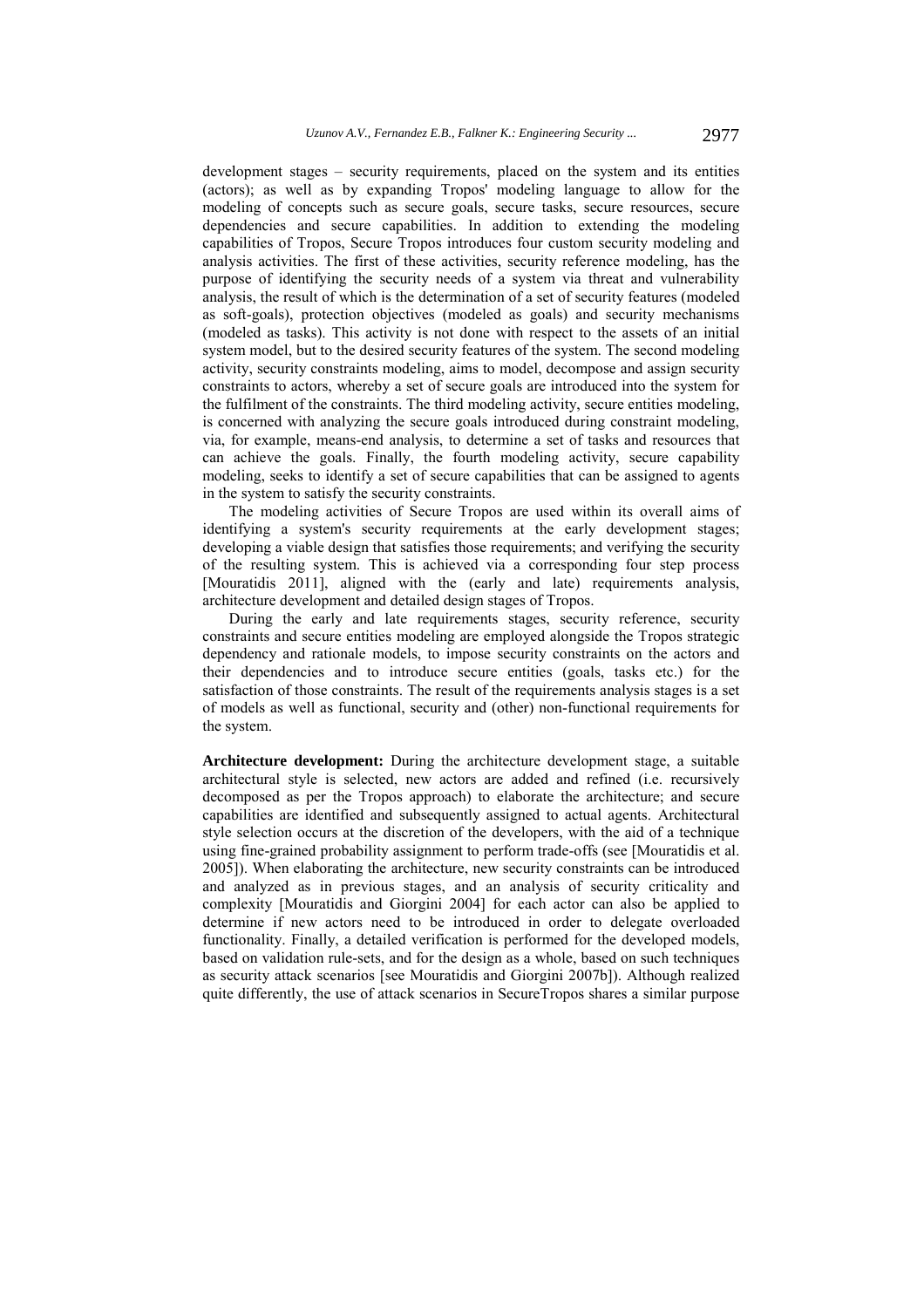to attack model composition in Georg et al.'s AORDD methodology (see [Section 3.2.2.1]).

The mapping between the conceptual models developed during the late requirements analysis stage and the architecture stage models is aided by the use of agent-specific security patterns [Mouratidis et al. 2003, Mouratidis et al. 2006a]. More specifically, the secure goals and secure tasks from the analysis models are seen as a set of security challenges guiding the selection of particular security patterns. The advantage of this is that the analysis models are conceptually mapped to known, predictable sets of actors (existing and new) as the result of the pattern instantiations, thereby reducing the risks associated with an ad-hoc introduction of design solutions. In spite of their usefulness, the existing set of agent-specific patterns addresses only a limited range of security concerns. The requirements for agent-specific patterns [Mouratidis 2006a] implies that standard collections of security patterns, e.g. [Schumacher et al. 2006] are not applicable and thus cannot be used. It is worth mentioning in this context that Mouratidis et al.'s proofs of completeness [Mouratidis et al. 2006a] – a better term would have been "closure" – based on the ideas of [Schumacher 2003], show that their existing agent-specific patterns cover a given set of security problems and do not introduce new problems, but not that new patterns are not needed.

**Detailed design:** During earlier versions of the methodology (even including its presentation in [Mouratidis 2009]), the detailed design stage followed Tropos and used AUML to model the agent interaction protocols. In [Mouratidis et al. 2006b] and [Mouratidis 2011], Secure Tropos is combined with UMLsec [Jürjens 2005], predominantly to consolidate the detailed design stage. In the combined version, the *i\** models of the system are translated into UMLsec models at the architecture stage (after the initial architecture has been selected, patterns applied etc.), so that the further elaboration of the architecture and in particular the detailed design of individual components is performed using UMLsec. The resulting combined methodology, which can be described as Secure Tropos up to early architecture and UMLsec afterwards, has advantages and disadvantages relative to the complete Secure Tropos version. Firstly the mapping of (Secure) Tropos models to UMLsec models is not strictly one-to-one, which makes for a somewhat ad-hoc approach to converting Tropos goal-oriented models to models in UMLsec; secondly, the combined approach does not obviate the need for developers to learn Tropos notations, nor to think in terms of actors and dependencies during design to elaborate an initial version of the architecture, but adds the further requirement of learning UMLsec notations; and thirdly, the coherency of the approach, which used the same concepts, development approach and notation, is lost – contrary to the initial aims of Secure Tropos [Mouratidis et al. 2005] – and with it the relevance to AOSE. Conversely, the loss of relevance to AOSE implies that the combined approach is applicable to distributed software systems generally, as opposed to agent-based systems. Since Secure Tropos is so tightly bound to AOSE, employing specialized notation and modeling concepts, and since AOSE in the context of distributed systems is so tightly bound to multi-agent systems, the applicability of the methodology is otherwise severely limited to a specific domain. The combined Secure Tropos/UMLsec approach overcomes this limitation. Moreover, UML is a familiar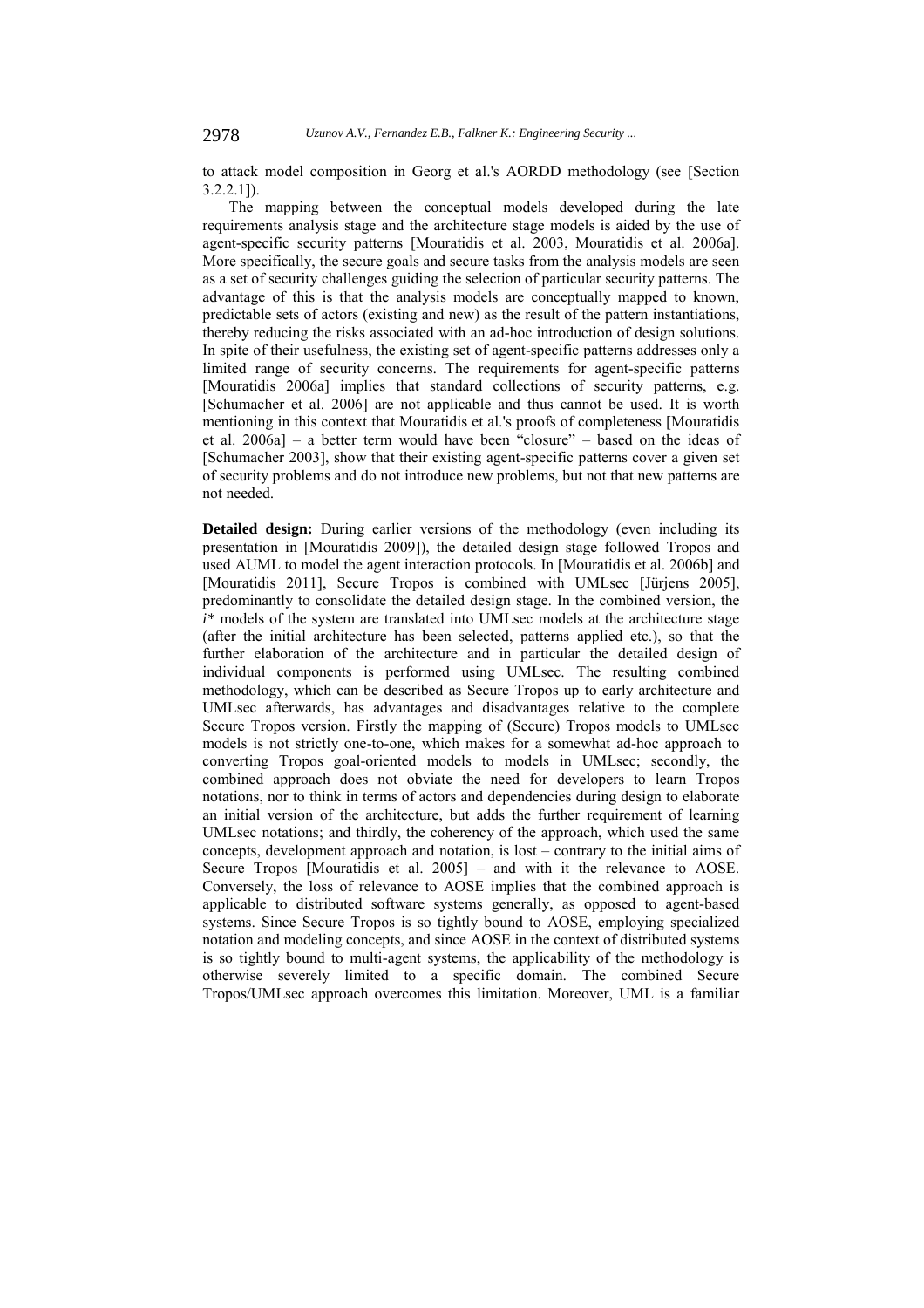notation, and UMLsec follows standard software engineering paradigms, meaning that the design stages would be more approachable to a wider range of developers. Finally, UMLsec allows for the formal verification of interaction protocols, albeit at the cost of requiring greater expertise. In our opinion, the choice of which version of the methodology is actually superior is dependent on the problem domain and the project goals, as well as a trade-off between the existing approaches in that context, e.g. whether AOSE is the best choice of paradigm, whether the benefits of UMLsec outweigh coherency etc.

## DISCUSSION:

Overall, Secure Tropos provides a very comprehensive security methodology that aims for high ease of use and flexibility. It differs significantly from other methodologies in its early requirement stages, predominantly due to the goal-oriented nature of AOSE, supporting the early introduction of security via high-level (informal) security constraints. Security expertise is still required for certain tasks (such as optimal assignment of secure capabilities), though less so in comparison to most other methodologies.

Secure Tropos is evaluated on a real-life case study [Mouratidis 2009] – eSAP, an electronic health-care system, which demonstrates the use of the methodology well. An independent application of the methodology appears in [Rojas and Mahdy 2011], which augments the approach with STRIDE threat modeling.

Secure Tropos is supported by the SecTro 2.0 CASE tool [Mouratidis 2011].

# **4 Evaluation**

Just as it is difficult, perhaps even impossible, to produce perfectly secure software, it is also difficult to create a perfect security methodology. All the methodologies surveyed in [Section 3] have their own individual benefits and limitations, and may be more or less appropriate for practical use depending on the application, project demands, team skillsets and other factors. The real-life use of a methodology will very much depend, however, on the presence or absence of certain desirable characteristics.

## **4.1 Criteria**

Based on Whyte and Harrison's study, taken as one of the most indicative reflections of the security needs in the software industry, we have formulated a set of criteria for the adoption of a security methodology in real-life scenarios. These criteria were subsequently compared and augmented where applicable using the more abstract requirement lists for a good security methodology presented by [Mouratidis 2009] and [Fernandez et al. 2011] to produce a definitive set, which we summarize below in Table 1.

Criteria numbers 1 to 5 (inclusive), represent essential criteria for industry projects, i.e. criteria that would indicate a low probability of adoption if they were not well satisified by a given methodology. In some instances, poor satisfaction of these criteria may indicate a specialized approach, for example, an approach focusing solely on the generation of security artefacts from a particular SDLC stage. Criteria numbers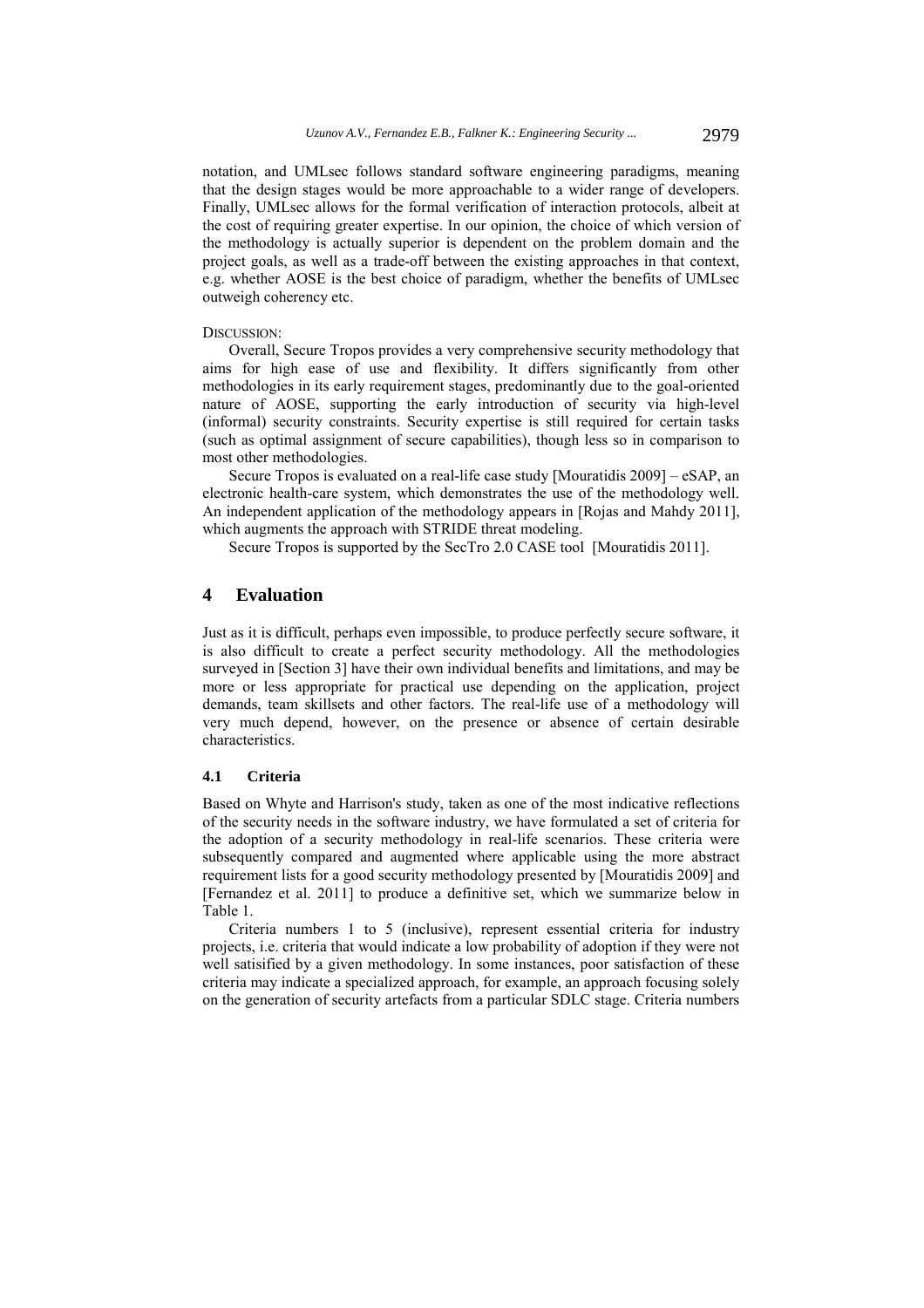6 to 10 (inclusive) represent important characteristics that can help to qualify risks associated with adopting a methodology. Criteria 11 and 12 represent desirable or useful features of a methodology, whose presence may or may not be valuable for a given project.

With respect to the taxonomy presented in [Section 2], criterion 1 is related to classification dimension *SDLC stages supported* [Section 2.2.6]; criterion 3 is related to classification dimensions *Specificity* [Section 2.2.2] and *Range of security properties* [Section 2.2.4]; criteria 4 and 5 are both related to classification dimension *Ease of use* [Section 2.2.7], where criterion 5 in particular is related to classification dimension *Tool-support* [Section 2.2.8]; criterion 6 is related to classification dimension *Modeling language and notation* [Section 2.2.3]; and criterion 8 is related to classification dimension *Use of formal methods and verification* [Section 2.2.5].

| Criterion      | Description                                                                                           |
|----------------|-------------------------------------------------------------------------------------------------------|
| No.            |                                                                                                       |
| 1              | A security methodology should be end-to-end, across the whole system life-cycle                       |
|                | (requirements analysis, design, implementation, testing, deployment, maintenance and                  |
|                | even deposition); as well as the full spectrum of activities: modeling, producing test plans,         |
|                | coding etc. A methodology should attempt to address security threats as early as possible.            |
| $\overline{2}$ | A security methodology should provide guidance on what security measure should be                     |
|                | applied and where it should be applied; in particular, some form of early security                    |
|                | assessment such as threat modeling should be an essential part of the approach.                       |
| 3              | A security methodology should be sensitive to the system or application: in particular,               |
|                | "security measures should be proportionate" and specific "to the nature of the application"           |
|                | with "a range of solutions, each equated to a different risk and cost" [Whyte and Harrison            |
|                | 2011].                                                                                                |
| $\overline{4}$ | A security methodology should not require high security expertise for its application, but            |
|                | should rely exclusively on the skillsets of the developers (predominantly based on software           |
|                | engineering). In particular, the current knowledge-base of developers, including University           |
|                | graduates with low exposure to security concepts, must be taken into account.                         |
| 5              | A security methodology should provide processes and tools to increase its ease of use and             |
|                | aid developer productivity. In particular, "(naïve) user-friendliness and automation are              |
|                | important" [Whyte and Harrison 2011] to reduce development time and potential errors.                 |
| 6              | A security methodology should support "security modelling on top of well-established                  |
|                | model-languages such as UML" [Whyte and Harrison 2011], to reduce developer training                  |
|                | and effort.                                                                                           |
| $\overline{7}$ | A security methodology should demonstrate validity through complete case studies to                   |
|                | build confidence in its real-life value                                                               |
| 8              | A security methodology should utilize some means of assessment or verification to ensure              |
|                | the introduced security solutions correctly counter the relevant threats and improve the              |
|                | security of the system as a whole. The possibility of using "light-weight" formal methods             |
|                | for verification, even for parts of the system, is an advantage; however, excessive use of            |
|                | formal methods should be avoided.                                                                     |
| 9              | A security methodology should not introduce disproportionate development overhead                     |
|                | within the chosen software process                                                                    |
| 10             | A security methodology should promote the use of common repositories or catalogs of                   |
|                | security knowledge (relating to solutions, threats, vulnerabilities, standards etc.) to               |
|                | encourage the application of best practices, increase productivity and/or aid developer               |
|                | training.                                                                                             |
| 11             | A security methodology should take into account (i.e. be applicable to) third-party and               |
|                | legacy software                                                                                       |
| 12             | A security methodology should provide guidelines to balance security with other quality<br>attributes |
|                |                                                                                                       |

*Table 1: Criteria for industry adoption of a security methodology*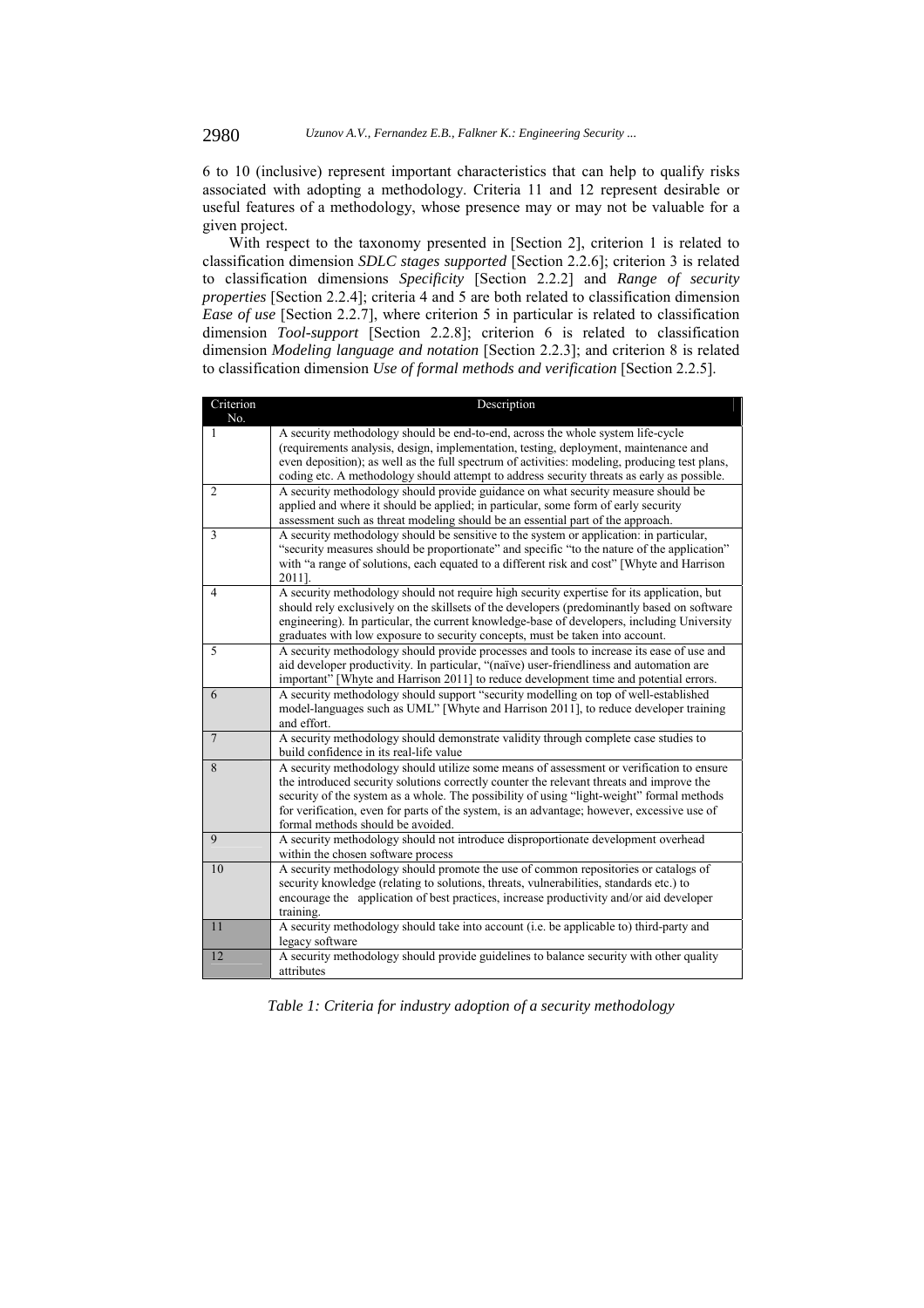### **4.2 Analysis Results**

Based on our detailed reviews of the surveyed methodologies, we have analyzed and evaluated the conformance of each individual methodology to the criteria above, summarizing the results in Table 2. To avoid excessive repetition and reduce space, we omit the detailed analysis for each methodology and provide only a final result in the table, in which: "Y" for "Yes" indicates that a methodology fully satisfies a criterion; "N" for "No" indicates that a methodology fails to satisfy a criterion; and "P" for "Part" indicates that a methodology satisfies a criterion in part. The integer in the top row refers to one of the numbered criteria above. It should be emphasized that while our assignment of values for each criterion per methodology are guided by our reviews, they nevertheless reflect subjective assessment. Moreover, the reviews themselves are often constrained by the amount and/or quality of published information. The merit of the results lies in revealing the current deficiencies in existing approaches and establishing trends – they should not be seen as an absolutely fair comparison between methodologies, something that no restricted evaluation system can achieve. In this respect, the analysis can be seen as being coarse-grained, and finer distinctions of which methodology satisfies a given criterion more than another requires examination of the relevant reviews.

## **4.3 Discussion**

The results clearly show that, currently, no single methodology fully satisfies all requirements. The formal methodology of Ali et al. ([see Section 3.3.2]) satisfied the least number of criteria in the analysis, which was due to its complete reliance on formal methods and the lack of guidance offered throughout. SERENITY and PWSSec, which are among those to satisfy most criteria, are only applicable to AmI and WS-based systems in a very restrictive fashion. This should not be seen as an indicator suggesting that methodologies targeting specific system types (i.e. those with a high degree of specificity) are better able to satisfy the criteria than those of a more generic nature; it may, however, imply that the researchers were better able to tailor their approaches.

Perhaps not surprisingly, certain trends can be seen in the results, especially with respect to (primary) methodology paradigms. Pattern-driven methodologies, for example, fared well against criterion No. 10 (use of a repository of security knowledge), since patterns encapsulate security knowledge and best practices in one way or another, or, in the case of PSecGCM, a repository of solutions that were found successful allows re-use leading to increased productivity and good practice in subsequent projects. In fact, the general trend of the results showed that pattern-driven methodologies, even those in which this is a secondary paradigm (SECTET/SECTISSIMO, Georg et al.'s AORDD methodology) satisfied more criteria than others.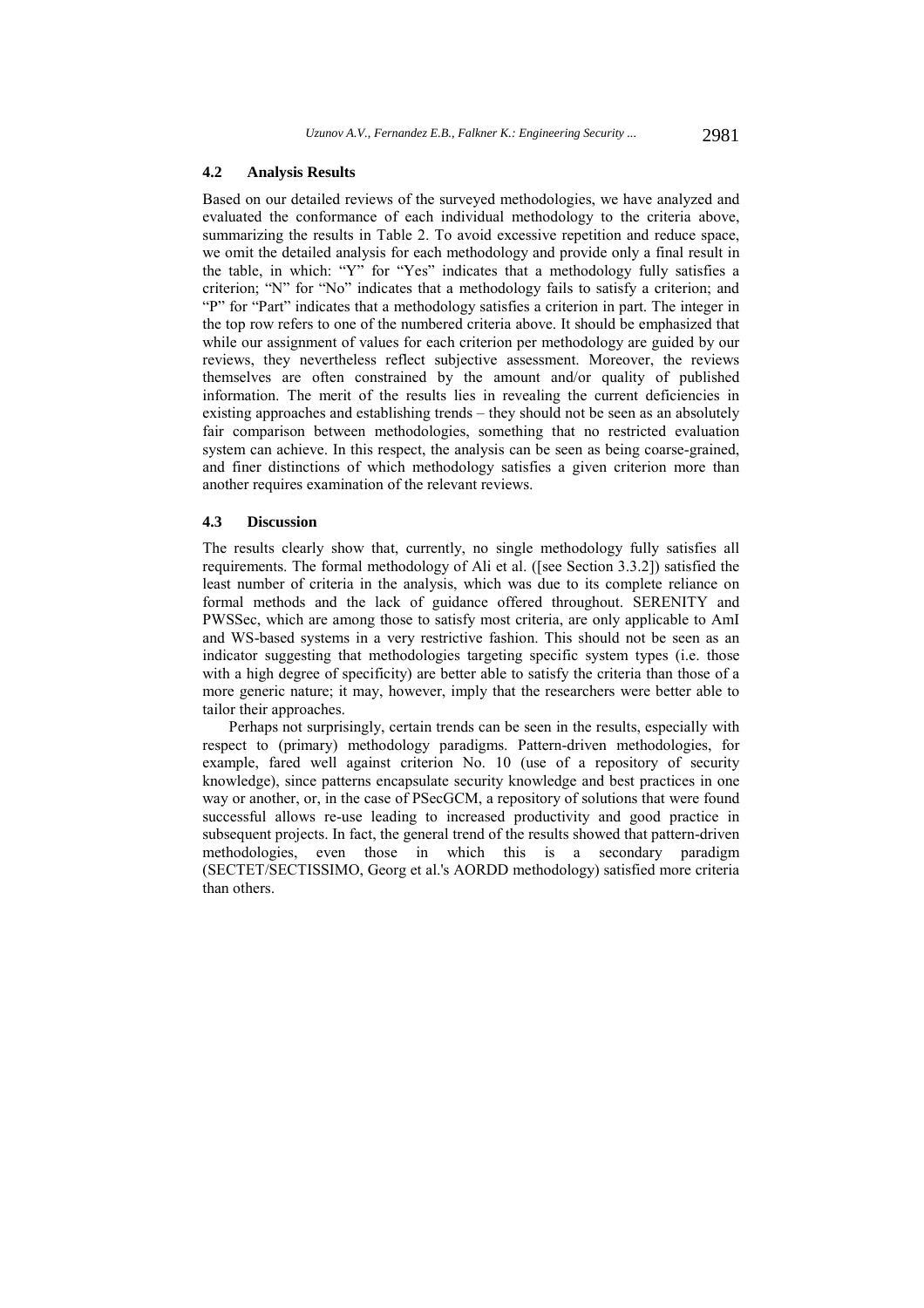2982 *Uzunov A.V., Fernandez E.B., Falkner K.: Engineering Security ...*

| Methodology /<br><b>Criterion No.</b>                     | $\mathbf{1}$ | 2           | 3            | 4 | 5 | 6            | $7\phantom{.0}$ | 8           | 9 | 10 | 11 | 12 |
|-----------------------------------------------------------|--------------|-------------|--------------|---|---|--------------|-----------------|-------------|---|----|----|----|
| Model-based                                               |              |             |              |   |   |              |                 |             |   |    |    |    |
| Jürjens<br>(MBSE/UMLsec)                                  | P            | N           | P            | P | Y | Y            | Y               | Y           | Y | N  | Y  | N  |
| Model-driven (MDA/MDS)                                    |              |             |              |   |   |              |                 |             |   |    |    |    |
| Lodderstedt/Basin/<br>Doeser (Model-<br>Driven Security)  | N            | N           | N            | N | Y | Y            | Y               | Y           | Y | N  | N  | N  |
| Hafner/Breu/Memon<br>(SECTET/<br>SECTISSIMO)              | P            | Y           | Y            | N | Y | Y            | Y               | N           | Y | P  | N  | N  |
| Lang/Schreiner<br>(OpenPMF)                               | N            | N           | N            | N | Y | Y            | Y               | N           | Y | N  | P  | N  |
| Gunawan/Hermann/<br>Kraemer (security-<br>enhanced SPACE) | P            | P           | N            | Y | Y | Y            | N               | N           | Y | P  | P  | N  |
| Sánchez and<br>colleagues<br>(ModelSec)                   | P            | N           | N            | N | Y | Y            | N               | N           | Y | N  | N  | N  |
| Model-driven (AOSD)                                       |              |             |              |   |   |              |                 |             |   |    |    |    |
| Georg/Ray/France<br>(AORDD)                               | N            | N           | N            | N | Y | Y            | P               | Y           | N | P  | P  | Y  |
| Mouheb and<br>colleagues                                  | N            | P           | N            | Y | Y | Y            | N               | N           | Y | P  | P  | N  |
| Jakob/Loriant/<br>Consel (DiaAspect)                      | N            | N           | N            | N | P | N            | N               | N           | Y | N  | P  | N  |
| Architecture-driven                                       |              |             |              |   |   |              |                 |             |   |    |    |    |
| Ren/Taylor                                                | N            | N           | N            | N | Y | Y            | Y               | Y           | Y | N  | N  | N  |
| Ali/El-Kassas/<br>Mahmoud                                 | N            | P           | N            | N | N | N            | N               | P           | P | N  | N  | N  |
| Pattern-driven                                            |              |             |              |   |   |              |                 |             |   |    |    |    |
| (components/architectures)<br>Rosado/Fernández-           |              |             |              |   |   |              |                 |             |   |    |    |    |
| Medina/Lopez<br>(PSecGCM/<br>SecMobGrid)                  | P            | Y           | Y            | N | Y | Y            | Y               | Y           | Y | P  | N  | N  |
| Schmidt/Hatebur/<br>Heisel (SEPP)                         | P            | Y           | $\mathbf{P}$ | Y | Y | $\mathbf{P}$ | Y               | Y           | Y | Y  | N  | N  |
| <b>SERENITY</b>                                           | P            | P           | Y            | Y | Y | Y            | Y               | Y           | Y | Y  | N  | N  |
| Pattern-driven                                            |              |             |              |   |   |              |                 |             |   |    |    |    |
| (security patterns)                                       |              |             |              |   |   |              |                 |             |   |    |    |    |
| Fernandez and<br>colleagues                               | P            | Y           | Y            | Y | P | Y            | N               | Y           | Y | Y  | N  | N  |
| Gutiérrez/Fernández<br>-Medina/Piattini<br>(PWSSec)       | P            | Y           | Y            | P | Y | Y            | Y               | Y           | N | Y  | N  | N  |
| Delessy/Fernandez                                         | P            | $\mathbf Y$ | Y            | Y | P | Y            | $\, {\bf p}$    | $\mathbf Y$ | Y | Y  | N  | N  |
| Agent-driven                                              |              |             |              |   |   |              |                 |             |   |    |    |    |
| Mouratidis/Giorgini<br>(Secure Tropos)                    | $\mathbf{P}$ | Y           | Y            | Y | Y | P            | Y               | Y           | Y | N  | N  | P  |

*Table 2: Conformance of security methodologies to criteria for industry adoption*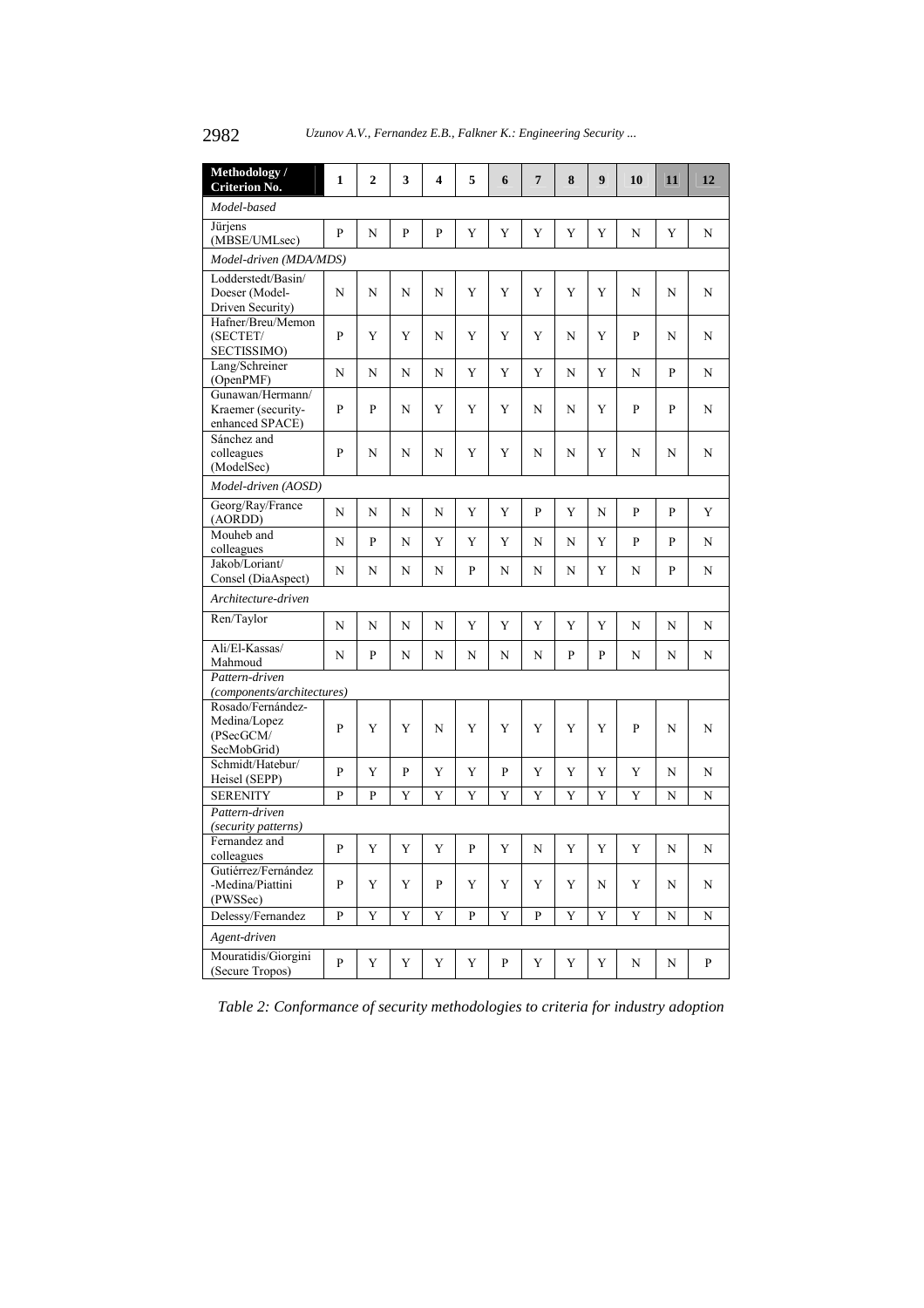Methodologies that did not satisfy the first five (essential) criteria well, such as MBSE/UMLsec, Model-Driven Security and others, indicate approaches that are tailored for helping security experts do a better job. Some of these methodologies may best realize their benefits when used as part of a larger security approach (e.g. together with another methodology, as is done with UMLsec and SecureTropos) capable of guiding developers in introducing security solutions. The latter include methodologies that mostly satisfied the essential criteria, and which aim at providing guidance to non-expert developers throughout larger portions of the SDLC.

Below we briefly comment on the analysis results for each criterion individually.

- 1. No methodology fully satisfied criterion No. 1 (end-to-end life-cycle support), which is perhaps the single most important criterion for real-life adoption, decidedly showing an area for further research and improvement. PSecGCM was the only approach to propose activities for the planning and maintenance stages; however, those stages, as well as implementation (especially for the reference architecture), did not receive the same attention as the core development stages.
- 2. Guidance in application of security solutions was predominantly satisfied by pattern-driven methodologies, due to the guidelines present in patterns. Mouheb et al.'s methodology satisfied the criterion insofar that aspects in that approach capture security knowledge, as well as where in the design the aspect can be applied; however, no threat modeling/assessment strategy is proposed. Similarly, SERENITY does not offer support to developers in determining the initial set of security requirements.
- 3. Some (most notably model-driven) methodologies supported the introduction of only one or two security properties (e.g. access control, secure communication), rendering them – despite the presence of promising and novel ideas – unrealistic for many practical situations. Methodologies relying on security patterns (fully) satisfied the criterion in a slightly relaxed form, since such patterns do not always specify the costs and associated risks with their use, even though, in theory, this is one of their essential aspects.
- 4. Perhaps the second-most important factor for real-life adoption of a methodology is criterion No. 4. Satisfaction was generally achieved by encapsulating security expertise in some form, and/or relying on toolsupport, guidelines etc.
- 5. Some methodologies, such as that by Fernandez and colleagues, suffer from a lack of tool-support, even though they otherwise provide processes promoting simplicity and ease of use. In the case of Fernandez et al.'s methodology in particular, the high ease of use of the process can to a large degree compensate for the missing tools, but not entirely within the context of the proposed holistic approach (i.e. securing all layers of the software stack). Most model-driven methodologies offer good tool-support, as befits the MDE paradigm. MBSE/UMLsec, SECTET and the methodology of Lang and Schreiner make particularly strong use of tools and/or run-time software support.
- 6. Most methodologies make use of UML both for architectural modeling and for representing security solutions, and hence satisfied criterion No. 8 easily.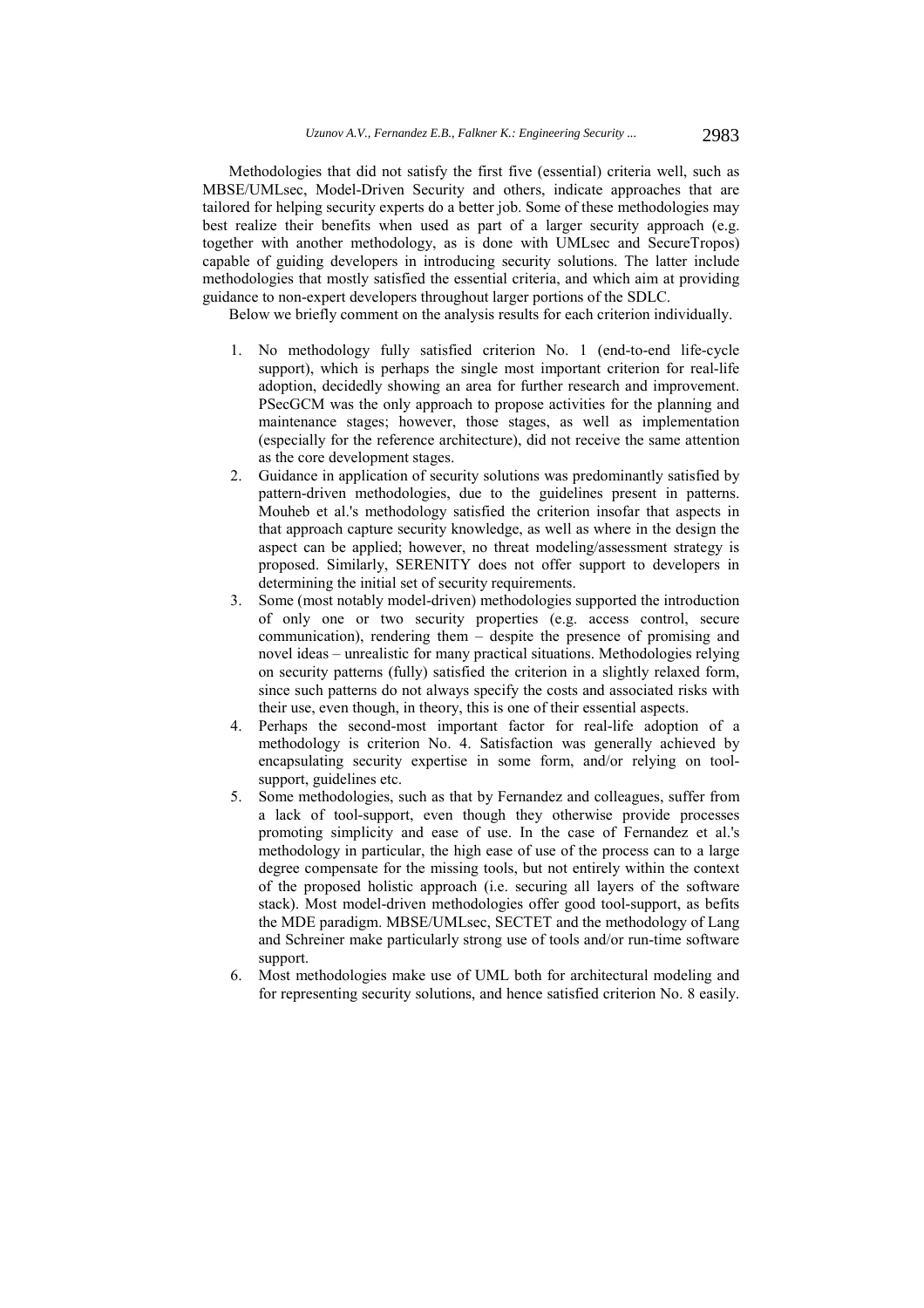The methodology of Ren and Taylor uses Secure xADL, which is sufficiently simple to use and understand, and requires little extra effort from developers than using, for example, UML 2.x collaboration diagrams. SEPP, which uses problem frame diagrams during requirements analysis, and Secure Tropos, which uses the *i\** modeling framework either throughout or, in the UMLsec variant, during the early development stages, both suffer from non-standard notation, which may be a usability hindrance.

- 7. Jürjens' MBSE/UMLsec and Lang and Schreiner's methodology stand out for having demonstrated real-life use in a number of industry scenarios. Other methodologies that completely satisfied the criterion were trialled on singular but full case studies developed from inception to deployment. Methodologies satisfying the criterion in part or not at all were presented in the literature using real-life examples and designs, but not full case studies, or were otherwise trialled on smaller aspects of a project.
- 8. Approaches to verification range from manual inspection and iteration of the process (PWSSec), generation of test cases (Fernandez et al.'s methodology) and utilizing attack scenarios (Secure Tropos) to semi-automated verification (Georg et al.'s AORDD approach). Most methodologies eschew the use of heavy formal methods, the notable exception being Ali et al.'s approach. Jürjens' MBSE/UMLsec, Model-Driven Security and the methodologies of Georg et al. all employ some form of formal techniques for verification. The verification in Model-Driven Security in particular, while based on OCL, is complex and unsuitable for non-experts. Secure Tropos can make use of formal methods from the Tropos methodology, as well as protocol verification from UMLsec (for the Secure Tropos/UMLsec variant). It is important to note that in all the cases above, the verification approaches generally target a restricted set of development aspects, e.g. a system's design, protocols, specific attack scenarios etc., and a restricted set of development stages.
- 9. Excessive overhead is generated in PWSSec by numerous iterations for verification and the creation of many (non-deliverable) development artefacts, as well as Georg et al.'s AORDD methodology by the (currently) iterative process of weaving attack aspects, mitigating aspects, deriving OCL from models for verification etc. SEPP satisfied this criterion on the provision that the formal specification stage is skipped, as did Model-Driven Security, on the provision that only a simple verification is performed, and that a new security modeling language is not required.
- 10. As already noted, use of a common repository of security knowledge was satisfied best by pattern-driven approaches and those utilizing some form of encapsulation of security solutions. Methodologies such as SECTET and PSecGCM partially satisfied the criterion, since their repositories require population of successful solutions, models etc. during an initial project. Other methodologies partially satisfying the criterion promote the use of security solution catalogs, but not with the purpose of being used as a common knowledge repository. It is worth noting that the catalogs or knowledge repositories discussed above are predominantly of security solutions. Common repositories of vulnerabilities such as the MITRE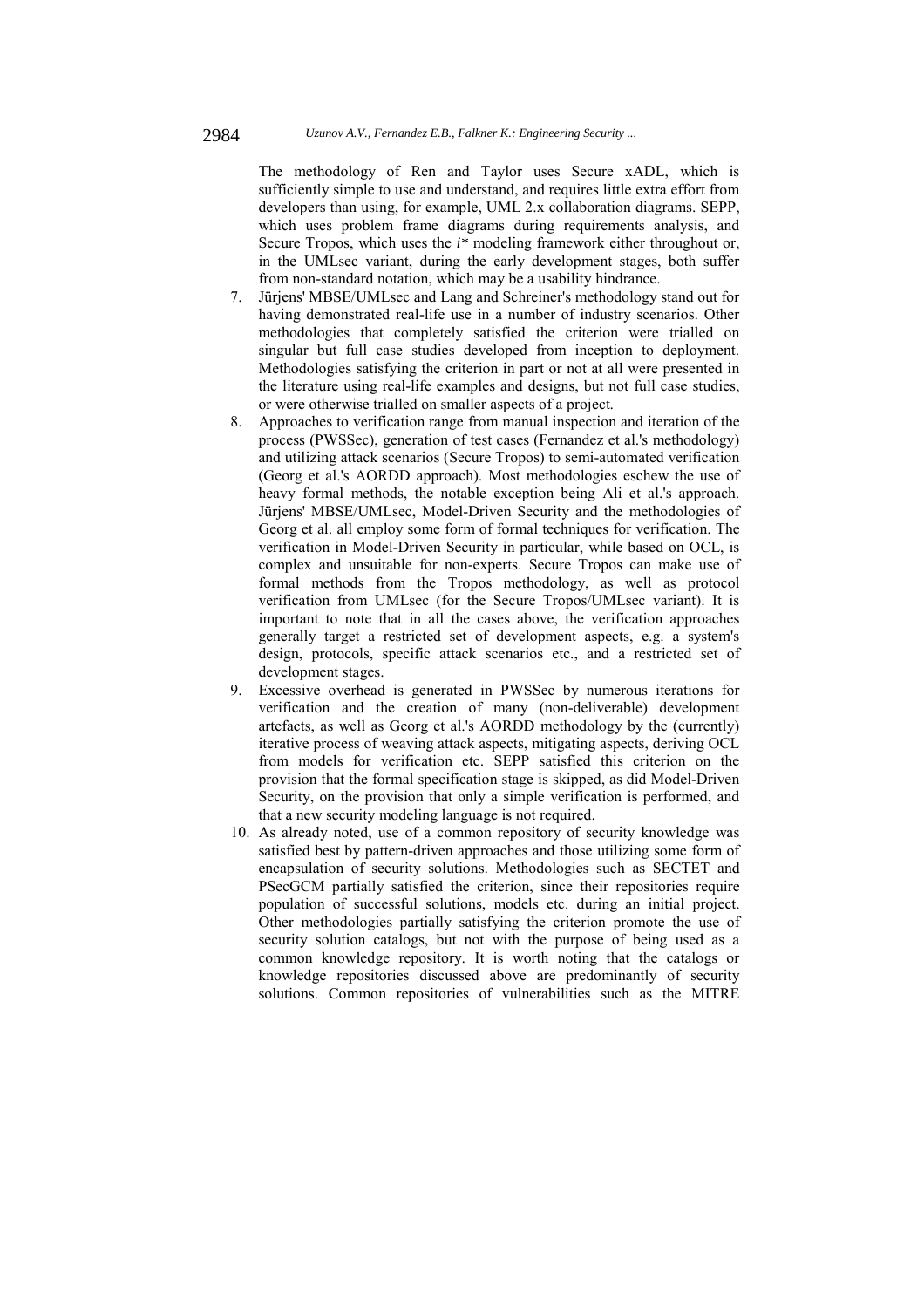Corporation's CVE/CWE, attack patterns and others are not employed in any of the discussed approaches, with the exceptions of SEPP, which makes use of a catalog of problem-domain patterns; PSecGCM and PWSSec, which store (security-related) requirements analysis artefacts in a repository for subsequent re-use; and the methodology of Fernandez et al., which proposes the use of a catalog of misuse patterns, currently only in its initial stages of development.

- 11. Only Jürjens' MBSE/UMLsec provides support for legacy software at both the design and implementation levels. Some model-driven methodologies, especially the AOSD ones, also partially satisfied this criterion in virtue of their ability to separate security code or models and introduce it into ready designs. However, understandably, the latter satisfaction is often reliant on the existence of a documented software architecture for a legacy system. Lang and Schreiner's OpenPMF, which is used for security enforcement, may support legacy systems at run-time; however, the use of OpenPMF may entail vendor lock-in issues.
- 12. Only Georg et al.'s AORDD methodology and Secure Tropos offered additional support for balancing security with other factors. In Secure Tropos, this occurs only during the architecture selection stage.

As a final remark, we should point out that the inability of any single methodology to satisfy all the criteria set out in the evaluation above, which reflect, essentially, industry requirements, should not suggest that the surveyed security methodologies are without merit, or that they cannot or should not be adopted. Indeed, employing any one of a number of the security methodologies reviewed to guide some part of the software process should produce better outcomes than ignoring security altogether. Considering once again the remark at the beginning of the evaluation, we should stress that there is no perfect methodology, and compromises will inevitably have to be made in both directions – for industry developers and security researchers.

# **5 Conclusion and Future Directions**

Throughout this paper we have attempted to fill a growing gap in the literature by surveying and critically analyzing the state-of-the-art in (model-based) security methodologies for, or applicable to, both general and specific types of distributed systems. In doing so we have aimed to address the first of our questions posed in the Introduction ([Section 1]) – "why are security methodologies not better known?". Our detailed reviews can be seen as a step towards increasing awareness and appreciation of a large range of security methodologies among researchers and industry stakeholders.

Following the detailed survey, we proposed a number of criteria reflecting the characteristics security methodologies should possess to be adopted in real-life industry scenarios, and evaluated each methodology accordingly. The evaluation attempted to address the second major question posed in the Introduction – "why are security methodologies not receiving more attention from the industry?" – from a technical viewpoint.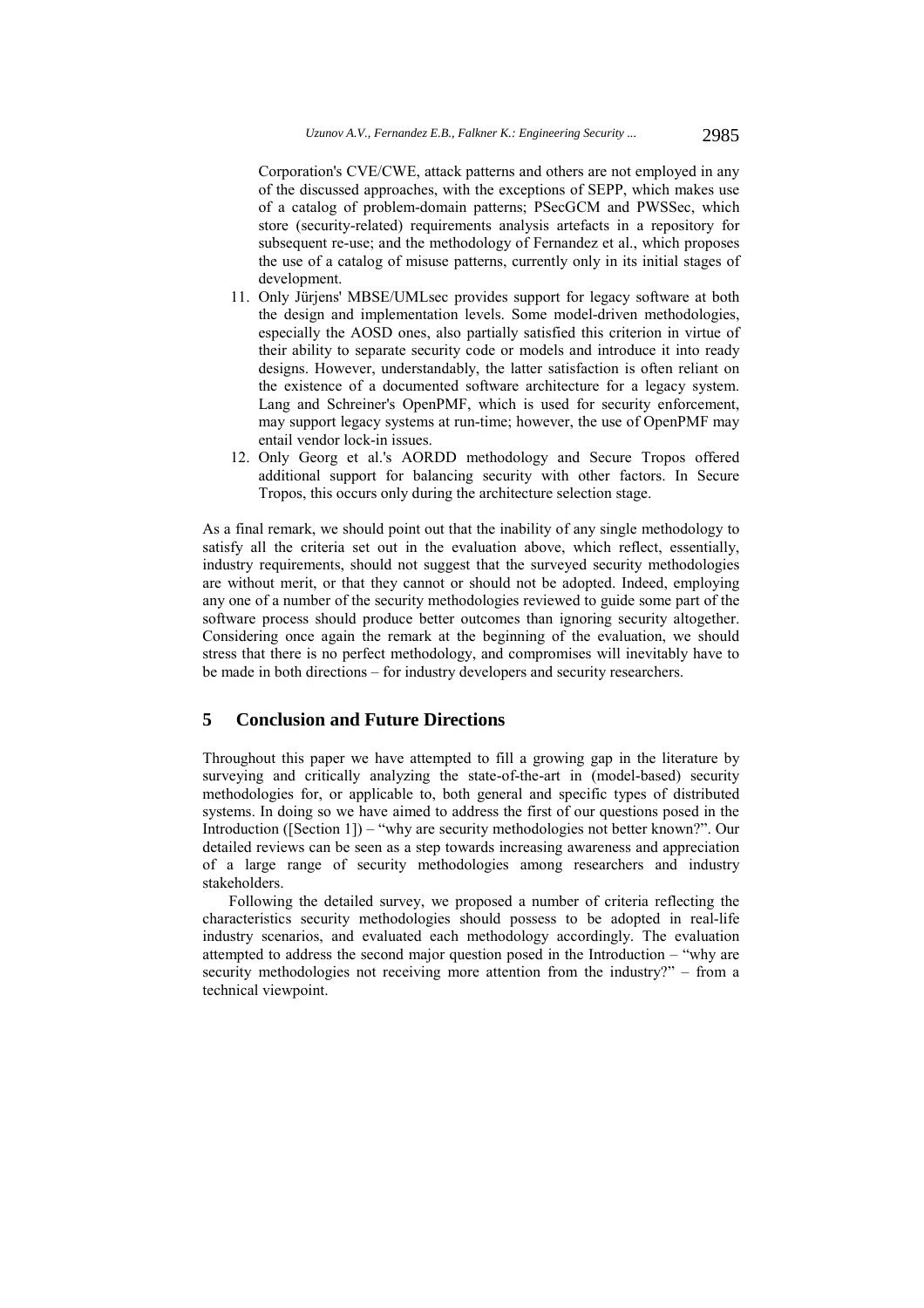Our evaluation showed that no single methodology fully satisfied all the criteria, suggesting that, as yet, an ideal security methodology tailored to industry needs does not exist. Although the lack of satisfaction in any given case by no means implies that a given approach cannot be adopted, it does indicate that a strong business case is missing. A number of factors contribute to this situation: high security expertise requirements, non-standard concepts and notations, partial coverage of the system life-cycle, excessive overheads, missing tool support and demonstrated credibility via case studies are just some of the main inhibitors towards more wide-spread practical use of otherwise valuable methodologies with a number of beneficial features. Of course, beneficial features alone do not necessarily add up to usable methodologies with industry-scale applicability. As a broad generalization, after all factors are weighed appropriately, the final outcome does indicate that more effort is required in advancing the current state-of-the-art in security methodologies as practical, usable approaches for securing real-life systems, distributed or otherwise.

The irony of the situation is that code-based approaches like Microsoft's SDL and OWASP's CLASP, while placing overwhelming emphasis on expertise and providing few (if any) concrete development mechanisms for introducing security at the early life-cycle stages, have – generally speaking – received greater acceptance in the industry. It may be seen as a supposition, but it would not be unfair to state that the main reasons for this are the weight of the organizations behind them, and the fact that such methodologies are, in a sense, complete and tailored for real-life use (within their paradigm, that is). Regarding the latter point, approaches that offer only a proofof-concept, supporting one or two security solutions for example, will hardly receive the same acceptance. Regarding the former point, it should be noted that most of the methodologies surveyed in this paper originate from academia and not the industry. Indeed, many directly stem from, or are entirely within the confines of, PhD work (in the best sense), which would no doubt be a significant contributor to some of the negative factors enumerated in the paragraph above, and inevitably results in methodologies that can easily be classed as being "proof-of-concept", rather than "production-ready".

In most, if in not all, of these cases, there is little that can be done. Nevertheless, one can draw strong analogies between young start-up companies and methodologies originating from academia: just as a startup can be taken over by a larger company and its range and quality of products improved, so a security methodology can be elaborated and made more practical if adopted on industry projects and expanded by industry professionals in the appropriate setting. Of course, this leads to a closed circle that can only be broken by industry stakeholders taking a risk, on the one hand, and independent researchers in secure software engineering improving existing security approaches, on the other.

One important question that should be asked, and indeed has already been asked for development methodologies (see [Henderson-Sellers and Giorgini 2005, Ramsin and Paige 2008]), given the current state-of-the-art, is whether it is at all possible to produce a single or ideal, *fixed* methodology that can gain any good degree of industry adoption in the first place. While we have already considered quality factors that could help in this direction, one important factor that has not been mentioned is that not all methodologies are suitable for all purposes and scenarios: e.g. a webservices specific methodology may not be usable for systems in which web-services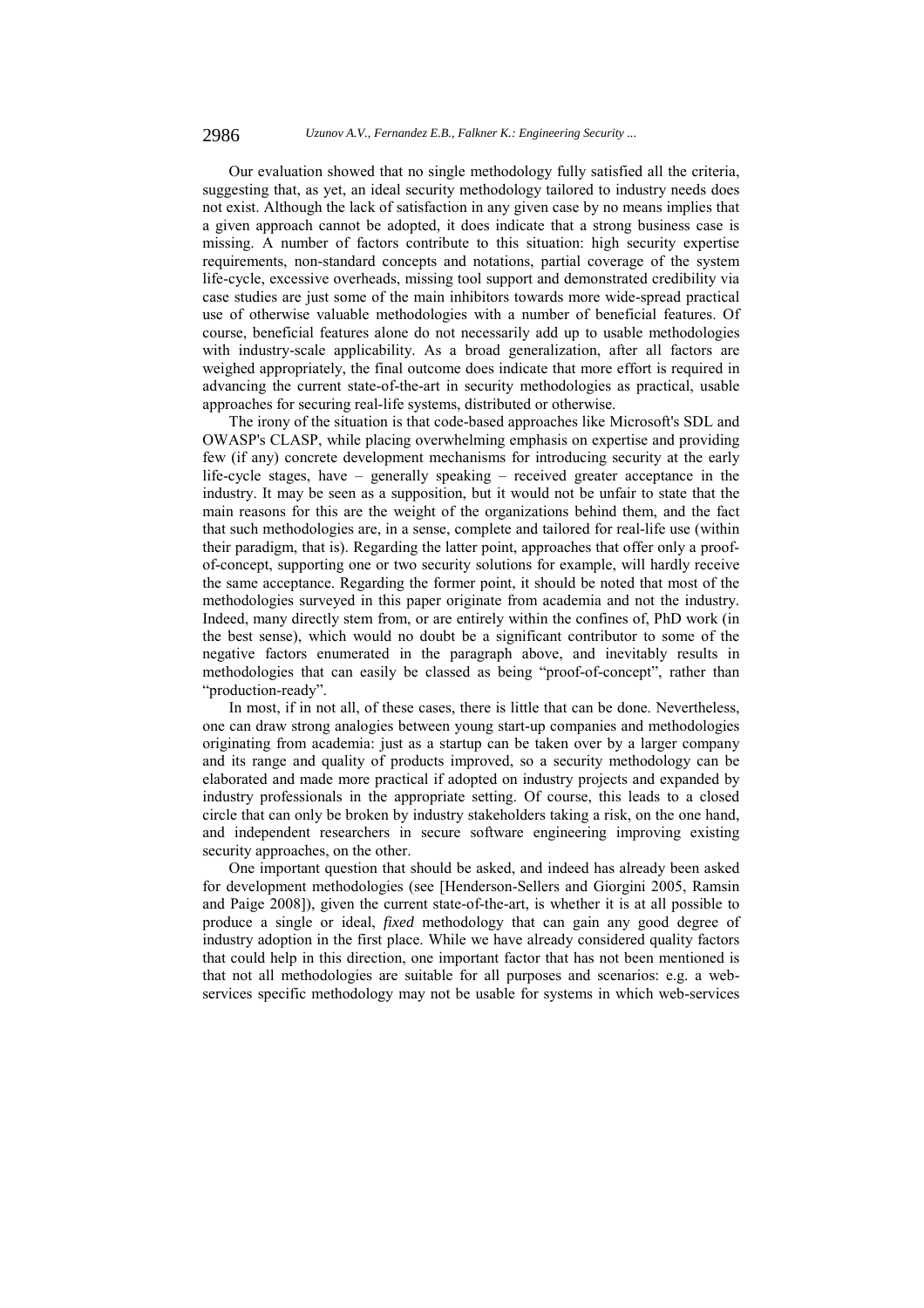play only a small, even if essential, role. In this sense, constructing *flexible* security methodologies, which are applicable to different types of systems (and in this context, different types of distributed systems) may be a promising approach. Currently, such methodologies do not exist in the published literature (cf. [Uzunov et al. 2012]). Taking this argument one step further, one could argue that a "one-size-fits-all" approach, even with a single flexible security methodology, would still be inadequate in a number of situations, and that what is required is an approach to *engineer* security methodologies, i.e. to construct (from scratch or from re-usable parts) and tailor methodologies on the fly for different project situations as required. This, of course, is not a new argument for development methodologies [Ramsin and Paige 2008]: a whole field called Situational Method Engineering (SME) exists to address such issues in that setting (see [Henderson-Sellers and Ralyté 2010]). First steps in this direction have already been taken in [Uzunov et al. sub1], which proposes a comprehensive approach to engineering security methodologies based on process patterns and meta-modeling. While this direction will almost certainly pose challenges with respect to industry adoption, especially since its source of inspiration – SME – has not received widespread industry attention as yet [Henderson-Sellers and Ralyté 2010, Low et al. 2010], the nature of these challenges may be different and perhaps lighter, inasmuch as security methodologies are something additional to a development process.

Besides constructing flexible methodologies or engineering security methodologies on the fly, our survey and analysis indicate a number of other important future directions, which are relevant for single, fixed methodologies, flexible methodologies and tailorable methodologies alike. We consider some of these directions below, and indicate how we have begun to address them in our own work where appropriate.

*– Extending the range of security solutions*: as noted in the evaluation ([Section 4]), one striking observation was the lack of a comprehensive catalog of security solutions in a number of methodologies, above all those within the model-driven paradigm. Simultaneously with this observation was another indicating that encapsulating security knowledge (using patterns, for example) is a beneficial feature. An important direction in this respect is not only to create or distill a wider range of solutions for developers to use, but also to encapsulate a wider range of security knowledge and guidance in each solution. In this sense, new security solutions types individually providing increased guidance and at the same time sufficient flexibility to allow freedom in application would be a valuable contribution towards improved security methodologies. Within the context of engineering methodologies in particular, it would also be beneficial if new solutions were methodology agnostic, and hence (re-)usable across different methodologies with different paradigms, allowing for even greater degrees of customizability to different project situations. The recently proposed security solution frames of [Uzunov et al. sub2], which organize security patterns vertically in hierarchies, and horizontally in related families, can be seen as an initial step in this direction. Other, related ideas include a consolidation of the relationships between classification schemes (e.g. [VanHilst et al. 2009] for patterns) and corresponding security solutions; extensions of existing solution types, such as the aspects of [Georg et al. 2009] and [Mouheb et al. 2009],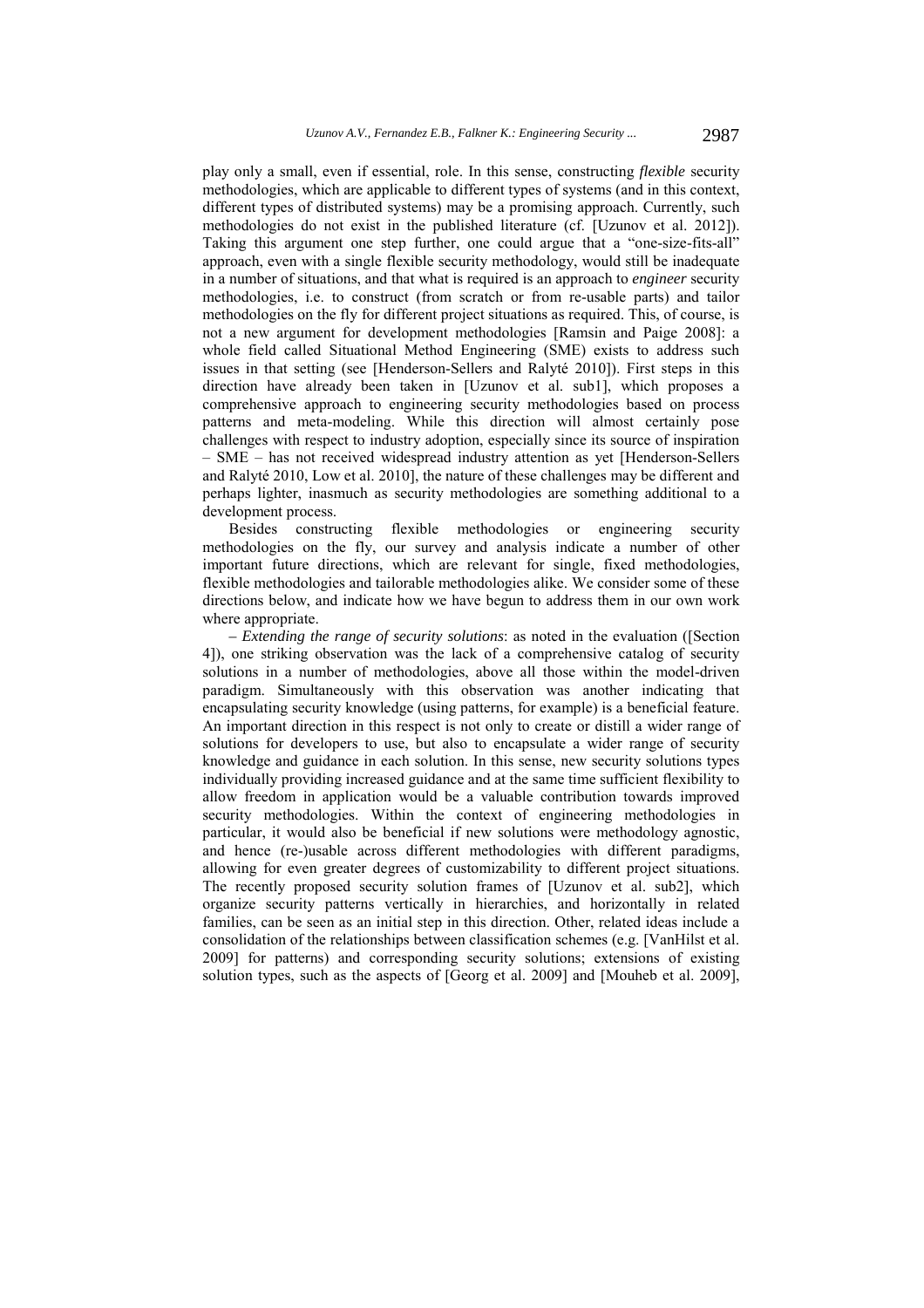with both fixed and flexible parts; as well as the construction of hybrid solutions combining both design and implementation elements.

*– Encapsulation of other security knowledge*: encapsulating other forms of security knowledge such as threats, attacks, requirements etc. is another important direction following on the latter one. The problem frames of SEPP [Hatebur et al. 2007a, Schmidt 2010a] and the semantic analysis patterns of [Fernandez and Yuan 2000] are good examples of how knowledge can be captured at development stages earlier than design, however, the former are strongly tied to a particular development paradigm, while the latter are more domain-oriented and place heavier demands on developers in drawing analogies for extrapolation. The recently proposed threat patterns of [Uzunov and Fernandez sub1] are another contribution in this direction, encapsulating threats for networked and distributed systems in a fashion that is complementary to security solutions in general and also methodology agnostic.

*– Use of existing catalogs of security knowledge*: for example, CAPEC attack patterns, CWE vulnerability lists and others. The threat patterns mentioned previously can be realized using attack patterns, which can help construct penetration testing approaches [Uzunov and Fernandez sub1], however, little work has been done in this direction both by the current authors and by others.

*– Expansion of security activities and interpolation to other SDLC stages*: since a number of security methodologies suffered from a lack of (full) SDLC coverage as required by the evaluation criteria in [Section 4], interpolating methodologies to cover both earlier and later development stages is an important direction for future work. The incorporation of activities such as penetration testing, already mentioned above, or systematic attempts to evaluate the improvements in security via, for example, security metrics as in the work of [Heyman et al. 2008], is a related direction. In the context of engineering security methodologies, the aforementioned approach of [Uzunov et al. sub1] promotes this by allowing security process patterns for different activities to be instantiated, e.g. for penetration testing, for various types of verification etc. Other engineering approaches for development methodologies could offer similar or different advantages (cf. [Hurtado Alegría et al. 2011, Wagner et al. 2011]) – in all cases providing guidance in the incorporation of activities into a methodology – and their adaptation would also be a worthwhile pursuit, together with the development of new security-specific approaches.

*– Incorporation of security activities into distributed system specific development methodologies and integration*: a number of methodologies specific for certain types of distributed systems, such as SOA-based systems, not falling within the scope of this survey, e.g. SOMA [Arsanjani et al. 2008] and the work of [Dias et al. 2009], mention security but do not seriously consider its introduction in an integral way. An interesting (additional) future direction would be to integrate security engineering activities, perhaps inspired by some of the approaches reviewed here, into these and other existing development methodologies (cf. [Low et al. 2010]), including architecture-centric approaches such as ADD and QAW [Bass et al. 2003]. Following this direction leads to a consideration of (complementary) issues pertaining to the integration of security methodologies into different development methodologies, and a consideration of their mutual interaction (cf. [Uzunov et al. sub1]).

On a final note, we should point out that what has been discussed so far originates from a purely technical perspective on security methodologies, aiming at their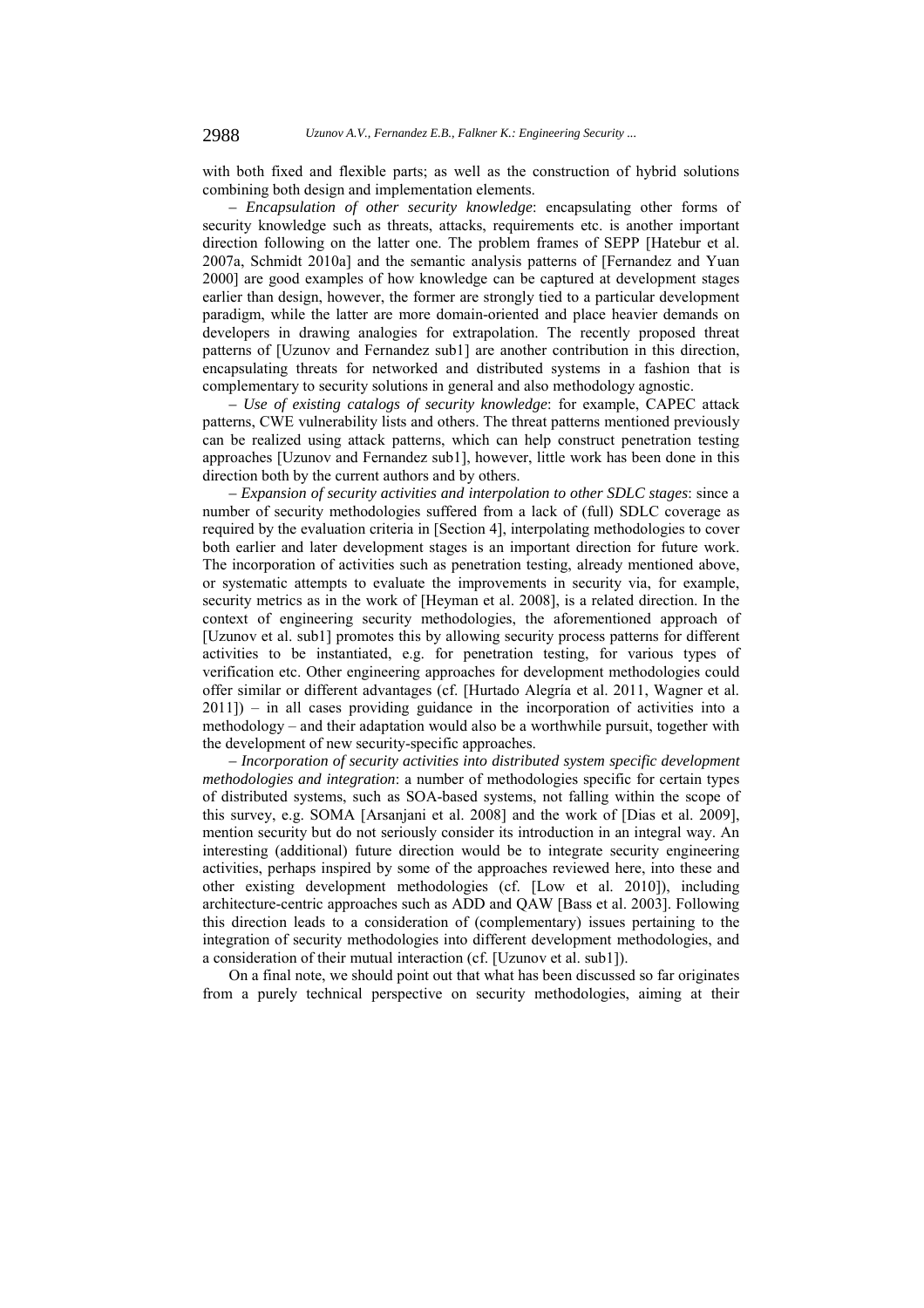improvement. Adopting such methodologies in real-life scenarios also depends on various non-technical factors (see, for example, the study of [Whyte and Harrison 2010], [Mouratidis and Giorgini 2006], [Hein and Saiedian 2009]), which must be addressed. These include:

*– A code-centric view of security*: in many cases developers and managers ascribe to the view that security problems arise only during implementation and should be addressed predominantly at that level. While many vulnerabilities are indeed introduced during coding, a number of researchers and security practitioners have shown that design level problems are no less critical (see, for example, [Dowd et al. 2007, Hoglund and McGraw 2004, Jaquith 2002]) and that security features should be introduced early in the SDLC (cf. [Section 1]). The fact that many technical papers (white papers, development notes, practitioner books) are often written in a colloquial style and avoid more precise architectural diagrams (even UML) – with the idea that only words and code are understandable to developers – does nothing to improve the situation, which is, to a degree, further compounded by code-based methodologies such as Microsoft's SDL. The latter point accentuates the need in some cases for a paradigm shift, and in all cases for apposite developer education at least highlighting the scope of potential security problems, corresponding mitigation strategies, and the related benefits of model based approaches to security.

*– A limited emphasis on software only*: in a related vein, while sometimes developing a secure software application in isolation can be sufficient, often one must consider the system as a whole, i.e. the application together with its whole environment. This implies the consideration not only of all software levels (cf. [Fernandez 2003]), but also any supporting infrastructure, and entails the necessity for security to be considered in an integral way by all project roles.

*– Stubborn vision of security as an expense*: despite much research and many sound arguments for the converse, some companies continue to see the incorporation of security features during development as an extra expense, and do not appreciate the value of protecting their information, much less the value of the information about their customers (the recent security breaches of Sony's PlayStation Network and Zappos' customer database, both of which had large-scale effects, are just two pertinent examples).

In conjunction with the technical points discussed earlier, the latter points essentially conclude our attempt to answer the question of why security methodologies are not receiving more attention from the industry, and how the situation can be reversed.

Looking ahead into the future, the example of successful software development methodologies can certainly be emulated in the realm of secure software engineering, and this should be one of the major goals for new and existing security methodologies. The results and accompanying discussions in this survey, as well as the reviews and analyses of the methodologies themselves, can avail the latter task with clear indications of areas requiring improvement and important research directions, a number of which have been considered in this final section. Of course, there can be little doubt that our vision of the future is to some degree subjective, but we nevertheless believe that our concluding remarks can serve as a catalyst to further research in the area, and, ultimately, to foster a greater appreciation of the nature of some of the challenges which still need to be addressed.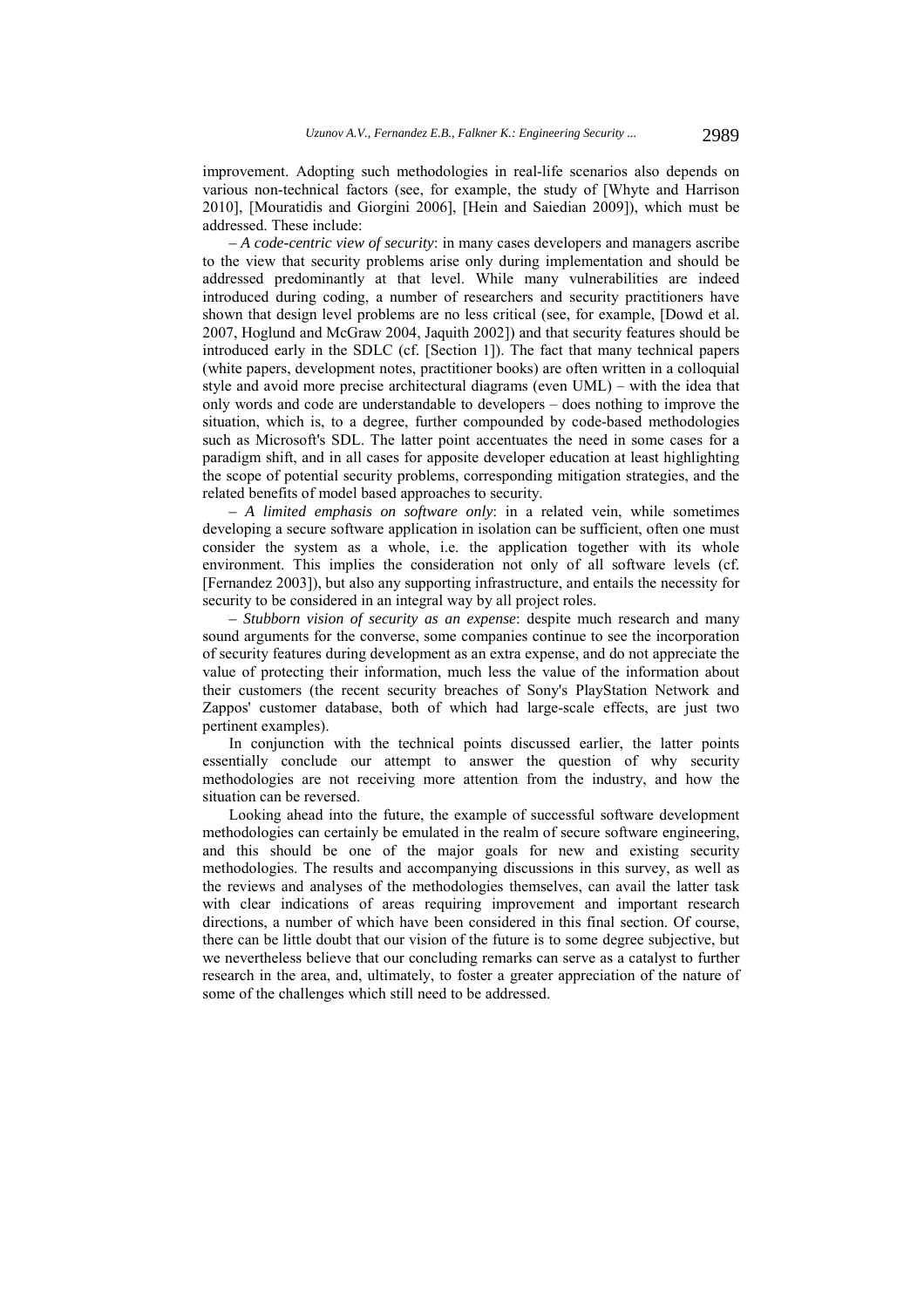2990 *Uzunov A.V., Fernandez E.B., Falkner K.: Engineering Security ...*

#### **Acknowledgements**

We would like to acknowledge the careful reading and insightful comments by several of the *J.UCS* anonymous reviewers, which were indispensable in instigating us to make valuable improvements to our paper. We are especially grateful for the encouragement to expand the concluding part of the survey with "what we really thought" of the state-of-the-art, to be a little more provocative, and to indicate promising future directions as we see them.

# **References**

[Alam et al. 2007] Alam, M., Breu, R., Hafner, M.: "Model-driven security engineering for trust management in SECTET"; *J. Softw.* 2(1), (2007), 47-59.

[Alberts and Dorofee 2002] Alberts, C., Dorofee, A.: "Managing Information Security Risks: The OCTAVE (SM) Approach*"*; 1st ed., Addison-Wesley Professional, (2002).

[Alexander 1979] Alexander, C.: "The Timeless Way of Building*"*; Oxford University Press, (1979).

[Alexander 2003] Alexander, I.: "Misuse cases: use cases with hostile intent"; *IEEE Software* 20(1), (2003), 58-66.

[Ali et al. 2009] Ali, Y., El-Kassas, S., Mahmoud, M.: "A rigorous methodology for security architecture modeling and verification"; In *HICSS09 42nd Hawaii International Conference on System Sciences 2009* IEEE, (2009), 1–10.

[Alkussayer and Allen 2010] Alkussayer, A., Allen, W.H.: "The ISDF Framework: Towards Secure Software Development"; *J. Inf. Process. Syst.* 6, (2010), 91-104.

[Anderson 2008] Anderson, R.J.: "Security Engineering: A Guide to Building Dependable Distributed Systems"; 2nd ed., (2008), Wiley.

[Arsanjani et al. 2008] Arsanjani, A., Ghosh, S., Allam, A., Abdollah, T., Ganapathy, S., Holley, K.: "SOMA: A method for developing service-oriented solutions"; *IBM Syst. J.* 47(3), (2008), 377-396.

[Basin et al. 2003] Basin, D., Doser, J., Lodderstedt, T.: "Model driven security for processoriented systems"; In *Procs. of the 8th ACM Symposium on Access Control Models and Technologies (SACMAT)*, ACM Press, (2003), 100–109.

[Basin et al. 2006] Basin, D., Doser, J., Lodderstedt, T.: "Model Driven Security"; *ACM Trans. Softw. Eng. Methodol.* 15(1), (2006), 39–91.

[Basin et al. 2009] Basin, D., Clavel, M., Doser, J. & Egea, M.: "Automated analysis of security-design models"; *Inf. Softw. Technol.* 51(5), (2009), 815-831.

[Basin et al. 2011] Basin, D., Clavel, M., Egea, M.: "A decade of model-driven security"; In *Procs. of the 16th ACM Symposium on Access Control Models and Technologies (SACMAT)*. Innsbruck, Austria, ACM, (2011), 1–10.

[Baskerville 1993] Baskerville, R.: "Information systems security design methods: implications for information systems development"; *ACM Comput. Surv.* 25(4), (1993), 375–414.

[Bass et al. 2003] Bass, L., Clements, P., Kazman, R.: "Software Architecture in Practice*";* 2nd ed., Addison-Wesley Professional (2003).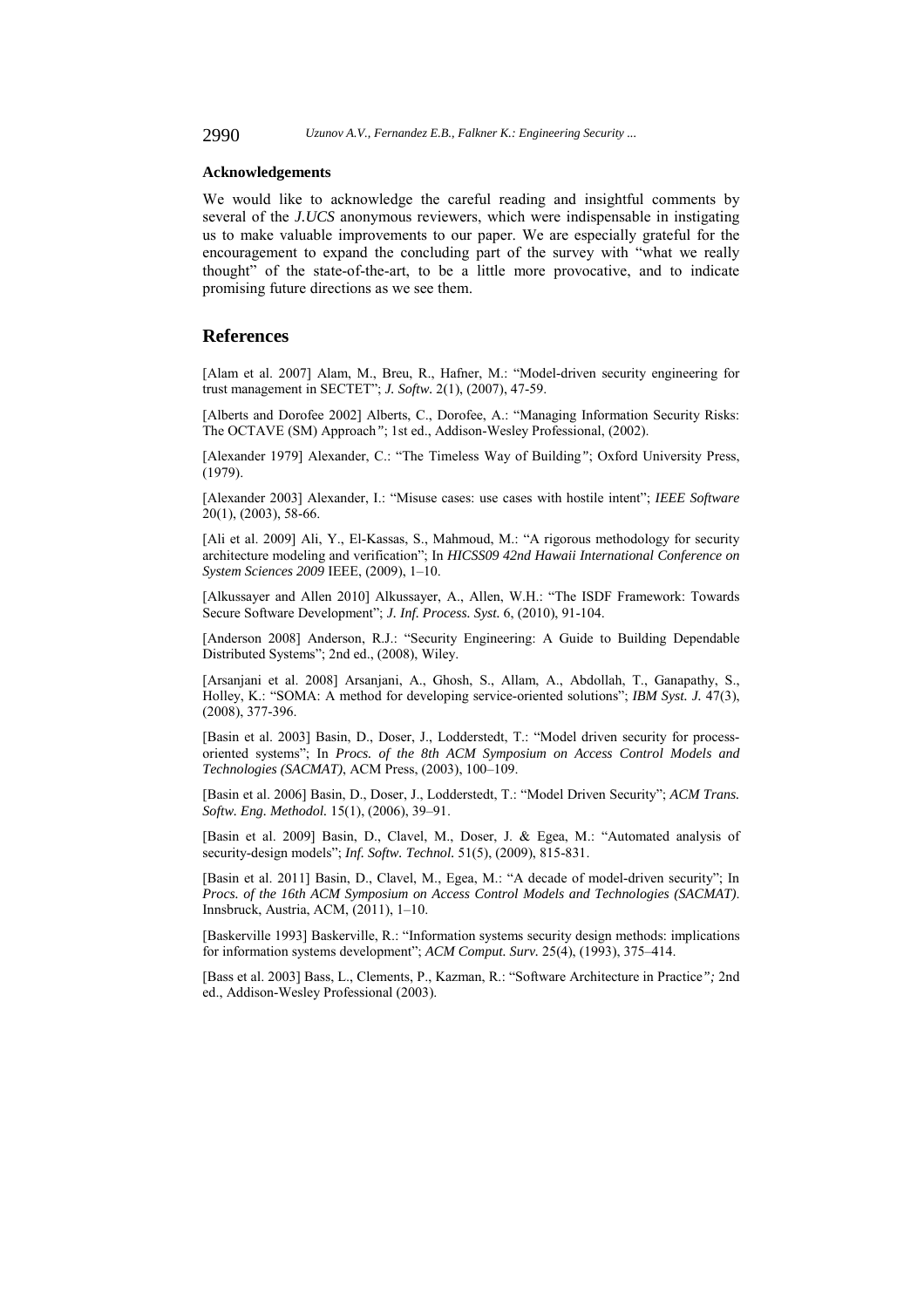[Beck and Cunningham 1987] Beck, K., Cunningham, W.: "Using Pattern Languages for Object-Oriented Programs". *Technical Report No. CR-87-43*, (1987)*.* 

[Belapurkar et al. 2009] Belapurkar, A., Chakrabarti, A., Ponnapalli, H., Varadarajan, N., Padmanabhuni, S., Sundarrajan, S.: "Distributed Systems Security: Issues, Processes and Solutions"; Wiley (2009).

[Best et al. 2007] Best, B., Jürjens, J., Nuseibeh, B.: "Model-Based Security Engineering of Distributed Information Systems Using UMLsec"; In *Proceedings of the 29th International Conference on Software Engineering (ICSE)*, Minneapolis, MN: IEEE Computer Society, (2007), 581–590.

[Blaimer et al. 2010] Blaimer, N., Bortfeldt, A., Pankratz, G.: "Patterns in Object-Oriented Analysis"; *Working Paper No. 451*, Faculty of Business Administration and Economics, University of Hagen, Germany, (2010).

[Blakley and Heath 2004] Blakley, B., Heath, C.: "Security Design Patterns". *Technical Guide*, The Open Group, (2004).

[Booch 1994] Booch, G.: "Object-Oriented Analysis and Design with Applications", Benjamin Cummings (1994).

[Braz et al. 2008] Braz, F.A., Fernandez, E.B., VanHilst, M.: "Eliciting Security Requirements through Misuse Activities"; In *Procs. 19th International Conference on Database and Expert Systems Applications (DEXA)*, IEEE, (2008), 328-333.

[Bresciani et al. 2004] Bresciani, P., Perini, A., Giorgini, P., Giunchiglia, F., Mylopoulos, J.: "Tropos: An Agent-Oriented Software Development Methodology"; *Auton. Agents Multi-Agent Syst.* 8(3), (2004), 203-236.

[Breu et al. 2004] Breu, R., Burger, K., Hafner, M.: "Towards a systematic development of secure systems"; Fernández-Medina, L.J., Castro, E., Garcia-Villalba, J.C.H. (Eds.), *Inf. Syst. Secur. J. (Special Issue)* 13(3), (2004), 1-12.

[Breu et al. 2008] Breu, R., Hafner, M., Innerhofer-Oberperfler, F., Wozak, F.: "Model-Driven Security Engineering of Service Oriented Systems"; In Kaschek, R. et al. (Eds.), *Information Systems and e-Business Technologies*: Springer, Berlin Heidelberg, (2008), 59-71.

[Buschmann et al. 1996] Buschmann, F., Meunier, R., Rohnert, H., Sommerlad, P., Stal, M.: "Pattern-Oriented Software Architecture Volume 1: A System of Patterns*"*; Wiley, (1996).

[Cassou et al. 2009] Cassou, D., Bertran, B., Loriant, N., Consel, C.: "A generative programming approach to developing pervasive computing systems"; In *Procs. of the 8th International Conference on Generative Programming and Component Engineering (GPCE)*, Denver, Colorado, USA, (2009), 137-146.

[Ciancarini and Wooldridge 2001] Ciancarini, P., Wooldridge, M. (Eds.): "Agent-Oriented Software Engineering*"*; 1st ed., Springer, (2001).

[Clarke and Baniassad 2005] Clarke, S., Baniassad, E.: "Aspect-Oriented Analysis and Design: The Theme Approach"; Addison-Wesley Professional, (2005).

[Clavel et al. 2008] Clavel, M., Silva, V. da, Braga, C., Egea, M.: "Model-Driven Security in Practice: An Industrial Experience"; In I. Schieferdecker, A. Hartman (Eds.), *Model Driven Architecture – Foundations and Applications,* Springer, Berlin Heidelberg, (2008), 326–337.

[Cole 1990] Cole, R.: "A model for security in distributed systems"; *Comput. Secur.* 9(4), (1990), 319-330.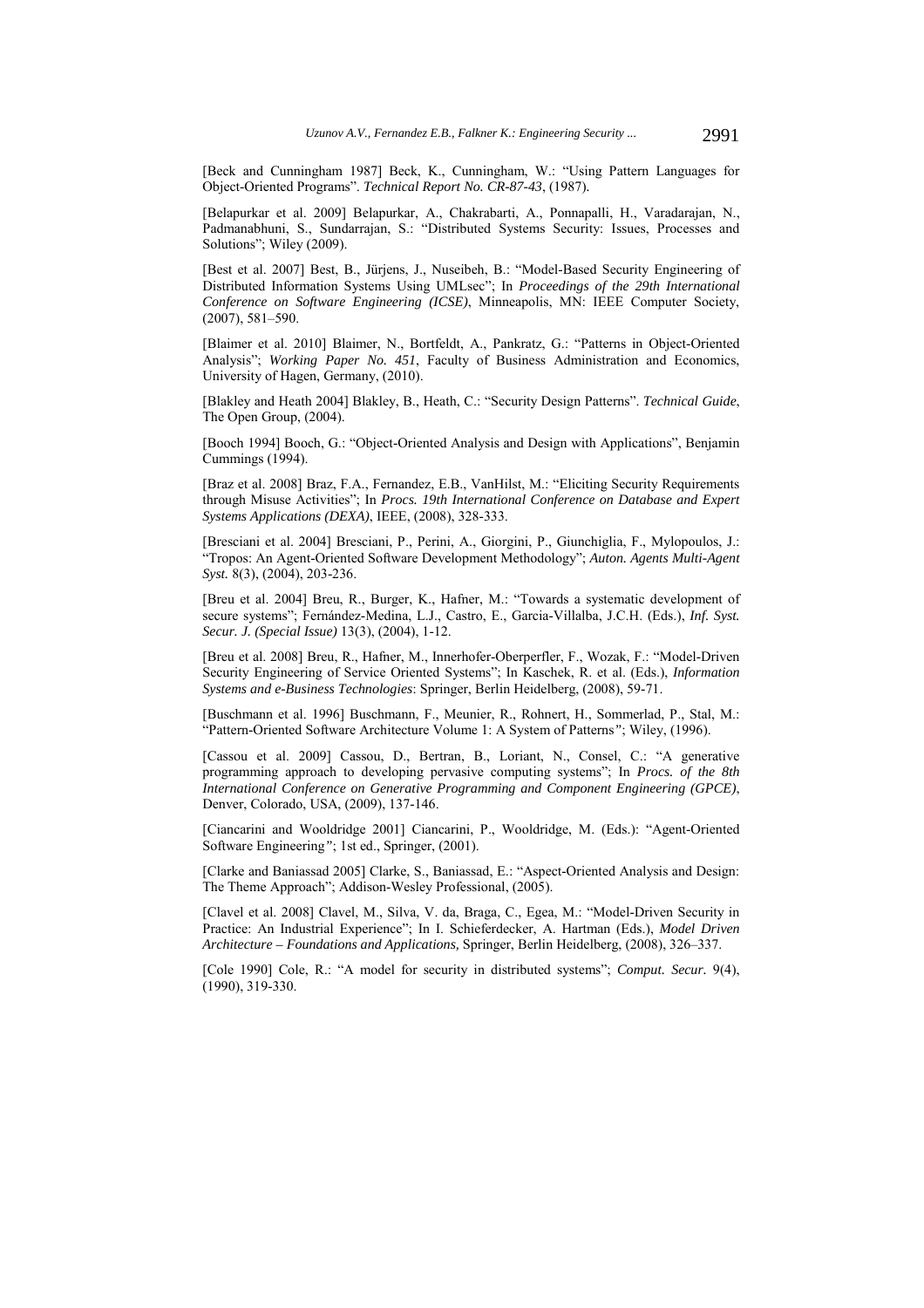[Côté et al. 2008] Côté, I., Hatebur, D., Heisel, M., Schmidt, H., Wentzlaff, I.: "A Systematic Account of Problem Frames"; In *Procs. of EuroPLoP 2007*, (2008), 749-767.

[Dai and Cooper 2007] Dai, L., Cooper, K.: "A Survey of Modeling and Analysis Approaches for Architecting Secure Software Systems"; *Int. J. Netw. Secur.* 5(2), (2007), 187-198.

[Dashofy et al. 2005] Dashofy, E.M., Hoek, A. van der, Taylor, R.N.: "A comprehensive approach for the development of modular software architecture description languages"; *ACM Trans. Softw. Eng. Methodol.* 14(2), (2005), 199-245.

[De Win et al. 2009] De Win, B., Scandariato, R., Buyens, K., Grégoire, J., Joosen, W.: "On the secure software development process: CLASP, SDL and Touchpoints compared"; *Inf. Softw. Technol.* 51(7), (2009), 1152-1171.

[Dehlinger and Subramanian 2006] Dehlinger, J., Subramanian, N.V.: "Architecting Secure Software Systems Using an Aspect-Oriented Approach: A Survey of Current Research"; *Technical Report, Computer Science,* Iowa State University, (2006).

[Delessy and Fernandez 2008] Delessy, N.A., Fernandez, E.B.: "A pattern-driven security process for SOA applications"; In *Procs. of the 3rd International Conference on Availability, Security, and Reliability (ARES)*, Barcelona, Spain: IEEE Computer Society, (2008), 416-421.

[Delessy et al. 2008] Delessy, N., Fernandez, E.B., Larrondo-Petrie, M.M.: "A Pattern-Driven Process for Secure Service-Oriented Applications"; *FAU Technical Report (unpublished)*, (2008).

[Deng et al. 2003] Deng, Y., Wang, J., Tsai, J.J.P., Beznosov, K.: "An approach for modeling and analysis of security system architectures"; *IEEE Trans. Knowl. Data Eng.* 15(5), (2003), 1099-1119.

[Devanbu and Stubblebine 2000] Devanbu, P.T., Stubblebine, S.: "Software engineering for security: a roadmap"; In *Procs. Conference on the Future of Software Engineering*, ACM, (2000), 227–239.

[Dias et al. 2009] Dias, J.J.L., de Almeida, E.S., de Lemos Meida, S.R.: "A Systematic SOAbased Architecture Process"; In Procs. of the 21st International Conference on Software *Engineering, Knowledge Engineering (SEKE)*, Boston, Massachusetts: Knowledge Systems Institute Graduate School, (2009), 328-333.

[Dolinar et al. 2008] Dolinar, K., Fuchs, A., Klobucar, T., Llarena, R., Maña, A., Muñoz, A., Porekar, J., Rudolph, C., Saljic, S, Serrano, D.: "A3.D4.2 - Extended Set of S&D Patterns for Networks and Devices"; *Technical Report, A3.D4.2, SERENITY – 027587*, (2008).

[Dougherty et al. 2009] Dougherty, C., Sayre, K., Seacord, R.C., Svoboda, D., Togashi, K.: "Secure Design Patterns"; *Technical Report, CMU/SEI-2009-TR-010,* Carnegie-Mellon University, SEI, (2009).

[Dowd et al. 2007] Dowd, M., McDonald, J., Schuh, J.: "The Art of Software Security Assessment: Identifying and Preventing Software Vulnerabilities"; 1st ed., Addison-Wesley Professional, (2007).

[Erl 2009] Erl, T.: "SOA Design Patterns*"*; 1st ed., Prentice Hall PTR, (2009).

[Fernandez and France 1995] Fernandez, E.B., France, R.B.: "Formal specification of real-time dependable systems"; In *Procs. of the 1st IEEE Int. Conf. on Eng. of Complex Comp. Systems (ICECCS)*, Fort Lauderdale, FL: IEEE Computer Society, (1995), 342-348.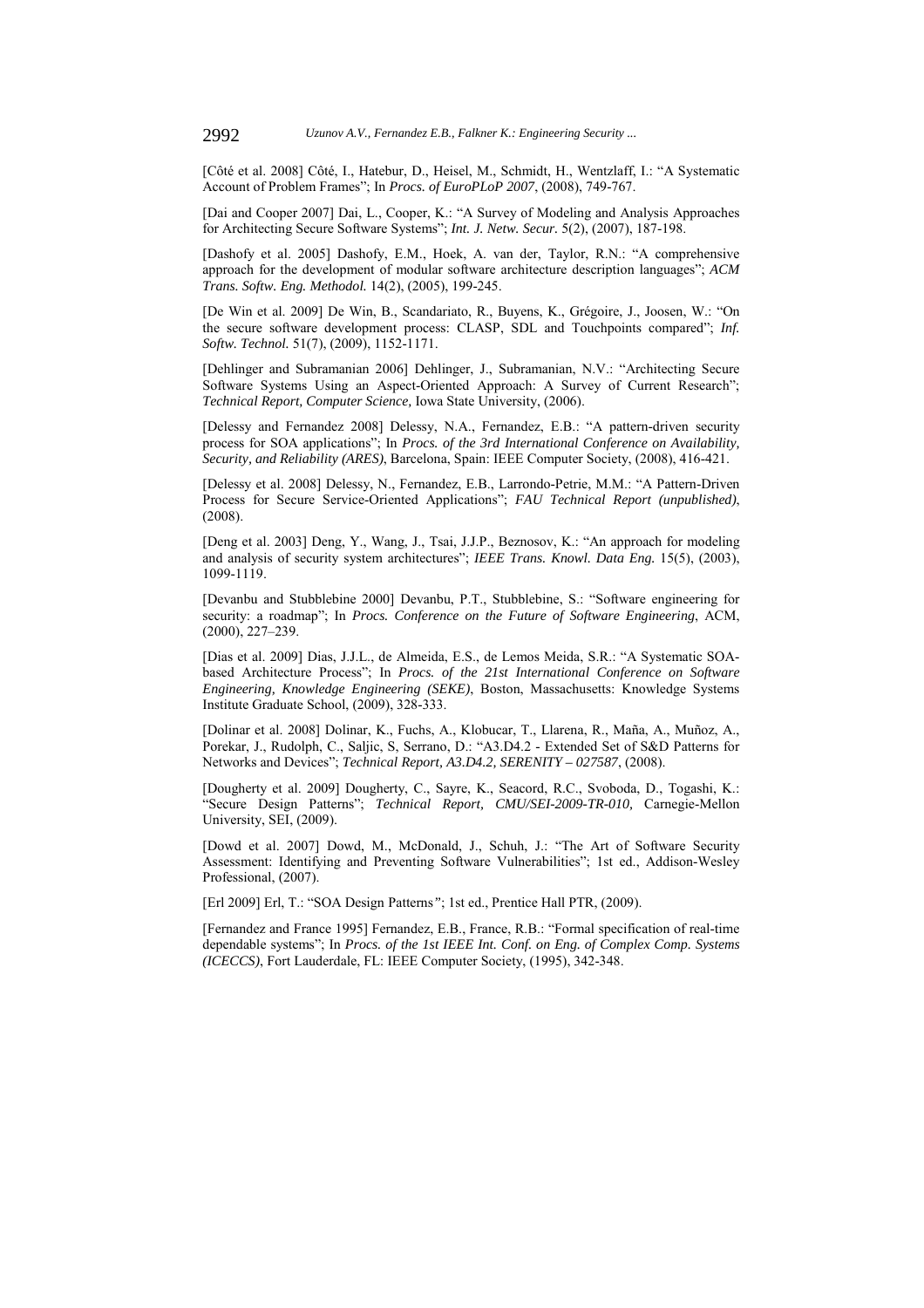[Fernandez and Hawkins 1997] Fernandez, E.B., Hawkins, J.C.: "Determining role rights from use cases"; In *Proceedings of the 2nd ACM Workshop on Role-based Access Control (RBAC)*, Fairfax, Virginia, US: ACM, (1997), 121–125.

[Fernandez and Nair 1998] Fernandez, E.B., Nair, K.R.: "An abstract authorization system for the Internet"; In *Proceedings of the 9th International Workshop on Database and Expert Systems Applications*, IEEE, (1998), 310–315.

[Fernandez 1999] Fernandez, E.B.: "Coordination of security levels for Internet architectures"; In *Proceedings of the 10th International Workshop on Database and Expert Systems Applications*, IEEE, (1999), 837–841.

[Fernandez and Yuan 2000] Fernandez, E.B., Yuan, X.: "Semantic analysis patterns"; In *Proceedings of the 19th International Conference on Conceptual Modeling, ER2000*. Salt Lake City, UT, (2000), 183-195.

[Fernandez and Pan 2001] Fernandez, E.B., Pan, R.: "A Pattern Language for Security Models"; In *Procs. of the 8th Conference of Pattern Languages of Programs (PLoP)*, (2001).

[Fernandez 2003] Fernandez, E.B.: "Layers and non-functional patterns"; In *Procs. of ChiliPLoP 2003*, Phoenix, (2003).

[Fernandez 2004] Fernandez, E.B.: "A methodology for secure software design"; In *Proceedings of the 2004 International Conference on Software Engineering Research and Practice (SERP)*, (2004), 21–24.

[Fernandez et al. 2005] Fernandez, E.B., Sorgente, T., Larrondo-Petrie, M.M.: "A UML-based Methodology for Secure Systems: The Design Stage"; In *Proceedings of the Third International Workshop on Security in Information Systems (WOSIS)*, Miami, FL, (2005).

[Fernandez and Larrondo-Petrie 2006] Fernandez, E.B., Larrondo-Petrie, M.M.: "Security patterns and secure systems design"; In *Proceedings of the 4th Latin American and Caribbean Conference for Engineering and Technology (LACCEI)*, Mayaguez, Puerto Rico, (2006).

[Fernandez et al. 2006a] Fernandez, E.B., Larrondo-Petrie, M.M., Sorgente, T., VanHilst, M.: "A methodology to develop secure systems using patterns"; In Giorgini, P., Mouratidis, H. (Eds.), *Integrating security and software engineering: Advances and future vision*, IDEA Press, (2006), 107-126.

[Fernandez et al. 2006b] Fernandez, E.B., VanHilst, M., Larrondo-Petrie, M.M., Huang, S.: "Defining Security Requirements through Misuse Actions"; In Ochoa, S.F., Roman, G.-C. (Eds.), *Advanced Software Engineering: Expanding the Frontiers of Software Technology*, Springer US, (2006).

[Fernandez and Larrondo-Petrie 2007] Fernandez, E.B., Larrondo-Petrie, M.M.: "Securing design patterns for distributed systems"; In Xiao, Y. (Ed.), *Security in Distributed, Grid, and Pervasive Computing*, Auerbach: CRC Press, (2007), 53-66.

[Fernandez and Yuan 2007] Fernandez, E.B., Yuan, X.: "Securing Analysis Patterns"; In *Proceedings of the 45th Annual Southeast Regional Conference*, Winston-Salem, North Carolina, ACM, (2007), 288–293.

[Fernandez et al. 2007a] Fernandez, E.B., Pelaez, J., Larrondo-Petrie, M.: "Attack Patterns: A New Forensic and Design Tool"; In Craiger, P., Shenoi, S. (Eds.), *Advances in Digital Forensics III*, Springer, New York, (2007), 345-357.

[Fernandez et al. 2007b] Fernandez, E.B., Cholmondeley, P., Zimmermann, O.: "Extending a Secure System Development Methodology to SOA"; In *Procs. of the 18th International Workshop on Database and Expert Systems Applications*, IEEE, (2007), 749-754.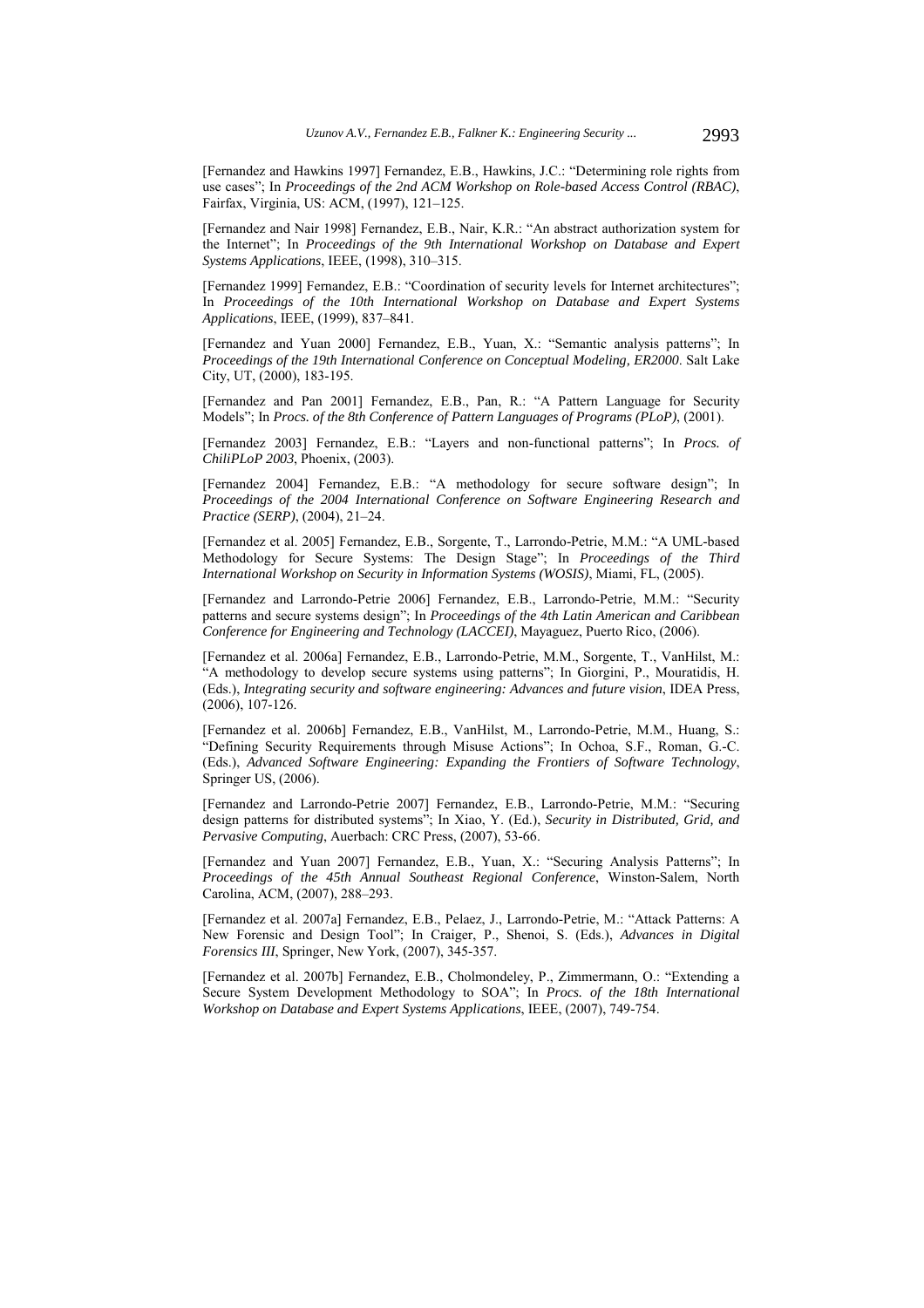[Fernandez et al. 2008] Fernandez, E.B., Washizaki, H., Yoshioka, N.: "Abstract security patterns"; *Procs. of the 15th Conference on Pattern Languages of Programs (PLoP)*, (2008).

[Fernandez 2009] Fernandez, E.B.: "Security patterns and a methodology to apply them"; In Spanoudakis, G., Maña, A., Kokolakis, S. (Eds.), *Security and Dependability for Ambient Intelligence*, Boston, MA: Springer Verlag, (2009), 37-46.

[Fernandez et al. 2009] Fernandez, E.B., Yoshioka, N., Washizaki, H.: "Modeling misuse patterns"; In *Procs. of the 2009 International Conference on Availability, Reliability and Security,* Fukuoka, Fukuoka Prefecture, Japan: IEEE Computer Society, (2009), 566-571.

[Fernandez and Mujica 2010] Fernandez, E.B., Mujica, S.: "Building Secure Systems: From Threats to Security Patterns"; In *Procs. of the 29th International Conference of the Chilean Computer Science Society (SCCC)*, IEEE, (2010), 66-70.

[Fernandez et al. 2011] Fernandez, E.B., Yoshioka, N., Washizaki, H., Jürjens, J., VanHilst, M., Pernul, G.: "Using security patterns to develop secure systems"; In Mouratidis, H. (Ed.), *Software Engineering for Secure Systems: Industrial and Research Perspectives*, IGI Global Group, (2011), 16-31.

[Fernandez and Uzunov 2012] Fernandez, E.B., Uzunov, A.V.: "Secure Middleware Patterns"; In Y. Xiang, J. Lopez, C.-C.J. Kuo and W. Zhou (Eds.), *Procs. of the 4th International Symposium on Cyberspace Safety and Security (CSS)*. Melbourne, Australia: LNCS 7672, Springer, Heidelberg, (2012), 470–482.

[Fernandez 2013] Fernandez, E.B.: "Security Patterns in Practice: Designing Secure Architectures Using Software Patterns"; Wiley, (2013).

[Fernández-Medina et al. 2009] Fernández-Medina, E., Jürjens, J., Trujillo, J., Jajodia, S.: "Model-Driven Development for secure information systems"; *Inf. Softw. Technol.* 51(5), (2009), 809-814.

[Firesmith 2003] Firesmith, D.: "Security Use Cases"; *J. Object Technol.* 2(3), (2003), 53-64.

[Flechais et al. 2003] Flechais, I., Sasse, M.A., Hailes, S.M.V.: "Bringing security home: a process for developing secure and usable systems"; In *Proceedings of the 2003 Workshop on New Security Paradigms*, ACM, (2003), 49–57.

[Flechais et al. 2007] Flechais, I., Mascolo, C., Sasse, M.A.: "Integrating security and usability into the requirements and design process"; *Int. J. Electron. Secur. Digit. Forensics* 1(1), (2007), 12–26.

[Fleurey et al. 2008] Fleurey, F., Baudry, B., France, R., Ghosh, S.: "A Generic Approach for Automatic Model Composition"; In Giese, H. (Ed.), *Models in Software Engineering,* Springer, Berlin Heidelberg, (2008), 7-15.

[Foster and Kesselman 2003] Foster, I., Kesselman, C.: "The Grid 2, Second Edition: Blueprint for a New Computing Infrastructure"; 2nd ed., Morgan Kaufmann, (2003).

[France et al. 2002] France, R.B., Kim, D., Song, E., Ghosh, S.: "Patterns as precise characterizations of designs"; *Technical Report,* Colorado State University, (2002).

[France et al. 2004a] France, R., Ray, I., Georg, G., Ghosh, S.: "Aspect-oriented approach to early design modelling"; *IEE Proc. – Softw.* 151(4), (2004), 173-185.

[France et al. 2004b] France, R., Kim, D., Ghosh, S., Song, E.: "A UML-based pattern specification technique"; *IEEE Trans. on Softw. Eng.* 30(3), (2004), 193- 206.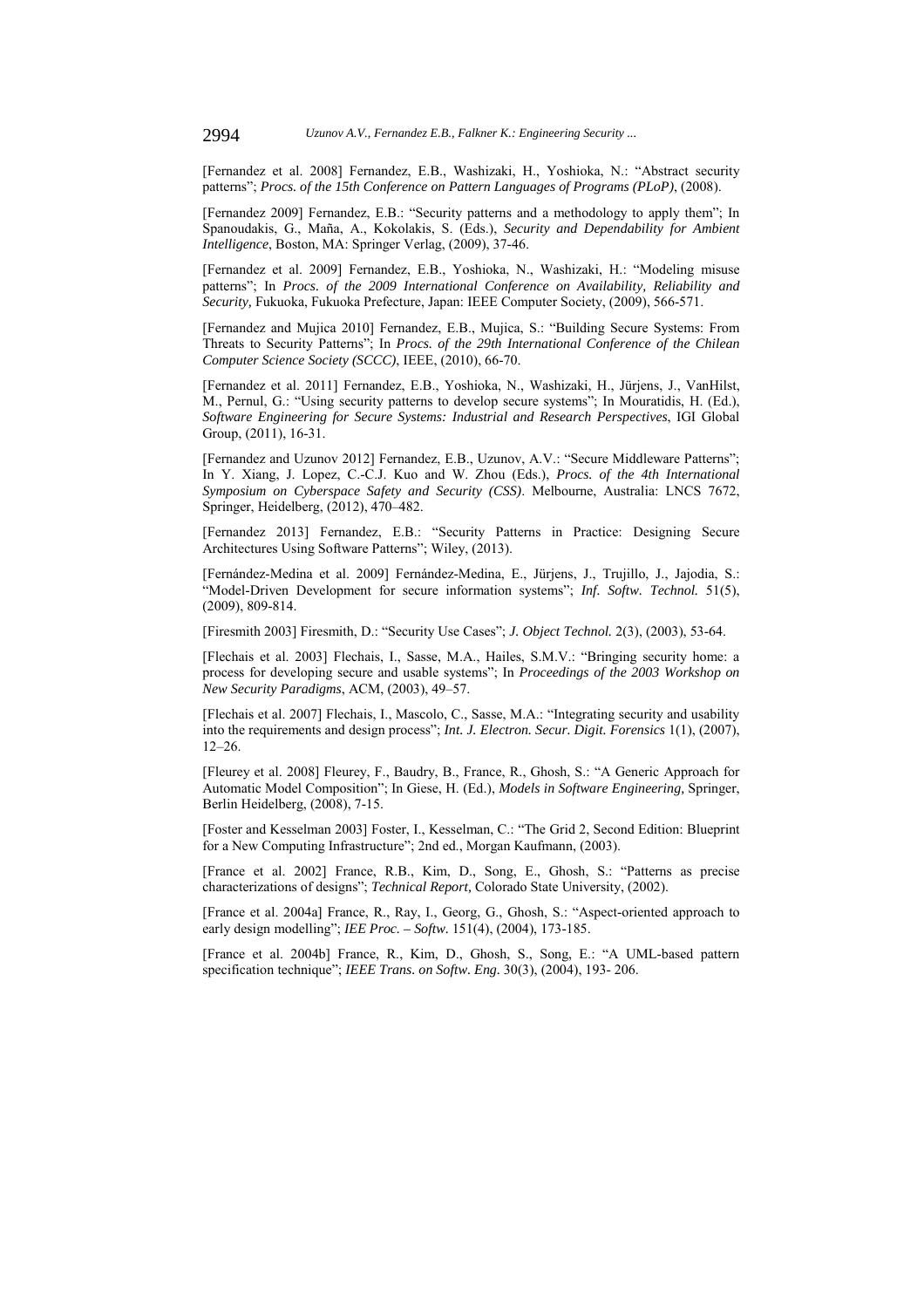[France and Rumpe 2007] France, R., Rumpe, B.: "Model-driven Development of Complex Software: A Research Roadmap"; In *Future of Software Engineering*, IEEE, (2007), 37-54.

[Frankel 2003] Frankel, D.S.: "Model Driven Architecture: Applying MDA to Enterprise Computing"; Wiley, (2003).

[Fu et al. 2006] Fu, Y., Dong, Z., He, X.: "An approach to web services oriented modeling and validation"; In *Proceedings of the 2006 International Workshop on Service-Oriented Software Engineering (SOSE)*, ACM Press, (2006), 81.

[Gallego-Nicasio et al. 2009] Gallego-Nicasio, B., Muñoz, A., Maña, A., Serrano, D.: "Security patterns, towards a further level"; In *SECRYPT 2009 - International Conference on Security and Cryptography,* Milan, Italy: INSTICC Press, (2009), 349-356.

[Gamma et al. 1995] Gamma, E., Helm, R., Johnson, R., Vlissides, J.: "Design Patterns: Elements of Reusable Object-Oriented Software"; Addison-Wesley Professional, (1995).

[García et al. 2012] García, M., Llewellyn-Jones, D., Ortin, F., Merabti, M.: "Applying dynamic separation of aspects to distributed systems security: A case study"; *IET Softw.* 6(3), (2012), 231–248.

[Georg et al. 2002a] Georg, G., Ray, I., France, R.: "Using aspects to design a secure system"; In *Proceedings of the 8th IEEE International Conference on Engineering of Complex Computer Systems (ICECCS)*, IEEE, (2002), 117–126.

[Georg et al. 2002b] Georg, G., France, R., Ray, I.: "Designing High Integrity Systems using Aspects"; In *Proceedings of the Fifth IFIP TC-11 WG 11.5 Working Conference on Integrity and Internal Control in Information Systems (IICIS)*, (2002), 37-57.

[Georg et al. 2006] Georg, G., Houmb, S.H., Ray, I.: "Aspect-Oriented Risk Driven Development of Secure Applications"; In Damiani, E., Liu, P. (Eds.), *Data and Applications Security*: Springer Berlin Heidelberg, (2006), 282-296.

[Georg et al. 2009] Georg, G., Ray, I., Anastasakis, K., Bordbar, B., Toahchoodee, M., Houmb, S.H.: "An aspect-oriented methodology for designing secure applications"; *Inf. Softw. Technol.* 51(5), (2009), 846-864.

[Georg et al. 2010] Georg, G., Anastasakis, K., Bordbar, B., Houmb, S.H., Ray, I., Toahchoodee, M.: "Verification and Trade-Off Analysis of Security Properties in UML System Models"; *IEEE Trans. Softw. Eng.* 36(3), (2010), 338-356.

[Ghosh et al. 2002] Ghosh, A.K., Howell, C., Whittaker, J.A.: "Building Software Securely from the Ground Up"; *IEEE Softw.* 19(1), (2002), 14–16.

[Giorgini et al. 2004] Giorgini, P., Kolp, M., Mylopoulos, J., Pistore, M.: "The Tropos Methodology: An Overview"; In *Methodologies and Software Engineering for Agent Systems*, Kluwer Academic Press, (2004), 89-106.

[Giunchiglia et al. 2003] Giunchiglia, F., Mylopoulos, J., Perini, A.: "The Tropos Software Development Methodology: Processes, Models and Diagrams"; In Giunchiglia, F., Odell, J., Weiß, G. (Eds.), *Agent-Oriented Software Engineering III*, Springer, Berlin Heidelberg, (2003), 162-173.

[Gollmann 2011] Gollmann, D.: "Computer Security"; 3rd ed., Wiley, (2011).

[Gonzalez-Perez and Henderson-Sellers 2008] Gonzalez-Perez, C., Henderson-Sellers, B.: "Metamodelling for Software Engineering"; 1st ed., Wiley, (2008).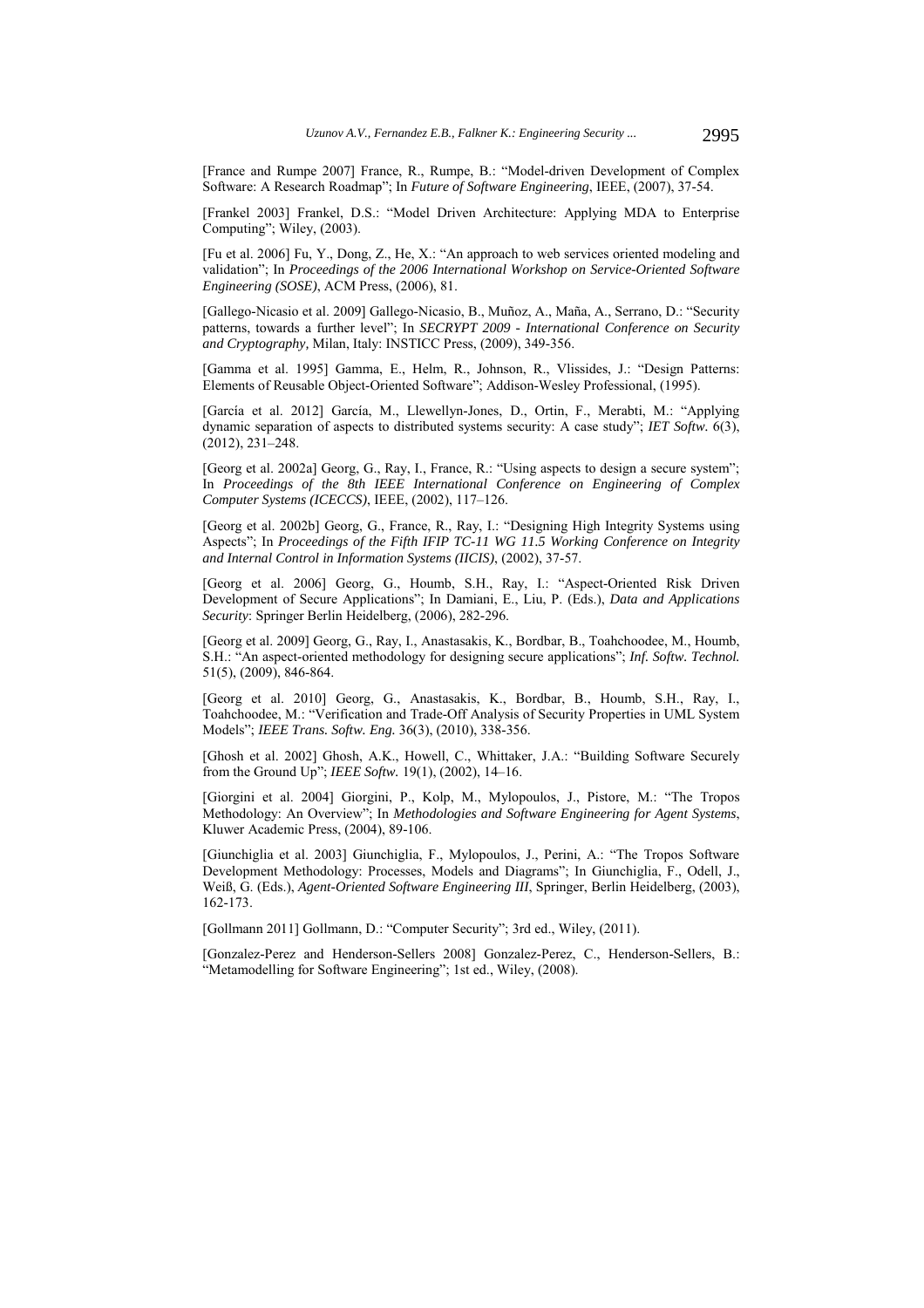[Gregoire et al. 2007] Gregoire, J., Buyens, K., De Win, B., Scandariato, R., Joosen, W.: "On the Secure Software Development Process: CLASP and SDL Compared"; In *Third International Workshop on Software Engineering for Secure Systems (SESS: ICSE Workshops 2007)*, IEEE, (2007).

[Gritzalis et al. 1999] Gritzalis, S., Spinellis, D., Georgiadis, P.: "Security protocols over open networks and distributed systems: formal methods for their analysis, design, and verification"; *Comput. Commun.* 22(8), (1999), 697-709.

[Gunawan et al. 2009] Gunawan, L.A., Herrmann, P., Kraemer, F.A.: "Towards the Integration of Security Aspects into System Development Using Collaboration-Oriented Models"; In Ślęzak, D. et al. (Eds.), *Security Technology*, Springer, Berlin Heidelberg, (2009), 72-85.

[Gunawan et al. 2011] Gunawan, L.A., Kraemer, F.A., Herrmann, P.: "A tool-supported method for the design and implementation of secure distributed applications"; In *Proceedings of the 3rd International Conference on Engineering Secure Software and Systems (ESSoS)*, Madrid, Spain: Springer-Verlag Berlin / Heidelberg, (2011), 142–155.

[Gutiérrez et al. 2005a] Gutiérrez, C., Fernández-Medina, E., Piattini, M.: "Towards a Process for Web Services Security"; In *Proceedings of the 3rd International Workshop on Security in Information Systems (WOSIS)*, Miami, FL, INSTICC Press, (2005a), 298–308.

[Gutiérrez et al. 2005b] Gutiérrez, C., Fernández-Medina, E., Piattini, M.: "Web services enterprise security architecture: a case study"; In *Proceedings of the 2nd ACM Workshop On Secure Web Services (SWS)*, Fairfax, VA, USA, ACM, (2005b), 10–19.

[Gutiérrez et al. 2006] Gutiérrez, C., Fernández-Medina, E., Piattini, M.: "PWSSec: Process for Web Services Security"; In *Proceedings of the IEEE International Conference on Web Services*. Washington, DC, USA: IEEE Computer Society, (2006), 213–222.

[Gutiérrez et al. 2009] Gutiérrez, C., Rosado, D.G., Fernández-Medina, E.: "The practical application of a process for eliciting and designing security in web service systems". *Inf. Softw. Technol.* 51(12), (2009), 1712–1738.

[Hafiz et al. 2004] Hafiz, M., Johnson, R.E., Afandi, R.: "The security architecture of qmail"; In *Proceedings of the 11th Conference on Pattern Language of Programs (PLoP)*, Allerton, Illinois, (2004).

[Hafiz et al. 2007] Hafiz, M., Adamczyk, P., Johnson, R.E.: "Organizing security patterns"; *IEEE Softw.* 24(4), (2007), 52–60.

[Hafner et al. 2006] Hafner, M., Breu, R., Agreiter, B., Nowak, A.: "SECTET: an extensible framework for the realization of secure inter-organizational workflows"; *Internet Res.* 16(5), (2006), 491-506.

[Hafner et al. 2009] Hafner, M., Memon, M., Breu, R.: "SeAAS – A Reference Architecture for Security Services in SOA"; *J. Univers. Comput. Sci.* 15(15), (2009), 2916–2936.

[Hafner and Breu 2009] Hafner, M., Breu, R.: "Security Engineering for Service-Oriented Architectures"; 1st ed., Springer, (2009).

[Haley et al. 2008] Haley, C., Laney, R., Moffett, J., Nuseibeh, B.: "Security Requirements Engineering: A Framework for Representation and Analysis"; *IEEE Trans. Softw. Eng.* 34(1), (2008), 133–153.

[Hatebur et al. 2007a] Hatebur, D., Heisel, M., Schmidt, H.: "A security engineering process based on patterns"; In *Procs. of the 18th International Workshop on Database and Expert Systems Applications*, Regensburg, Germany: IEEE Computer Society, (2007), 734-738.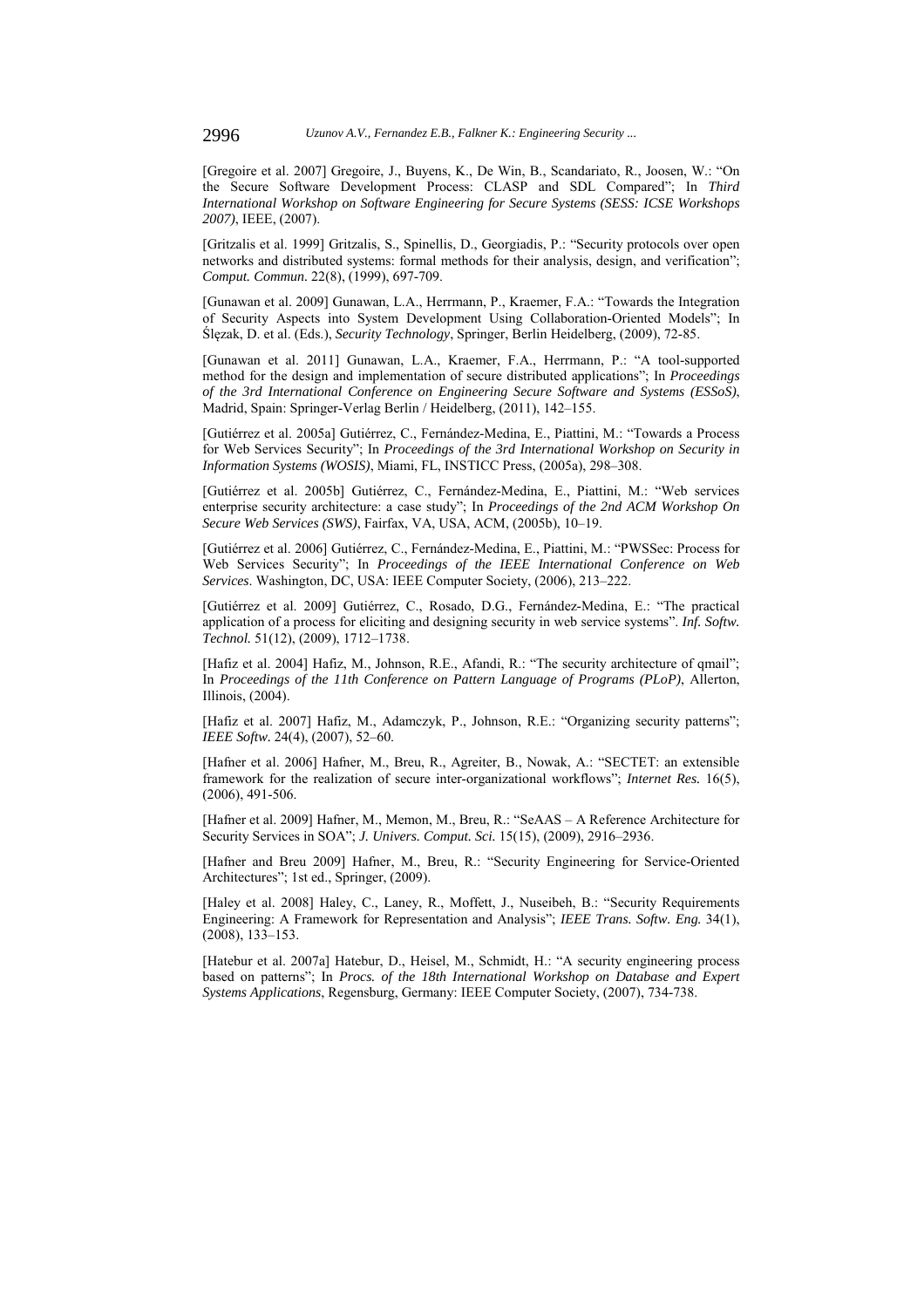[Hatebur et al 2007b] Hatebur, D., Heisel, M., Schmidt, H.: "A Pattern System for Security Requirements Engineering"; In *Procs of the 2nd International Conference on Availability, Reliability and Security (ARES)*, IEEE Computer Society, (2007), 356-365.

[Hatebur et al. 2008] Hatebur, D., Heisel, M., Schmidt, H.: "Analysis and Component-based Realization of Security Requirements"; In *Procs. of the 3rd International Conference on Availability, Reliability and Security (ARES)*, IEEE, (2008), 195-203.

[Hatebur and Heisel 2009] Hatebur, D., Heisel, M.: "Deriving Software Architectures from Problem Descriptions"; In *Software Engineering 2009 – Workshopband,* GI, (2009), 383-392.

[Hatebur and Heisel 2010] Hatebur, D., Heisel, M.: "A UML profile for requirements analysis of dependable software"; In *Proceedings of the 29th International Conference on Computer Safety, Reliability and Security (Safecomp)*, Vienna, Austria: Springer, (2010), 317–331.

[Hatebur et al. 2011] Hatebur, Denis, Heisel, M., Jürjens, J., Schmidt, H.: "Systematic Development of UMLsec Design Models Based on Security Requirements"; In Giannakopoulou, D., Orejas, F. (Eds.), *Fundamental Approaches to Software Engineering*, Springer, Berlin Heidelberg, (2011), 232-246.

[He et al. 2002] He, X., Ding, J., Deng, Y.: "Model checking software architecture specifications in SAM"; In *Proceedings of the 14th International Conference on Software Engineering and Knowledge Engineering (SEKE)*. Ischia, Italy: ACM, (2005), 271–274.

[Hein and Saiedian 2009] Hein, D., Saiedian, H.: "Secure Software Engineering: Learning from the Past to Address Future Challenges"; *Inf. Secur. J.: A Global Perspective*, 18(1), (2009), 8– 25.

[Henderson-Sellers and Giorgini 2005] Henderson-Sellers, B., Giorgini, P.: "Agent-Oriented Methodologies", 1st ed., IGI Global, (2005).

[Henderson-Sellers and Ralyté 2010] Henderson-Sellers, B., Ralyté, J.: "Situational method engineering: state-of-the-art review"; *J. Univers. Comput. Sci. (J.UCS)* 16(3), (2010), 424–478.

[Heyman et al. 2007] Heyman, T., Yskout, K., Scandariato, R., Joosen, W.: "An Analysis of the Security Patterns Landscape"; In *Procs. 3rd International Workshop on Software Engineering for Secure Systems (SESS: ICSE Workshops 2007)*. Minneapolis, MN: IEEE, (2007).

[Heyman et al. 2008] Heyman, T., Scandariato, R., Huygens, C., Joosen, W.: "Using Security Patterns to Combine Security Metrics"; In *Procs. of the 7th International Conference on Availability, Reliability and Security (ARES)*. Barcelona, Spain: IEEE Computer Society, (2008), 1156–1163.

[Hoglund and McGraw 2004] Hoglund, G., McGraw, G.: "Exploiting Software: How to Break Code"; Addison-Wesley Professional, (2004).

[Houmb et al. 2011] Houmb, S.H., Georg, G., Petriu, D., Bordbar, B., Ray, I., Anastasakis, K., France, R.: "Balancing Security and Performance Properties During System Architectural Design"; In Mouratidis, H. (Ed.), *Software Engineering for Secure Systems*, IGI Global, (2011), 155-191.

[Howard and Lipner 2006] Howard, M., Lipner, S.: "The Security Development Lifecycle: SDL: A Process for Developing Demonstrably More Secure Software"; 1st ed., Microsoft Press, (2006).

[Huget 2004] Huget, M.P.: "Agent UML notation for multiagent system design"; *IEEE Internet Comput.* 8(4), (2004), 63- 71.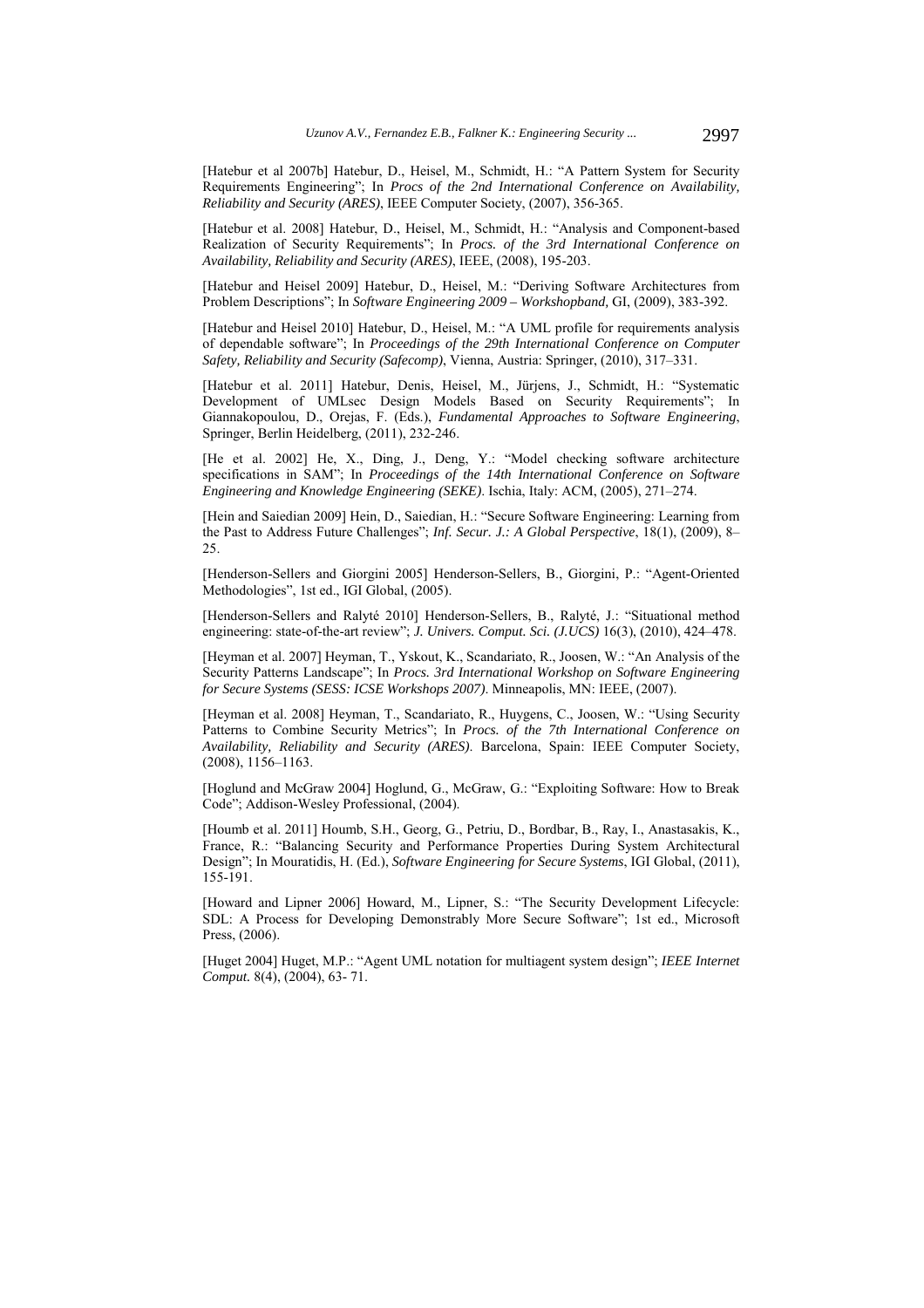[Hurtado Alegría et al. 2011] Hurtado Alegría, J.A., Bastarrica, M.C., Quispe, A., Ochoa, S.F.: "An MDE approach to software process tailoring"; In *Proceedings of the 2011 International Conference on Software and Systems Process (ICSSP)*. Waikiki, Honolulu, HI, USA: ACM, (2011), 43–52.

[Hutchinson et al. 2011] Hutchinson, J., Rouncefield, M., Whittle, J.: "Model-driven engineering practices in industry"; In *Proceeding of the 33rd International Conference on Software Engineering (ICSE)*, Waikiki, Honolulu, HI, USA: ACM, (2011), 633–642.

[ISO/IEC 7498-2 1989] ISO/IEC 7498-2: "Information Processing System - Open Systems Interconnection (OSI) - Basic Reference Model - Part 2: Security Architecture", (1989).

[Jaatun and Tøndel 2008] Jaatun, M.G., Tøndel, I.A.: "Covering Your Assets in Software Engineering"; In *Proceedings of the 3rd International Conference on Availability, Reliability and Security (ARES)*, Barcelona, Spain: IEEE Computer Society, (2008), 1172-1179.

[Jakob et al. 2009] Jakob, H., Loriant, N., Consel, C.: "An aspect-oriented approach to securing distributed systems"; In *Proceedings of the 2009 International Conference on Pervasive Services*. ACM, (2009), 21–30.

[Jaquith 2002] Jaquith, A.: "The security of applications: Not all are created equal"; *Research Report*, @stake, (2002), 1–12. Available at [Accessed 24 Mar 2011]: http://www.securitymanagement.com/archive/library/atstake\_tech0502.pdf

[Jayaram and Mathur 2005] Jayaram, K., Mathur, A.P.: "Software engineering for secure software-state of the art: A survey"; *CERIAS Tech. Report 2005-67,* Purdue University, West Lafayette, (2005).

[Jennings 2001] Jennings, N.R.: "An agent-based approach for building complex software systems"; *Commun. ACM* 44(4), (2001) , 35–41.

[Jensen 1998] Jensen, C.: "Secure software architectures" In *Proceedings of the 8th Nordic Workshop on Programming Environment Research (WPER)*, Ronneby, (1998), 239–246.

[Jouve et al. 2008] Jouve, W., Palix, N., Consel, C., Kadionik, P.: "A SIP-Based Programming Framework for Advanced Telephony Applications"; In Schulzrinne, H., State, R., Niccolini, S. (Eds.), *Services and Security for Next Generation Networks (IPTComm 2008)*, Springer, Berlin Heidelberg, (2008), 1-20.

[Jürjens 2002a] Jürjens, J.: "UMLsec: Extending UML for Secure Systems Development"; In *Proceedings of the 5th International Conference on The Unified Modeling Language (UML)*, Springer-Verlag, (2002), 412–425.

[Jürjens 2002b] Jürjens, J.: "Using UMLsec and goal trees for secure systems development"; In *Proceedings of the 2002 ACM Symposium on Applied Computing (SAC)*, Madrid, Spain ACM, (2002), 1026–1030.

[Jürjens et al. 2002] Jürjens, J., Popp, G., Wimmel, G.: "Towards Using Security Patterns in Model-based System Development"; In *Procs. of EuroPLoP 2002*, Kloster Irsee, Germany, (2002).

[Jürjens 2005a] Jürjens, J.: "Secure Systems Development with UML"; Springer, (2005).

[Jürjens 2005b] Jürjens, J.: "Sound methods and effective tools for model-based security engineering with UML"; In *Proceedings of the 27th International Conference on Software Engineering (ICSE)*, St. Louis, MO, USA ACM, (2005), 322–331.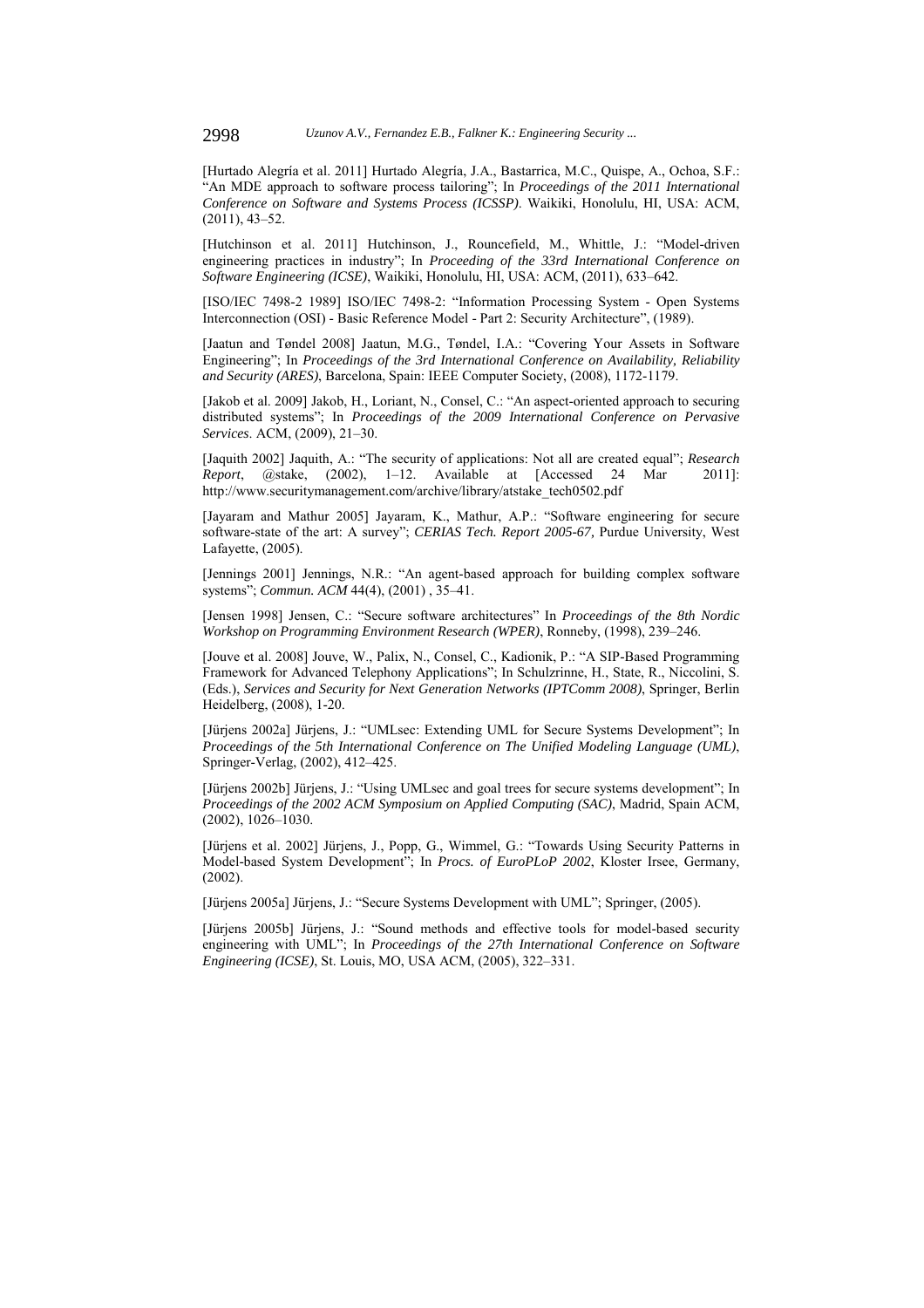[Jürjens 2006a] Jürjens, J.: "Model-Based Security Engineering with UML: Introducing Security Aspects"; In Boer, F.S. et al. (Eds.), *Formal Methods for Components and Objects*, Springer, Berlin Heidelberg, (2006), 64-87.

[Jürjens 2006b] Jürjens, J.: "Model-Based Security Engineering for Real"; In Misra, J., Nipkow, T., Sekerinski, E. (Eds.), *FM 2006: Formal Methods*, Springer, Berlin Heidelberg, (2006), 600-606.

[Jürjens et al. 2008] Jürjens, J., Schreck, J., Yu, Y.: "Automated analysis of permission-based security using UMLsec"; In *Proceedings of the Theory and Practice of Software (ETAPS), 11th International Conference on Fundamental Approaches to Software Engineering (FASE)*, Budapest, Hungary: Springer-Verlag, (2008), 292–295.

[Jürjens 2009] Jürjens, J.: "Security and Dependability Engineering"; In Spanoudakis, G., Maña, A., Kokolakis, S. (Eds.), *Security and Dependability for Ambient Intelligence*, Boston, MA: Springer Verlag, (2009), 21-36.

[Kasal et al. 2011] Kasal, K., Heurix, J., Neubauer, T.: "Model-Driven Development Meets Security: An Evaluation of Current Approaches"; In *Procs. of the 44th Hawaii International Conference on System Sciences (HICSS)*. Kauai, HI, USA: IEEE, (2011), 1–9.

[Katt et al. 2010] Katt, B., Breu, R., Memon, M., Hafner, M.: "SECTET - Model driven Security of Service Oriented Systems based on Security-as-a-Service"; In *Presentation in Japan-Austria Joint Workshop on "ICT", October 18 - 19*, Tokyo, Japan, (2010). Available at: http://www.jst.go.jp/sicp/ws2010\_austria/presentation/presentation\_05.pdf (Accessed 2011)

[Khan and Zulkernine 2009] Khan, M.U.A., Zulkernine, M.: "A Survey on Requirements and Design Methods for Secure Software Development"; *Technical Report No. 2009–562, School of Computing,* Queen's University, Kingston, Ontario, Canada, (2009). Available at: http://research.cs.queensu.ca/TechReports/Reports/2009-562.pdf (Accessed: December 2010).

[Kiczales et al. 1997] Kiczales, G., Lamping, J., Mendhekar, A., Maeda, C., Lopes, C., Loingtier, J.-M., Irwin, J.: "Aspect-oriented programming"; In Akşit, M., Matsuoka, S. (Eds.), *ECOOP'97 — Object-Oriented Programming*, LNCS 1241, Springer, Berlin Heidelberg, (1997), 220–242.

[Kraemer 2008] Kraemer, F.A.: "Engineering Reactive Systems: A Compositional and Model-Driven Method Based on Collaborative Building Blocks"; PhD Thesis, Norwegian University of Science and Technology, (2008).

[Kraemer et al. 2009] Kraemer, F.A., Slåtten, V., Herrmann, P.: "Tool support for the rapid composition, analysis and implementation of reactive services"; *J. Syst. Softw.* 82(12), (2009), 2068–2080.

[Lang and Schreiner 2003] Lang, U., Schreiner, R.: "A Flexible, Model-Driven Security Framework for Distributed Systems"; In *Proceedings of the IASTED International Conference on Communication, Network, and Information Security (CNIS 2003)*, New York, USA, (2003).

[Lang and Schreiner 2004] Lang, U., Schreiner, R.: "OpenPMF Security Policy Framework for Distributed Systems"; In *Proceedings of the Information Security Solutions Europe (ISSE 2004) Conference,* Berlin, Germany, (2004).

[Lodderstedt et al. 2002] Lodderstedt, T., Basin, D., Doser, J.: "SecureUML: A UML-based modeling language for model-driven security"; In *UML 2002 - The Unified Modeling Language : 5th International Conference,* Dresden, Germany, Springer, (2002), 426–441.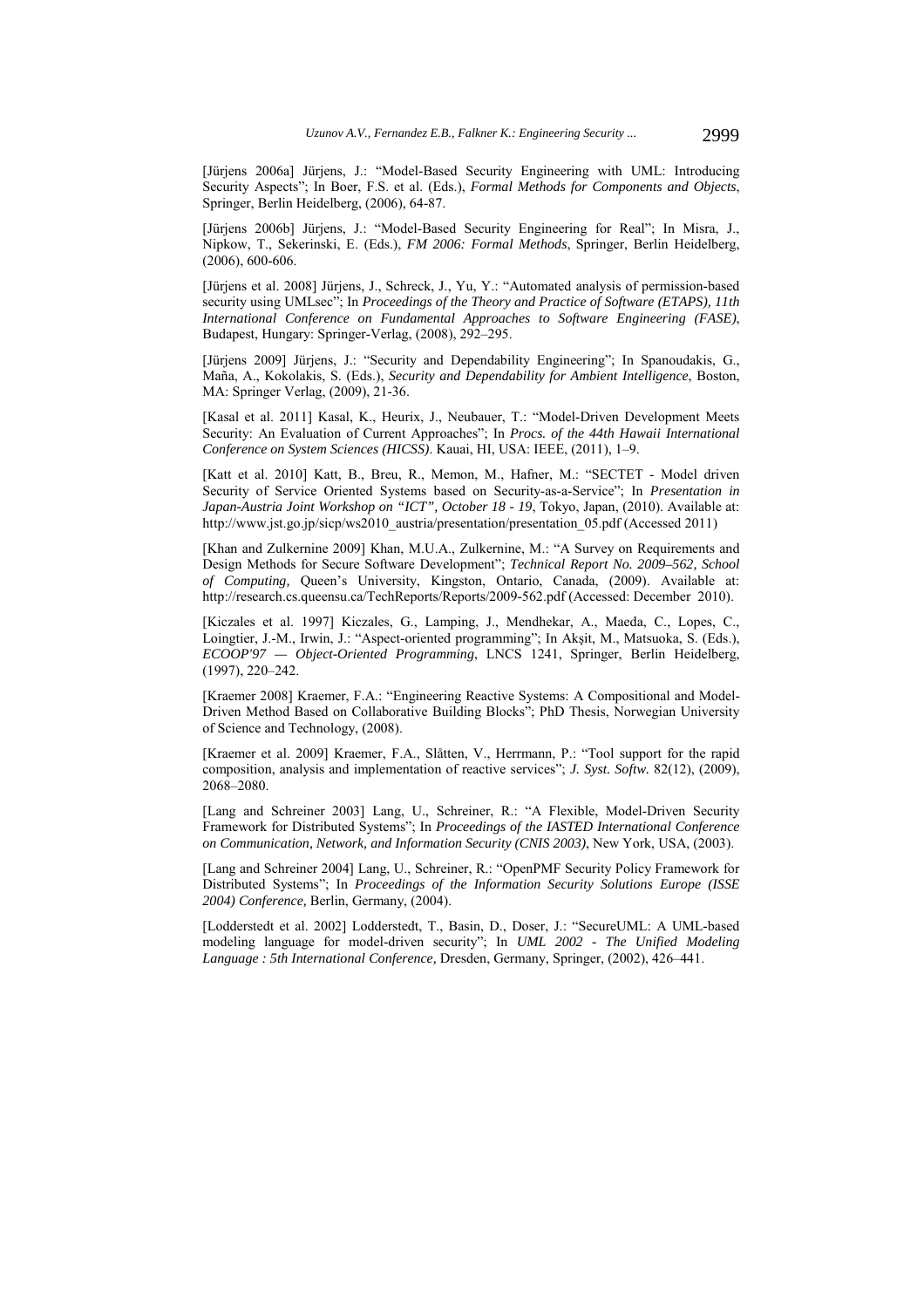[Lodderstedt 2003] Lodderstedt, T.: "*Model driven security from UML Models to Access Control Architectures*"; PhD Thesis, University of Freiburg, Germany, (2003). Available at: http://www.freidok.uni-freiburg.de/volltexte/1253/

[Low et al. 2010] Low, G., Mouratidis, H., Henderson-Sellers, B.: "Using a Situational Method Engineering Approach to Identify Reusable Method Fragments from the Secure TROPOS Methodology"; *J. Object Technol.* 9(4), (2010), 93–125.

[Lund et al. 2011] Lund, M.S., Solhaug, B., Stølen, K.: "Model-Driven Risk Analysis"; Berlin, Heidelberg: Springer Berlin Heidelberg, (2011).

[Maña et al. 2006] Maña, A., Sánchez-Cid, F., Serrano, D., Muñoz, A.: "Towards Secure Ambient Intelligence Scenarios"; In *Proceedings of the 18th International Conference on Software Engineering, Knowledge Engineering (SEKE)*, San Francisco, CA, (2006), 386-391.

[Maña and Pujol 2008] Maña, A., Pujol, G.: "Towards Formal Specification of Abstract Security Properties"; In *Proceedings of the 3rd International Conference on Availability, Reliability and Security*, Washington, DC, USA: IEEE Computer Society, (2008), 80–87.

[McGraw 2004] McGraw, G.: "Software security"; *IEEE Security & Privacy* 2(2), (2004), 80- 83.

[McGraw 2006] McGraw, Gary: "Software Security: Building Security In"; Addison-Wesley Professional, (2006).

[Mekerke et al. 2002] Mekerke, F., Georg, G., France, R.: "Tool Support for Aspect-Oriented Design"; In Bruel, J.-M., Bellahsene, Z. (Eds.), *Advances in Object-Oriented Information Systems*, Springer, Berlin Heidelberg, (2002), 280-289.

[Meland and Jensen 2008] Meland, P.H., Jensen, J.: "Secure software design in practice"; In *Procs. of the 3rd International Conference on Availability, Reliability and Security (ARES)*. IEEE, (2008), 1164–1171.

[Memon et al. 2008] Memon, M., Hafner, M., Breu, R.: "SECTISSIMO: A Platformindependent Framework for Security Services"; In *Modeling Security Workshop In Association with MODELS 2008*, Toulouse, France, (2008).

[Memon 2011] Memon, M.: "Security Modeling with Pattern Refinement for a Security-as-a-Service Architecture"; PhD Thesis, University of Innsbruck, Austria, (2011).

[Menzel and Meinel 2009] Menzel, M., Meinel, C.: "A Security Meta-model for Service-Oriented Architectures"; In *Procs. of the 2009 IEEE International Conference on Services Computing (SCC)*, IEEE, (2009), 251-259.

[Menzel et al. 2009] Menzel, M., Thomas, I., Meinel, C.: "Security Requirements Specification in Service-Oriented Business Process Management"; In *Procs. of the 2009 International Conference on Availability, Reliability and Security (ARES)*, IEEE, (2009), 41-48.

[Menzel and Meinel 2010] Menzel, M., Meinel, C.: "SecureSOA"; In *Procs. of the 2010 IEEE International Conference on Services Computing*, IEEE Computer Society, (2010), 146-153.

[Menzel et al. 2010] Menzel, M., Warschofsky, R., Meinel, C.: "A Pattern-Driven Generation of Security Policies for Service-Oriented Architectures"; In *Procs. of the 2010 IEEE International Conference on Web Services*, IEEE, (2010), 243-250.

[Milojicic et al. 2002] Milojicic, D.S., Kalogeraki, V., Lukose, R., Nagaraja, K., Pruyne, J., Richard, B., Rollins, S., Xu, Z.: "Peer-to-Peer Computing"; *Technical Report, HPL-2002-57,*  HP Labs, (2002).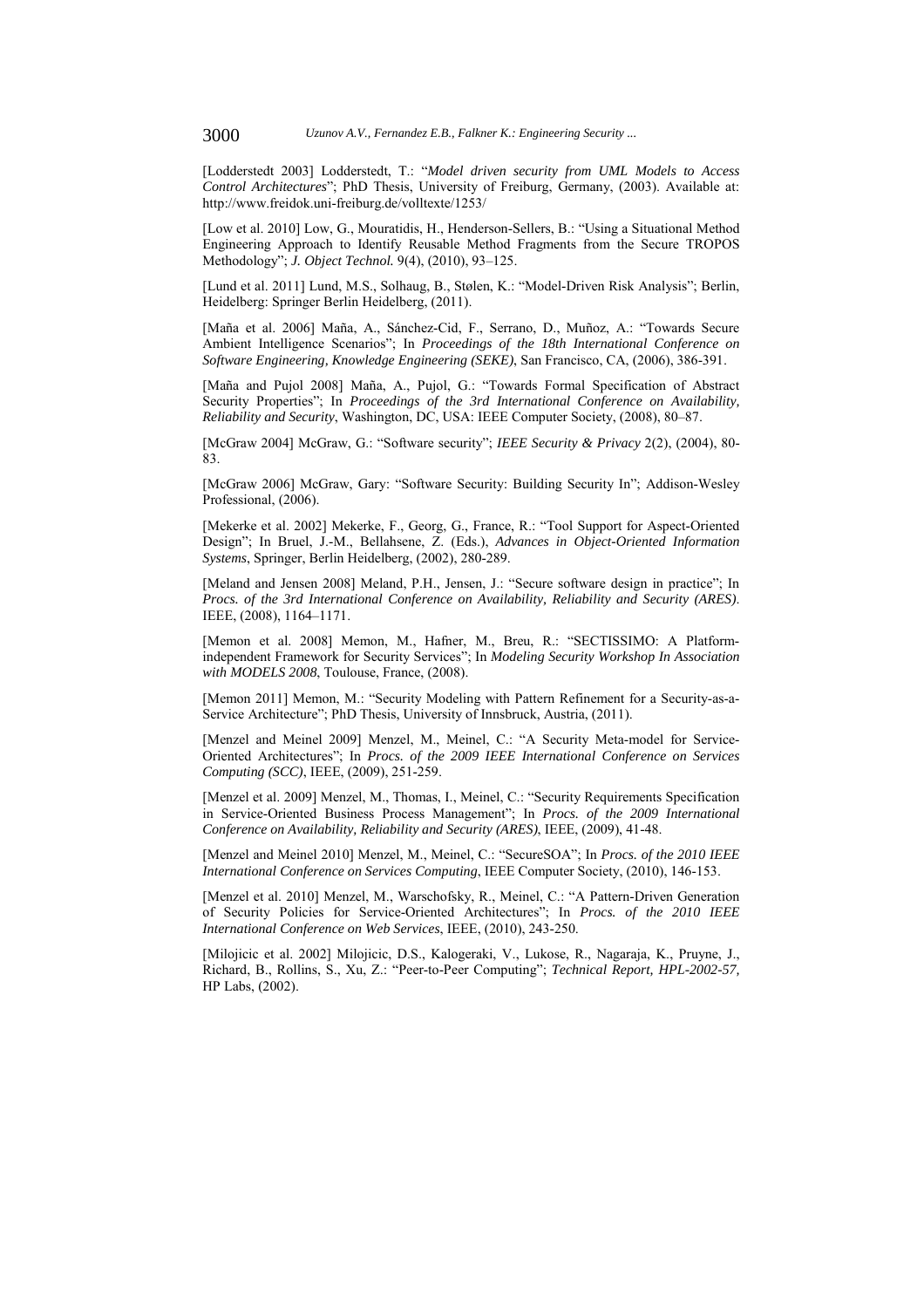[Moriconi et al. 1997] Moriconi, M., Qian, X., Riemenschneider, R.A., Gong, L.: "Secure software architectures"; In *Proceedings of the 1997 IEEE Symposium on Security and Privacy,* IEEE, (1997), 84–93.

[Mouheb et al. 2009] Mouheb, D., Talhi, C., Lima, V., Debbabi, M., Wang, L., Pourzandi, M.: "Weaving security aspects into UML 2.0 design models"; In *Proceedings of the 13th Workshop on Aspect-Oriented Modeling*, Charlottesville, Virginia, USA: ACM, (2009), 7–12.

[Mouheb et al. 2010] Mouheb, D., Talhi, C., Nouh, M., Lima, V., Debbabi, M., Wang, L., Pourzandi, M.: "Aspect-Oriented Modeling for Representing and Integrating Security Concerns in UML"; In Lee, R. et al. (Eds.), *Software Engineering Research, Management and Applications 2010*, Springer, Berlin Heidelberg, (2010), 197-213.

[Mouratidis et al. 2003] Mouratidis, H., Giorgini, P., Schumacher, M.: "Security Patterns for Agent Systems"; In *Procs. of the 8th European Conference on Pattern Languages of Programs (EuroPLoP)*, (2003).

[Mouratidis and Giorgini 2004] Mouratidis, H., Giorgini, P.: "Analysing Security in Information Systems"; In *Procs. of the 2nd International Workshop on Security In Information Systems (WOSIS)*, Porto, Portugal, (2004).

[Mouratidis et al. 2005] Mouratidis, H., Giorgini, P., Manson, G.: "When security meets software engineering: a case of modelling secure information systems"; *Inf. Syst.* 30(8), (2005), 609-629.

[Mouratidis and Giorgini 2006] Mouratidis, H., Giorgini, P.: "Integrating Security and Software Engineering: Advances and Future Vision"; 1st ed., IGI Global, (2006).

[Mouratidis et al. 2006a] Mouratidis, H., Weiss, M., Giorgini, P.: "Modelling Secure Systems Using An Agent Oriented Approach and Security Patterns"; *Int. J. Softw. Eng. Knowl. Eng.* 16(4), (2006), 471-498.

[Mouratidis et al. 2006b] Mouratidis, H., Jürjens, J., Fox, J.: "Towards a Comprehensive Framework for Secure Systems Development"; In Dubois, E., Pohl, K. (Eds.), *Advanced Information Systems Engineering*, Springer, Berlin Heidelberg, (2006), 48-62.

[Mouratidis 2007] Mouratidis, H.: "Secure Information Systems Engineering: A Manifesto"; Int. J. Electron. Secur. Digit. Forensics, 1(1), 27–41.

[Mouratidis and Giorgini 2007a] Mouratidis, H., Giorgini, P.: "Secure Tropos: A Security-Oriented Extension of the Tropos methodology"; *Int. J. Softw. Eng. Knowl. Eng.* 17(2), (2007), 285-309.

[Mouratidis and Giorgini 2007b] Mouratidis, H., Giorgini, P.: "Security Attack Testing (SAT)- testing the security of information systems at design time"; *Inf. Syst.* 32(8), (2007), 1166-1183.

[Mouratidis 2009] Mouratidis, H.: "Secure Tropos: An Agent Oriented Software Engineering Methodology for the Development of Health and Social Care Information Systems"; *Int. J. Comput. Sci. Secur.* 3(3), (2009), 241-271.

[Mouratidis and Jürjens 2010] Mouratidis, H., Jürjens, J.: "From Goal-Driven Security Requirements Engineering to Secure Design"; *Int. J. Intell. Syst.* 25(8), (2010), 813-840.

[Mouratidis 2011] Mouratidis, H.: "Secure Software Systems Engineering: The Secure Tropos Approach" (Invited Paper); *J. Softw.* 6(3), (2011), 331-339.

[Myagmar et al. 2005] Myagmar, S., Lee, A., Yurcik, W.: "Threat Modeling as a Basis for Security Requirements"; In *Proceedings of the 2005 ACM Workshop on Storage Security and Survivability (StorageSS)*. ACM Press, (2005), 94–102.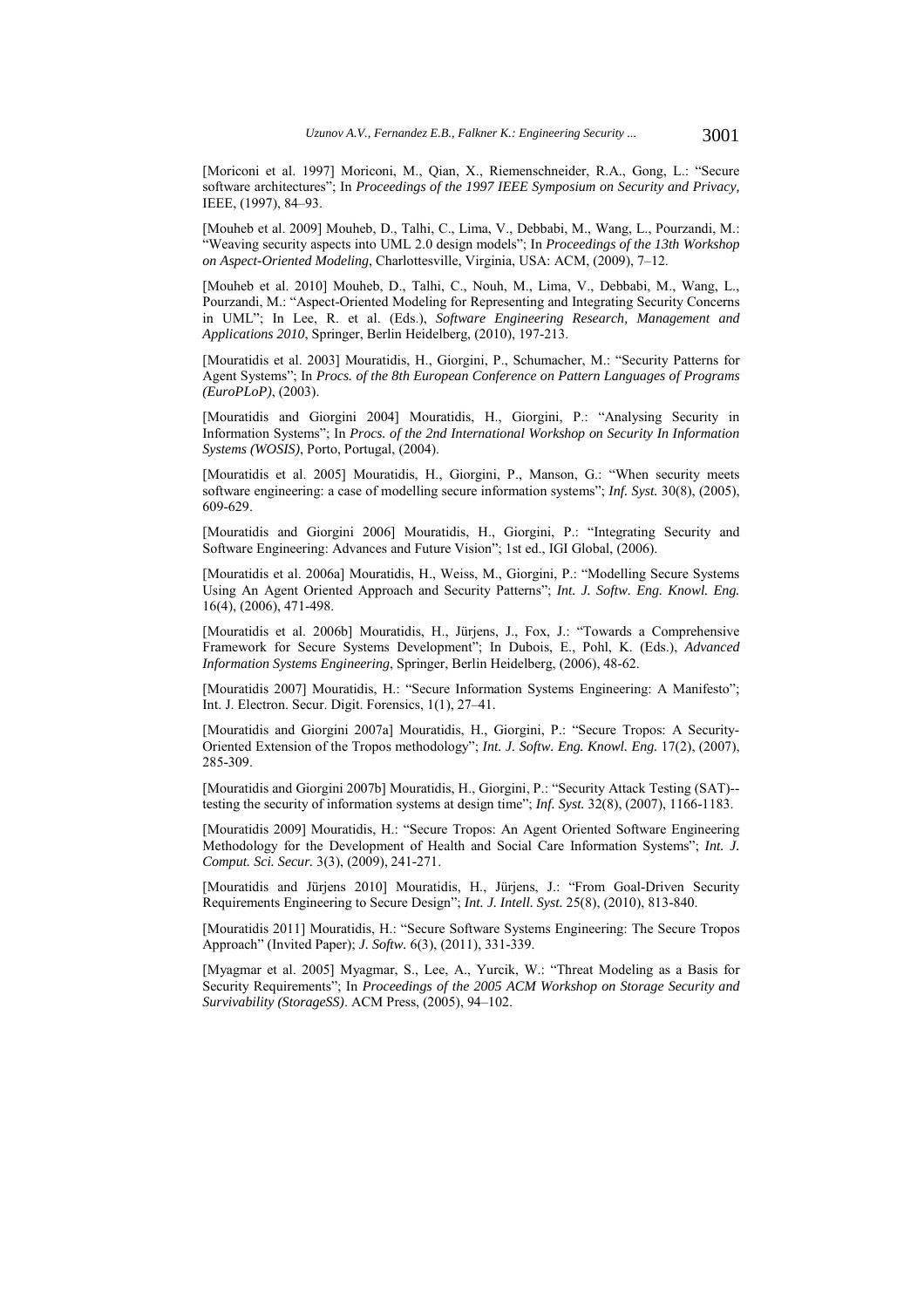[Naqvi and Riguidel 2004] Naqvi, S., Riguidel, M.: "Security architecture for heterogeneous distributed computing systems"; In *Procs. of the 38th Annual International Carnahan Conference on Security Technology,* IEEE, (2004), 34-41.

[Oladimeji et al. 2007] Oladimeji, E.A., Supakkul, S., Chung, L.: "A model-driven approach to architecting secure software"; In *Proceedings of the International Conference on Software Engineering and Knowledge Engineering,* Boston, USA, (2007), 535–551.

[OWASP 2011] OWASP: "Comprehensive, Lightweight Application Security Process  $(CLASP)$ "; (2011), Available at: http://www.owasp.org/index.php/Category:OWASP\_CLASP\_Project (Accessed 2011).

[Popp et al. 2003] Popp, G., Jürjens, J., Wimmel, G., Breu, R.: "Security-Critical System Development with Extended Use Cases"; In *Proceedings of the 10th Asia-Pacific Software Engineering Conference Software Engineering Conference (APSEC)*, IEEE Computer Society, (2003), 478–487.

[Ramsin and Paige 2008] Ramsin, R., Paige, R.F.: "Process-centered review of object oriented software development methodologies"; *ACM Comput. Surv.* 40(1), (2008), 1–89.

[Ray et al. 2004] Ray, I., France, R., Na, L., Georg, G.: "An aspect-based approach to modeling access control concerns"; *Inf. Softw. Technol.* 46(9), (2004), 575-587.

[Reddy et al. 2006] Reddy, Y.R., Ghosh, S., France, R.B., Straw, G., Bieman, J.M., McEachen, N., Song, E., Georg, G.: "Directives for Composing Aspect-Oriented Design Class Models"; In Rashid, A., Aksit, M. (Eds.), *Transactions on Aspect-Oriented Software Development I*, Springer, Berlin Heidelberg, (2006), 75-105.

[Ren and Taylor 2005] Ren, J., Taylor, R.N.: "A Secure Software Architecture Description Language"; In *Procs. of the Workshop on Software Security Assurance Tools, Techniques, and Metrics, in conjunction with the 20th IEEE/ACM Int. Conf. on Automated Software Engineering*. Long Beach, California, USA, (2005).

[Ren et al. 2005] Ren, J., Taylor, R., Dourish, P., Redmiles, D.: "Towards an architectural treatment of software security: a connector-centric approach"; *ACM SIGSOFT Softw. Eng. Notes* 30(4), (2005), 1–7.

[Ren 2006] Ren, Jie: "*A Connector-Centric Approach to Architectural Access Control*"; PhD Thesis, University of California Irvine, (2006).

[Reznik et al. 2007] Reznik, J., Ritter, T., Schreiner, R., Lang, U.: "Model Driven Development of Security Aspects"; *Electron. Notes Theor. Comput. Sci.* 163(2), (2007), 65-79.

[Rodriguez et al. 2009] Rodriguez, L.C., Mora, M., Vergas-Martin, M., O'Connor, R., Alvarez, F.: "Process Models of SDLCs: Comparison and Evolution"; In M.R. Syed, S.N. Syed (Eds.), *Handbook of Research on Modern Systems Analysis and Design Technologies and Applications,* IGI Global, (2009), 76–89.

[Rojas and Mahdy 2011] Rojas, D.M., Mahdy, A.M.: "Integrating Threat Modeling in Secure Agent-Oriented Software Development"; *Int. J. Softw. Eng.* 2(3), (2011), 23-36.

[Rosado et al. 2006] Rosado, D.G., Gutiérrez, C., Fernández-Medina, E., Piattini, M.: "Security patterns and requirements for internet-based applications"; *Internet Res.* 16(5), (2006), 519- 536.

[Rosado et al. 2008] Rosado, D.G., Fernández-Medina, E., López, J., Piattini, M.: "PSecGCM: Process for the development of Secure Grid Computing based Systems with Mobile devices"; In *Procs. of the 3rd International Conference on Availability, Reliability and Security (ARES),*  IEEE, (2008), 136–143.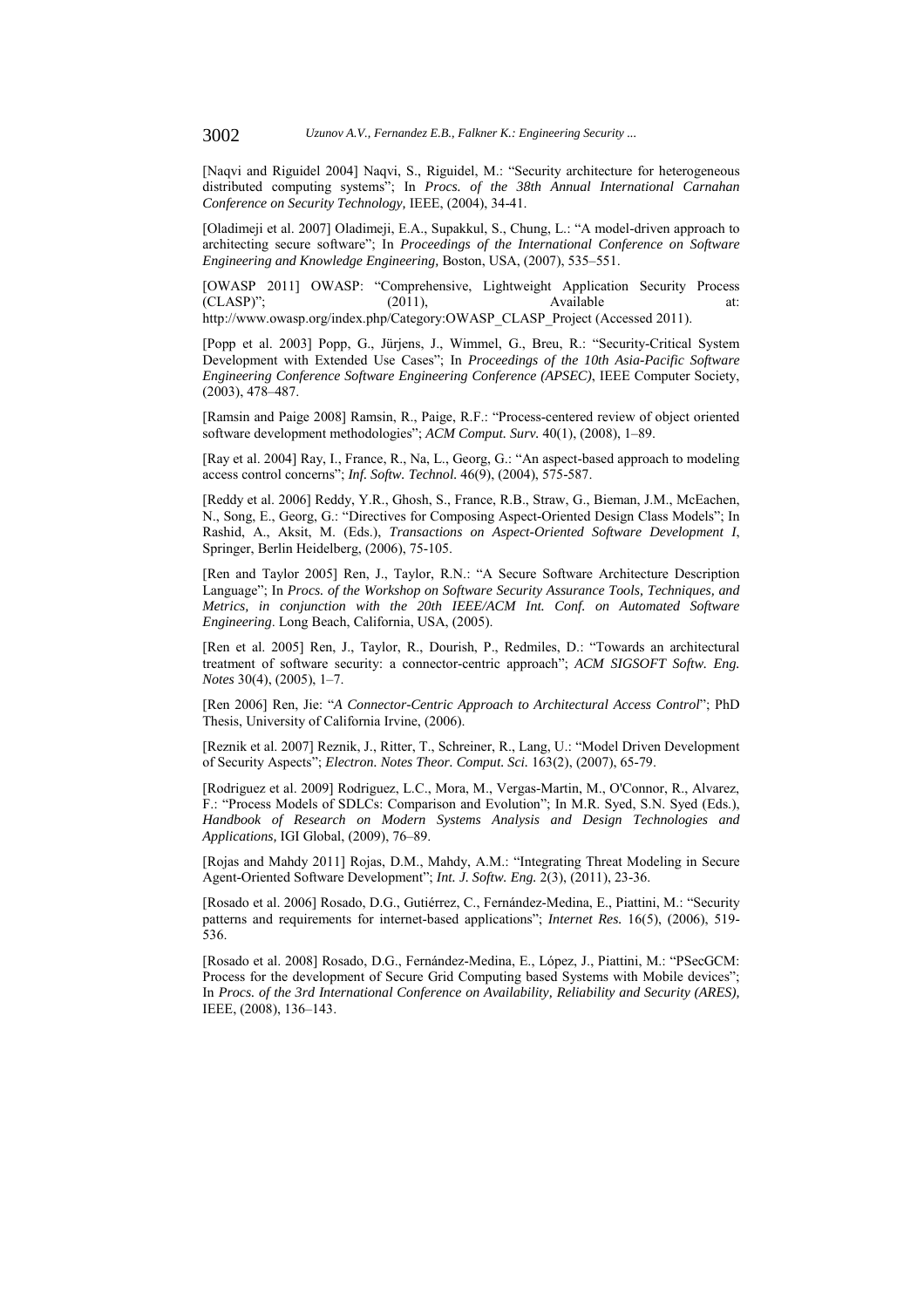[Rosado et al. 2009a] Rosado, D.G., Fernández-Medina, E., López, J., Piattini, M.: "Obtaining Security Requirements for a Mobile Grid System"; *Int. J. Grid High Perform. Comput.* 1(3), (2009), 1-17.

[Rosado et al. 2009b] Rosado, D.G., Fernández-Medina, E., López, J.: "Applying a UML Extension to Build Use Cases Diagrams in a Secure Mobile"; In Heuser, C., Pernul, G. (Eds.), *Advances in Conceptual Modeling - Challenging Perspectives*, Springer Berlin / Heidelberg, (2009), 126-136.

[Rosado et al. 2010a] Rosado, D.G., Fernández-Medina, E., López, J., Piattini, M.: "Analysis of Secure Mobile Grid Systems: A Systematic Approach"; *Inf. Softw. Technol.* 52(5), (2010), 517- 536.

[Rosado et al. 2010b] Rosado, D.G., Fernández-Medina, E., López, J., Piattini, M.: "Developing a Secure Mobile Grid System through a UML Extension"; *J. Univers. Comput. Sci.* 16(17), (2010), 2333-2352.

[Rosado et al. 2011a] Rosado, D.G., Fernández-Medina, E., López, J.: "Security Services Architecture for Secure Mobile Grid Systems"; *J. Syst. Arch.* 53(3), (2011), 240-258.

[Rosado et al. 2011b] Rosado, D.G., Fernández-Medina, E., López, J., Piattini, M.: "Systematic Design of Secure Mobile Grid Systems"; *J. Netw. Comput. Appl.* 34(4), (2011), 1168-1183.

[Sachitano et al. 2004] Sachitano, A., Chapman, R.O., Hamilton, J.A.: "Security in software architecture: a case study;" In *Proceedings of the 5th Annual IEEE SMC Information Assurance Workshop,* IEEE, (2004), 370-376.

[Sánchez et al. 2009] Sánchez, Ó., Molina, F., García-Molina, J., Toval, A.: "ModelSec: A Generative Architecture for Model-Driven Security"; *J. Univers. Comput. Sci.* 15(15), (2009), 2957-2980.

[Sánchez-Cid and Maña 2008] Sánchez-Cid, F., Maña, A.: "SERENITY Pattern-Based Software Development Life-Cycle"; In *Proceedings of the 19th International Conference on Database and Expert Systems Application*, Washington, DC, USA: IEEE Computer Society, (2008), 305–309.

[Sánchez-Cid et al. 2009] Sánchez-Cid, F., Maña, A., Spanoudakis, G., Serrano, D., Muñoz, A.: "Representation of Security and Dependability Solutions"; In G. Spanoudakis, A. Maña, S. Kokolakis (Eds.), *Security and Dependability for Ambient Intelligence*, Springer, (2009), 69-96.

[Scandariato et al. 2008] Scandariato, R., Yskout, K., Heyman, T., Joosen, W.: "Architecting software with security patterns"; *CW Reports, volume CW515, Department of Computer Science,* KU Leuven, (2008).

[Schmidt 1995] Schmidt, D.C.: "Using design patterns to develop reusable object-oriented communication software"; *Commun, ACM* 38, (1995), 65–74.

[Schmidt 2006] Schmidt, D.C.: "Model-Driven Engineering"; *Comput.* 39(2), (2006), 25-31.

[Schmidt 2010a] Schmidt, H.: "A Pattern and Component-Based Method to Develop Secure Software" (PhD Thesis); Baden-Baden, Germany: Deutscher Wissenschafts-Verlag, (2010).

[Schmidt 2010b] Schmidt, H.: "Threat- and Risk-Analysis During Early Security Requirements Engineering"; In *Procs. of the 5th International Conference on Availability, Reliability, and Security (ARES)*, IEEE, (2010), 188-195.

[Schmidt et al. 2011] Schmidt, H., Hatebur, D., Heisel, M.: "A Pattern-Based Method to Develop Secure Software"; In Mouratidis, H. (Ed.), *Software Engineering for Secure Systems: Industrial and Research Perspectives*, IGI Global, (2011), 32-74.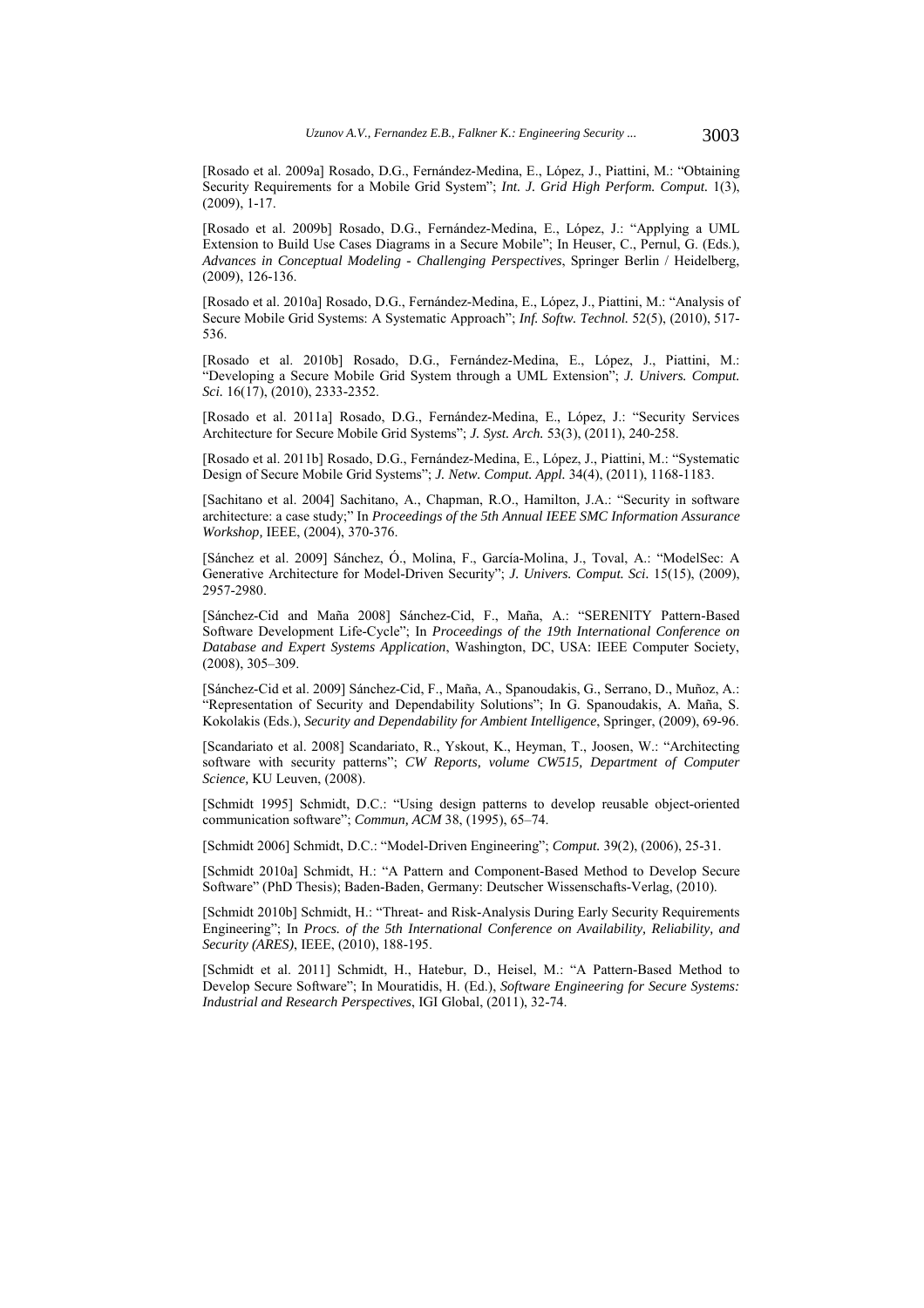[Schmidt and Jürjens 2011a] Schmidt, H., Jürjens, J.: "Connecting Security Requirements Analysis and Secure Design Using Patterns and UMLsec"; In Mouratidis, H., Rolland, C. (Eds.), *Advanced Information Systems Engineering*, Springer, (2011), 367-382.

[Schmidt and Jürjens 2011b] Schmidt, H., Jürjens, J.: "UMLsec4UML2 - adopting UMLsec to support UML2"; *Technical Report 838,* Technical University of Dortmund, (2011), Available at: http://hdl.handle.net/2003/27602.

[Schneier 1999] Schneier, B.: "Attack Trees"; *Dr. Dobb's Journal*, (1999).

[Schneider 1999] Schneider, E.A.: "Security architecture-based system design"; In *Proceedings of the 1999 Workshop on New Security Paradigms (NSPW)*, ACM Press, (1999), 25-31.

[Schnjakin et al. 2009] Schnjakin, M., Menzel, M., Meinel, C.: "A pattern-driven security advisor for service-oriented architectures"; In *Proceedings of the 2009 ACM Workshop on Secure Web Services (SWS),* ACM Press, (2009), 13-20.

[Schreiner and Lang 2008] Schreiner, R., Lang, U.: "Protection of complex distributed systems"; In *Proceedings of the 2008 Workshop on Middleware Security (MidSec), ACM* Press, (2008), 7-12.

[Schumacher 2003] Schumacher, M.: "Security Engineering with Patterns: Origins, Theoretical Models, and New Applications"; 1st ed., Springer, (2003).

[Schumacher et al. 2006] Schumacher, M., Fernandez, E.B., Hybertson, D., Buschmann, F., Sommerlad, P.: "Security Patterns: Integrating Security and Systems Engineering"; Wiley Series on Software Patterns, 1st ed., Wiley, (2006).

[SecTro 2011] SecTro: "SecTro automated modeling tool"; (2011), Available at: http://sectro.securetropos.org/ (Accessed 2011).

[Serrano et al. 2008] Serrano, D., Maña, A., Sotirious, A.D.: "Towards Precise Security Patterns"; In *Procs. of the 19th International Conference on Database and Expert Systems Application (DEXA),* Turin, Italy: IEEE, (2008), 287–291.

[Serrano et al. 2009a] Serrano, D. Maña, A., Llarena, R., Gallego-Nicasio, B., Li, K.: "SERENITY Aware System Development Process"; In Spanoudakis, G., Maña, A., Kokolakis, S. (Eds.), *Security and Dependability for Ambient Intelligence*, (2009), 165–179.

[Serrano et al. 2009b] Serrano, D., Ruiz, J.F. Muñoz, A., Maña, A., Armenteros, A., Gallego-Nicasio, B.: "Development of Applications Based on Security Patterns"; In *Procs. of the 2nd International Conference on Dependability*, Athens, Glyfada, Greece: IEEE, (2009), 111–116.

[Shaw 1996] Shaw, M.: "Procedure calls are the assembly language of software interconnection: Connectors deserve first-class status"; In *Studies of Software Design,* Springer, (1996), 17–32.

[Shin and Gomaa 2007] Shin, M.E., Gomaa, H.: "Software requirements and architecture modeling for evolving non-secure applications into secure applications"; *Sci. Comput. Program.* 66(1), (2007), 60-70.

[Spanoudakis et al. 2009] Spanoudakis, G., Maña, A., Kokolakis, S. (Eds.): "*Security and Dependability for Ambient Intelligence*"; Springer, (2009).

[Steel et al. 2005] Steel, C., Nagappan, R., Lai, R.: "Core Security Patterns: Best Practices and Strategies for J2EE(TM), Web Services, and Identity Management"; Prentice Hall, (2005).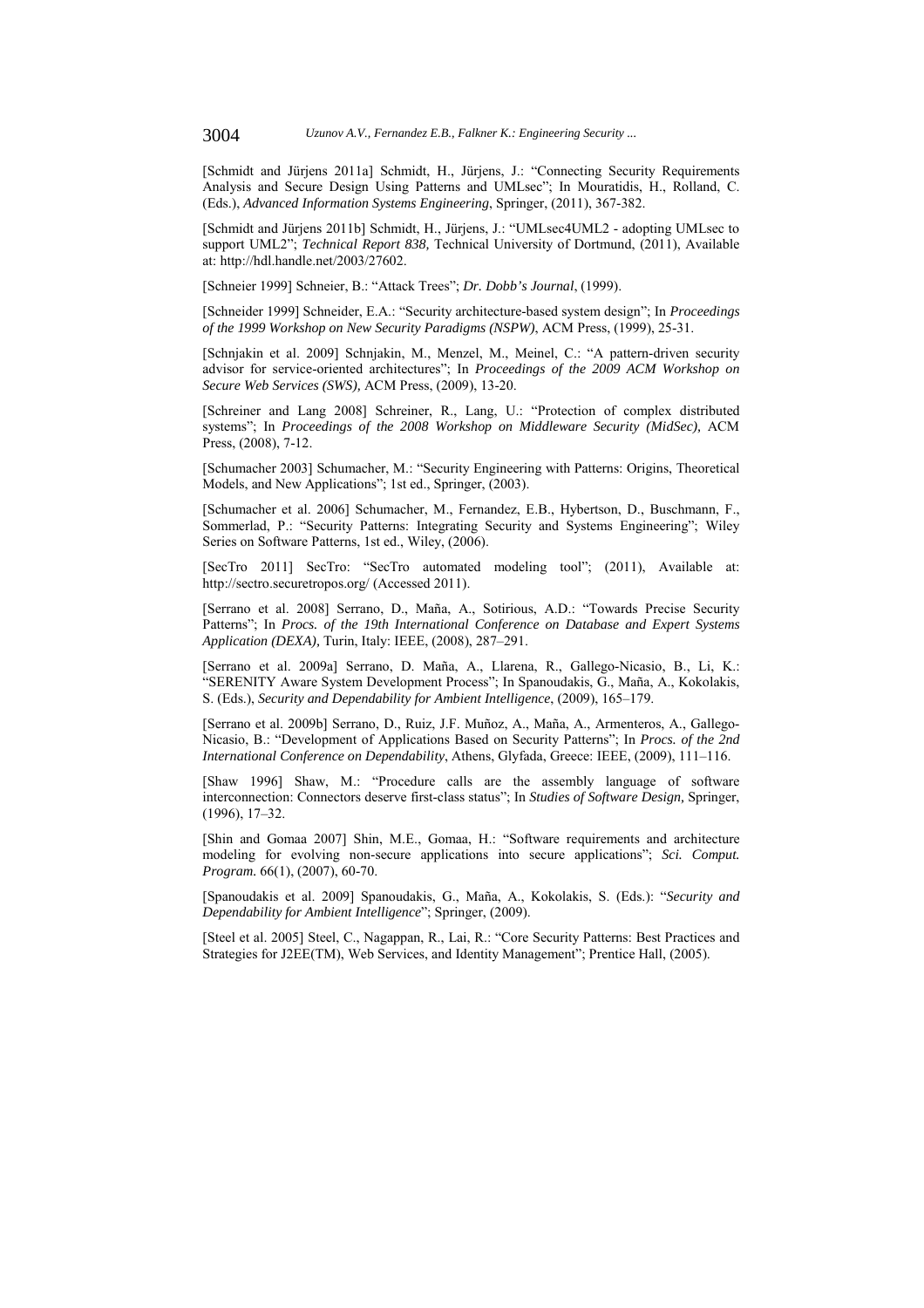[Straw et al. 2004] Straw, Greg et al.: "Model Composition Directives"; In Baar, T. et al. (Eds.), In *UML 2004 - The Unified Modeling Language. Modelling Languages and Applications*. Springer, Berlin Heidelberg, (2004), 84-97.

[Swiderski and Snyder 2004] Swiderski, F., Snyder, W.: "Threat Modeling"; 1st ed., Microsoft Press, (2004).

[Talhi et al. 2009] Talhi, C., Mouheb, D., Lima, V., Debbabi, M., Wang, L., Pourzandi, M.: "Usability of Security Specification Approaches for UML Design: A Survey"; *J. Object Technol.* 8(6), (2009), 103–122.

[Taylor et al. 2010] Taylor, R.N., Medvidovic, N., Dashofy, E.M.: "Software Architecture: Foundations, Theory, and Practice"; Wiley, (2010).

[Tryfonas et al. 2001] Tryfonas, T., Kiountouzis, E., Poulymenakou, A.: "Embedding security practices in contemporary information systems development approaches"; *Inf. Manag. Comput. Secur.* 9(4), (2001), 183-197.

[Uzunov and Fernandez sub1] Uzunov, A.V., Fernandez, E.B.: "An Extensible Pattern-based Library and Taxonomy of Security Threats for Distributed Systems"; *submitted for publication*, (n.d.).

[Uzunov et al. 2012] Uzunov, A.V., Fernandez, E.B., Falkner, K.: "Securing distributed systems using patterns: A survey"; *Comput. Secur.* 31(5), (2012), 681–703.

[Uzunov et al. sub1] Uzunov, A.V., Falkner, K., Fernandez, E.B.: "A Comprehensive Pattern-Oriented Approach to Engineering Security Methodologies"; *submitted for publication*, (n.d.).

[Uzunov et al. sub2] Uzunov, A.V., Fernandez, E.B., Falkner, K.: "A Software Engineering Approach to Authorization in Distributed, Collaborative Systems using Security Patterns and Security Solution Frames"; *submitted for publication*, (n.d.).

[VanHilst et al. 2009] VanHilst, M., Fernandez, E.B., Braz, F.: "A Multi-dimensional Classification for Users of Security Patterns"; *J. Res. Pract. Inf. Technol.* 41(2), (2009), 87-97.

[Vaquero-Gonzalez et al. 2009] Vaquero-Gonzalez, L.M., Rodero-Merino, L., Caceres, J., Lindner, M.: "A break in the clouds: towards a Cloud definition"; *ACM SIGCOMM Comput. Commun. Rev.* 39(1), (2009), 50-55.

[Villarroel et al. 2005] Villarroel, R., Fernández-Medina, E., Piattini, M: "Secure information systems development – a survey and comparison"; *Comput. Secur.* 24(4), (2005), 308-321.

[Wagner et al. 2011] Wagner, R., Fontoura, L.M., Fontoura, A.B.: "Using security patterns to tailor software process"; In *Proceedings of the 23rd International Conference on Software Engineering and Knowledge Engineering (SEKE)*. Miami, FL, USA: Knowledge Systems Institute Graduate School, (2011), 672–677.

[Washizaki et al. 2009] Washizaki, H, Fernandez, E.B., Maruyama, K., Kubo, A., Yoshioka, N.: "Improving the Classification of Security Patterns"; In *Procs. of the 2009 International Workshop on Database and Expert Systems Applications*, (2009), 165-170.

[Whitmore 2001] Whitmore, J.J.: "A method for designing secure solutions"; *IBM Syst. J.* 40(3), (2001), 747-768.

[Whyte and Harrison 2011] Whyte, B., Harrison, J.: "State of Practice in Secure Software: Experts' Views on Best Ways Ahead"; In Mouratidis, H. (Ed.), *Software Engineering for Secure Systems*, IGI Global, (2011), 1-14.